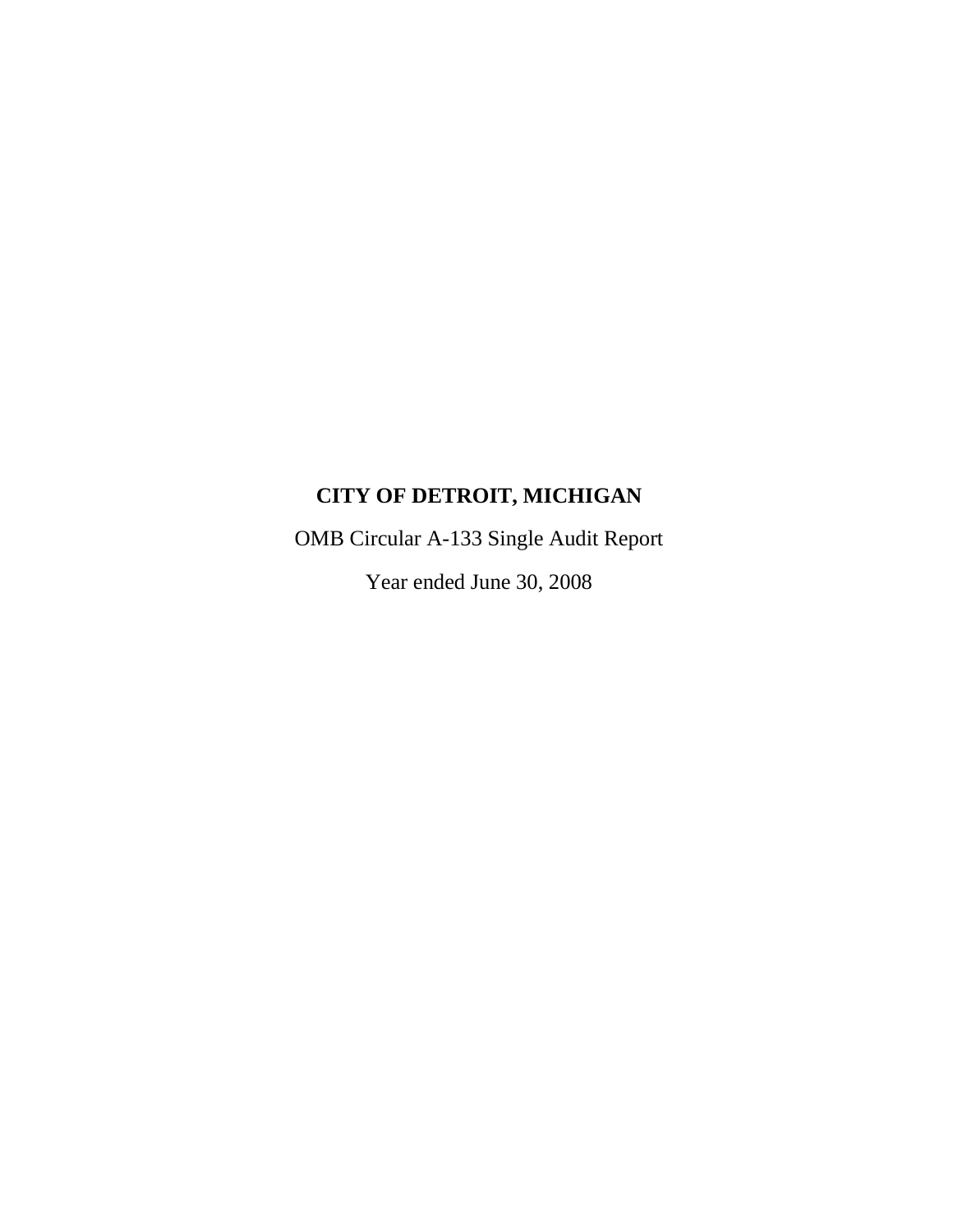# **Table of Contents**

|                                                                                                                                                                              | Page(s)   |
|------------------------------------------------------------------------------------------------------------------------------------------------------------------------------|-----------|
| Report on Compliance with Requirements Applicable to Each Major Program and on Internal<br>Control over Compliance in Accordance with OMB Circular A-133 and Schedule of     |           |
| <b>Expenditures of Federal Awards</b>                                                                                                                                        | $1 - 7$   |
| Schedule of Expenditures of Federal Awards                                                                                                                                   | $8 - 11$  |
| Notes to the Schedule of Expenditures of Federal Awards                                                                                                                      | 12        |
| Report on Internal Control over Financial Reporting and on Compliance and Other Matters<br>Based on an Audit of Financial Statements Performed in Accordance with Government |           |
| <b>Auditing Standards</b>                                                                                                                                                    | $13 - 14$ |
| Schedule of Findings and Questioned Costs                                                                                                                                    | $15 - 79$ |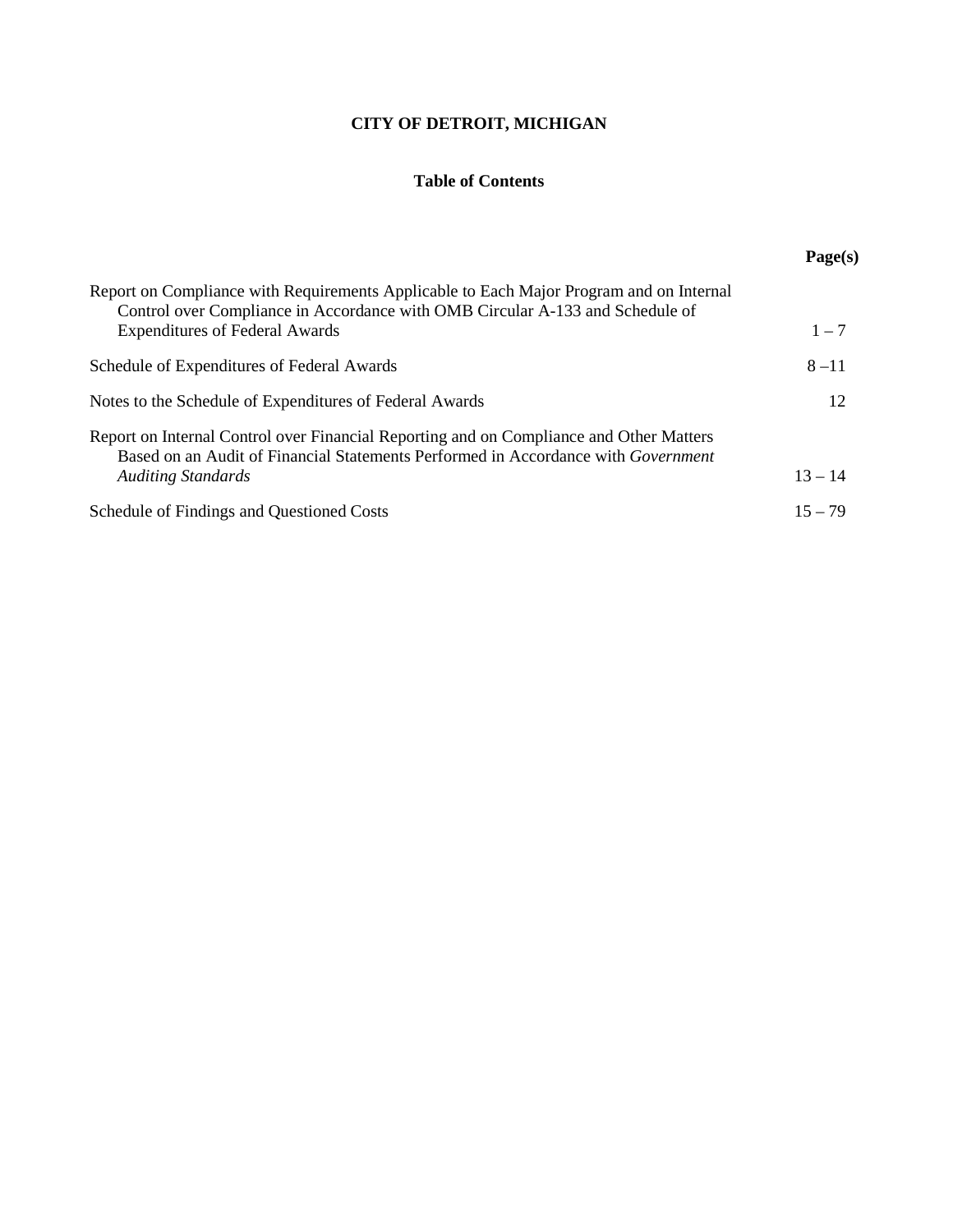

**KPMG LLP** Suite 1200 150 West Jefferson Detroit, MI 48226-4429

# **Report on Compliance with Requirements Applicable to Each Major Program and on Internal Control over Compliance in Accordance with OMB Circular A-133 and Schedule of Expenditures of Federal Awards**

The Honorable Mayor and Members of the City Council City of Detroit, Michigan:

# **Compliance**

We have audited the compliance of the City of Detroit, Michigan (the City) with the types of compliance requirements described in the U.S. Office of Management and Budget (OMB) *Circular A-133 Compliance Supplement* that are applicable to each of its major federal programs for the year ended June 30, 2008, except for the Special Supplemental Nutrition Program for Women, Infants, and Children (WIC) major federal program. The City's major federal programs are identified in the summary of auditors' results section of the accompanying schedule of findings and questioned costs. Compliance with the requirements of laws, regulations, contracts, and grants applicable to each of its major federal programs is the responsibility of the City's management. Our responsibility is to express an opinion on the City's compliance based on our audit, except for the WIC major federal program.

The City's basic financial statements include operations of the Detroit Brownfield Redevelopment Authority, Detroit Public Library, Detroit Transportation Corporation, Downtown Development Authority, Eastern Market Corporation, Economic Development Corporation, Greater Detroit Resource Recovery Authority, Local Development Finance Authority, and Museum of African American History as discretely presented component units, which received federal awards that are not included in the schedule of expenditures of federal awards for the year ended June 30, 2008. Our audit, described below, did not include the operations of the Detroit Brownfield Redevelopment Authority, Detroit Public Library, Detroit Transportation Corporation, Downtown Development Authority, Eastern Market Corporation, Economic Development Corporation, Greater Detroit Resource Recovery Authority, Local Development Finance Authority, and Museum of African American History because the component units engaged other auditors to perform audits in accordance with OMB Circular A-133.

Except as discussed in the following paragraph, we conducted our audit of compliance in accordance with auditing standards generally accepted in the United States of America; the standards applicable to financial audits contained in *Government Auditing Standards*, issued by the Comptroller General of the United States; and OMB Circular A-133, *Audits of States, Local Governments, and Non-Profit Organizations*. Those standards and OMB Circular A-133 require that we plan and perform the audit to obtain reasonable assurance about whether noncompliance with the types of compliance requirements referred to above that could have a direct and material effect on a major federal program occurred. An audit includes examining, on a test basis, evidence about the City's compliance with those requirements and performing such other procedures as we considered necessary in the circumstances. We believe that our audit provides a reasonable basis for our opinion. Our audit does not provide a legal determination of the City's compliance with those requirements.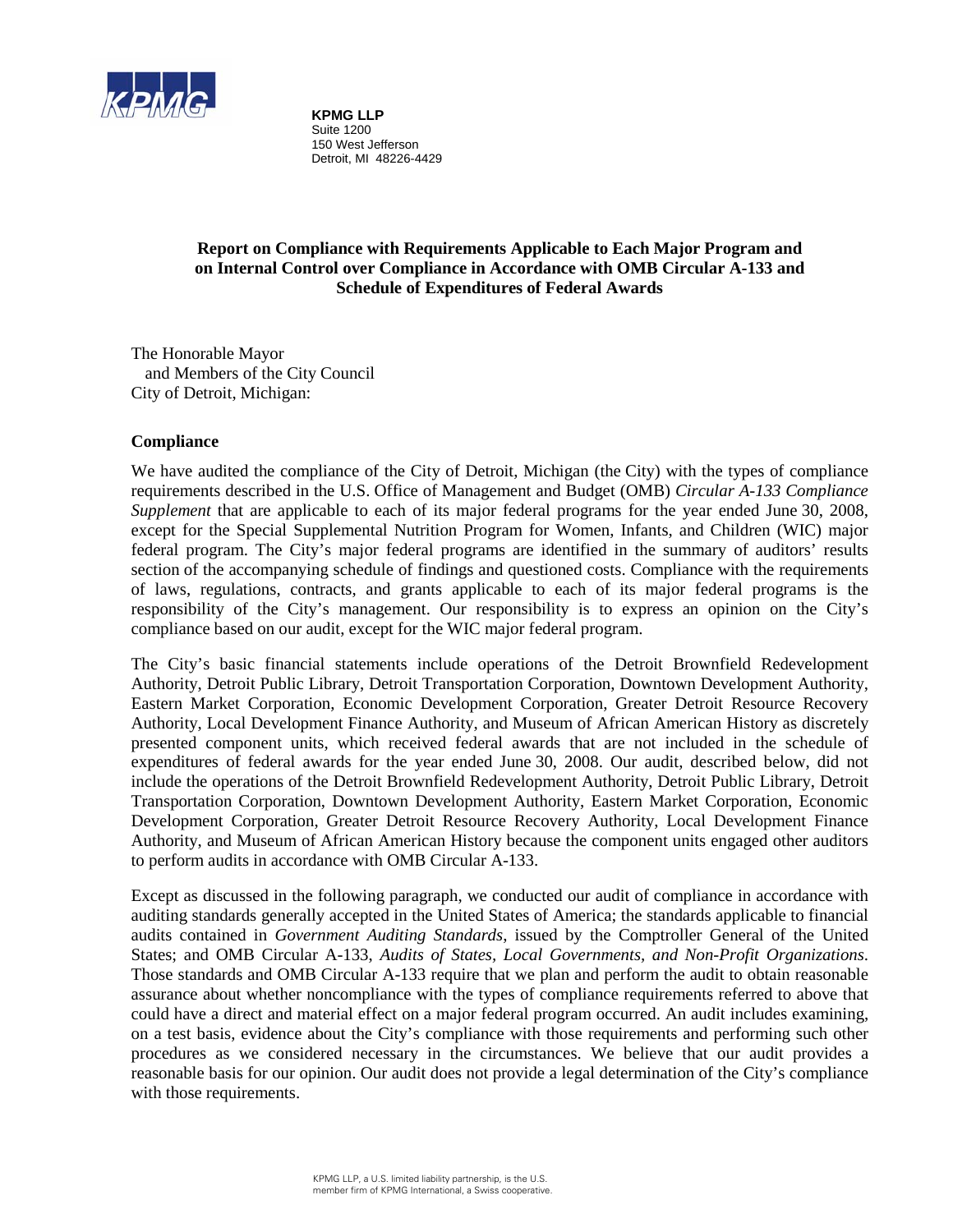

### **Disclaimer**

As described in finding 2008-57 in the accompanying schedule of findings and questioned costs, we were unable to obtain sufficient documentation supporting the compliance of the City of Detroit with the Special Supplemental Nutrition Program for Women, Infants, and Children regarding the types of compliance requirements referred to above, nor were we able to satisfy ourselves as to the City of Detroit's compliance with those requirements by other auditing procedures.

### **Adverse (Noncompliance) – Table 1**

As identified in Table 1 and described in the accompanying schedule of findings and questioned costs, the City did not comply with certain compliance requirements that are applicable to the Community Development Block Grant. Compliance with such requirements is necessary, in our opinion, for the City to comply with the requirements applicable to the identified major federal program.

| <b>Federal program</b>                             | <b>Compliance requirement</b>                                          | <b>Finding</b><br>number |
|----------------------------------------------------|------------------------------------------------------------------------|--------------------------|
| <b>Community Development</b><br><b>Block Grant</b> | Activities Allowed or Unallowed and Allowable<br>Costs/Cost Principles | 2008-11                  |
| <b>Community Development</b><br><b>Block Grant</b> | Activities Allowed or Unallowed and Allowable<br>Costs/Cost Principles | 2008-12                  |
| <b>Community Development</b><br><b>Block Grant</b> | Cash Management                                                        | 2008-13                  |
| <b>Community Development</b><br><b>Block Grant</b> | Procurement, Suspension, and Debarment                                 | 2008-14                  |
| <b>Community Development</b><br><b>Block Grant</b> | <b>Subrecipient Monitoring</b>                                         | 2008-18                  |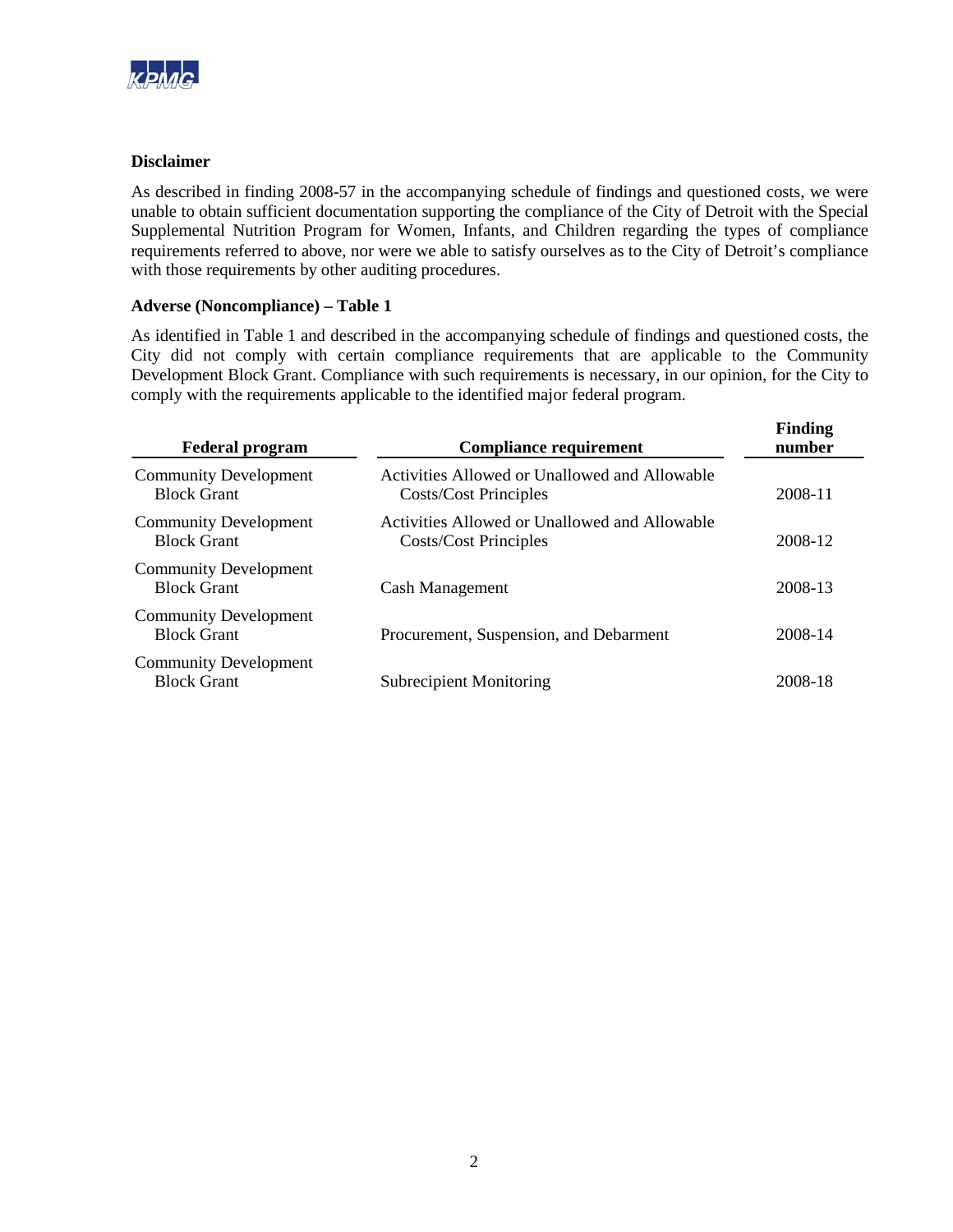

### **Qualifications (Noncompliance) – Table 2**

As identified in Table 2 and described in the accompanying schedule of findings and questioned costs, the City did not comply with certain compliance requirements that are applicable to certain of its major federal programs. Compliance with such requirements is necessary, in our opinion, for the City to comply with the requirements applicable to the identified major federal programs.

| <b>Federal program</b>                            | <b>Compliance requirement</b>                                                           | <b>Finding</b><br>number |
|---------------------------------------------------|-----------------------------------------------------------------------------------------|--------------------------|
| Home Investment<br>Partnership Program            | Activities Allowed or Unallowed and Allowable<br><b>Costs/Cost Principles</b>           | 2008-20                  |
| Home Investment<br>Partnership Program            | Cash Management                                                                         | 2008-21                  |
| Home Investment<br>Partnership Program            | <b>Cash Management</b>                                                                  | 2008-22                  |
| Workforce Investment Act                          | Activities Allowed or Unallowed and Allowable<br><b>Costs/Cost Principles</b>           | 2008-25                  |
| Workforce Investment Act                          | Activities Allowed or Unallowed and Allowable<br><b>Costs/Cost Principles</b>           | 2008-26                  |
| Workforce Investment Act                          | Cash Management                                                                         | 2008-27                  |
| <b>Federal Transit Cluster</b>                    | <b>Equipment and Real Property Management</b>                                           | 2008-30                  |
| Immunization/Immunization<br>Vaccine for Children | Reporting                                                                               | 2008-32                  |
| Immunization/Immunization<br>Vaccine for Children | Special Tests and Provisions – Control,<br>Accountability, and Safeguarding of Vaccines | 2008-33                  |
| Temporary Assistance for<br><b>Needy Families</b> | Activities Allowed or Unallowed and Allowable<br><b>Costs/Cost Principles</b>           | 2008-34                  |
| Temporary Assistance for<br><b>Needy Families</b> | <b>Cash Management</b>                                                                  | 2008-35                  |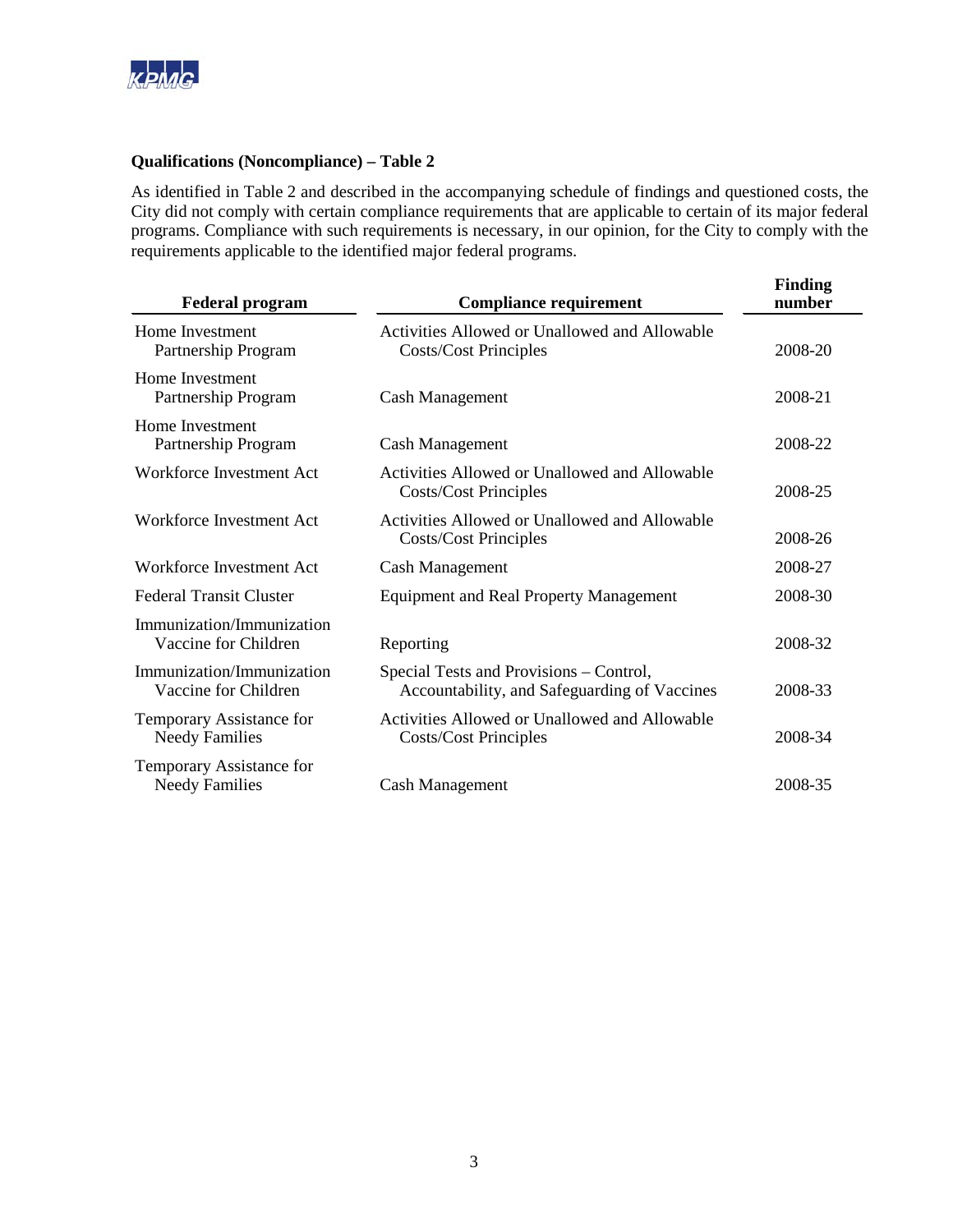

| <b>Federal program</b>                                   | <b>Compliance requirement</b>                                                 | <b>Finding</b><br>number |
|----------------------------------------------------------|-------------------------------------------------------------------------------|--------------------------|
| <b>Community Services</b><br><b>Block Grant</b>          | Eligibility                                                                   | 2008-39                  |
| <b>Community Services</b><br><b>Block Grant</b>          | <b>Subrecipient Monitoring</b>                                                | 2008-40                  |
| <b>Head Start and Early</b><br><b>Head Start</b>         | Cash Management                                                               | 2008-41                  |
| Head Start and Early<br><b>Head Start</b>                | Procurement, Suspension, and Debarment                                        | 2008-42                  |
| <b>Head Start and Early</b><br><b>Head Start</b>         | <b>Subrecipient Monitoring</b>                                                | 2008-43                  |
| <b>HIV Emergency Relief</b>                              | <b>Subrecipient Monitoring</b>                                                | 2008-46                  |
| Prevention and Treatment of<br>Substance Abuse           | Reporting                                                                     | 2008-48                  |
| Prevention and Treatment of<br><b>Substance Abuse</b>    | <b>Subrecipient Monitoring</b>                                                | 2008-50                  |
| Maternal and Child Health<br><b>Services Block Grant</b> | Activities Allowed or Unallowed and Allowable<br><b>Costs/Cost Principles</b> | 2008-51                  |
| Maternal and Child Health<br><b>Services Block Grant</b> | Activities Allowed or Unallowed and Allowable<br><b>Costs/Cost Principles</b> | 2008-53                  |
| Maternal and Child Health<br><b>Services Block Grant</b> | Procurement, Suspension, and Debarment                                        | 2008-54                  |
| Maternal and Child Health<br><b>Services Block Grant</b> | <b>Subrecipient Monitoring</b>                                                | 2008-56                  |

In our opinion, because of the effects of the noncompliance described in Table 1, the City did not comply in all material respects, with the requirements referred to above that are applicable to each of its major federal programs included in Table 1 for the year ended June 30, 2008. Also, in our opinion, except for the noncompliance described in Table 2, the City complied, in all material respects, with the requirements referred to above that are applicable to each of its major programs included in Table 2 for the year ended June 30, 2008. Since we were unable to obtain sufficient documentation regarding the City's compliance with the requirements of the Special Supplemental Nutrition Program for Women, Infants, and Children regarding the types of compliance requirements referred to above, the scope of our work was not sufficient to enable us to express, and we do not express, an opinion on the City's compliance with the requirements referred to above. Also, in our opinion, the City complied, in all material respects, with the requirements referred to above that are applicable to its Section 108 Loans and State Revolving Loan major federal programs for the year ended June 30, 2008. However, as identified in Table 3, the results of our auditing procedures also disclosed other instances of noncompliance with those requirements that are required to be reported in accordance with OMB Circular A-133, and which are described in the accompanying schedule of findings and questioned costs.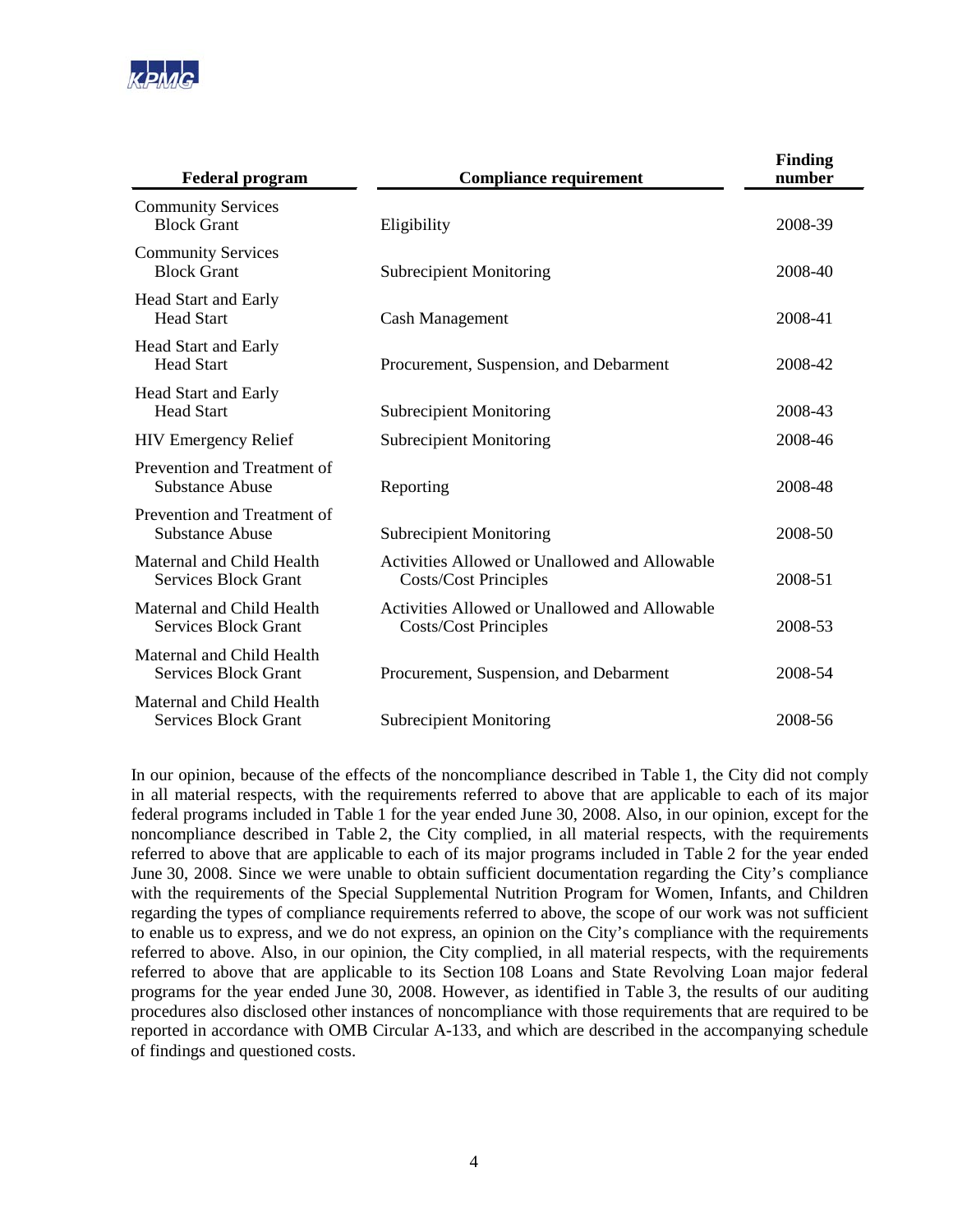

# **Other Instances of Noncompliance – Table 3**

| <b>Federal program</b>                                   | <b>Compliance requirement</b>                                                 | <b>Finding</b><br>number |
|----------------------------------------------------------|-------------------------------------------------------------------------------|--------------------------|
| <b>Community Development</b><br><b>Block Grant</b>       | Reporting                                                                     | 2008-15                  |
| <b>Community Development</b><br><b>Block Grant</b>       | Reporting                                                                     | 2008-16                  |
| <b>Community Development</b><br><b>Block Grant</b>       | Reporting                                                                     | 2008-17                  |
| Section 108 Loans                                        | Reporting                                                                     | 2008-19                  |
| Home Investment<br>Partnership Program                   | Reporting                                                                     | 2008-23                  |
| Home Investment<br>Partnership Program                   | Reporting                                                                     | 2008-24                  |
| Workforce Investment<br>Act                              | Reporting                                                                     | 2008-29                  |
| Temporary Assistance for<br><b>Needy Families</b>        | Reporting                                                                     | 2008-36                  |
| <b>Community Services</b><br><b>Block Grant</b>          | Activities Allowed or Unallowed and Allowable<br><b>Costs/Cost Principles</b> | 2008-37                  |
| <b>Community Services</b><br><b>Block Grant</b>          | Activities Allowed or Unallowed and Allowable<br><b>Costs/Cost Principles</b> | 2008-38                  |
| <b>HIV Emergency Relief</b>                              | Reporting                                                                     | 2008-45                  |
| Maternal and Child Health<br><b>Services Block Grant</b> | Reporting                                                                     | 2008-55                  |

#### **Internal Control over Compliance**

The management of the City is responsible for establishing and maintaining effective internal control over compliance with the requirements of laws, regulations, contracts, and grants applicable to federal programs. In planning and performing our audit, we considered the City's internal control over compliance with the requirements that could have a direct and material effect on a major federal program in order to determine our auditing procedures for the purpose of expressing our opinion on compliance, but not for the purpose of expressing an opinion on the effectiveness of internal control over compliance. Accordingly, we do not express an opinion on the effectiveness of the City's internal control over compliance.

Our consideration of internal control over compliance was for the limited purpose described in the preceding paragraph and would not necessarily identify all deficiencies in the entity's internal control that might be significant deficiencies or material weaknesses as defined below. However, as discussed below, we identified certain deficiencies in internal control over compliance that we consider to be significant deficiencies and others that we consider to be material weaknesses.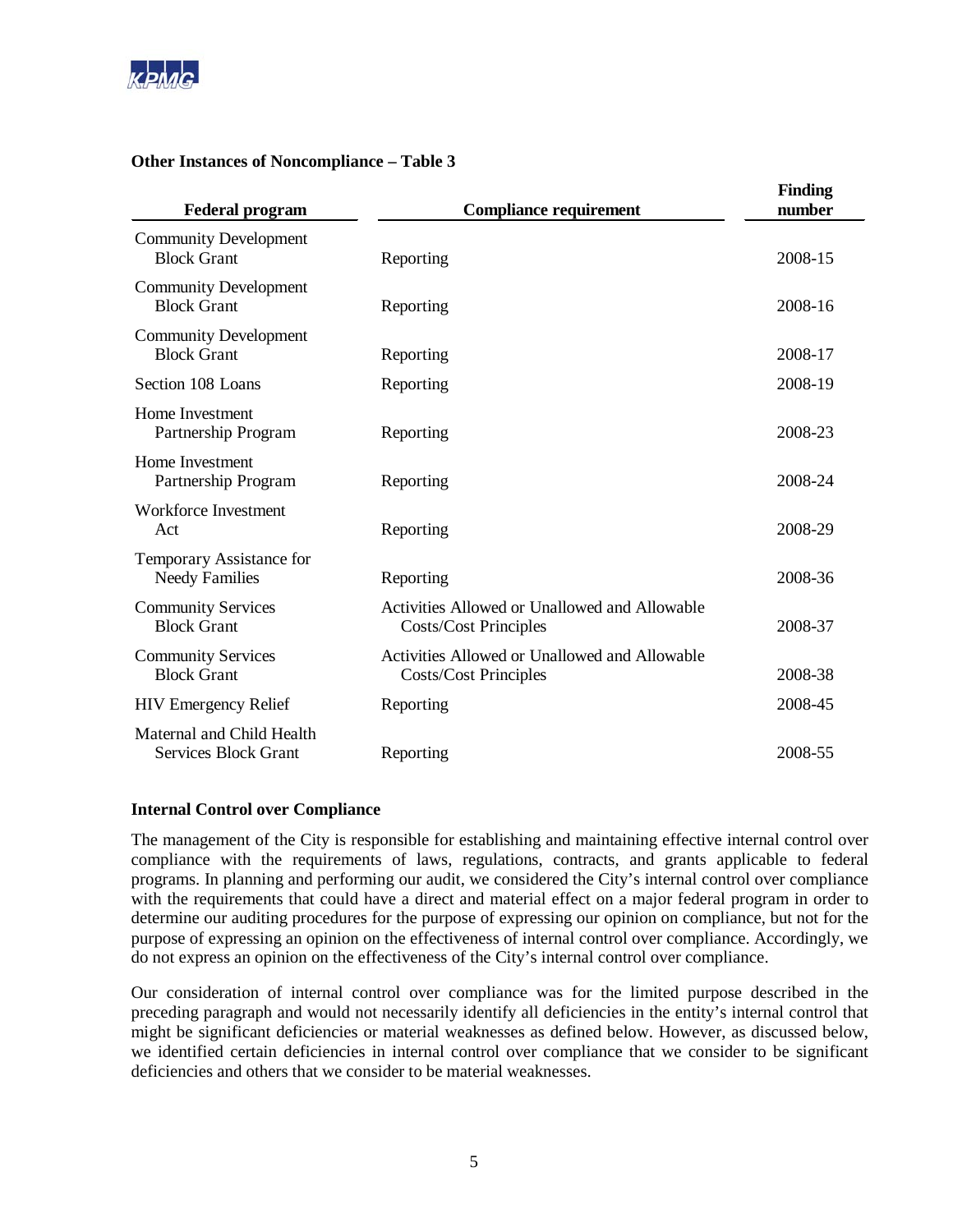

A control deficiency in an entity's internal control over compliance exists when the design or operation of a control does not allow management or employees, in the normal course of performing their assigned functions, to prevent or detect noncompliance with a type of compliance requirement of a federal program on a timely basis. A significant deficiency is a control deficiency, or combination of control deficiencies, that adversely affects the entity's ability to administer a federal program such that there is more than a remote likelihood that noncompliance with a type of compliance requirement of a federal program that is more than inconsequential will not be prevented or detected by the entity's internal control. We consider the deficiencies in internal control over compliance described in the accompanying schedule of findings and questioned costs as items 2008-09 through 2008-56 to be significant deficiencies.

A material weakness is a significant deficiency, or combination of significant deficiencies, that results in more than a remote likelihood that material noncompliance with a type of compliance requirement of a federal program will not be prevented or detected by the entity's internal control. Of the significant deficiencies in internal control over compliance described in the accompanying schedule of findings and questioned costs, we consider items 2008-09, 2008-10, 2008-47, 2008-49, the items in Table 1, and the items in Table 2 to be material weaknesses.

# **Schedule of Expenditures of Federal Awards**

We have audited the financial statements of the governmental activities, business-type activities, the aggregate discretely presented component units, each major fund, and the aggregate remaining fund information of the City as of and for the year ended June 30, 2008, which collectively comprise the City's basic financial statements, and have issued our report thereon dated November 20, 2009, which included a reference to the reports of other auditors. Our report on the basic financial statements was modified to recognize that we did not audit the financial statements of the Detroit Brownfield Redevelopment Authority, Detroit Public Library, Detroit Transportation Corporation, Downtown Development Authority, Eastern Market Corporation, Economic Development Corporation, Greater Detroit Resource Recovery Authority, Local Development Finance Authority, and Museum of African American History, which represent 99.84% and 97.02% of the assets and expenses, respectively, of the aggregate discretely presented component units. We also did not audit the financial statements of the General Retirement System and the Policemen and Firemen Retirement System, which represent 95.01% and 35.94% of the assets and expenses/expenditures/deductions, respectively, of the aggregate remaining fund information. Those financial statements were audited by other auditors whose reports thereon were furnished to us, and our opinions, insofar as they relate to the amounts included in the aggregate discretely presented component units and the aggregate remaining fund information, are based on the reports of the other auditors. Our report also included an explanatory paragraph stating that the City has an accumulated unreserved undesignated deficit in the General Fund of \$219 million as of June 30, 2008, which has contributed to the City's dependence on short-term borrowing for cash flow purposes. Our report also refers to the adoption of provisions of Governmental Accounting Standards Board Statement No. 45, *Accounting and Financial Reporting by Employers for Postemployment Benefits Other Than Pensions*, during the year ended June 30, 2008. Our report also refers to the ceasing of reporting regulatory assets and liabilities under Statement of Financial Accounting Standards No. 71, *Accounting for the Effects of Certain Types of Regulation*, as of July 1, 2007. Our audit was performed for the purpose of forming opinions on the financial statements that collectively comprise the City's basic financial statements. The accompanying schedule of expenditures of federal awards is presented for purposes of additional analysis as required by OMB Circular A-133 and is not a required part of the basic financial statements. Such information has been subjected to the auditing procedures applied in the audit of the basic financial statements and, in our opinion, is fairly stated, in all material respects, in relation to the basic financial statements taken as a whole.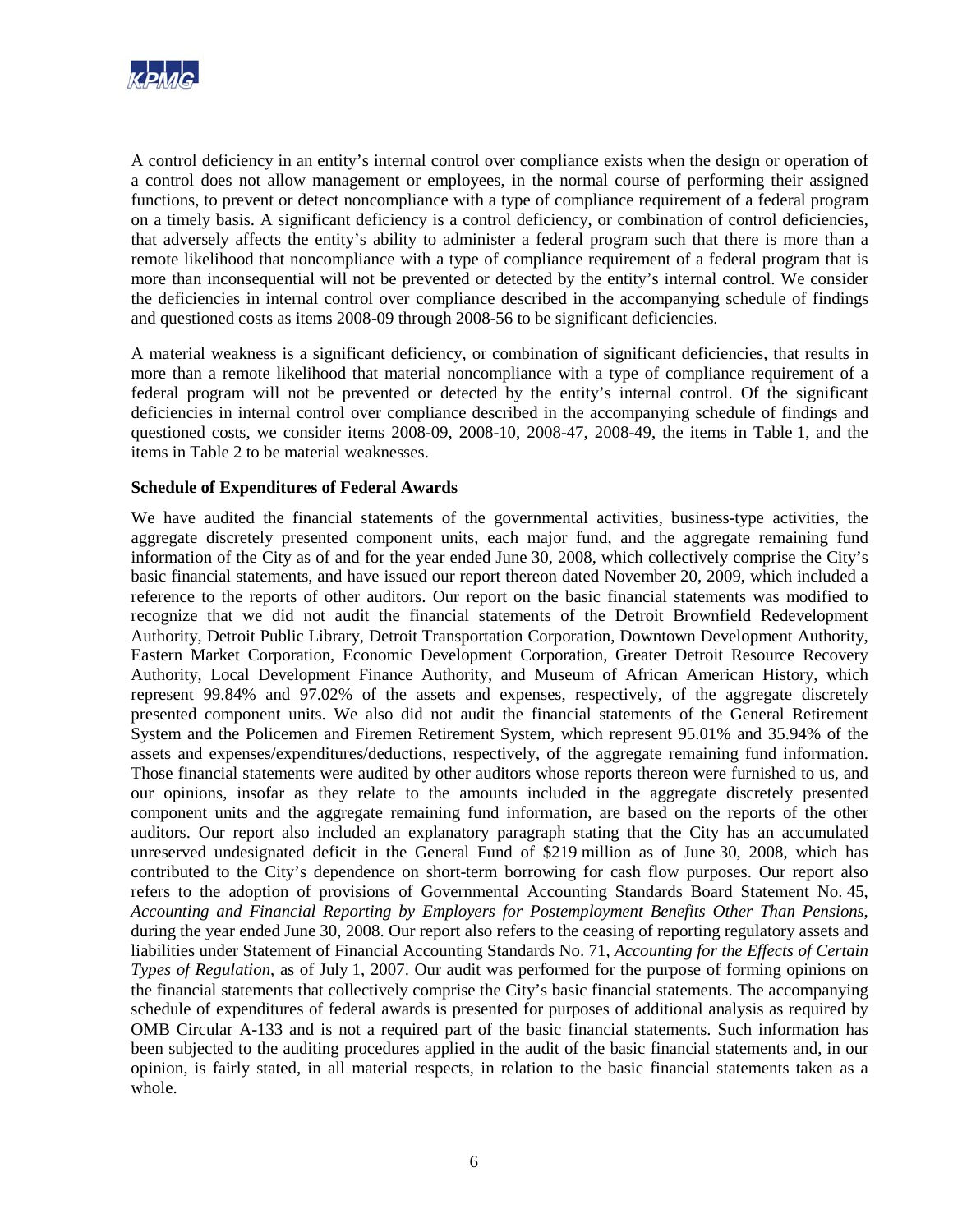

The City's responses to the findings identified in our audit are described in the accompanying schedule of findings and questioned costs. We did not audit the City's responses, and accordingly, we express no opinion on them.

This report is intended solely for the information and use of the Mayor, City Council, management, federal awarding agencies, and pass-through entities, and is not intended to be and should not be used by anyone other than these specified parties.

KPMG LLP

Detroit, Michigan March 30, 2010 (except for the Schedule of Expenditures of Federal Awards, Paragraph 12, as to which date is November 20, 2009)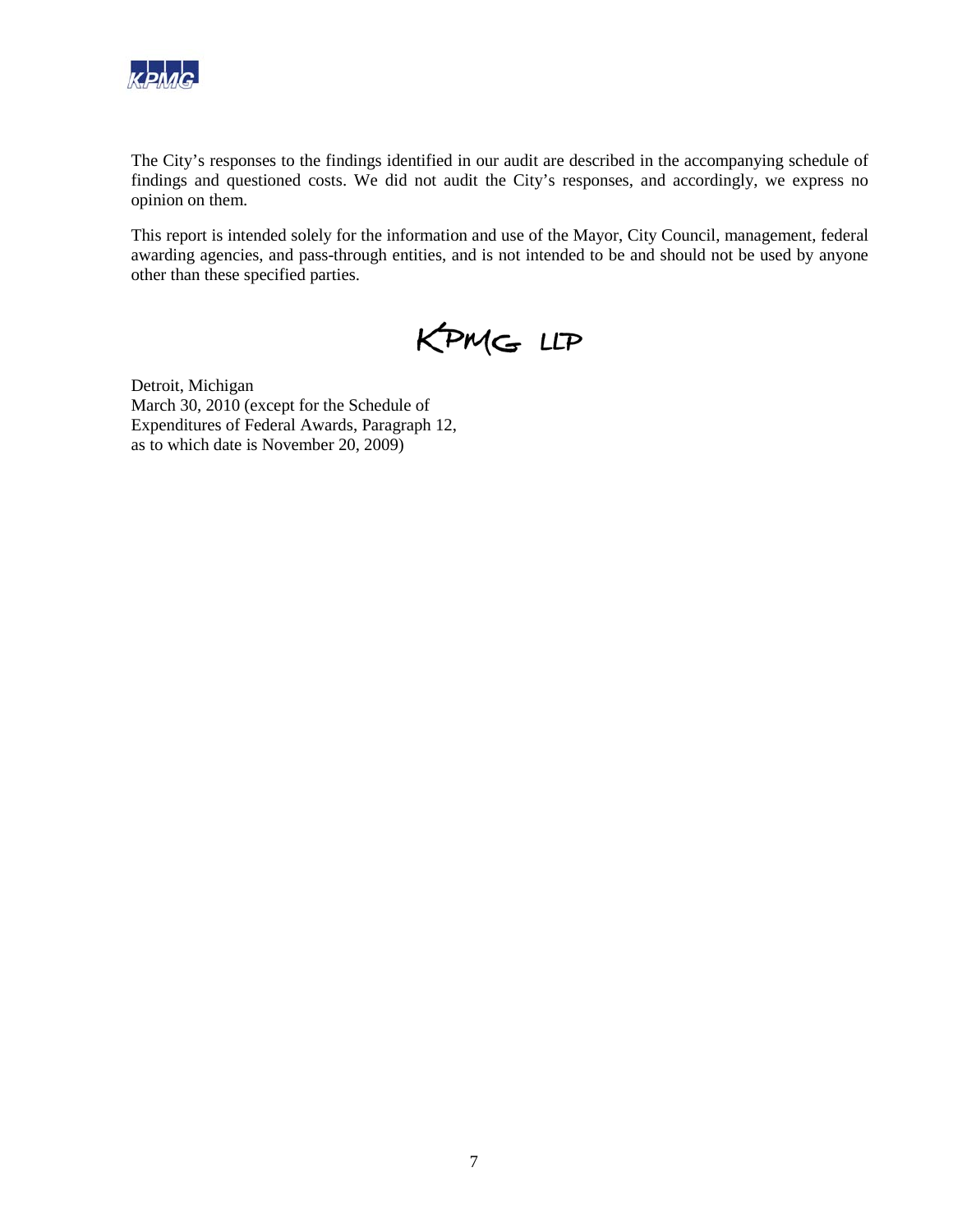# Schedule of Expenditures of Federal Awards

| <b>Grant title</b>                                                                                                                                                                               | <b>Grant number</b>                      | <b>Catalog of</b><br>federal<br>domestic<br>assistance | 2008<br><b>Expenditures</b>         |
|--------------------------------------------------------------------------------------------------------------------------------------------------------------------------------------------------|------------------------------------------|--------------------------------------------------------|-------------------------------------|
| Department of Agriculture:                                                                                                                                                                       |                                          |                                                        |                                     |
| Via Michigan Department of Education:<br>Summer Food Service Program for Children<br>Via Michigan Department of Community Health:                                                                | 26-61146                                 | 10.559                                                 | \$<br>839,793                       |
| Special Supplemental Nutrition Program for Women, Infants,<br>and Children                                                                                                                       | 20080770                                 | 10.557                                                 | 4,666,274                           |
| Via Michigan Dept of Human Services:<br>Supplemental Nutrition Assistance Program Packaged Meals<br>Via Michigan Department of Career Development:<br>Supplemental Nutrition Assistance Program: | ES-06-82014                              | 10.561                                                 | 12,240                              |
| Food Stamp Program<br>Food Stamp Program - Supportive Services (AY 08)<br>Food Stamp Program<br>Food Stamp Program - Supportive Services (AY 07)                                                 | $06-14$<br>$05-18$<br>$06-14$<br>$05-18$ | 10.561<br>10.561<br>10.561<br>10.561                   | 376,450<br>3,139<br>6,310<br>16,835 |
| <b>Total Food Stamp Program</b>                                                                                                                                                                  |                                          |                                                        | 414,974                             |
|                                                                                                                                                                                                  |                                          |                                                        |                                     |
| Via Michigan Department of Education:<br>Emergency Assistance Food Program - TEFAP<br>Emergency Assistance Food Program - TEFAP                                                                  | 820021020<br>820021020                   | 10.568<br>10.568                                       | 83,250<br>27,750                    |
| <b>Total Emergency Assistance Food Program</b>                                                                                                                                                   |                                          |                                                        | 111,000                             |
| <b>Total Department of Agriculture</b>                                                                                                                                                           |                                          |                                                        | 6,032,041                           |
| Department of Education:<br>Funds for Improvement of Educ. - Mayor's Time                                                                                                                        | U215K032278                              | 84.215                                                 | 55,382                              |
| <b>Total Department of Education</b>                                                                                                                                                             |                                          |                                                        | 55,382                              |
|                                                                                                                                                                                                  |                                          |                                                        |                                     |
| Department of Energy:<br>Via Michigan Dept of Human Services                                                                                                                                     |                                          |                                                        |                                     |
| Weatherization for Low income Persons                                                                                                                                                            | DOE07-82007                              | 81.042                                                 | 2,046,610                           |
| Weatherization for Low income Persons                                                                                                                                                            | DOE08-82007                              | 81.042                                                 | 23,401                              |
| <b>Total Department of Energy</b>                                                                                                                                                                |                                          |                                                        | 2,070,011                           |
| Department of Health and Human Services:                                                                                                                                                         |                                          |                                                        |                                     |
| Fatherhood Initiative<br>Projects of Reg Sig – Detroit Re-entry                                                                                                                                  | 90FR0073/01<br>6 U79 SP13331-01-2        | 93.086<br>93.243                                       | 520,345<br>306,337                  |
| <b>Tuberculosis Control</b>                                                                                                                                                                      | U52/CCU500843-24                         | 93.116                                                 | 377,553                             |
| Environmental Health - Asthma                                                                                                                                                                    | n/a                                      | 93.000                                                 | 4,060                               |
| <b>HIV Emergency Relief</b><br>HIV Emergency Relief - MAI                                                                                                                                        | H89HA00021<br><b>H3MHA08480</b>          | 93.914<br>93.914                                       | 7,992,259<br>256,428                |
| <b>Total HIV Emergency Relief</b>                                                                                                                                                                |                                          |                                                        | 8,248,687                           |
| <b>Healthy Start Initiative</b>                                                                                                                                                                  | H49MC00147                               | 93.926                                                 | 1,631,174                           |
| <b>Head Start</b>                                                                                                                                                                                | 05CH0113/40                              | 93.600                                                 | 61,272                              |
| Early Head Start<br>Early Head Start                                                                                                                                                             | 05CH0113/42<br>05CH0113/42               | 93.600<br>93.600                                       | 10,507,767<br>273.623               |
| Early Head Start                                                                                                                                                                                 | 05CH8266/01                              | 93.600                                                 | 1,110,693                           |
| Early Head Start<br>Early Head Start                                                                                                                                                             | 05CH0113/43<br>05CH0113/43               | 93.600<br>93.600                                       | 35,227,017<br>1,187,628             |
| Total Head Start / Early Head Start                                                                                                                                                              |                                          |                                                        | 48,368,000                          |
| Childhood Lead Poison Prev                                                                                                                                                                       | 5H64000156                               | 93.197                                                 | 1,311,105                           |
| Via Michigan Department of Community Health:                                                                                                                                                     |                                          |                                                        |                                     |
| CDC Prev: Bioterrorism                                                                                                                                                                           | 20080770                                 | 93.283                                                 | 69                                  |
| CDC Prev: Bioterrorism<br>CDC Prev: Bioterrorism Emergency Prep                                                                                                                                  | 20080770<br>20080770                     | 93.283<br>93.283                                       | 144,381<br>404,702                  |
| CDC Prev: Bioterrorism Laboratory 09/07                                                                                                                                                          | 20080770                                 | 93.283                                                 | 27,995                              |
| CDC Prev: Bioterrorism Early Warnings                                                                                                                                                            | 20080770                                 | 93.283                                                 | 4,640                               |
| Cities Readiness Initiatives: Bioterrorism<br>Pandemic Flu: Bioterrorism                                                                                                                         | 20080770<br>20080770                     | 93.283<br>93.283                                       | 708,904<br>242,644                  |
| <b>Total CDC Prev: Bioterrorism</b>                                                                                                                                                              |                                          |                                                        | 1,533,335                           |
|                                                                                                                                                                                                  |                                          |                                                        |                                     |
| Lab Services - STARNS & VARHS<br>STD Control                                                                                                                                                     | 20080770<br>20080770                     | 93.977<br>93.977                                       | 181,518<br>658,649                  |
| Total STARNS & VARHS/STD Control                                                                                                                                                                 |                                          |                                                        | 840,167                             |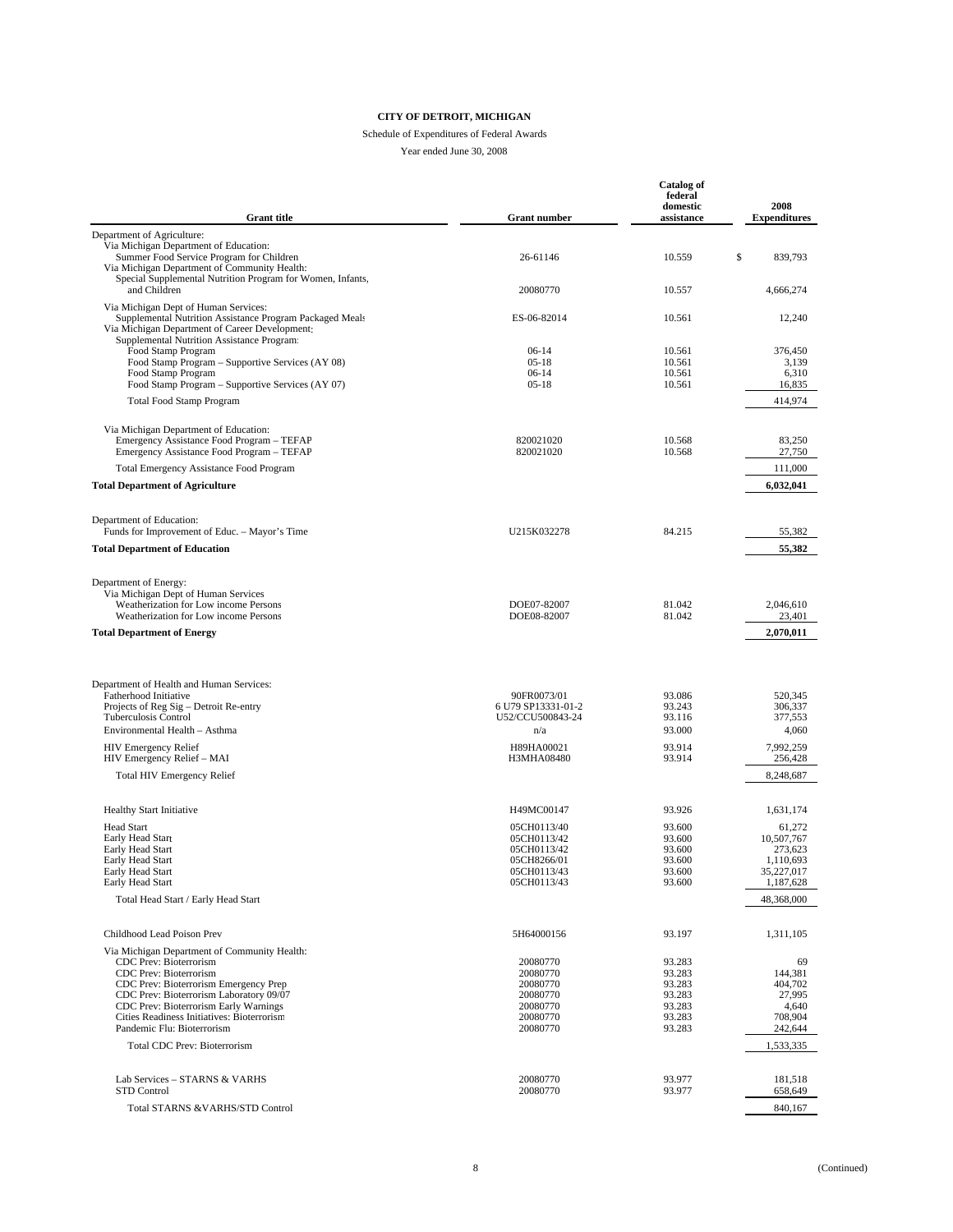# Schedule of Expenditures of Federal Awards

| <b>Grant</b> title                                                                                                                                                                                                                                           | <b>Grant number</b>                                                                        | <b>Catalog of</b><br>federal<br>domestic<br>assistance                       | 2008<br><b>Expenditures</b>                                                                 |
|--------------------------------------------------------------------------------------------------------------------------------------------------------------------------------------------------------------------------------------------------------------|--------------------------------------------------------------------------------------------|------------------------------------------------------------------------------|---------------------------------------------------------------------------------------------|
| Maternal & Child Health BG<br>Childhood Lead Poison Prev<br>Crippled Children Service                                                                                                                                                                        | 20080770<br>20080770<br>20080770                                                           | 93.994<br>93.994<br>93.994                                                   | 2,513,191<br>295,725<br>687,107                                                             |
| Total Material & Child Health BG                                                                                                                                                                                                                             |                                                                                            |                                                                              | 3,496,023                                                                                   |
| Family Planning Serv                                                                                                                                                                                                                                         | 20080770                                                                                   | 93.217                                                                       | 764,622                                                                                     |
| <b>Immunization Grants</b><br>Immunization Vaccine for Children (VFC)                                                                                                                                                                                        | n/a<br>n/a                                                                                 | 93.268<br>93.268                                                             | \$<br>466,404<br>11,201,002                                                                 |
| <b>Total Immunizations Grants</b>                                                                                                                                                                                                                            |                                                                                            |                                                                              | 11,667,406                                                                                  |
| Aids/HIV Prevention and Planning - HIV Prev Grant<br>Aids Counseling & Testing - HIV Prev Grant                                                                                                                                                              | 20080770<br>20080770                                                                       | 93.940<br>93.940                                                             | 866,583<br>124,502                                                                          |
| Total AIDS/HIV Prevention and Planning                                                                                                                                                                                                                       |                                                                                            |                                                                              | 991,085                                                                                     |
| Aids/HIV Family Services - Pediatric AIDS Health Care<br>Aids/Hiv Consort - HIV Care Formula Grant<br>Prevention and Treatment of Substance Abuse<br><b>Infant Mortality</b><br>Nurse Family Partnership                                                     | 20080770<br>20080770<br>07 B1 MI SAPT, 08 BI MI SAPT<br>20080770<br>20080770               | 93.153<br>93.917<br>93.959<br>93.974<br>93.778                               | 55,811<br>222,829<br>15,546,709<br>45,568<br>291,784                                        |
| Via Michigan Dept of Human Services:<br><b>Community Services Block Grant</b><br>Community Services Block Grant-T<br>Community Services Block Grant-T                                                                                                        | 07-82007<br>08-82007<br>08-82007                                                           | 93.569<br>93.569<br>93.569                                                   | 1,144,473<br>13,000<br>4,265,576                                                            |
| <b>Total Community Services Block Grant</b>                                                                                                                                                                                                                  |                                                                                            |                                                                              | 5,423,049                                                                                   |
| Via Michigan Dept. of Labor & Economic Growth:<br><b>TANF JET</b><br><b>TANF-Supportive Services</b><br><b>TANF-Supportive Services</b><br><b>TANF-Goodwill Pilot</b><br>TANF-Goodwill<br><b>TANF NWLB</b><br>TANF-Goodwill<br>TANF-Goodwill                 | $07-20$<br>$06-13$<br>$07 - 33$<br>06-25<br>$07 - 27$<br>$07 - 27$<br>$07 - 40$<br>06-26   | 93.558<br>93.558<br>93.558<br>93.558<br>93.558<br>93.558<br>93.558<br>93.558 | 11,546,010<br>5,871,012<br>1,009,102<br>680,804<br>154,345<br>334,757<br>372,729<br>422,162 |
| Via Michigan Dept of Human Services:<br><b>TANF</b><br><b>TANF</b>                                                                                                                                                                                           | 07-82007<br>08-82007                                                                       | 93.558<br>93.558                                                             | 223,087<br>191,896                                                                          |
| <b>Total TANF</b>                                                                                                                                                                                                                                            |                                                                                            |                                                                              | 20,805,904                                                                                  |
| <b>Total Department of Health and Human Services</b>                                                                                                                                                                                                         |                                                                                            |                                                                              | 122,451,553                                                                                 |
| Department of Housing and Urban:<br><b>Community Development Block Grant</b><br><b>Emergency Shelter Grant</b><br>Section 108 Loans<br>Special HSG Rehab Prog<br><b>HUD Lead Hazard</b><br>HUD Lead Hazard II                                                | B-07-MC-26-0006<br>S-06-MC-26-0006<br>n/a<br>M-07-MC-26-0202<br>MILHD003504<br>MLHD0151-06 | 14.218<br>14.231<br>14.248<br>14.239<br>14.905<br>14.905                     | 43,164,243<br>1.495.055<br>30,571,625<br>7,708,623<br>837,413<br>534,796                    |
| <b>Total HUD Lead Hazard</b>                                                                                                                                                                                                                                 |                                                                                            |                                                                              | 1,372,209                                                                                   |
| HOPWA AIDS HOUSING 06/08<br>HOPWA/Community Living 09/07<br><b>Total HOPWA</b>                                                                                                                                                                               | MI26H05-F001<br>n/a                                                                        | 14.241<br>14.241                                                             | 1,640,000<br>514,671<br>2,154,671                                                           |
| <b>Total Department of Housing and Urban</b>                                                                                                                                                                                                                 |                                                                                            |                                                                              | 86,466,426                                                                                  |
|                                                                                                                                                                                                                                                              |                                                                                            |                                                                              |                                                                                             |
| Department of Homeland Security:<br>Via State of MI, Department of State Police:<br>2005 Urban Area Security Initiative (UASI)<br>2005 Homeland Security Grant - MMRS<br>2006 Homeland Security Grant - MMRS<br><b>Total Department of Homeland Security</b> | not listed<br>not listed<br>not listed                                                     | 97.067<br>97.067<br>97.067                                                   | 1,583,354<br>54,192<br>148,856<br>1,786,402                                                 |
|                                                                                                                                                                                                                                                              |                                                                                            |                                                                              |                                                                                             |
| Department of Justice:<br>Project Safe Neighborhood<br>Project Safe Neighborhood                                                                                                                                                                             | 2003-GP-CX-0170<br>2003-GP-CX-0170                                                         | 16.609<br>16.609                                                             | 25,895<br>24,186                                                                            |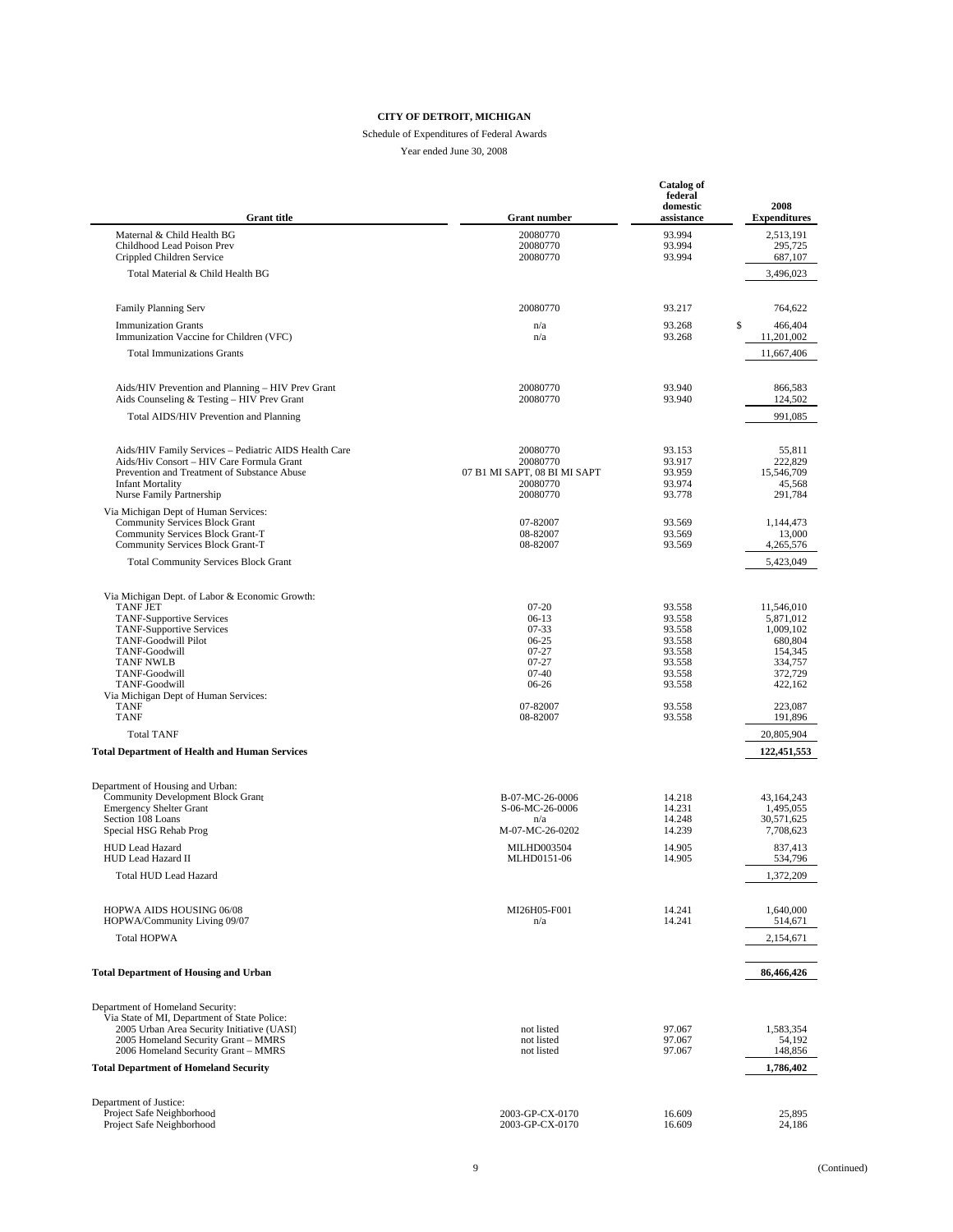# Schedule of Expenditures of Federal Awards

| <b>Grant</b> title                                                                                                                                                                                                                                                                                                                                                                                                         | <b>Grant number</b>                                                                                                                     | <b>Catalog of</b><br>federal<br>domestic<br>assistance                                                                                                                                                                                         | 2008<br><b>Expenditures</b>                                                                                                                       |
|----------------------------------------------------------------------------------------------------------------------------------------------------------------------------------------------------------------------------------------------------------------------------------------------------------------------------------------------------------------------------------------------------------------------------|-----------------------------------------------------------------------------------------------------------------------------------------|------------------------------------------------------------------------------------------------------------------------------------------------------------------------------------------------------------------------------------------------|---------------------------------------------------------------------------------------------------------------------------------------------------|
| <b>Total Project Safe Neighborhood</b>                                                                                                                                                                                                                                                                                                                                                                                     |                                                                                                                                         |                                                                                                                                                                                                                                                | 50,081                                                                                                                                            |
| Great Program<br><b>Great Program</b>                                                                                                                                                                                                                                                                                                                                                                                      | 2006-JV-FX-0032<br>2007-JV-FX-0157                                                                                                      | \$<br>16.737<br>16.737                                                                                                                                                                                                                         | 74,922<br>117,885                                                                                                                                 |
| <b>Total Great Program</b>                                                                                                                                                                                                                                                                                                                                                                                                 |                                                                                                                                         |                                                                                                                                                                                                                                                | 192,807                                                                                                                                           |
| <b>COPS Technology Grant</b><br>Justice Dept. Community Oriented Policing Service<br><b>Encourage Arrest</b>                                                                                                                                                                                                                                                                                                               | 2004CKWX0344<br>2006-DD-BX-0213<br>2004-WEAX-0067                                                                                       | 16.710<br>16.710<br>16.710                                                                                                                                                                                                                     | 218,423<br>16,217<br>3,311                                                                                                                        |
| <b>Total COPS Grant</b>                                                                                                                                                                                                                                                                                                                                                                                                    |                                                                                                                                         |                                                                                                                                                                                                                                                | 237,951                                                                                                                                           |
| <b>DNA</b> Capacity                                                                                                                                                                                                                                                                                                                                                                                                        | 2005-DA-BX-K020                                                                                                                         | 16.741                                                                                                                                                                                                                                         | 243,230                                                                                                                                           |
| Via Michigan Dept of Human Services:<br>Juvenile Accountability Block Grant (07)                                                                                                                                                                                                                                                                                                                                           | JAIBG-07-82007                                                                                                                          | 16.523                                                                                                                                                                                                                                         | 198,749                                                                                                                                           |
| <b>Equitable Sharing Funds</b>                                                                                                                                                                                                                                                                                                                                                                                             | n/a                                                                                                                                     | 16.999                                                                                                                                                                                                                                         | 46,022                                                                                                                                            |
| Via Michigan Department of Comm. Health:<br>Victim Assistance 2006<br>Victim Assistance 2007                                                                                                                                                                                                                                                                                                                               | 2083-10V06<br>2083-11V06                                                                                                                | 16.575<br>16.575                                                                                                                                                                                                                               | 188,981<br>454,600                                                                                                                                |
| <b>Total Victims Assistance</b>                                                                                                                                                                                                                                                                                                                                                                                            |                                                                                                                                         |                                                                                                                                                                                                                                                | 643,581                                                                                                                                           |
| Via Michigan State Police:<br>Click it or Ticket<br>Click it or Ticket                                                                                                                                                                                                                                                                                                                                                     | PT-07-14<br>PT-08-23                                                                                                                    | 16.710<br>16.710                                                                                                                                                                                                                               | 130,940<br>248,371                                                                                                                                |
| Total Click it or Ticket                                                                                                                                                                                                                                                                                                                                                                                                   |                                                                                                                                         |                                                                                                                                                                                                                                                | 379,311                                                                                                                                           |
| <b>Total Department of Justice</b>                                                                                                                                                                                                                                                                                                                                                                                         |                                                                                                                                         |                                                                                                                                                                                                                                                | 1,991,732                                                                                                                                         |
| Department of Labor:<br>Via Michigan Department of Labor & Economic Growth:<br>Trade<br>Trade                                                                                                                                                                                                                                                                                                                              | 03-29<br>03-29                                                                                                                          | 17.245<br>17.245                                                                                                                                                                                                                               | 533,000<br>1,549,561                                                                                                                              |
| <b>Total Trade</b>                                                                                                                                                                                                                                                                                                                                                                                                         |                                                                                                                                         |                                                                                                                                                                                                                                                | 2,082,561                                                                                                                                         |
| <b>Wagner Peyser</b><br>Wagner Peyser No Worker Left Behind                                                                                                                                                                                                                                                                                                                                                                | 06-35<br>$07-15$                                                                                                                        | 17.207<br>17.207                                                                                                                                                                                                                               | 1,432,226<br>12,921                                                                                                                               |
| <b>Total Wagner Peyser</b>                                                                                                                                                                                                                                                                                                                                                                                                 |                                                                                                                                         |                                                                                                                                                                                                                                                | 1,445,147                                                                                                                                         |
| WIA Administration<br>WIA Statewide No Worker Left Behind<br>WIA Statewide Youth Activity High Concentration<br>WIA Statewide - Capacity Building<br>WIA One Stop Operation<br>WIA Statewide Goodwill<br>WIA Statewide Work first Support<br><b>WIA Adult</b><br><b>WIA Youth</b><br><b>WIA Dislocated Worker</b><br>WIA Rapid Response DW Incumbent<br>WIA Dislocated Worker NWLB<br>Dreaming While Achieving (DWA) 06/07 | $07-01$<br>$07-01$<br>$07-02$<br>06-36<br>$07-03$<br>$07 - 27$<br>$06-13$<br>$07-01$<br>07-01<br>$07-01$<br>$07-09$<br>$07 - 14$<br>n/a | 17.258, 17.259, 17.260<br>17.258, 17.259, 17.260<br>17.258, 17.259, 17.260<br>17.258, 17.259, 17.260<br>17.258, 17.259, 17.260<br>17.258, 17.259, 17.260<br>17.258, 17.259, 17.260<br>17.258<br>17.259<br>17.260<br>17.260<br>17.260<br>17.259 | 2,508,843<br>728,435<br>62,246<br>24,000<br>227,523<br>156,222<br>1,631,889<br>7,595,501<br>5,597,175<br>6,108,726<br>236,321<br>306,239<br>3,141 |
| <b>Total WIA Grants</b>                                                                                                                                                                                                                                                                                                                                                                                                    |                                                                                                                                         |                                                                                                                                                                                                                                                | 25,186,261                                                                                                                                        |
|                                                                                                                                                                                                                                                                                                                                                                                                                            |                                                                                                                                         |                                                                                                                                                                                                                                                |                                                                                                                                                   |
| Work Incentive Grant DPM                                                                                                                                                                                                                                                                                                                                                                                                   | n/a                                                                                                                                     | 17.266                                                                                                                                                                                                                                         | 67,981                                                                                                                                            |
| <b>Total Department of Labor</b>                                                                                                                                                                                                                                                                                                                                                                                           |                                                                                                                                         |                                                                                                                                                                                                                                                | 28,781,950                                                                                                                                        |
| Environmental Protection Agency:<br>Via Michigan Department of Environmental Quality:<br>State Revolving Loan-5143-02<br>State Revolving Loan-5175-02<br>State Revolving Loan-5175-06<br>State Revolving Loan-5204-03<br>State Revolving Loan-5204-06                                                                                                                                                                      | 5143-02<br>5175-02<br>5175-06<br>5204-03<br>5204-06                                                                                     | 66.458<br>66.458<br>66.458<br>66.458<br>66.458                                                                                                                                                                                                 | 288,749<br>6,452<br>5,682,431<br>24,450<br>69,841                                                                                                 |
| <b>Total State Revolving Loan</b>                                                                                                                                                                                                                                                                                                                                                                                          |                                                                                                                                         |                                                                                                                                                                                                                                                | 6,071,923                                                                                                                                         |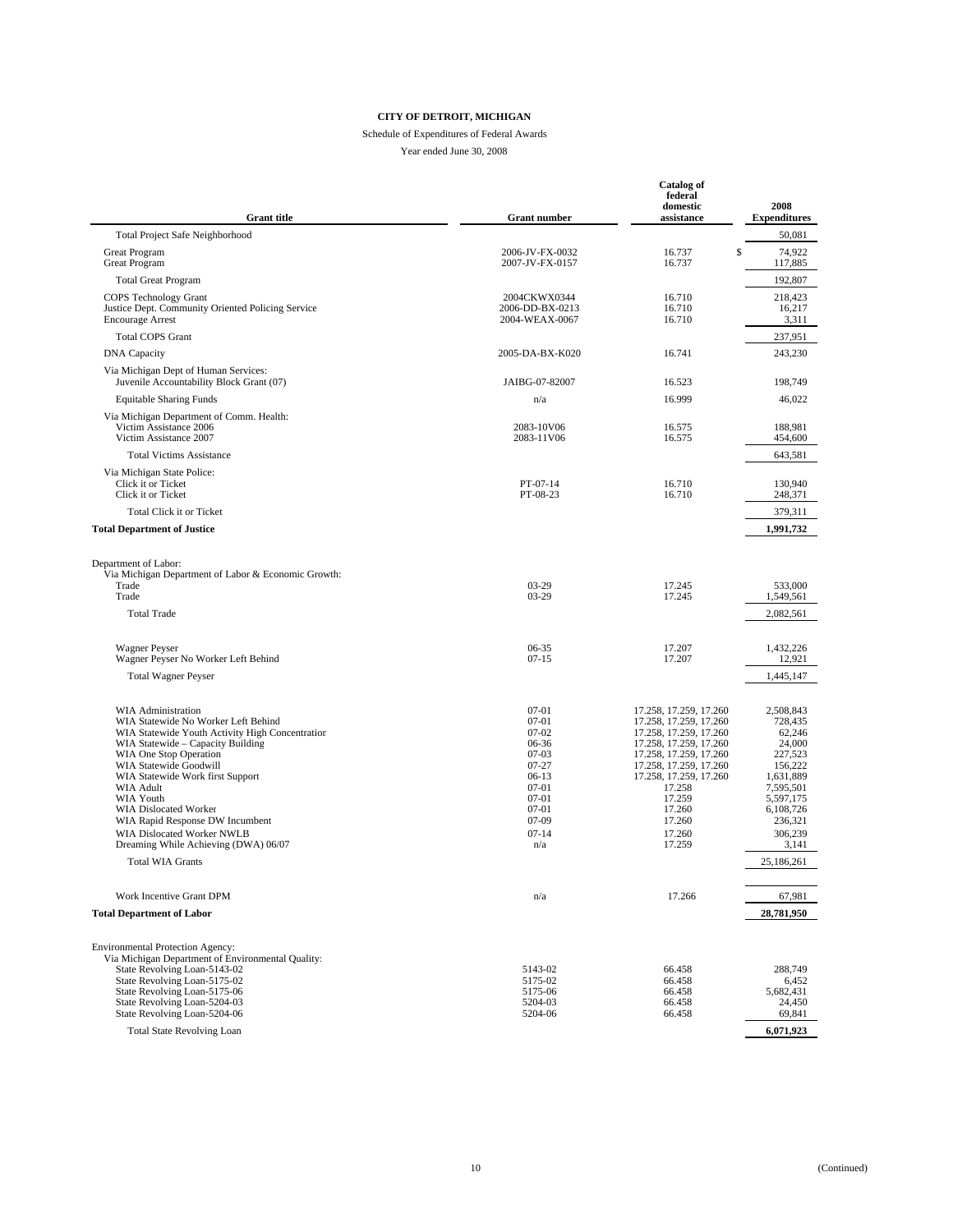#### Schedule of Expenditures of Federal Awards

Year ended June 30, 2008

| <b>Grant</b> title                                                                                                      | <b>Grant number</b>           | Catalog of<br>federal<br>domestic<br>assistance | 2008<br><b>Expenditures</b>         |
|-------------------------------------------------------------------------------------------------------------------------|-------------------------------|-------------------------------------------------|-------------------------------------|
| Drinking Water Revolving Fund-7161-01<br>Drinking Water Revolving Fund-7162-01<br>Drinking Water Revolving Fund-7178-01 | 7161-01<br>7162-01<br>7178-01 | 66.468<br>66.468<br>66.468                      | \$<br>218,282<br>789,187<br>991,922 |
| <b>Total Drinking Water Revolving Fund</b>                                                                              |                               |                                                 | 1,999,391                           |
| <b>Total Department of Environmental Quality</b>                                                                        |                               |                                                 | 8,071,314                           |
| Department of Transportation:<br>Federal Transit Administration:                                                        |                               |                                                 |                                     |
| Federal Transit Capital Investment - Facility Construction                                                              | MI-90-X325                    | 20.500                                          | 1.779.299                           |
| Federal Transit Capital Investment - Bus Shelter<br>Federal Transit Capital Investment - Facility Construction          | MI-90-X341<br>MI-90-X347      | 20.500<br>20.500                                | (460)<br>1,319,921                  |
| Federal Transit Capital Investment - Bus Shelters & Bus Stop-8 Mile                                                     | MI-90-X374                    | 20.500                                          | 967,583                             |
| Federal Transit Capital Investment - Bus Lease                                                                          | MI-90-X463                    | 20.500                                          | 3,125,000                           |
| Federal Transit Capital Investment - Center City Loop - Rail Study                                                      | MI-17-X001                    | 20.500                                          | 859,405                             |
| Federal Transit Capital Investment - Facility Construction                                                              | MI-03-0177                    | 20.500                                          | 843,371                             |
| Federal Transit Capital Investment - Rosa Parks Transit Center                                                          | MI-03-0196                    | 20.500                                          | 1,731,945                           |
| Federal Transit Capital Investment - Bus Lease                                                                          | MI-03-0219                    | 20.500                                          | 83,060                              |
| Federal Transit Capital Investment - Facility Renovation                                                                | MI-03-0227                    | 20.500                                          | 400.327                             |
| Federal Transit Capital Investment - Federal Bus Lease                                                                  | MI-03-0231                    | 20.500                                          | 405.845                             |
| Federal Transit Capital Investment - Fare Collection Equipment                                                          | MI-04-0006                    | 20.500                                          | 761.428                             |
| Federal Transit Capital Investment - Fare Collection Equipment                                                          | MI-04-0023                    | 20.500                                          | 802,560                             |
| Federal Transit Formula Grants - Facility Construction                                                                  | MI-90-X337                    | 20.507                                          | 1,503,183                           |
| Federal Transit Formula Grants - Bus Shelter & Bus Signage                                                              | MI-90-X359                    | 20.507                                          | 19,003                              |
| Federal Transit Formula Grants - Communication/Service                                                                  | MI-90-X383                    | 20.507                                          | 457.707                             |
| Federal Transit Formula Grants - Rosa Parks Transit Center                                                              | MI-90-X421                    | 20.507                                          | 4,440,134                           |
| Federal Transit Formula Grants - Facility Improvements                                                                  | MI-90-X422                    | 20.507                                          | 2,758,179                           |
| Federal Transit Formula Grants - Engineering Services                                                                   | MI-90-X434                    | 20.507                                          | 540,320                             |
| Federal Transit Formula Grants - Engineering/Communications                                                             | MI-90-X464                    | 20.507                                          | 6.913.148                           |
| Federal Transit Formula Grants - Engineering/Communications<br>Federal Transit Formula Grants - Preventive Maintenance  | MI-90-X502                    | 20.507<br>20.507                                | 978,628                             |
| Federal Transit Formula Grants - Preventive Maintenance                                                                 | MI-90-X533<br>MI-90-X563      | 20.507                                          | 280,693<br>12,000,000               |
|                                                                                                                         |                               |                                                 |                                     |
| <b>Total Federal Transit Cluster</b>                                                                                    |                               |                                                 | 42,970,279                          |
| Job Access & Reverse Commute                                                                                            | MI-37-X014                    | 20.516                                          | 119.434                             |
| Job Access & Reverse Commute                                                                                            | MI-37-X020                    | 20.516                                          | 600,939                             |
| Total Job Access & Reverse Commute                                                                                      |                               |                                                 | 720,373                             |
| Via Michigan Department of Transportation - Bureau of                                                                   |                               |                                                 |                                     |
| Aeronautics Land Acquisition                                                                                            | E-26-0027-3305                | 20.106                                          | 1,823,318                           |
| <b>Total Department of Transportation</b>                                                                               |                               |                                                 | 45,513,970                          |
| Total                                                                                                                   |                               |                                                 | \$<br>303,220,781                   |

See accompanying notes to schedule of expenditures of federal awards.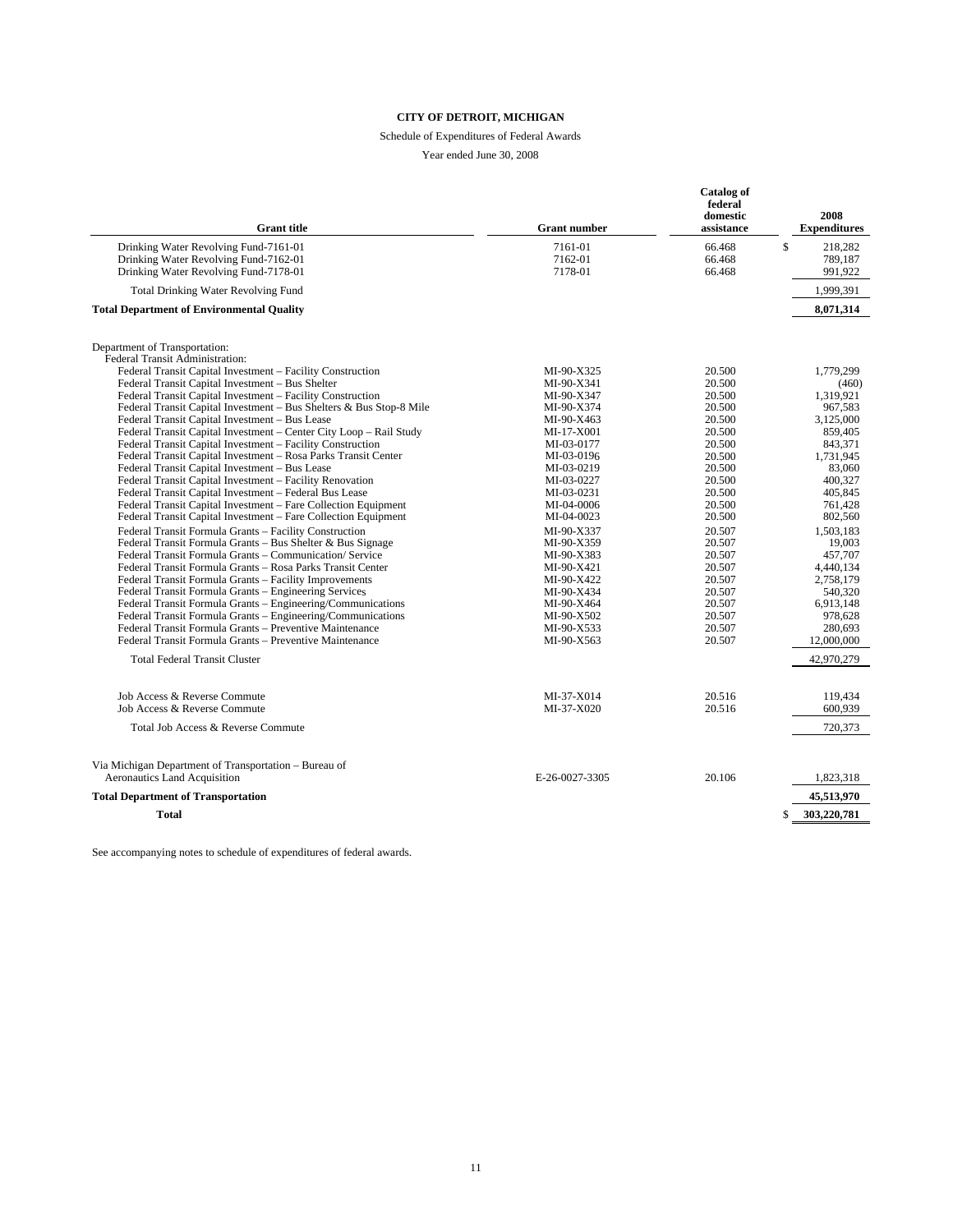#### Notes to Schedule of Expenditures of Federal Awards

Year ended June 30, 2008

### **(1) General**

The accompanying schedule of expenditures of federal awards (the SEFA) presents federal financial assistance for the City of Detroit, Michigan (the City). The reporting entity for the City is defined in Section I, note A to the City's basic financial statements. Federal financial assistance received directly from federal agencies, including federal financial assistance passed through other government agencies, is included in the SEFA.

#### **(2) Basis of Presentation**

The accompanying SEFA includes the federal grant activity of the City and is presented on the modified accrual basis of accounting. The information in the SEFA is presented in accordance with the requirements of OMB Circular A-133, *Audits of States, Local Governments, and Non-Profit Organizations*.

#### **(3) Subrecipient Awards**

Of the federal expenditures presented in the SEFA, \$110,150,673 of federal awards was provided to subrecipients.

#### **(4) Noncash Transactions**

The value of the noncash assistance received was determined in accordance with the provisions of OMB Circular A-133.

#### **(5) Highway and Construction Program**

The City participates in various road, street, and bridge construction and repair projects. The projects are funded through an award granted to the State of Michigan Department of Transportation (the State), which administers the grant for the City. The City identifies the projects needed in the locality, and the State performs the procurement, payment, and cash management functions on behalf of the City. The award is managed directly by the State and has not been included in the tests of compliance with laws and regulations associated with the City's Single Audit. The award is approximately \$17.2 million for the year ended June 30, 2008.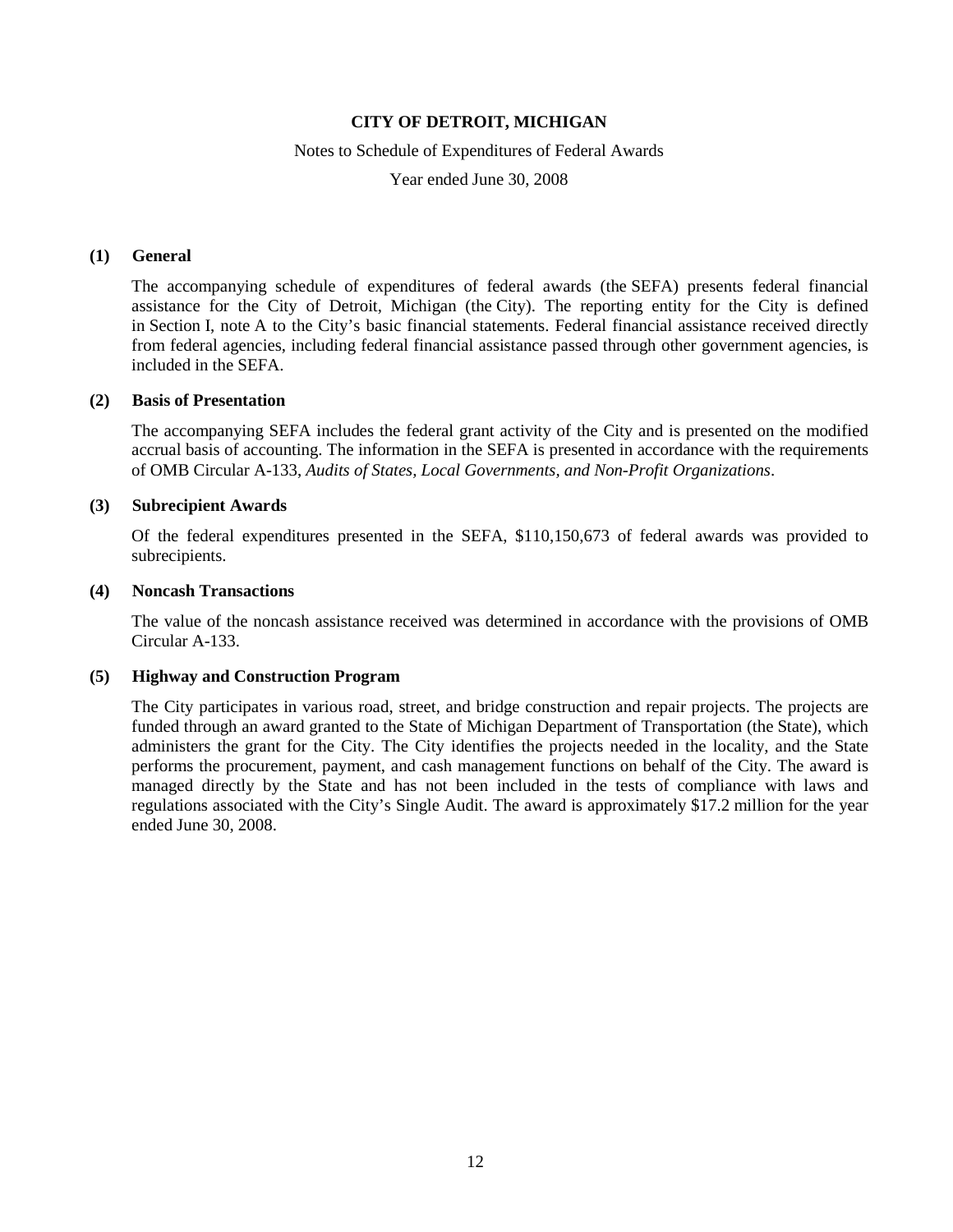

**KPMG LLP** Suite 1200 150 West Jefferson Detroit, MI 48226-4429

**Report on Internal Control over Financial Reporting and on Compliance and Other Matters Based on an Audit of Financial Statements Performed in Accordance with** *Government Auditing Standards*

The Honorable Mayor Dave Bing and The Honorable Members of the City Council City of Detroit, Michigan:

We have audited the financial statements of the governmental activities, the business-type activities, the aggregate discretely presented component units, each major fund, and the aggregate remaining fund information of the City of Detroit, Michigan (the City) as of and for the year ended June 30, 2008, which collectively comprise the City's basic financial statements and have issued our report thereon dated November 20, 2009. Our report was modified to include a reference to other auditors and to emphasize the City has an accumulated unreserved undesignated deficit in the General Fund of \$219 million as of June 30, 2008, which has contributed to the City's dependence on short-term borrowing for cash flow purposes. Our report also emphasized, the City adopted the provisions of Governmental Accounting Standards Board Statement No. 45, *Accounting and Financial Reporting by Employers for Postemployment Benefits Other Than Pensions*, during the year ended June 30, 2008 and the City ceased reporting regulatory assets and liabilities under Statement of Financial Accounting Standards No. 71, *Accounting for the Effects of Certain Types of Regulation*, as of July 1, 2007. We conducted our audit in accordance with auditing standards generally accepted in the United States of America and the standards applicable to financial audits contained in *Government Auditing Standards*, issued by the Comptroller General of the United States. Other auditors audited the financial statements of Detroit Brownfield Redevelopment Authority, Detroit Public Library, Detroit Transportation Corporation, Downtown Development Authority, Eastern Market Corporation, Economic Development Corporation, Greater Detroit Resource Recovery Authority, Local Development Finance Authority, Museum of African American History, the General Retirement System, and the Policemen and Firemen Retirement System, as described in our report on the City's basic financial statements. This report does not include the results of the other auditors' testing of internal control over financial reporting or compliance and other matters that are reported on separately by those auditors. The financial statements of Detroit Brownfield Redevelopment Authority, Detroit Public Library, Downtown Development Authority, Eastern Market Corporation, Greater Detroit Resource Recovery Authority, Local Development Finance Authority, Museum of African American History, General Retirement System, and Policemen and Firemen Retirement System were not audited in accordance with *Government Auditing Standards*.

# **Internal Control over Financial Reporting**

In planning and performing our audit, we considered the City's internal control over financial reporting as a basis for designing our auditing procedures for the purpose of expressing our opinion on the financial statements, but not for the purpose of expressing an opinion on the effectiveness of the City's internal control over financial reporting. Accordingly, we do not express an opinion on the effectiveness of the City's internal control over financial reporting.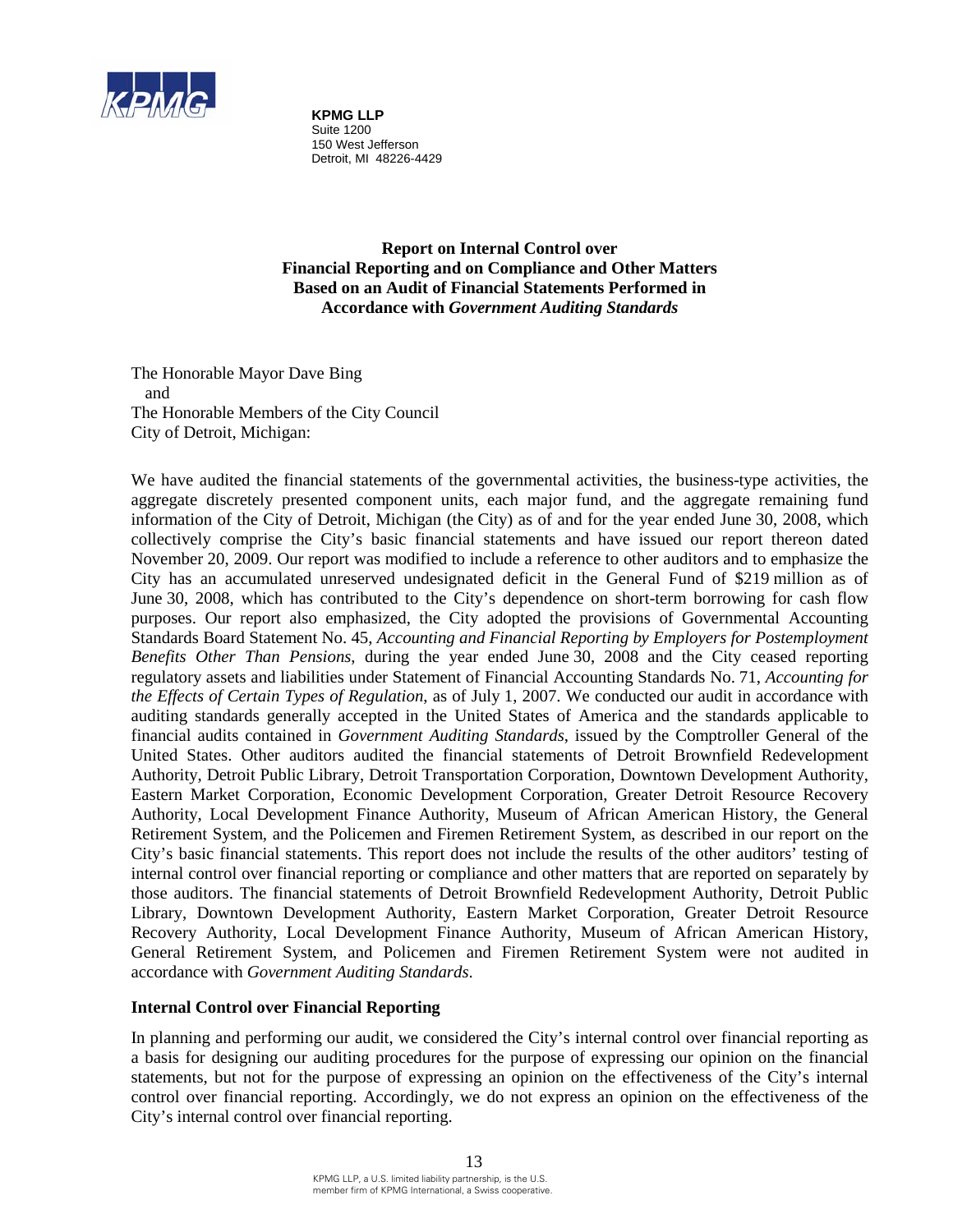

Our consideration of internal control over financial reporting was for the limited purpose described in the preceding paragraph and would not necessarily identify all deficiencies in internal control over financial reporting that might be significant deficiencies or material weaknesses. However, as discussed below, we identified certain deficiencies in internal control over financial reporting that we consider to be significant deficiencies and material weaknesses.

A control deficiency exists when the design or operation of a control does not allow management or employees, in the normal course of performing their assigned functions, to prevent or detect misstatements on a timely basis. A significant deficiency is a control deficiency, or combination of control deficiencies, that adversely affects the entity's ability to initiate, authorize, record, process, or report financial data reliably in accordance with generally accepted accounting principles such that there is more than a remote likelihood that a misstatement of the entity's financial statements that is more than inconsequential will not be prevented or detected by the entity's internal control over financial reporting. We consider the deficiencies described in the accompanying schedule of findings and questioned costs as findings 2008-1, 2008-2, 2008-3, and 2008-4 to be significant deficiencies in internal control over financial reporting.

A material weakness is a significant deficiency, or combination of significant deficiencies, that results in more than a remote likelihood that a material misstatement of the financial statements will not be prevented or detected by the entity's internal control. Our consideration of the internal control over financial reporting was for the limited purpose described in the first paragraph of this section and would not necessarily identify all deficiencies in the internal control that might be significant deficiencies and, accordingly, would not necessarily disclose all significant deficiencies that are also considered to be material weaknesses. We believe the significant deficiencies described above are material weaknesses.

# **Compliance and Other Matters**

As part of obtaining reasonable assurance about whether the City's financial statements are free of material misstatement, we performed tests of its compliance with certain provisions of laws, regulations, contracts, and grant agreements, noncompliance with which could have a direct and material effect on the determination of financial statement amounts. However, providing an opinion on compliance with those provisions was not an objective of our audit, and accordingly, we do not express such an opinion. The results of our tests disclosed instances of noncompliance or other matters that are required to be reported under *Government Auditing Standards*, and which are described in the accompanying schedule of findings and questioned costs as findings 2008-5, 2008-6, 2008-7, and 2008-8.

The City's responses to the findings identified in our audit are described in the accompanying schedule of findings and questioned costs. We did not audit the City's responses, and accordingly, we express no opinion on them.

This report is intended solely for the information and use of the Mayor, City Council, City management, federal awarding and pass-through agencies, and the Treasurer of the State of Michigan, and is not intended to be and should not be used by anyone other than these specified parties.

KPMG LLP

Detroit, Michigan November 20, 2009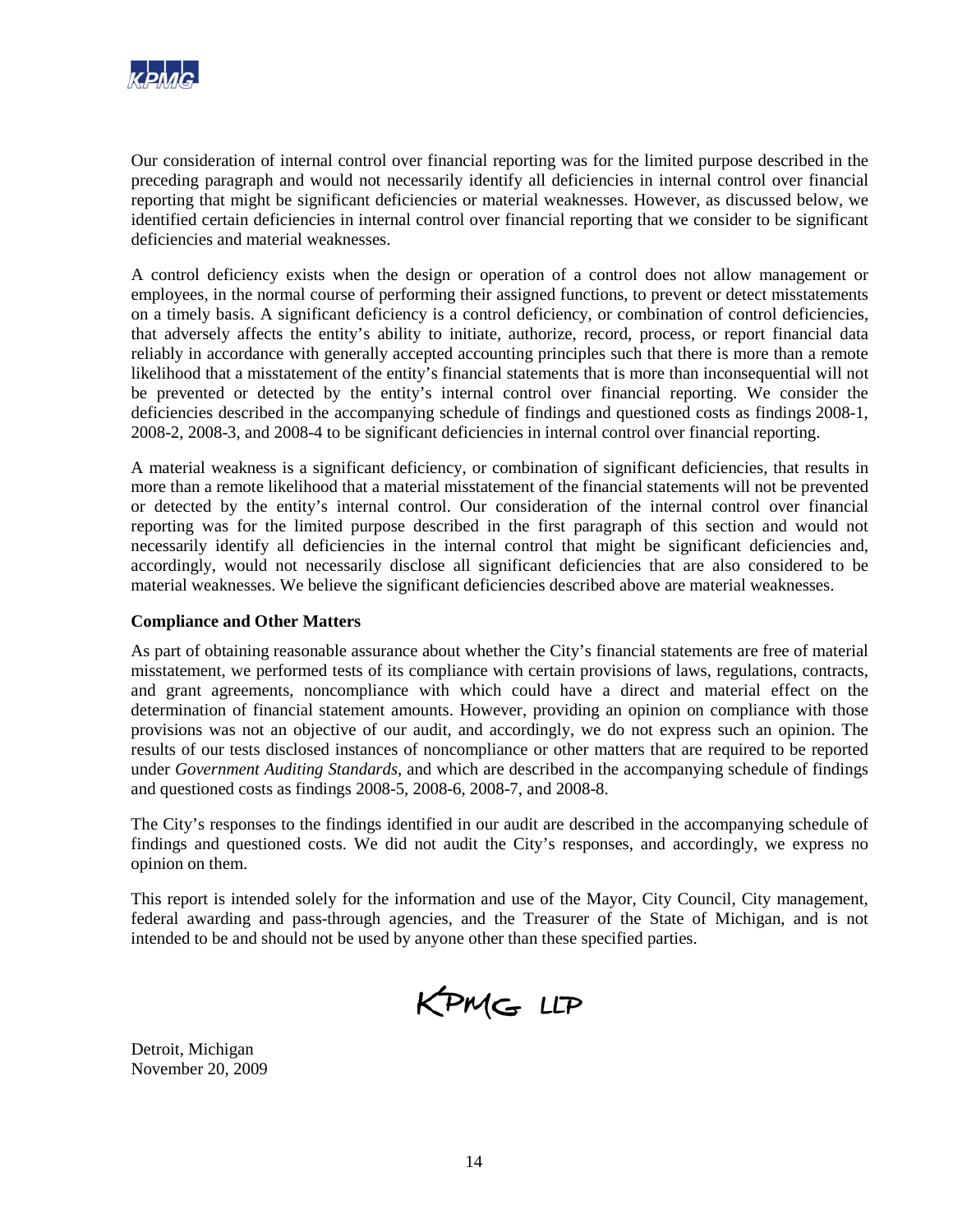Schedule of Findings and Questioned Costs

Year ended June 30, 2008

#### **Section I – Summary of Auditors' Results**

- (a) The type of report issued on the basic financial statements: **Unqualified opinion**
- (b) Significant deficiencies in internal control were disclosed by the audit of the financial statements: **Yes**
- (c) Material weaknesses: **Yes**
- (d) Noncompliance that is material to the financial statements: **Yes**
- (e) Significant deficiencies in internal control over major programs were disclosed by the audit: **Yes**
- (f) Material weaknesses: **Yes**
- (g) The type of report issued on compliance for major programs: (each major program listed separately in the table below)

| <b>Unqualified</b>                               | <b>Qualified</b>                                                                                                                                                                                                                                                                                                                                                                                                                                                                                                                                                                                              | <b>Adverse</b>                                                          | <b>Disclaim</b>                                                                                              |
|--------------------------------------------------|---------------------------------------------------------------------------------------------------------------------------------------------------------------------------------------------------------------------------------------------------------------------------------------------------------------------------------------------------------------------------------------------------------------------------------------------------------------------------------------------------------------------------------------------------------------------------------------------------------------|-------------------------------------------------------------------------|--------------------------------------------------------------------------------------------------------------|
| Section 108 Loan<br>(CFDA No. 14.248)            | Home Investment Partnership<br>Program<br>(CFDA No. 14.239)                                                                                                                                                                                                                                                                                                                                                                                                                                                                                                                                                   | <b>Community Development</b><br><b>Block Grant (CFDA</b><br>No. 14.218) | Special Supplemental<br><b>Nutrition Program</b><br>For Women, Infants,<br>and Children<br>(CFDA No. 10.557) |
| <b>State Revolving Loan</b><br>(CFDA No. 66.458) | Workforce Investment Act<br>(CFDA No. 17.258, 17.259)<br>17.260)<br><b>Federal Transit Cluster</b><br>(CFDA No. 20.500, 20.507)<br>Immunization/Immunization<br>Vaccine for Children<br>(CFDA No. 93.268)<br>Temporary Assistance for<br><b>Needy Families</b><br>(CFDA No. 93.558)<br><b>Community Services Block</b><br>Grant (CFDA No. 93.569)<br>Head Start and Early Head Start<br>(CFDA No. 93.600)<br><b>HIV Emergency Relief</b><br>(CFDA No. 93.914)<br>Prevention and Treatment of<br>Substance Abuse<br>(CFDA No. 93.959)<br>Maternal and Child Health<br>Service Block Grant<br>(CFDA No. 93.994) |                                                                         |                                                                                                              |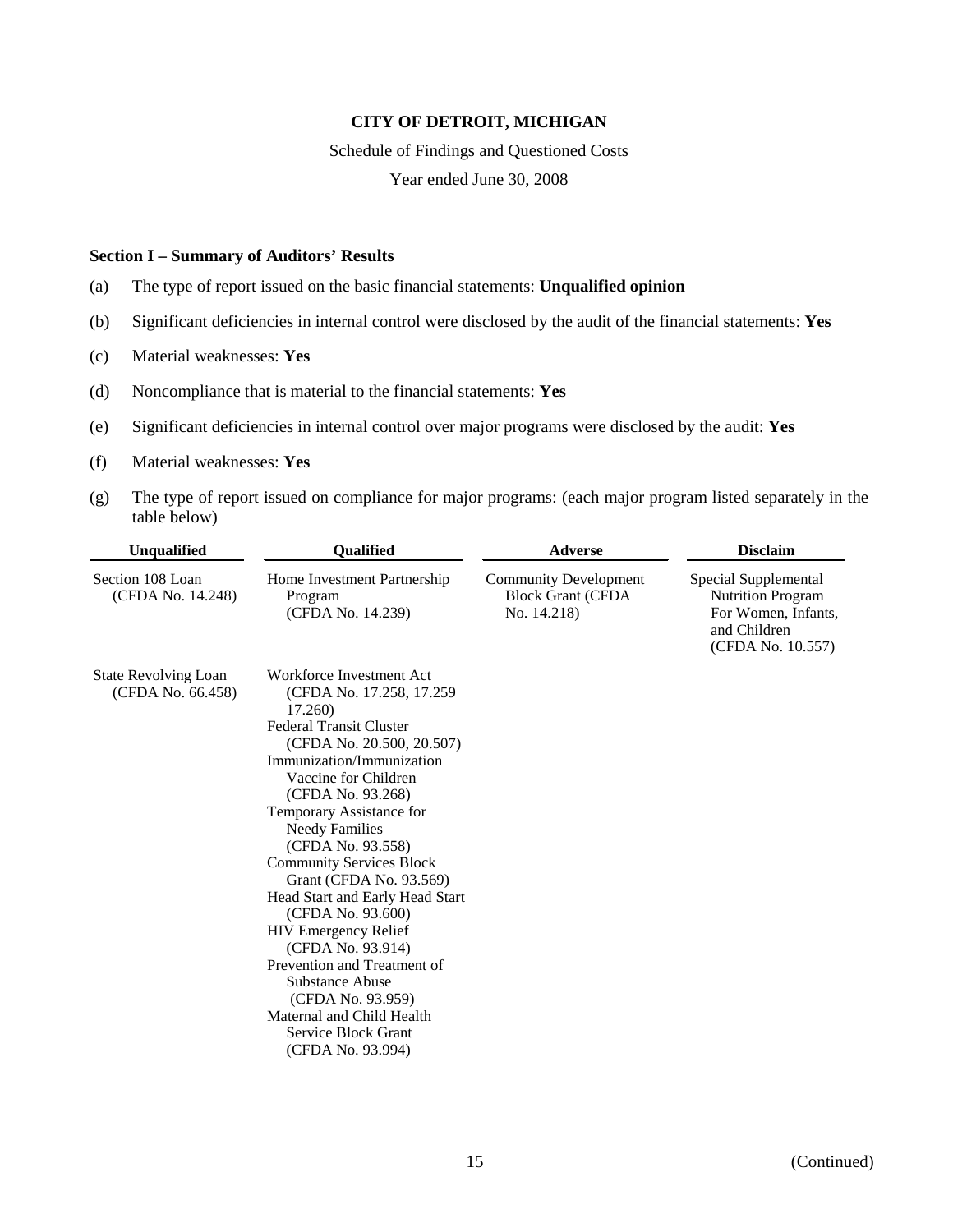Schedule of Findings and Questioned Costs

- (h) Any audit findings that are required to be reported under Section 510(a) of OMB Circular A-133: **Yes**
- (i) Major programs: Community Development Block Grant (CFDA NO. 14.218); Section 108 Loans (CFDA NO. 14.248); Home Investment Partnership Program (CFDA NO. 14.239); Workforce Investment Act (CFDA NO. 17.258, 17.259, 17.260); Federal Transit Cluster (CFDA NO. 20.500, 20.507); State Revolving Loan Fund (CFDA NO. 66.458); Immunization/Immunization Vaccine for Children (CFDA NO. 93.268); Temporary Assistance For Needy Families (CFDA NO. 93.558); Community Services Block Grant (CFDA NO. 93.569); Head Start and Early Head Start (CFDA NO. 93.600); HIV Emergency Relief (CFDA NO. 93.914); Prevention and Treatment of Substance Abuse (CFDA NO. 93.959); Maternal and Child Health Services Block Grant (CFDA NO. 93.994); and Special Supplemental Nutrition Program for Women, Infants, and Children (CFDA NO. 10.557).
- (j) Dollar threshold used to distinguish between Type A and Type B programs: **\$3,000,000**
- (k) Auditee qualified as a low-risk auditee under Section 530 of OMB Circular A-133: **No**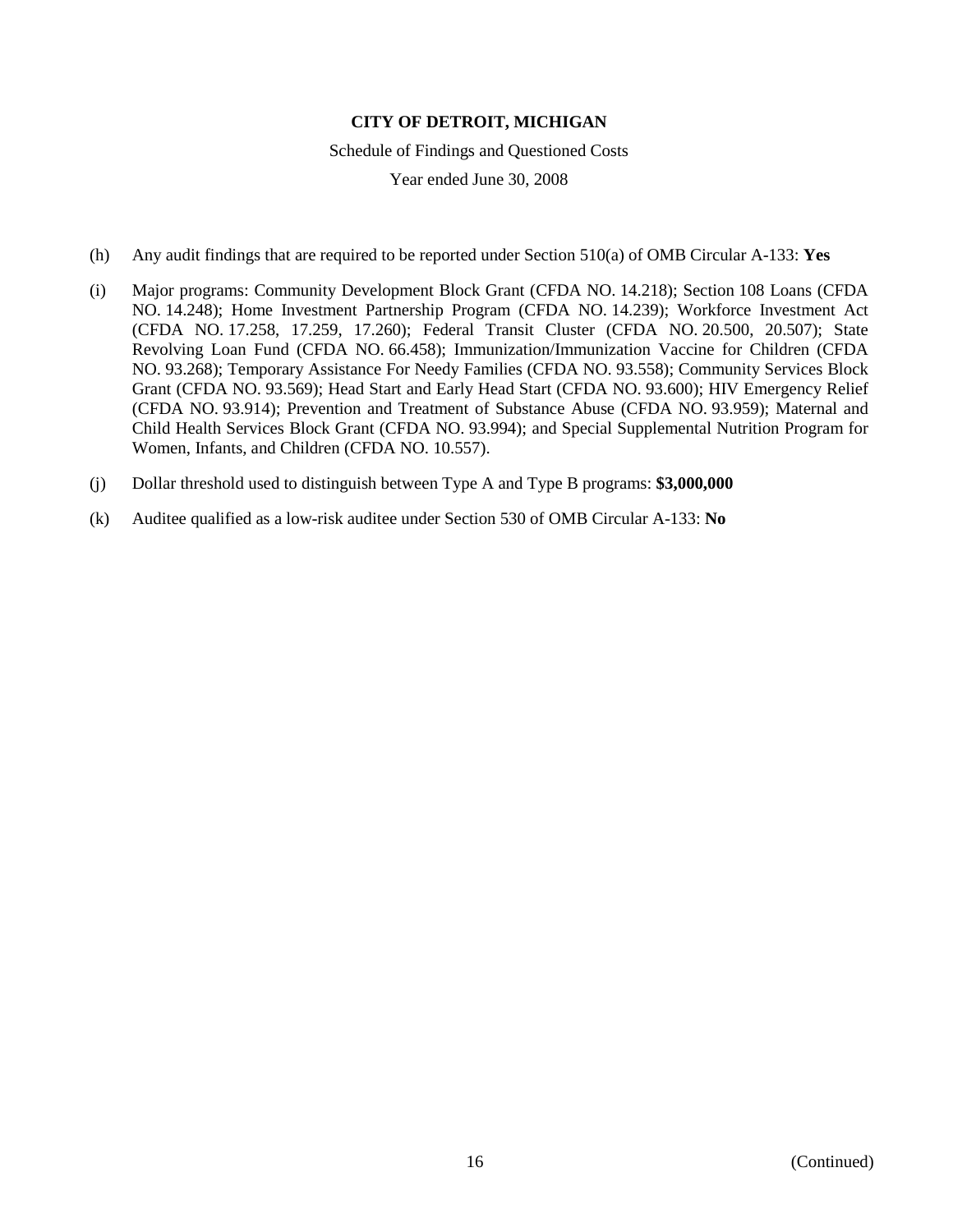Schedule of Findings and Questioned Costs

Year ended June 30, 2008

# **Section II – Summary of Findings Relating to the Financial Statements that are Required to be Reported in Accordance with** *Government Auditing Standards***.**

### **Finding 2008-01 – Financial Closing and Reporting**

Deficiencies exist in the processes to evaluate accounts, record entries into the general ledger, and prepare financial statements. These deficiencies include the following:

- The process to close the books and prepare closing entries and financial statements relies partly upon decentralized accounting staff and software applications other than the City's DRMS general ledger. The process requires a significant amount of manual intervention.
- The process to identify significant transactions throughout the City's fiscal year to determine the appropriate accounting treatment does not result in timely consideration as to how to record or report such transactions. These transactions often are not identified until the end of the fiscal year during the financial reporting process. There is inadequate communication between various City departments on transactions and on how they affect the individual stand-alone financial reports and the Comprehensive Annual Financial Report (CAFR).
- The process to close the books and prepare financial statements includes the recording of a significant number of manual postclosing entries.
- The process to close the books and evaluate accounts occurs only on an annual basis instead of monthly or quarterly. As a result, certain key account reconciliations and account evaluations are not performed timely and require an extended amount of time to complete during the year-end closing process. Information necessary to effectuate a timely and accurate closing of the books is sometimes not communicated between certain departments and agencies of the City.
- The process to close the books and prepare closing entries and financial statements does not utilize enough adequately trained and appropriately experienced employees to prepare the financial statements or monitor reporting issues throughout the year. There is inadequate supervisory review and approval of accounting transactions.
- The established internal control procedures for tracking and recording capital asset activities are not consistently followed. Physical inventories of capital assets are not being performed annually as required by City policy.
- The process for establishing legal case reserves and tracking the status of cases is predominantly manual in nature and very time-consuming. The volume of open litigation along with the frequency in status changes for the cases increases the difficulty in maintaining an updated case reserve listing without significant manual intervention.
- The process to determine the proper classification of grant revenues did not originally include an appropriate determination of whether the grant was from a State or Federal source.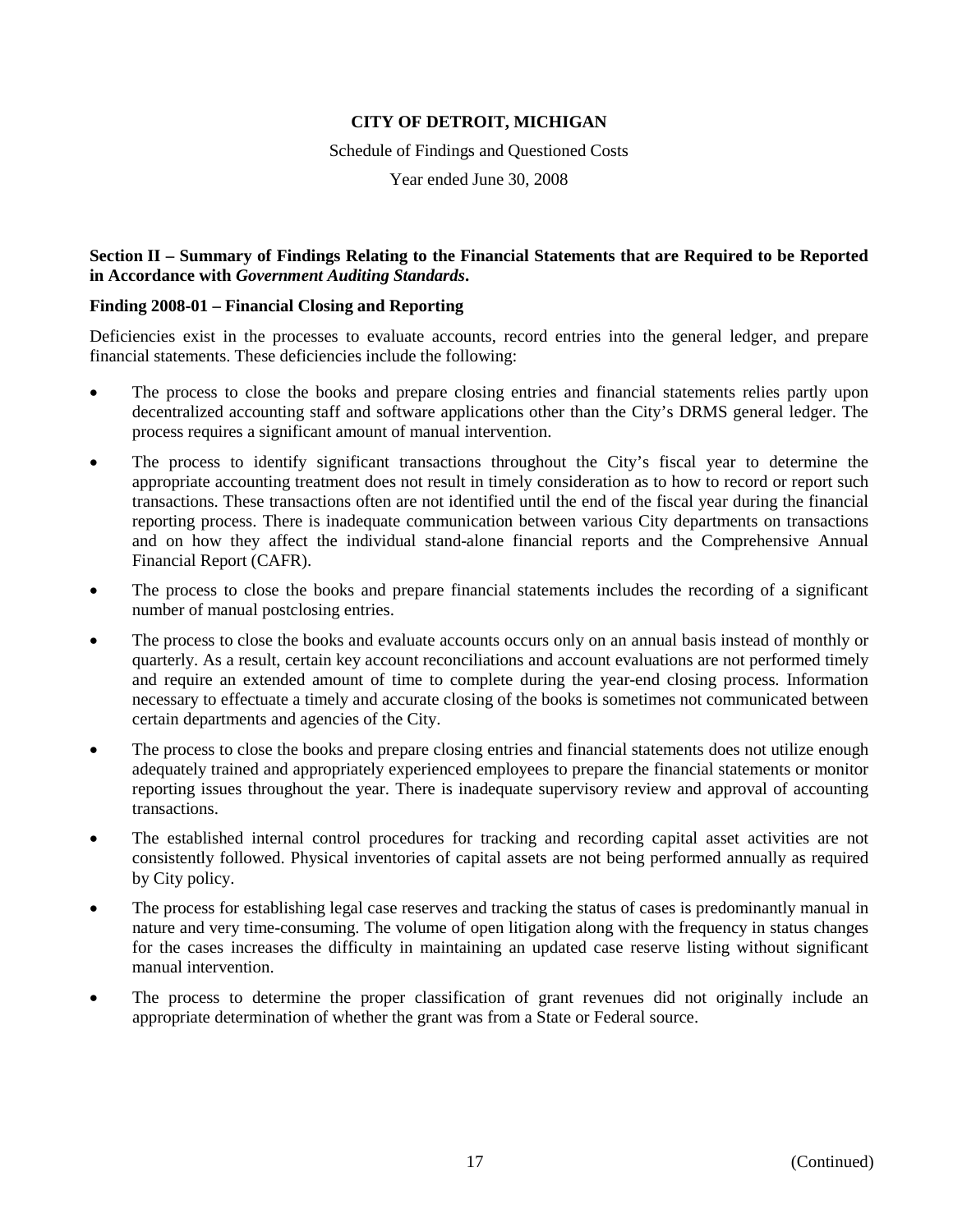Schedule of Findings and Questioned Costs

Year ended June 30, 2008

#### *Recommendation*

We recommend management continue to develop and refine its financial reporting systems and processes. Refinements should include assignment of accounts and reporting units to qualified personnel to conduct detailed analysis of accounts throughout the year and financial reporting process. We further recommend management conduct a thorough assessment of the adequacy and completeness of the City's accounting and financial reporting policies and procedures. Based on the results of the assessment, determine the need to develop new policies and procedures and/or reinforce the existing policies and procedures to personnel. We also recommend management evaluate the City's organizational structure and personnel composition to determine the adequacy of the accounting related skills and knowledge of assigned personnel in relation to their assigned duties.

#### *Views of Responsible Officials*

We have reviewed the finding and concur with the recommendation. However, due to turnover and lack of trained and developed accounting staff, the recommendation for this finding and the other findings will take some time to fully implement. Layoffs and turnover in accounting and management staff and lack of training and staff development over the past several years has contributed to the City's accounting and financial reporting problems.

The City is presently rebuilding the accounting division and making improvements to the accounting and financial reporting systems. The City will continue to add qualified staff and make improvements including adopting the recommendations herein. New accounting tools, such as "GL Wand", have been obtained that will facilitate the timely completion of financial reports in the future.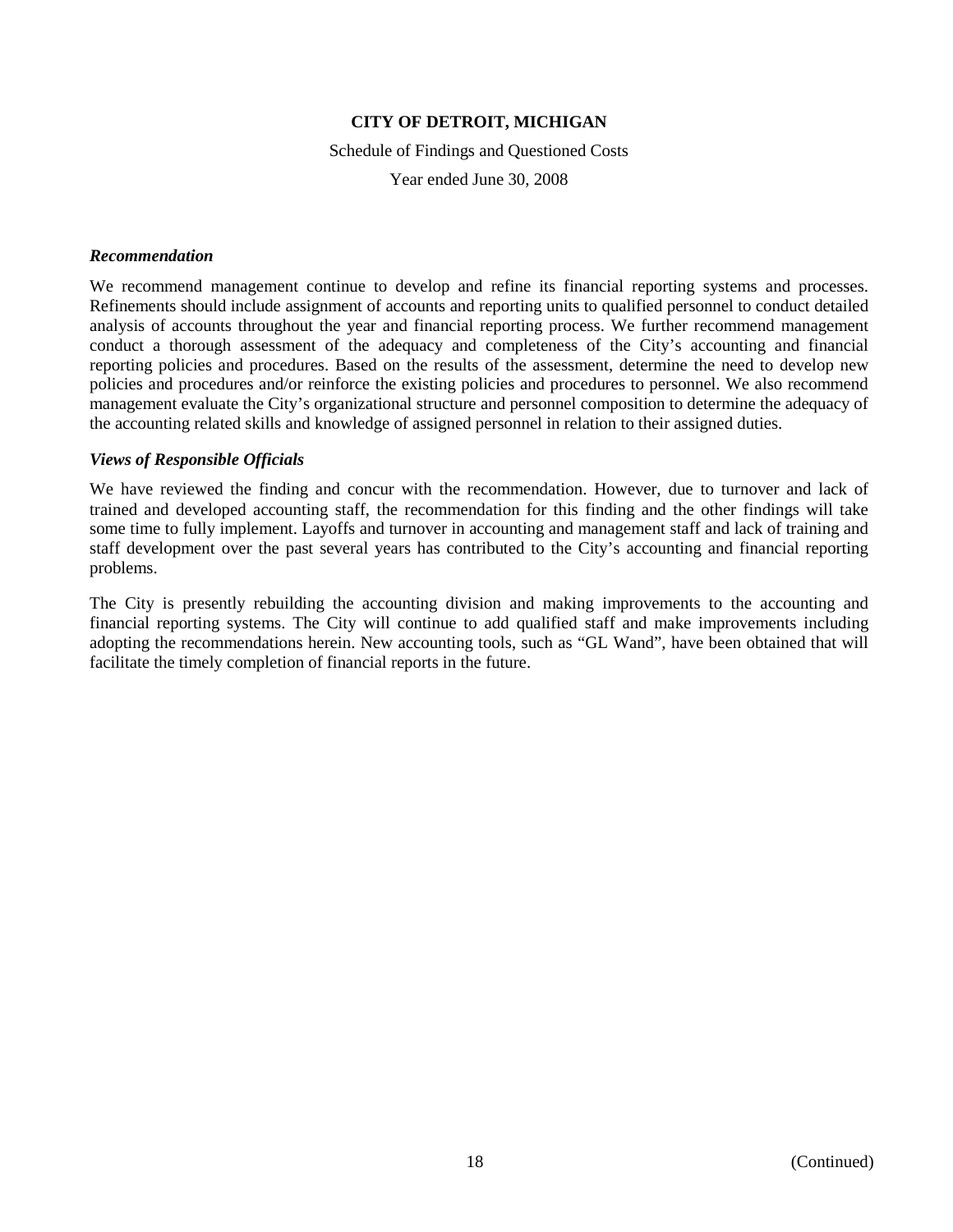Schedule of Findings and Questioned Costs

Year ended June 30, 2008

# **Finding 2008-02 – Authorization, Approval, and Segregation of Duties**

Internal control policies and procedures are intended to be designed to mitigate risks to the City. Control activities that do not operate as intended represent failed control activities and increase risks to the City. Deficiencies exist in the areas of authorization, approval, and segregation of duties. These deficiencies include the following:

- Appropriate approvals and segregation of duties did not exist for a significant number of journal entries during the year. Journal entries lacked supervisory approval and in some cases were prepared, posted, and approved by the same individual.
- Appropriate authorizations and approvals did not exist for certain purchase orders selected for testing.
- Authorization to open, close, or change bank accounts is not properly followed.
- Approvals on employee timesheets did not exist for a number of timesheets.
- An appropriate segregation of duties does not exist for the Gas and Weight Tax revenue collections as the same individual opens the mail, logs the checks, and prepares the journal entry to record the receipt.
- Approvals indicating supervisory review of reconciliations and analyses are not consistently performed or documented.
- Timely supervisory approval of bank reconciliations did not exist for certain accounts.

# *Recommendation*

We recommend management conduct a knowledge and competencies assessment of supervisory personnel to ensure supervisory level accounting and finance personnel are knowledgeable in internal control activities and the financial closing policies of the City. We further recommend management implement new procedures to monitor internal control activities to determine if policies are being adhered to throughout the year.

# *Views of Responsible Officials*

We have reviewed the finding and concur with the recommendation. Improvements have been made in the past year (fiscal year 2008 – 09), in properly segregating duties and approving journal entries. The City has contracted with a local accounting firm to provide training to City supervisory accounting personnel. The Finance Department will work toward creating training programs and developing competent accounting supervisors. Also, the Department will implement new procedures to monitor internal control activities.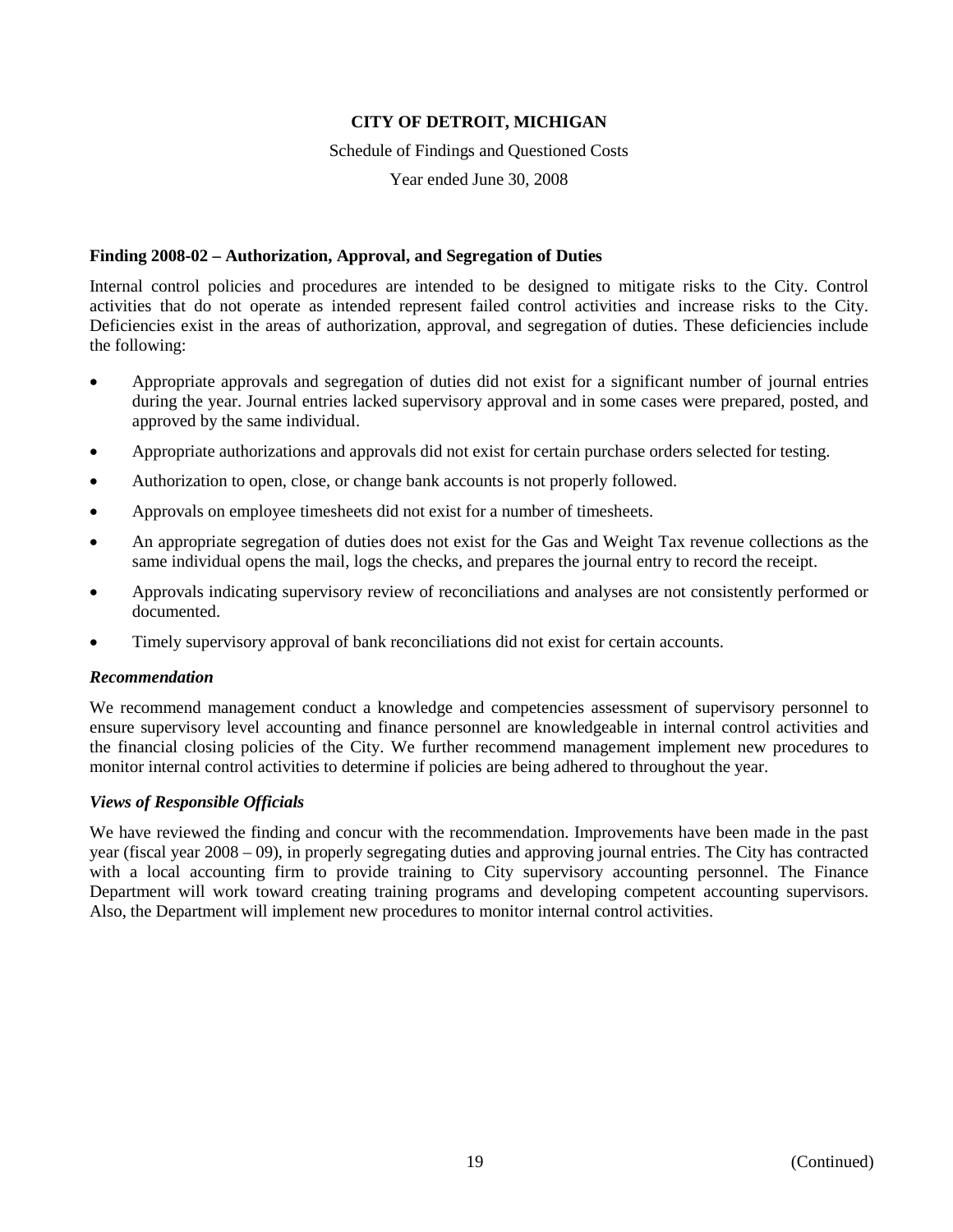Schedule of Findings and Questioned Costs

Year ended June 30, 2008

### **Finding 2008-03 – Reconciliations, Transaction Processing, and Document Retention**

Operations of the City are carried out by numerous City departments utilizing a variety of people, processes, and systems. This type of environment requires diligence in ensuring accurate information is processed and shared. Performing reconciliations of data reported from different systems is an integral part of ensuring transactional data integrity and accurate financial reporting. Deficiencies exist in the areas of transaction processing, data integrity, reconciliation performance, and document retention. Those deficiencies include the following:

- Data provided to the actuaries that assist in estimating workers' compensation liabilities is not tested for accuracy and reconciled to supporting data.
- A comprehensive listing of covenants and terms related to financing arrangements is not maintained and reconciled to original supporting documents.
- A listing of internal controls employed by service organizations is not prepared and evaluated for adequacy. Various service organizations process transactions for the City on a contractual basis.
- Bank, investment, imprest, and petty cash reconciliations are not prepared timely, and reconciling differences are not fully investigated and resolved in a timely manner.
- Data in the human resources system did not match data in the employee personnel files.
- Cash collections and accounts receivable data, which is processed by third-party service providers, is not reviewed and tested for accuracy.
- Income tax returns are not reconciled to available data regarding State and Federal filers to identify nonfilers of City of Detroit returns.
- Cash collections are not recorded timely on a consistent basis.
- Historical data for Water and Sewer accounts receivable was not maintained as the files were inadvertently overwritten.
- Capital projects that are complete are not closed out and placed into service categories on a timely basis.
- Additions to capital projects are not adequately reviewed to ensure that additions are capital in nature. As a result, certain operating expenses were incorrectly recorded as capital assets.
- Interfund and interdepartmental transactions are not reconciled throughout the year on a timely basis.
- A significant number of bank reconciling items are over one-year old and have not been investigated and resolved.

#### *Recommendation*

We recommend management develop reconciliation policies and procedures that include thresholds based on the type and purpose of the reconciliation to ensure reconciling differences are appropriately identified and researched. The policies should require reconciling items are cleared within 30 days of identification and documentation is prepared to support and explain the reconciling differences and the related resolution.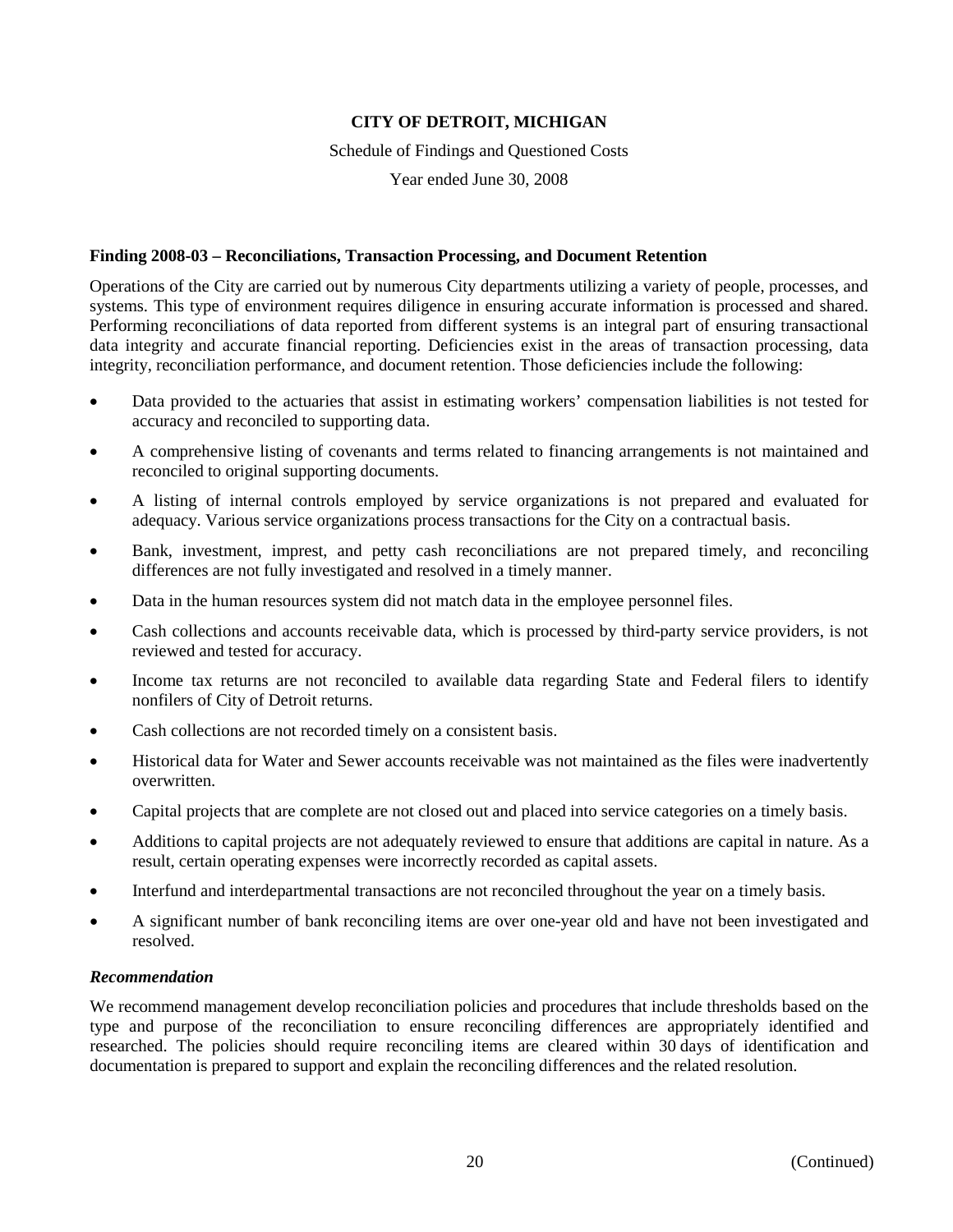Schedule of Findings and Questioned Costs

Year ended June 30, 2008

### *Views of Responsible Officials*

We have reviewed the finding and concur with the recommendation. As discussed previously, the Finance Department will implement training and development programs to improve accounting staff. The Department has improved its financial analysis, which will enable accounting staff to focus on variances to identify errors and problems. During the audit, the accounting staff did better reviews and reconciliations, which provided the auditors with more reliable data than in past audits. In addition, the Department will develop reconciliation policies and procedures to ensure reconciling differences are identified and researched in a timely manner.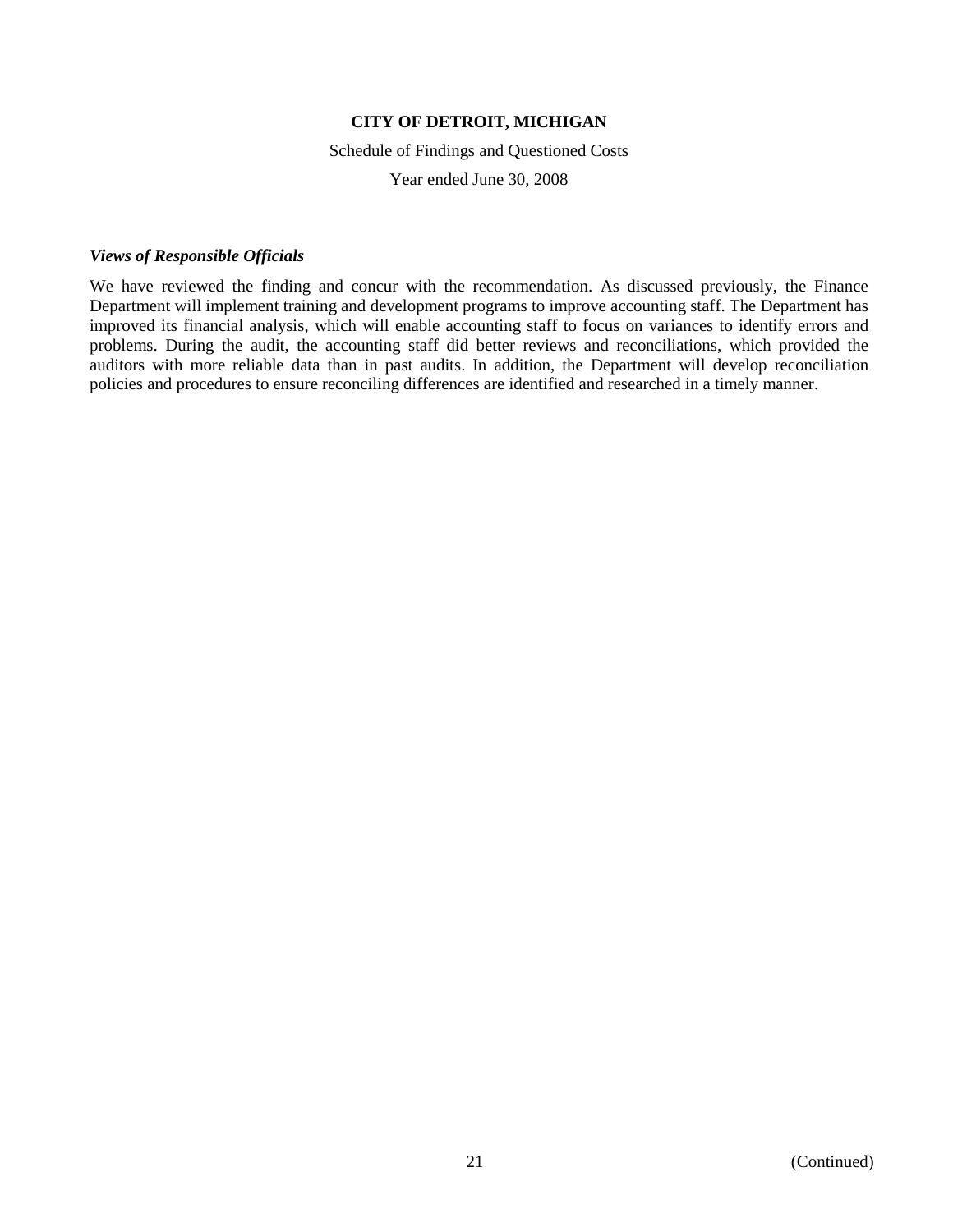Schedule of Findings and Questioned Costs

Year ended June 30, 2008

### **Finding 2008-04 – Information Technology**

General controls and application controls work together to ensure the completeness, accuracy, and validity of financial and other information in the systems. Deficiencies exist in the areas of general and application controls. Those deficiencies include the following:

- Access to powerful administrator IDs is shared by multiple employees.
- ID's for terminated employees remained active after termination.
- Periodic reviews of user access are not performed.
- Password parameters are inadequate.
- Documents supporting adding, deleting, or modifying user access were not retained.
- Adequate procedures are not in place to log and approve configuration changes for certain applications.
- Program developers have access to move program changes into production for certain applications.
- Vendors supporting certain applications can make program changes without approvals.
- Certain tickets related to problems and incidents were not resolved in a timely manner.

#### *Recommendation*

We recommend the following:

- Develop and enforce stronger password parameters such as password length of at least 6 characters, password expiration every 90 – 120 days, enforce alpha-numeric password, and suspend IDs after 5 invalid log-in attempts.
- Create and enforce a policy that requires each user to have a unique ID, change the passwords to the default system IDs, restrict access to default and administrative IDs, minimize the use of generic IDs, and turn audit on to log activity.
- Create controls and procedures to suspend or disable separated employees, implement scripts to suspend IDs not used for  $45 - 60$  days, implement programs to generate reports showing IDs inactive for longer than 45 – 60 days, and subsequently manually suspend those IDs.
- Create and enforce a policy that requires review of user access on a periodic basis, correct user access based on review results, and maintain before and after logs to review results.
- Create a matrix to identify application functions that when granted together will give rise to segregation of duties conflict. Follow and enforce the segregation of duties matrix to ensure that segregation of duties conflicts do not exist at the time of role/profile creation.
- Create and enforce a policy to log all confirmation changes, obtain approval from authorized individuals for all configuration changes, and perform appropriate testing on all confirmation changes prior to promoting changes to production.
- Develop and enforce a policy that does not grant access to developers to promote changes into production and access to promote changes into production should be restricted to authorized individuals.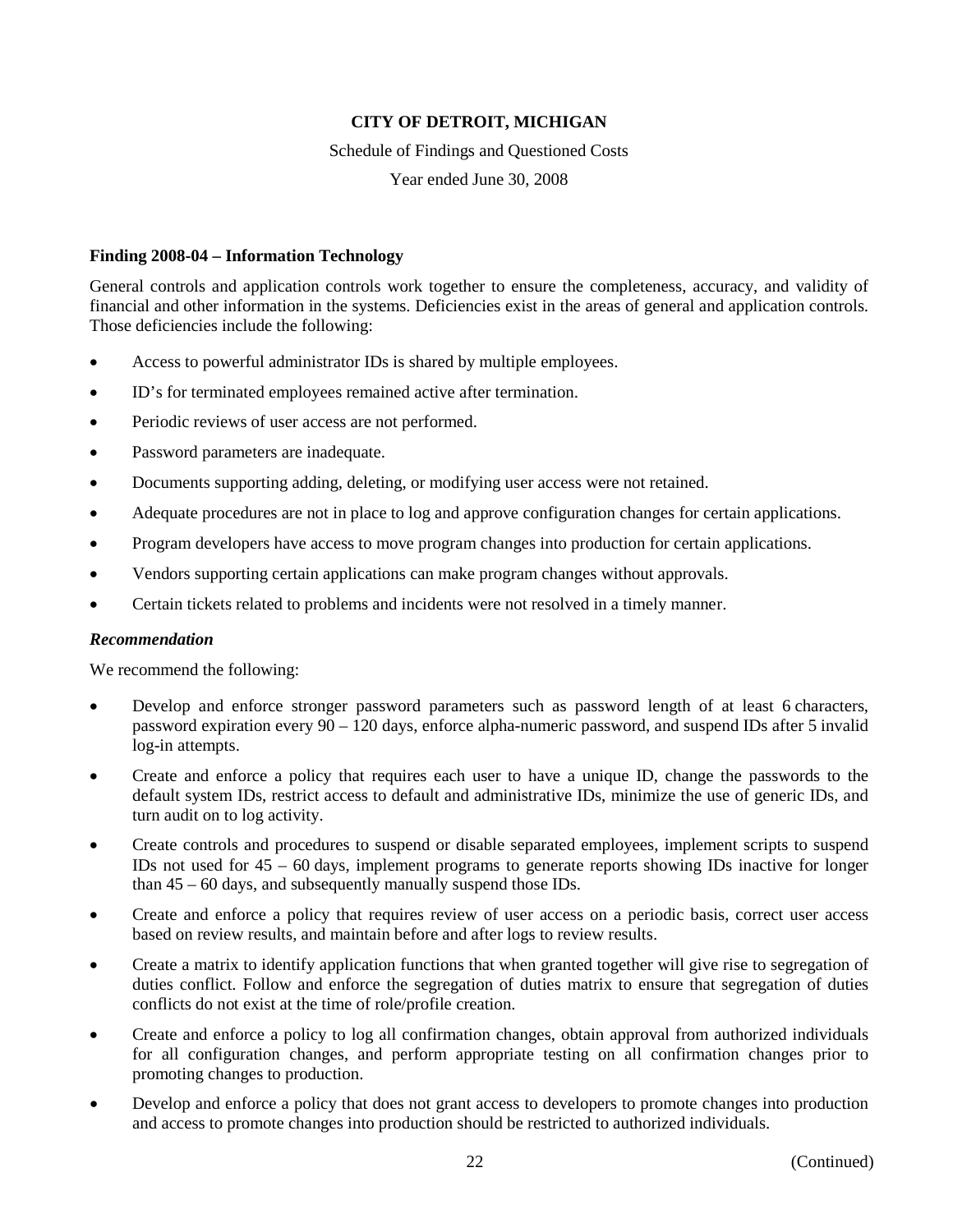Schedule of Findings and Questioned Costs

Year ended June 30, 2008

• Implement and enforce adequate procedures to log and track problems and incidents.

### *Views of Responsible Officials*

We have reviewed the finding and concur with the recommendation. Finance Department staff are presently working with Information Technology staff on implementing the Information Technology recommendations.

In the current year, the City has changed the password parameters and controls for key financial systems. In addition, the City has identified systems that are in the process of being retired, for which parameters will not be changed. The City will continue to work toward improving information technology controls.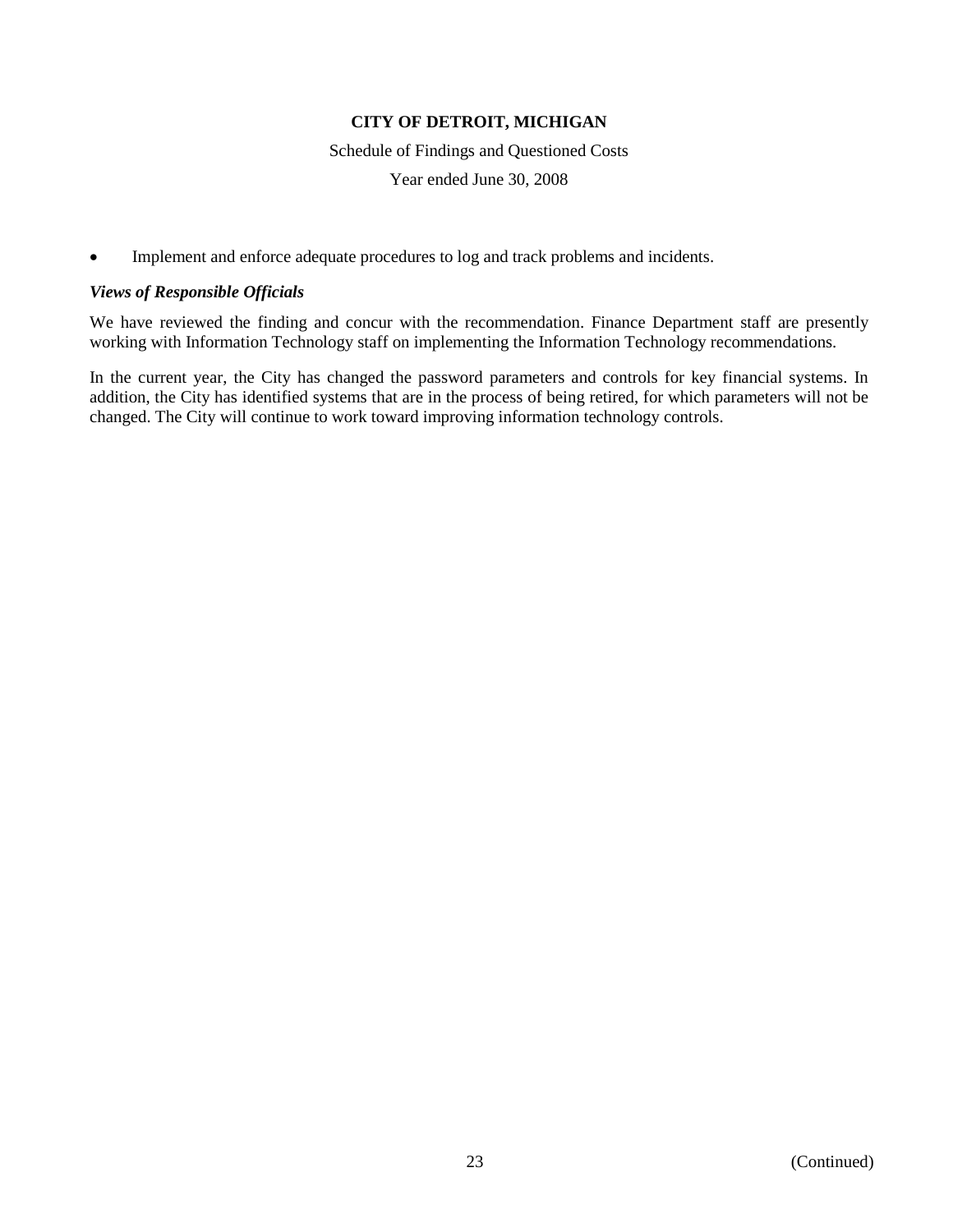Schedule of Findings and Questioned Costs

Year ended June 30, 2008

### **Finding 2008-05 – Arbitrage**

The City has not implemented the necessary procedures to ensure compliance with the arbitrage rebate rules of Section 148(f) of the Internal Revenue Code of 1986 applicable to the City's outstanding tax-exempt obligations. In discussing this with City officials, they stated the lack of written City policies and procedures regarding the monitoring and calculating of arbitrage rebates caused the City to fail to comply with the rebate rules.

Internal Revenue Code §148(f) requires certain earnings on nonpurpose investments allocable to the gross proceeds of a bond issue be paid to the United States to prevent the bonds in the issue from being arbitrage bonds. Section 148 of the Internal Revenue Code requires compliance with the rules be ascertained by conducting a series of steps to calculate the amount to be rebated.

Nonpayment of rebates when due could result in the loss of tax exemption for interest on the bonds or in the payment of penalty and interest.

### *Recommendation*

We recommend management conduct all necessary activities to calculate rebates, submit filings, and pay rebates and/or penalties and interest owed. We further recommend management develop and implement new written policies and procedures to ensure compliance is maintained on a go-forward basis.

# *Views of Responsible Officials*

We have reviewed the finding and concur with the recommendation. The City has a new Treasury Cash Management System that will facilitate compliance with the Arbitrage Rules. Also, the City's Treasury Department has added a new cash manager that will be responsible for compliance with the Arbitrage Rules. Finance personnel are currently working with City attorneys to develop and implement procedures to ensure compliance with the Arbitrage Rules.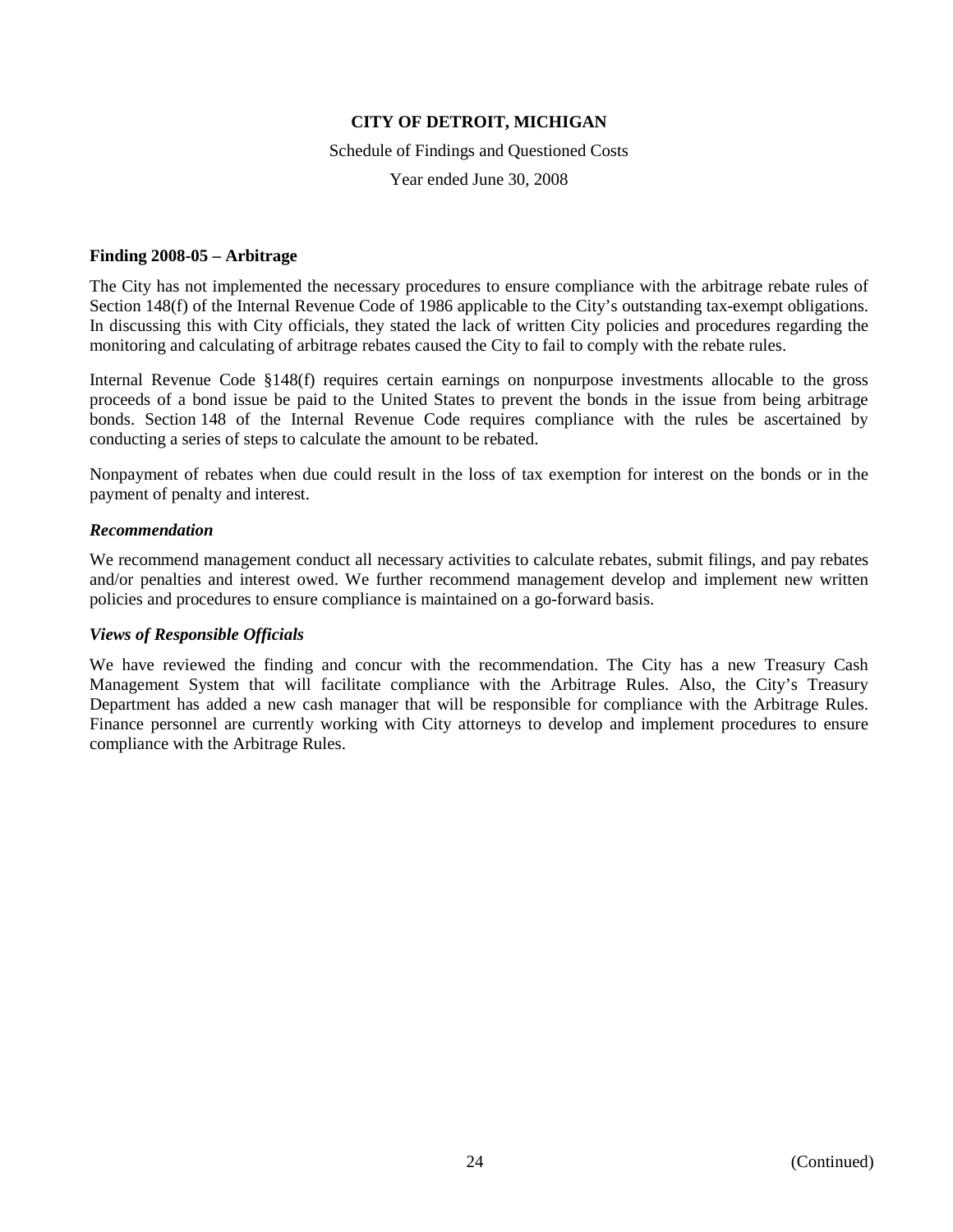Schedule of Findings and Questioned Costs

Year ended June 30, 2008

### **Finding 2008-06 – Filing of Financial Statements**

The City did not file audited financial statements by the required deadline. The City submitted the June 30, 2008 financial statements on November 20, 2009 and has not yet submitted the June 30, 2009 financial statements. In discussing this with City officials, the stated changes in personnel along with increasingly complex transactions and reporting standards have made it difficult for the City to modify its closing procedures to accommodate the changing conditions

Michigan Compiled Laws Section 141.424 requires each local unit file the annual financial report with the State Treasurer within six months of the local unit's year-end.

The Treasurer has the authority when audited financials are not submitted within the six-month period to withhold the local government's State Revenue Sharing distribution. Accordingly, the Treasurer has withheld \$23.0 million revenue sharing associated with the fiscal year ended June 30, 2008. The Secretary of State has the authority to suspend the City's certificate of motor vehicle self-insurance when required financials with application are not submitted 30 days prior before the desired effective date of the certificate. Failure to adhere to the requirement may result in the cancellation of the certificate of motor vehicle self-insurance. However, the Secretary of State has continued to extend the City's certificate of motor vehicle self-insurance, on a month-to-month basis contingent on the City's continuing ability to meet plans to correct these deficiencies.

# *Recommendation*

We recommend management develop a comprehensive plan to effectuate a timely closing of the books and preparation of financial statements.

# *Views of Responsible Officials*

We have reviewed the finding and concur with the recommendation. The Finance Department added new contractual staff and new accounting staff in 2008 and 2009 to more timely complete the June 30, 2007 and June 30, 2008 audits. Improvements have been made and are expected to continue. However, the department does not anticipate meeting the required deadline until December 31, 2010 when it expects to have the June 30, 2010 annual financial report filed on time.

The Department has year-end closing procedures and has tools such as the PBC (Prepared By Client) list with staff assignments and due dates, which will enable the City to file timely financial statements. The Department will prepare a comprehensive plan to complete and file the June 30, 2009 annual financial report by June 30, 2010 and the June 30, 2010 annual financial report by December 31, 2010.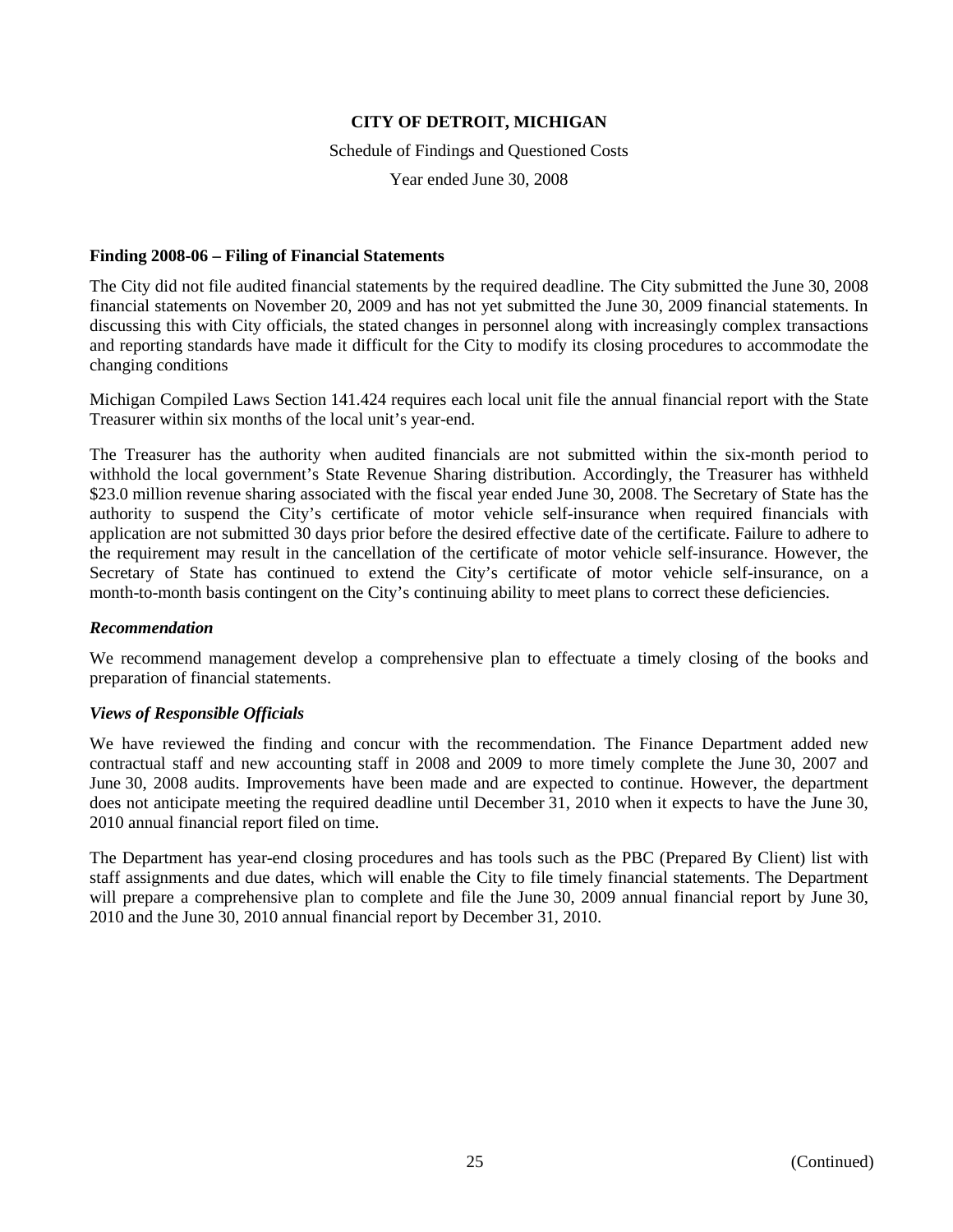#### Schedule of Findings and Questioned Costs

Year ended June 30, 2008

#### **Finding 2008-07 – Escheatment Law**

The City has not filed the required annual report of unclaimed property to the State of Michigan. Additionally, the City has not remitted escheatable property to the State. In discussing this with City officials, the stated changes in personnel combined with the lack of written City policies and procedures regarding the monitoring and calculating of escheatment rules caused the City to fail to comply with the rules.

The Uniform Unclaimed Property Act (Public Act 29 of 1995) requires the Michigan Holder Transmittal Annual Report of Unclaimed Property be submitted annually by November 1.

Any holder of unclaimed property who fails to file a report of unclaimed property is subject to fines and penalties as prescribed in Public Act 29 of 1995.

### *Recommendation*

We recommend management conduct an assessment and evaluation of unclaimed property held and file the required report within the annual required deadlines.

### *Views of Responsible Officials*

We have reviewed the finding and concur with the recommendation. The Finance Department's Treasury Division is currently in the process of conducting an assessment and evaluation of unclaimed property in accordance with the Unclaimed Property Act 29 of 1995, Escheat Law. Our assessment and evaluation includes a 60 days' notification period prior to escheatment to the State of Michigan. Once due diligence is complete and the backlog of unclaimed property is either claimed or escheated, we will implement new procedures to conduct annual evaluations and submit the Michigan Holder Transmittal Annual Report of Unclaimed Property by November 1 of each year.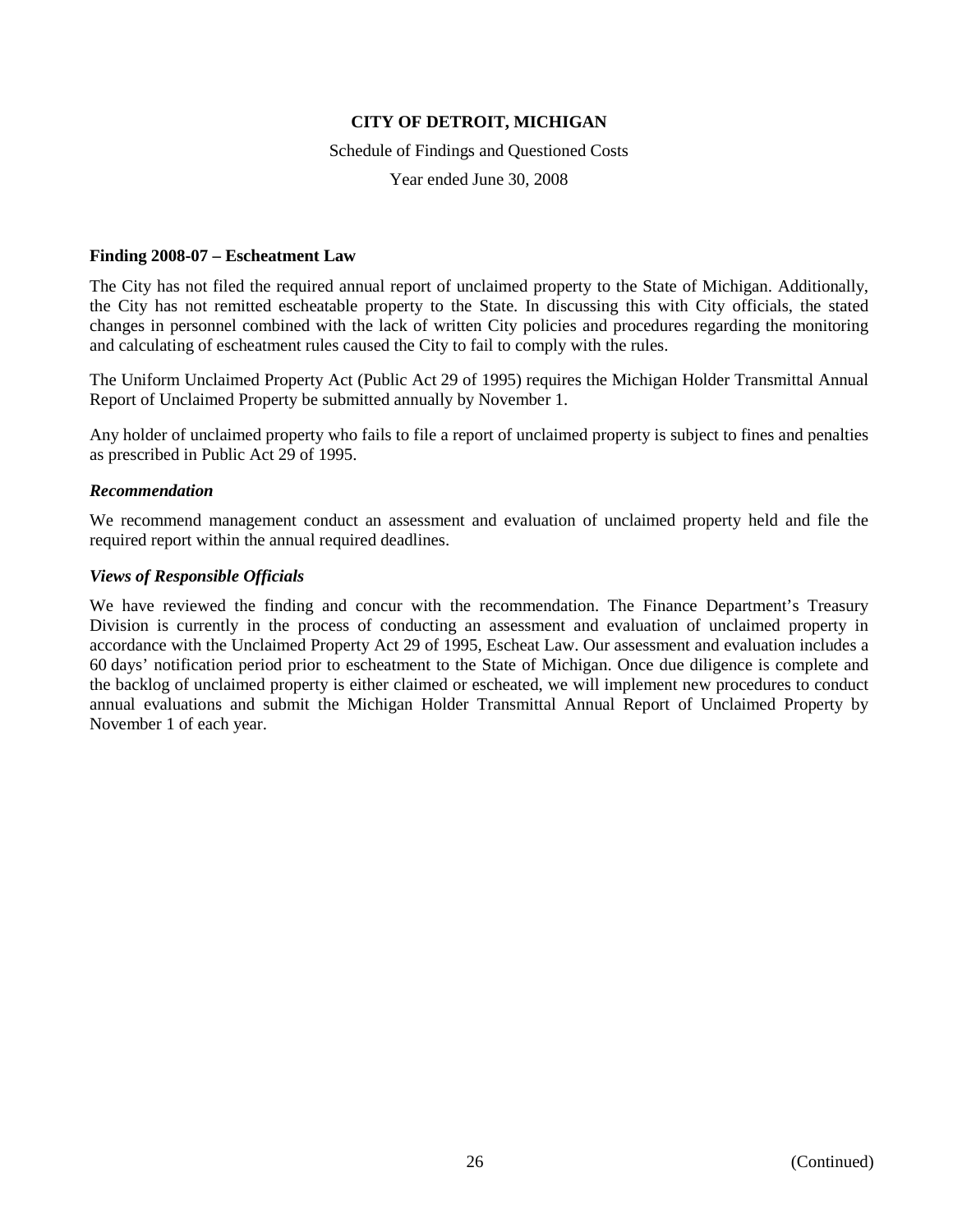#### Schedule of Findings and Questioned Costs

Year ended June 30, 2008

#### **Finding 2008-08 – Bond Ordinances**

The Water and Sewerage Disposal Fund revenue bond ordinances require amounts be set aside in a Bond and Interest Redemption Fund such that the aggregate balance is sufficient to provide for payment, when due, of the current principal and interest. During fiscal 2008, the City did not make the required transfers and, at June 30, 2008, the balance in the Bond and Interest Redemption Fund was not sufficient. The City transferred the amounts needed on July 1, 2008 and made the payments on a timely basis. Additionally, the revenue bond ordinances require (1) amounts be set aside in the Senior Lien Bond Account equal to the maximum annual debt service on all senior lien bonds outstanding, and (2) monthly deposits be set aside in an amount equal to one-twelfth of 3% of the budgeted operation and maintenance expense of each fund for the fiscal year until the aggregate amount funded totals at least 15% of that year's budgeted operating and maintenance costs. The Sewerage Disposal Fund's Senior Lien Bond Account and its Extraordinary Repair and Replacement Reserve Fund were underfunded by approximately \$7.4 million and \$2.3 million, respectively, at June 30, 2008.

During the year, the City identified certain expenditures made by the Water and Sewerage Disposal Funds that potentially should not have been funded by bond proceeds. The City is currently unable to determine whether there were any legal violations or implications as to the tax-exempt nature of the bonds. The City does not believe the outcome of this matter will have a material impact on the financial statements.

#### *Recommendation*

The City should identify all applicable material legal requirements contained in laws, regulations, grants, and contracts. Additionally, the City should implement procedures to monitor ongoing compliance with these requirements and take steps to ensure compliance on a continuous basis.

#### *Views of Responsible Officials*

We have reviewed the finding and concur with the recommendation. With the new Treasury Cash Management System, which includes a debt management component, the City will better be able to comply with the legal requirements for its debt. Also, the City's Treasury Division has added a new cash manager that will be responsible for compliance with all debt requirements. The City will adopt the recommendation and implement procedures to monitor compliance with debt legal requirements on a continuous basis.

The Water and Sewage Disposal Funds Cash Management Section has implemented procedures to monitor and ensure that all required reserve balances and transfers are in compliance with the applicable bond ordinance. Also, the funds are consulting with bond counsel to review expenditures related to its capital program to determine their impact, if any, on the tax status of related revenue bonds.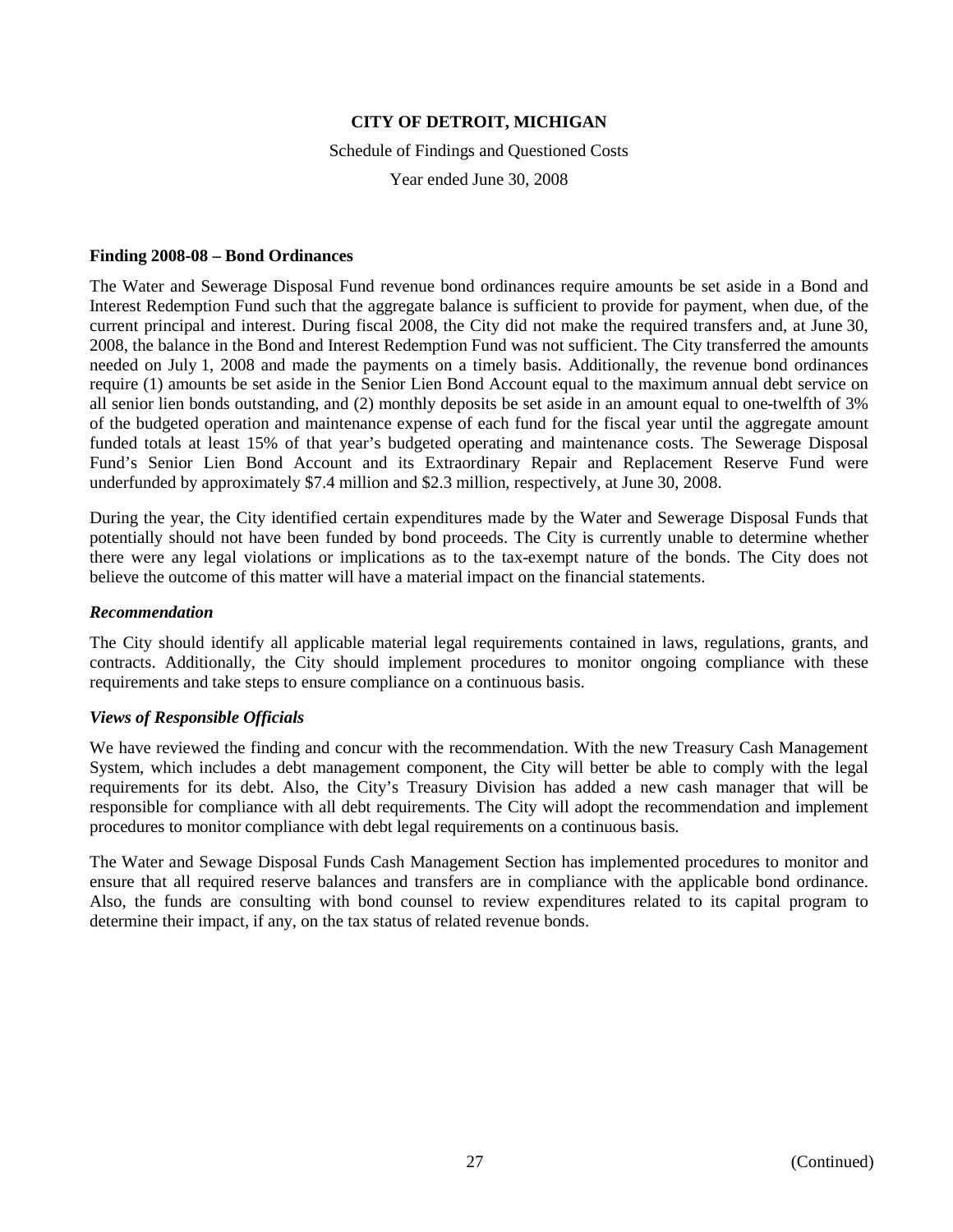Schedule of Findings and Questioned Costs

Year ended June 30, 2008

# **Section III – Findings and Questioned Costs Relating to Federal Awards**

**Item: 2008-09**

# **Finding Type: Material weakness**

Federal Program: All

**Requirement**: Office of Management and Budget (OMB) Circular A‑133 Section 320 states that the audit shall be completed and the data collection form and reporting package shall be submitted within the earlier of 30 days after receipt of the auditors' report, or nine months after the end of the audit period, unless a longer period is agreed to in advance by the cognizant or oversight agency for audit.

**Condition**: The City did not submit their Single Audit reporting package (Single Audit Report, Data Collection Form, Status of Prior Year Findings, and a Corrective Action Plan) and data collection report within the required time period.

### **Questioned Costs**: No

**Possible Asserted Cause and Effect**: Internal controls were not properly designed, executed, and monitored to ensure a timely preparation of reports and records for audit purposes. As a result, management did not comply with the submission requirements of OMB Circular A–133. Layoffs and reduction in accounting personnel in prior years resulted in late submissions.

**Recommendation**: We recommend that management expand the central grant management processes and strengthen the related internal control procedures to ensure that the City is able to prepare for audits more timely and become in compliance with the submission requirements of OMB Circular  $A-133$ .

**Views of Responsible Officials**: We have reviewed the noted observations and recommendations with which we concur. The Finance Department is in the process of hiring a Grants-General Manager; and through reorganization of the Department, staff will be assigned to assist the General Manager. Their focus will be on Single Audit prepartion throughout the year. Documents that are necessary for the audit that are historically prepared on an annual basis will be prepared on a monthly basis.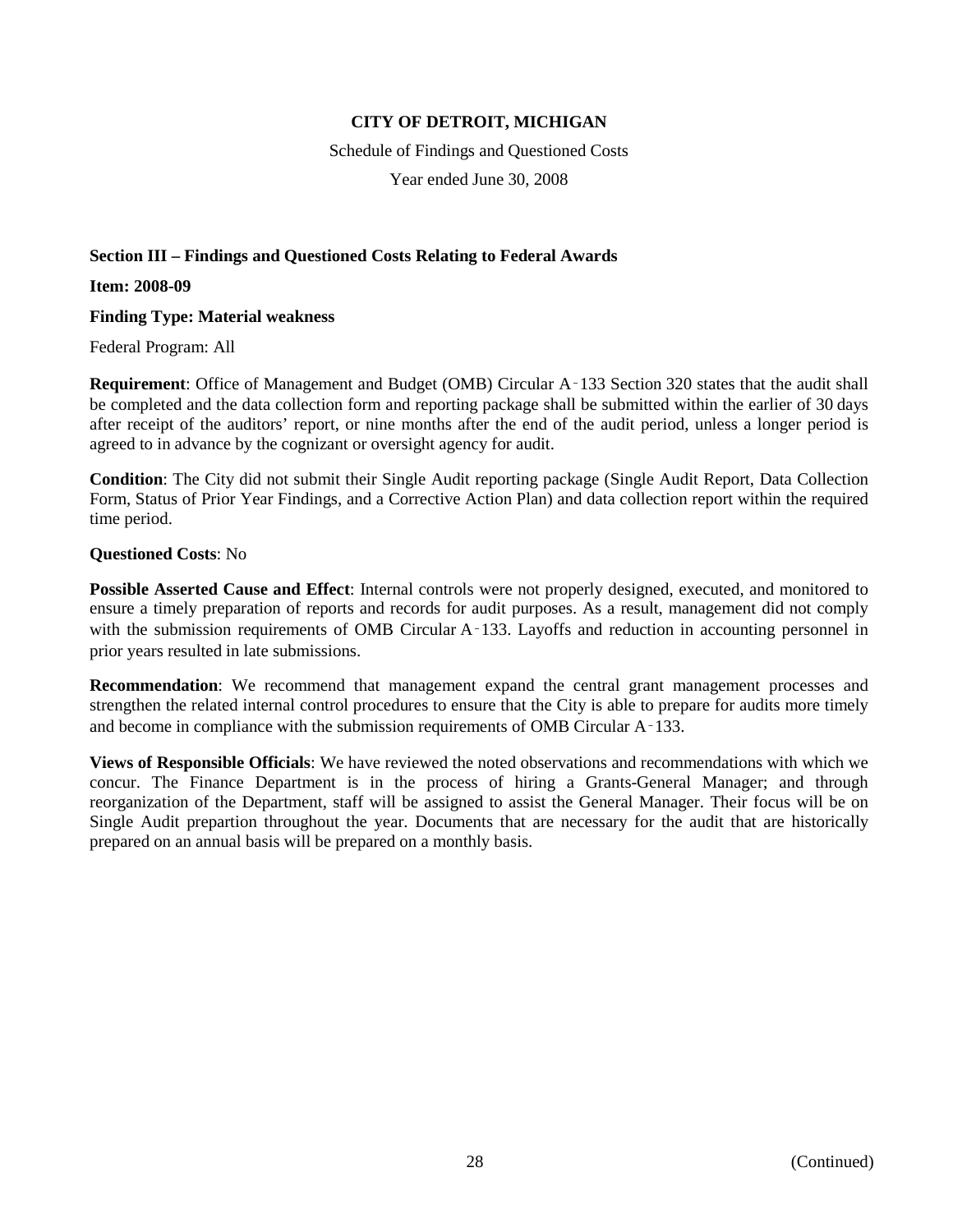Schedule of Findings and Questioned Costs Year ended June 30, 2008

**Item: 2008-10**

### **Finding Type: Material weakness**

### **Federal Program**: All

**Requirement**: A reconciliation of the Schedule of Expenditures of Federal Awards (SEFA) to the General Ledger should be performed throughout the year in order to ensure the SEFA is complete and accurate.

**Condition**: There were several significant unreconciled differences between the SEFA and the General Ledger. The City's attempt to complete the reconciliation continued more than a year after fiscal year-end and errors that required adjustments to the SEFA were discovered throughout this process.

### **Questioned Costs**: No

**Possible Asserted Cause and Effect**: The internal control procedures were not adequately designed to identify all sources of federal funds on a timely basis. The internal control procedures that should have been in operation were not followed or monitored properly to perform a complete and accurate reconciliation of the SEFA to the General Ledger on a timely basis. Unreconciled differences between the SEFA, the General Ledger, and supporting documentation could result in errors in the financial statements or SEFA. Layoffs and reduction in accounting personnel in prior years resulted in reconciliations not being completed on time.

**Recommendation**: Management should redesign the internal controls over the SEFA preparation and reconciliation process. The process should include procedures to identify all sources of federal funds and the related federal compliance requirements. The process should also include procedures to compare source documentation (e.g., federal draw down requests, grant agreements, deposits of federal funds, etc.) to the recorded information for completeness and consistency.

**Views of Responsible Officials**: We have reviewed the noted observations and recommendations with which we concur. The Finance Department is in the process of hiring a Grants-General Manager; and through reorganization of the Department, staff will be assigned to assist the General Manager. Their focus will be on Single Audit prepartion throughout the year. Documents that are necessary for the audit that are historically prepared on an annual basis will be prepared on a monthly basis.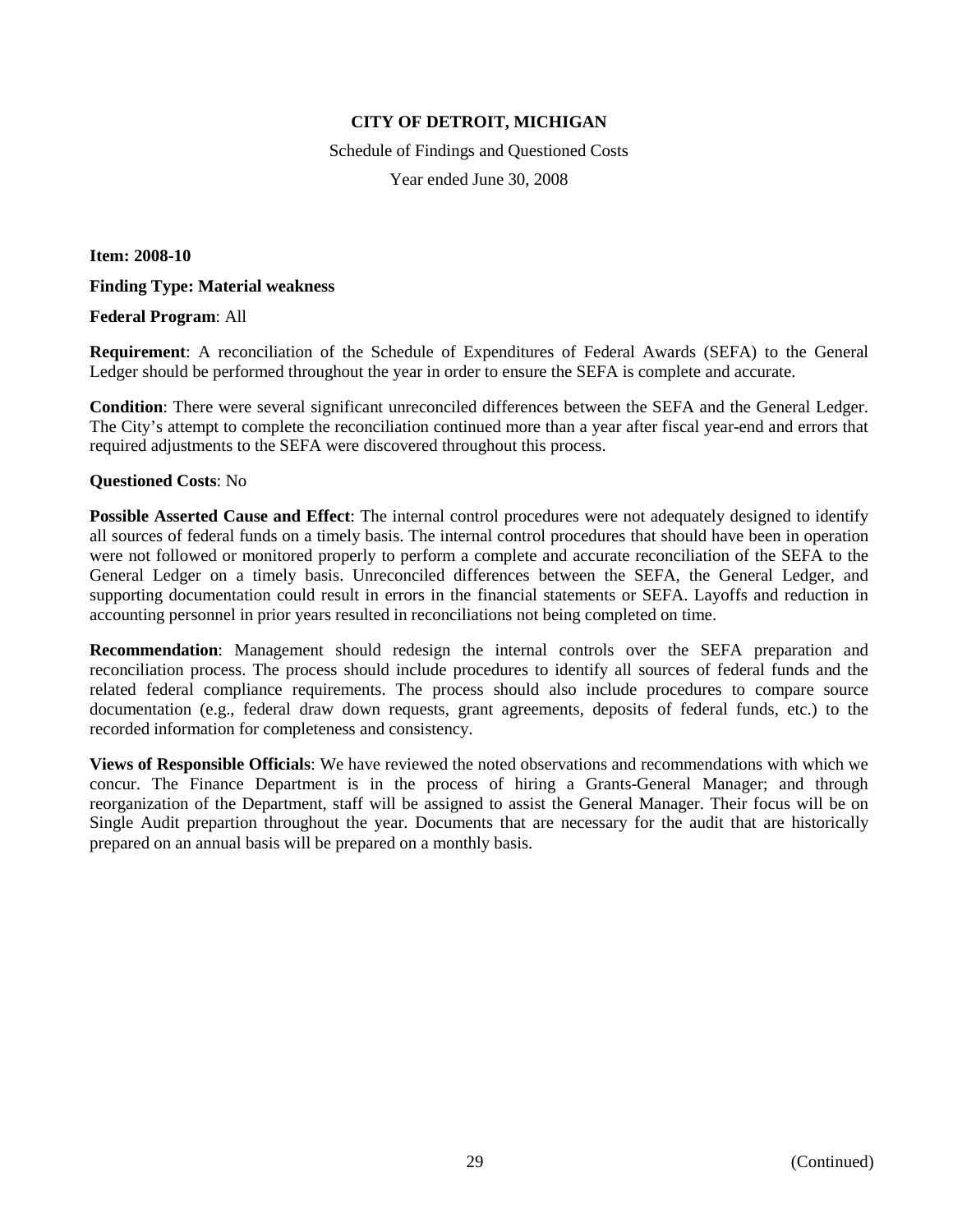Schedule of Findings and Questioned Costs

Year ended June 30, 2008

### **Item: 2008-11 Activities Allowed or Unallowed and Allowable Costs/Cost Principles**

#### **Finding Type: Material noncompliance and material weakness**

**Federal Agency**: U.S. Department of Housing and Urban Development (HUD)

**Pass-Through Entity**: N/A

**Federal Program**: Community Development Block Grant (CDBG)

**CFDA No.**: 14.218

**Award No.**: B-07-MC-26-0006

**Award Year**: July 1, 2007 – June 30, 2008

**Requirement**: Activities Allowed or Unallowed and Allowable Costs/Cost Principles: Per 2 CFR Part 225 Appendix B, Paragraph 8(h)(1), charges to federal awards for salaries and wages, whether treated as direct or indirect costs, will be based on payrolls documented in accordance with generally accepted practice of the governmental unit and approved by a responsible official(s) of the governmental unit. In addition, Appendix B, paragraph 8(h)(3), where employees are expected to work solely on a single federal award or cost objective, charges for their salaries and wages will be supported by periodic certifications that the employees worked solely on that program for the period covered by the certification. These certifications will be prepared at least semiannually and will be signed by the employee or supervisory official having first hand knowledge of the work performed by the employee. Per 2 CFR Part 225, Appendix A, Paragraph C.1(j), to be allowable under federal awards, costs must meet the following general criteria: (j) be adequately documented. Per A-102 Common Rule, nonfederal entities receiving federal awards must establish and maintain internal controls designed to reasonably ensure compliance with federal laws, regulations, and program compliance requirements.

**Condition**: During our testwork, we selected 40 direct payroll transactions totaling \$77,168 for review and noted the following: for 40 of 40 items tested, there was not a certification performed for all employees that worked solely on the program. As a result, the entire payroll expense of \$3,871,829 and fringe expense of \$1,142,440 is a questioned cost. For 2 of 30 items, the time sheet was not provided.

# **Questioned Costs**: \$5,014,269

**Possible Asserted Cause and Effect**: Internal controls over payroll certifications, time data, and employee pay rates were not properly designed, executed, or monitored to ensure effectiveness. As a result, management did not comply with the Allowable Costs/Cost Principles requirements. The Accounting Manager stated that the City was going to implement a new computerized time reporting and payroll system that would correct the payroll certification problem. This implementation of the new system was delayed beyond the control of the Accounting Manager.

**Recommendation**: We recommend that management obtain, on a semiannual basis, a signed certification from employees who work solely on the federal program.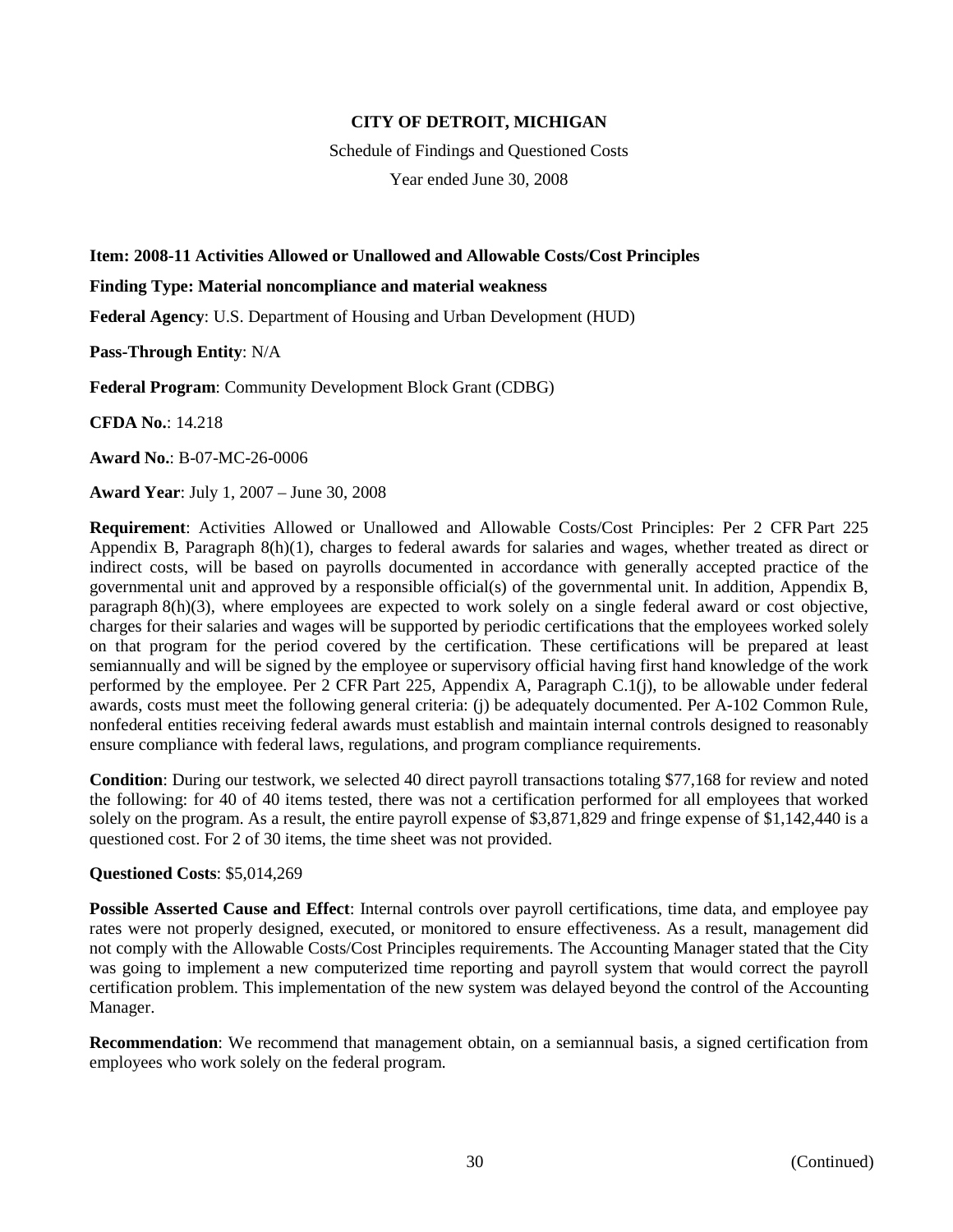Schedule of Findings and Questioned Costs

Year ended June 30, 2008

**Views of Responsible Officials**: Management has developed a form to capture certifications semiannually for employees who work solely on an award. Personnel Activity Distribution Reports were also developed for persons that work on multiple grants. However, the form must be revised to capture more required information. The certification will be based on eligible cost objective.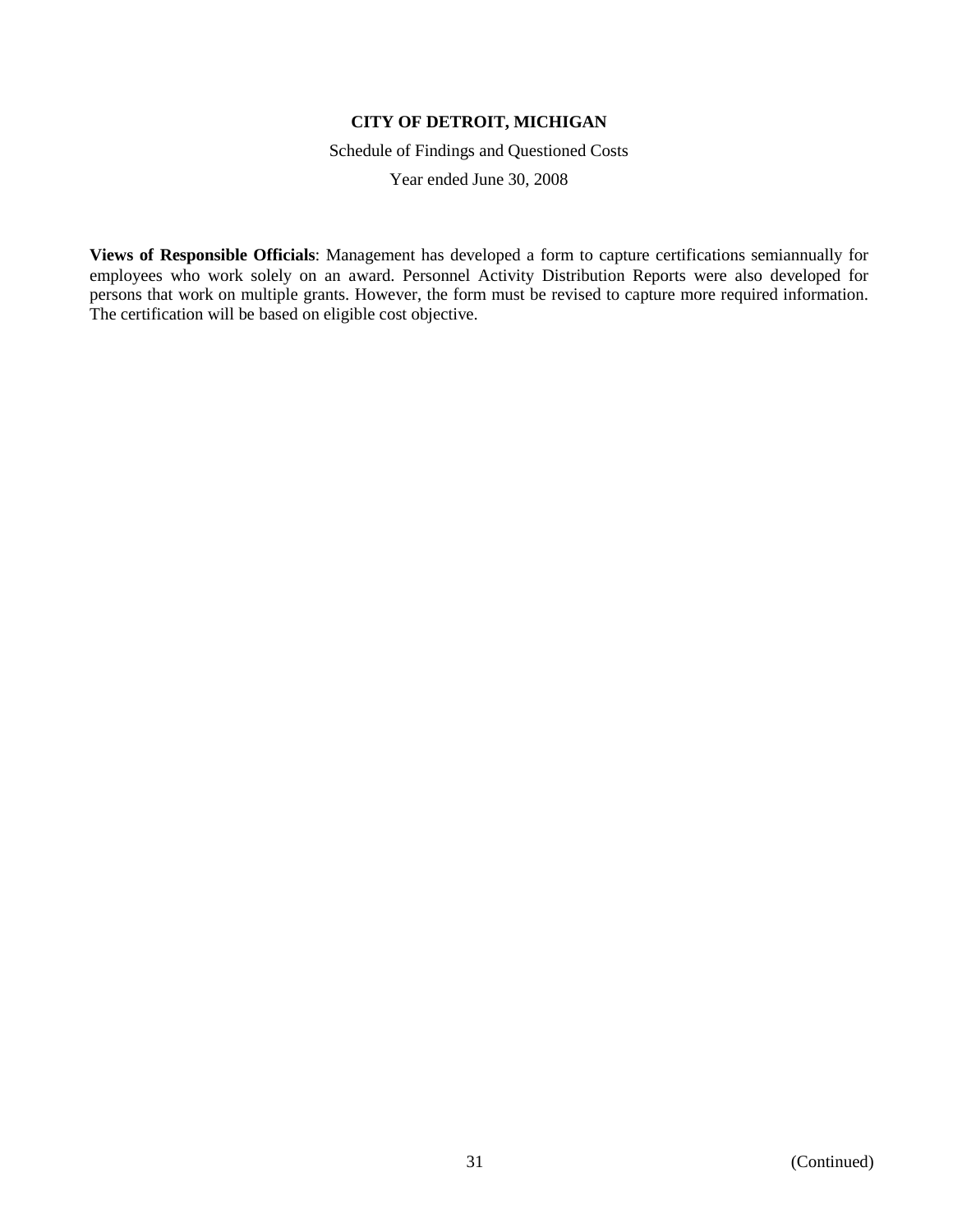Schedule of Findings and Questioned Costs Year ended June 30, 2008

### **Item: 2008-12 Activities Allowed or Unallowed and Allowable Costs/Cost Principles**

#### **Finding Type: Material noncompliance and material weakness**

**Federal Agency**: U.S. Department of Housing and Urban Development (HUD)

**Pass-Through Entity**: N/A

**Federal Program**: Community Development Block Grant (CDBG)

**CFDA No**.: 14.218

**Award No.**: B-07-MC-26-0006

**Award Year**: July 1, 2007 – June 30, 2008

**Requirement**: Per Circular A-87 Attachment E, D.2.b, a governmental unit for which a cognizant agency assignment has been specifically designated must submit its inderecct cost rate proposal to its cognizant agency.

**Condition**: During our testwork we selected 40 indirect payroll transactions totaling \$82,865 for review and noted the following: The Indirect Cost Proposal was not properly submitted to and approved by HUD; Additionally, for 2 of 40 items selected, the City was unable to provide the employee time sheet.

#### **Questioned Costs**: \$5,169,850

**Possible Asserted Cause and Effect**: The City charged indirect costs to the program but did not certify and submit the indirect cost allocation plan to HUD for approval.

**Recommendation**: We recommend that management strenthen the internal control process to ensure retention of documents that support payroll costs. Additionally, we recommend that the City not charge indirect costs to federal programs without prior written approval from HUD.

**Views of Responsible Officials**: As recommended, policies and procedures will be established to strengthen the internal control process to ensure compliance with the Allowable Costs/Cost Principles requirements. The Human Resource Department has implemented a new online time capture system (i.e., Workbrain) to store approved time sheets.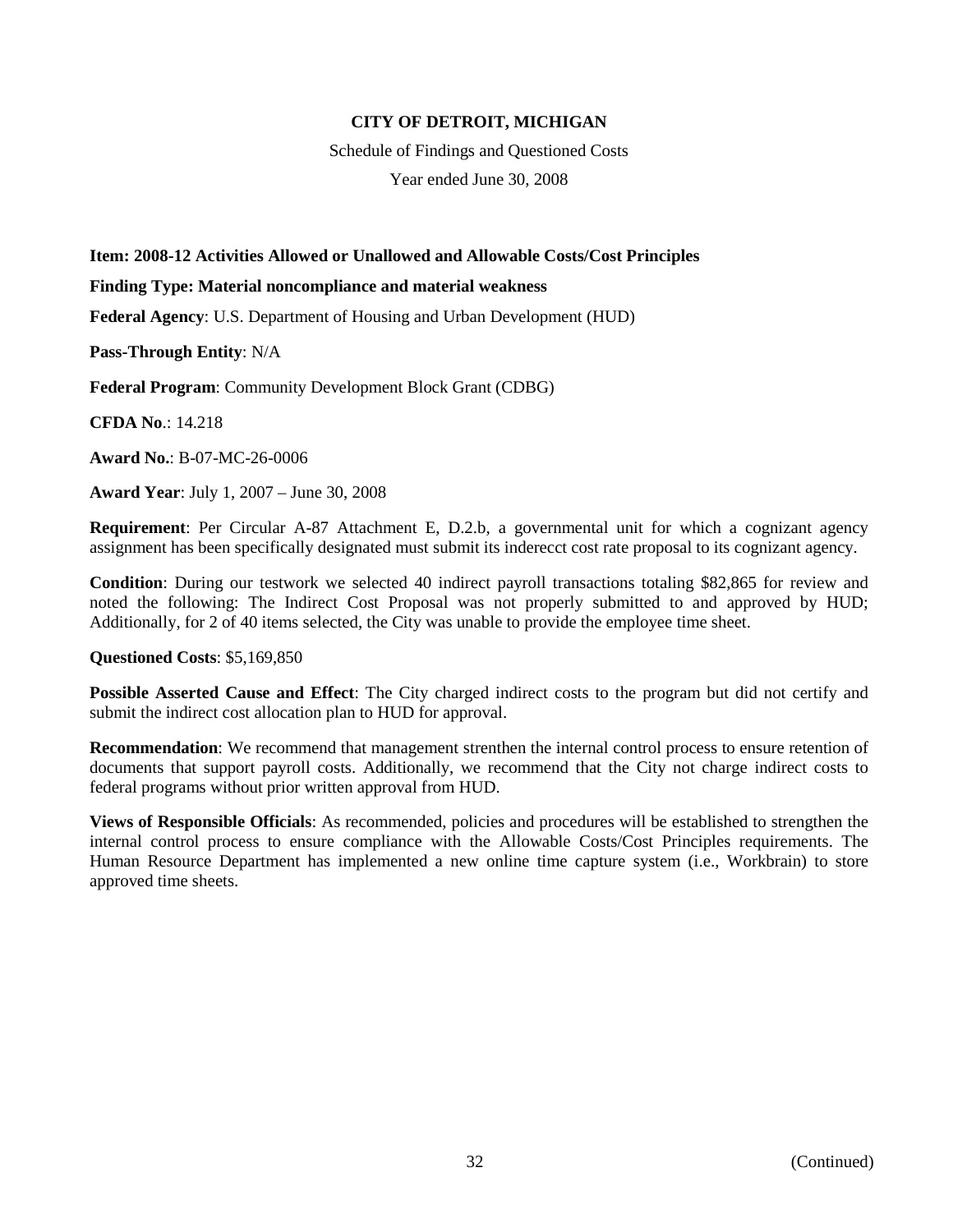Schedule of Findings and Questioned Costs Year ended June 30, 2008

**Item: 2008-13 Cash Management**

**Finding Type: Material noncompliance and material weakness**

**Federal Agency:** U.S. Department of Housing and Urban Development (HUD)

**Pass-Through Entity**: N/A

**Federal Program**: Community Development Block Grant (CDBG)

**CFDA No.**: 14.218

**Award No.**: B-07-MC-26-0006

**Award Year**: July 1, 2007 – June 30, 2008

**Requirement**: Per 24 CFR Part 85.20 (7) procedures for minimizing the time elapsing between the transfer of funds from the U.S. Treasury and disbursement by grantees and subgrantees must be followed whenever advance payment procedures are used. Grantees must establish reasonable procedures to ensure the receipt of reports on subgrantees' cash balances and cash disbursements in sufficient time to enable them to prepare complete and accurate cash transactions reports to the awarding agency. Per OMB Circular A-102, Grants and Cooperative Agreements with State and Local Governments Attachment (1)(a), agency methods and procedures for transferring funds shall minimize the time elapsing between transfer to recipients of grants and cooperative agreements and the recipient's need for the funds.

**Condition**: During our testwork, we selected 40 expenditure transactions totaling \$3,422,140 and noted the following: For 19 of 40 items totaling \$2,702,770, the City did not minimize the time lapse between drawdown and the payment of funds as required. Of the 19, 8 exceeded the minimum time lapse by 7 to 10 days, 10 exceeded the minimum time lapse by 11 to 19 days, and 1 exceeded the minimum time lapse by 57 days.

#### **Questioned Costs**: No

**Possible Asserted Cause and Effect**: Internal Controls were not properly designed, executed, or monitored to ensure effectiveness. As a result, management did not comply with the Cash Management requirement.

**Recommendation**: We recommend that management strenthen the internal control process to ensure compliance with the Cash Management requirements.

**Views of Responsible Officials**: Every effort will be made from the department level to minimize the time lapse from IDIS drawdown to the disbursement of funds. Also, the department will work closely with the Finance Department's Accounts Payable Section to ensure that checks are issued timely after funds are drawn down.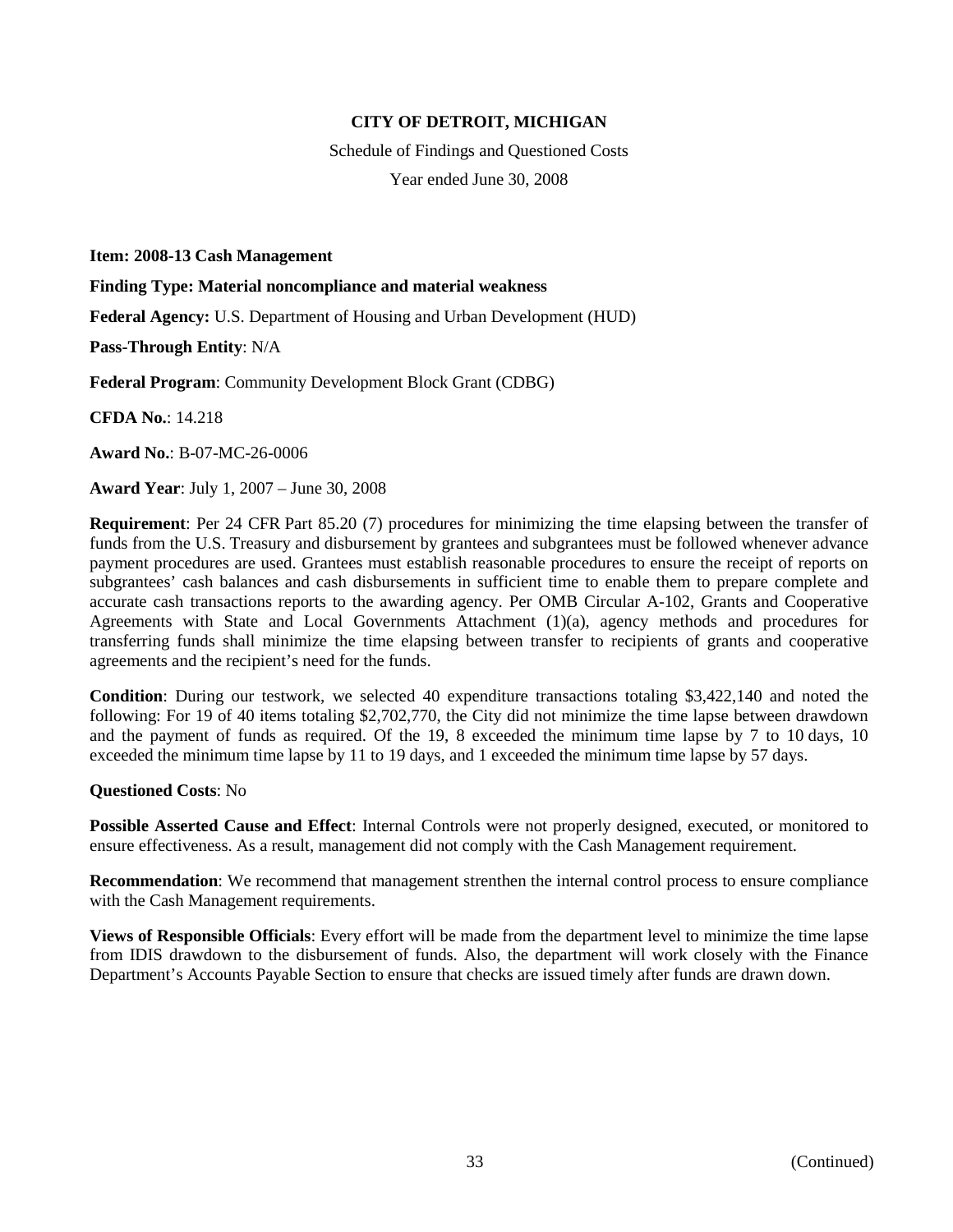Schedule of Findings and Questioned Costs Year ended June 30, 2008

**Item: 2008-14 Procurement, Suspension, and Debarment**

**Finding Type: Material noncompliance and material weakness**

**Federal Agency**: U.S. Department of Housing and Urban Development (HUD)

**Pass-Through Entity**: N/A

**Federal Program**: Community Development Block Grant (CDBG)

**CFDA No.**: 14.218

**Award No.**: B-07-MC-26-0006

**Award Year**: July 1, 2007 – June 30, 2008

**Requirement**: Per 2 CFR 180.300, when you enter into a covered transaction with another person at the next lower tier, you must verify that the person with whom you intend to do business is not excluded or disqualified.

**Condition**: During our testwork, we selected 30 procurements for review and noted the following: 2 of 30 procurements did not contain the required disclosures for suspension and debarment in the contracts. In addition, no other procedures were performed to ensure the contractors were not suspended or debarred.

#### **Questioned Costs**: No

**Possible Asserted Cause and Effect**: Internal controls over contract procurements were not properly designed, executed, or monitored to ensure effectiveness. As a result, management did not comply with the Procurement, Suspension, and Debarment requirement.

**Recommendation**: We recommend that management strenthen the internal control process to ensure compliance with the Procurement and Suspension and Debarment requirements.

**Views of Responsible Officials**: As recommended, policies and procedures will be established to strengthen the internal control process to ensure compliance with the Procurement and Suspension and Debarment requirements.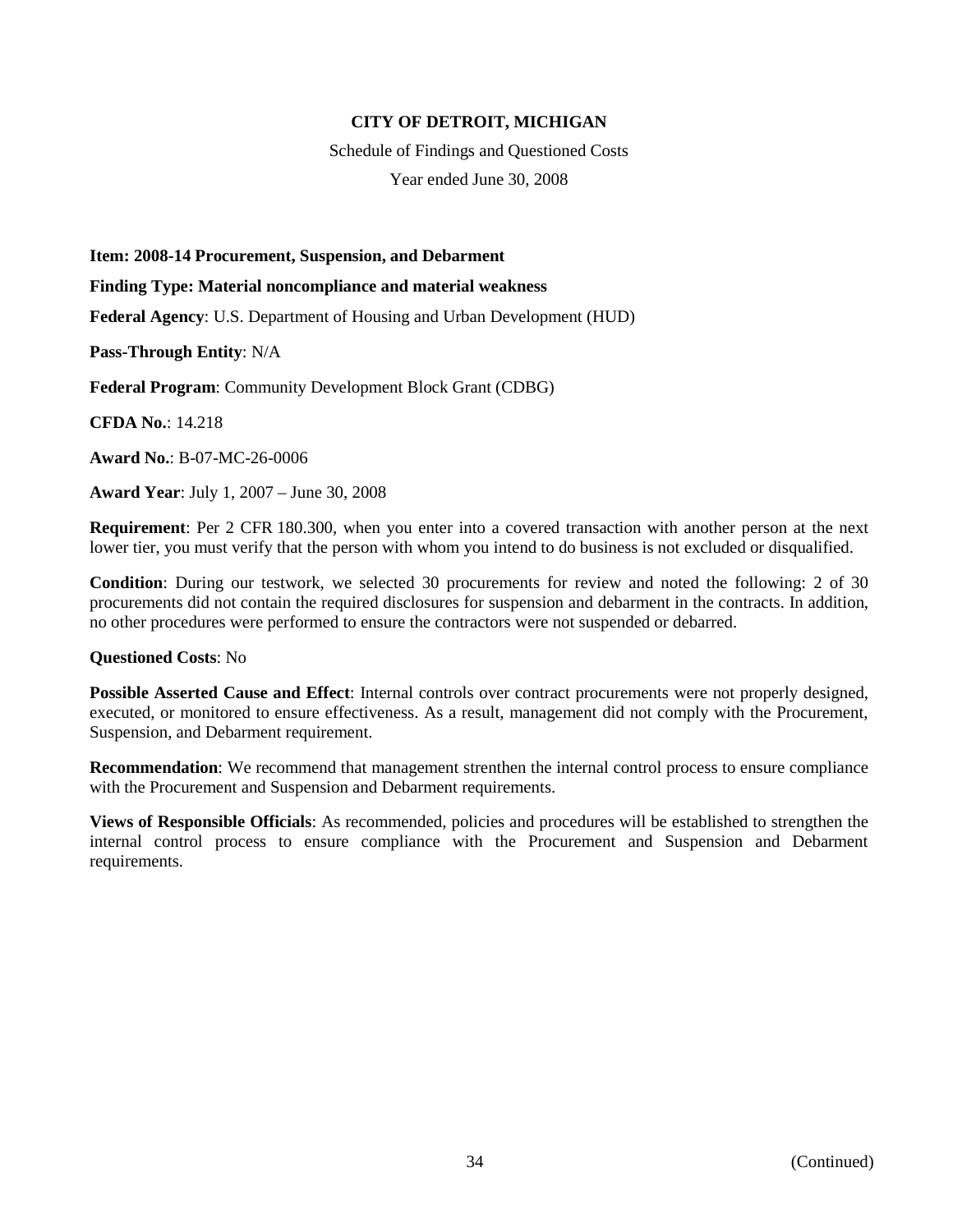Schedule of Findings and Questioned Costs Year ended June 30, 2008

**Item: 2008-15 Reporting**

**Finding Type: Noncompliance and significant deficiency**

**Federal Agency**: U.S. Department of Housing and Urban Development (HUD)

**Pass-Through Entity**: N/A

**Federal Program**: Community Development Block Grant (CDBG)

**CFDA No.**: 14.218

**Award No.**: B-07-MC-26-0006

**Award Year**: July 1, 2007 – June 30, 2008

**Requirement**: Reporting: Per 24 CFR Part 85.41(c)(4) requires that grantees must submit the Federal Cash Transaction Reports no later than 15 working days following the end of each quarter.

**Condition**: Four quarterly Federal Cash Transaction Reports were selected for testing and two of the four of the reports were submitted after the required due date. The first quarter report was submitted two days late. The fourth quarter report was submitted three days late.

#### **Questioned Costs**: No

**Possible Asserted Cause and Effect**: Internal Controls were not properly designed, executed, or monitored to ensure effectiveness. As a result, management did not comply with the Reporting requirement.

**Recommendation**: We recommend that management strenthen the internal control process to ensure compliance with the Reporting requirements.

**Views of Responsible Officials**: As recommended, policies and procedures will be established to strengthen the internal control process to comply with the reporting requirements by ensuring that the report is submitted within the 15 business days required by HUD.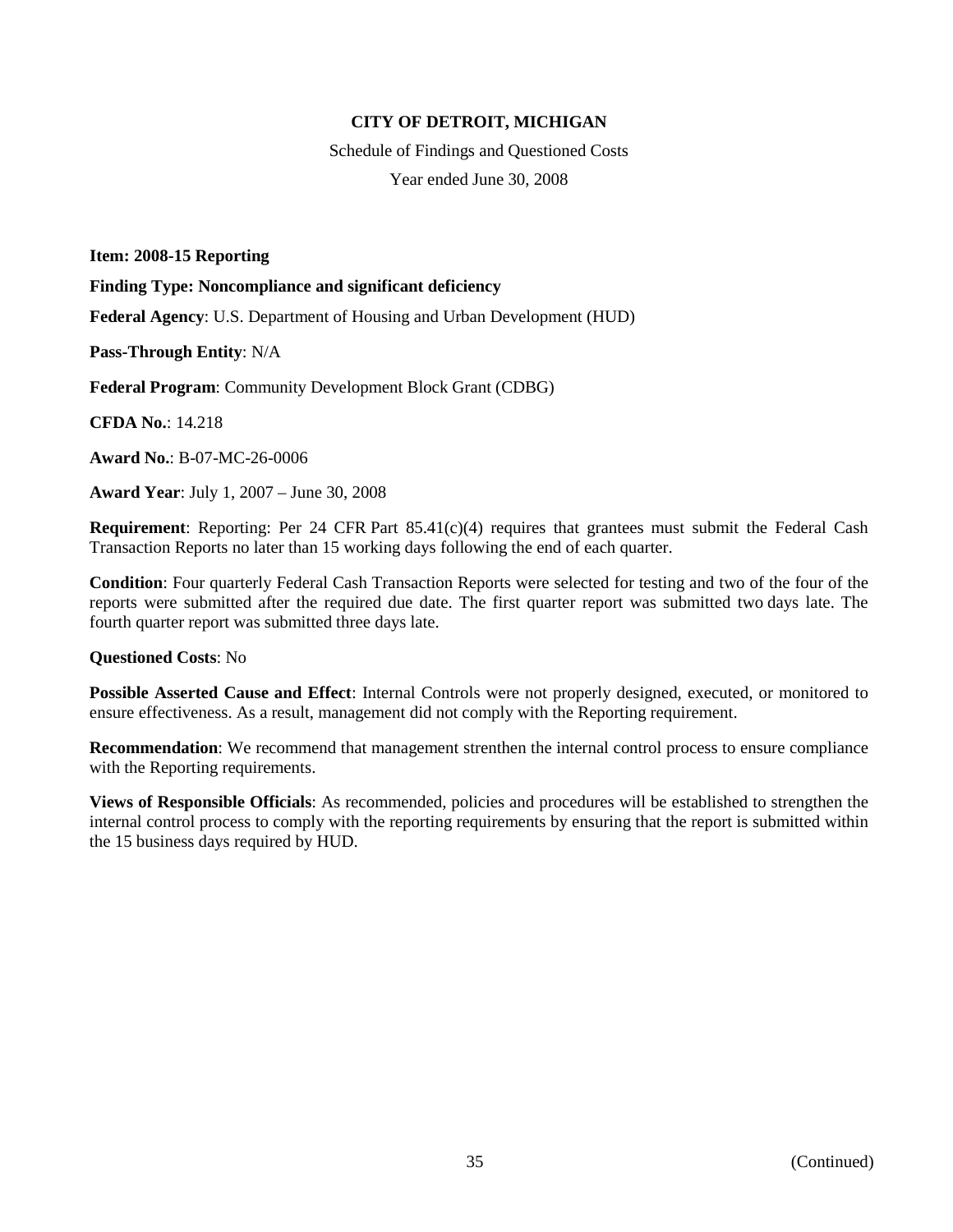Schedule of Findings and Questioned Costs Year ended June 30, 2008

**Item: 2008-16 Reporting**

**Finding Type: Noncompliance and significant deficiency**

**Federal Agency**: U.S. Department of Housing and Urban Development (HUD)

**Pass-Through Entity**: N/A

**Federal Program**: Community Development Block Grant (CDBG)

**CFDA No.**: 14.218

**Award No.**: B-07-MC-26-0006

**Award Year**: July 1, 2007 – June 30, 2008

**Requirement**: Per 24 CFR Part 91.520 (a) General. Each jurisdiction that has an approved consolidated plan shall annually review and report, in a form prescribed by HUD, on the progress it has made in carrying out its strategic plan and its action plan. The performance report must include a description of the resources made available, the investment of available resources, the geographic distribution and location of investments, the families and persons assisted (including the racial and ethnic status of persons assisted), actions taken to affirmatively further fair housing, and other actions indicated in the strategic plan and the action plan. This performance report shall be submitted to HUD within 90 days after the close of the jurisdiction's program year.

**Condition**: During our testwork, we noted that the Consolidated Annual Performance and Evaluation Report was submitted 80 days after the required due date.

**Questioned Costs**: No

**Possible Asserted Cause and Effect**: Internal Controls were not properly designed, executed, or monitored to ensure effectiveness. As a result, management did not comply with the Reporting requirement.

**Recommendation**: We recommend that management strenthen the internal control process to ensure compliance with the Reporting requirements.

**Views of Responsible Officials**: As recommended, policies and procedures will be established to strengthen the internal control process to ensure compliance with the Reporting requirements. The Planning and Development Department will submit its Consolidated Annual Performance and Evaluation Report (CAPER) by the mandated due date (within 90 days after the close of the jurisdiction's program year – 24 CFR 91.520) or seek a waiver from HUD to delay report submission (HUD Waiver Authority – 24 CFR 91.600).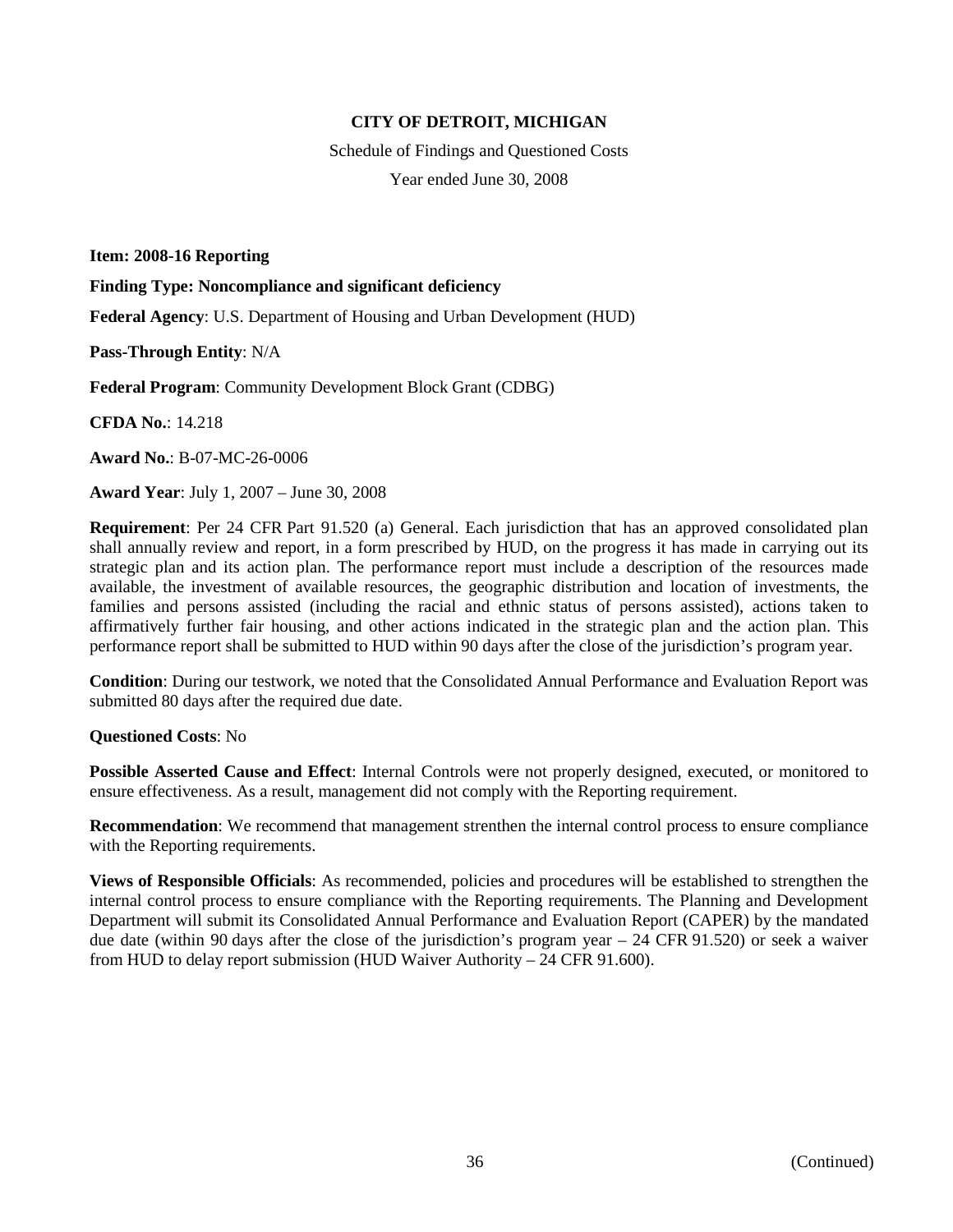Schedule of Findings and Questioned Costs Year ended June 30, 2008

**Item: 2008-17 Reporting**

**Finding Type: Noncompliance and significant deficiency**

**Federal Agency**: U.S. Department of Housing and Urban Development (HUD)

**Pass-Through Entity**: N/A

**Federal Program**: Community Development Block Grant (CDBG)

**CFDA No.**: 14.218

**Award No.**: B-07-MC-26-0006

**Award Year**: July 1, 2007 – June 30, 2008

**Requirement**: Per 24 CFR Section 135.90 each recipient that receives directly from HUD financial assistance that is subject to the requirements of this part shall submit to the Assistant Secretary an annual report in such form and with such information as the Assistant Secretary may request, for the purpose of determining the effectiveness of Section 3. Where the program providing the Section 3 covered assistance requires submission of an annual performance report, the Section 3 report will be submitted with that annual performance report.

**Condition**: During our testwork, we noted that the HUD 60002, Section 3 Summary Report, Economic Opportunities for Low- and Very Low-Income Persons was submitted 25 days after the required due date.

#### **Questioned Costs**: No

**Possible Asserted Cause and Effect**: Internal Controls were not properly designed, executed, or monitored to ensure effectiveness. As a result, management did not comply with the Reporting requirement.

**Recommendation**: We recommend that management strengthen the internal control process to ensure compliance with the Reporting requirements.

**Views of Responsible Officials**: As recommended, policies and procedures will be established to strengthen the internal control process to ensure compliance with the Reporting requirements.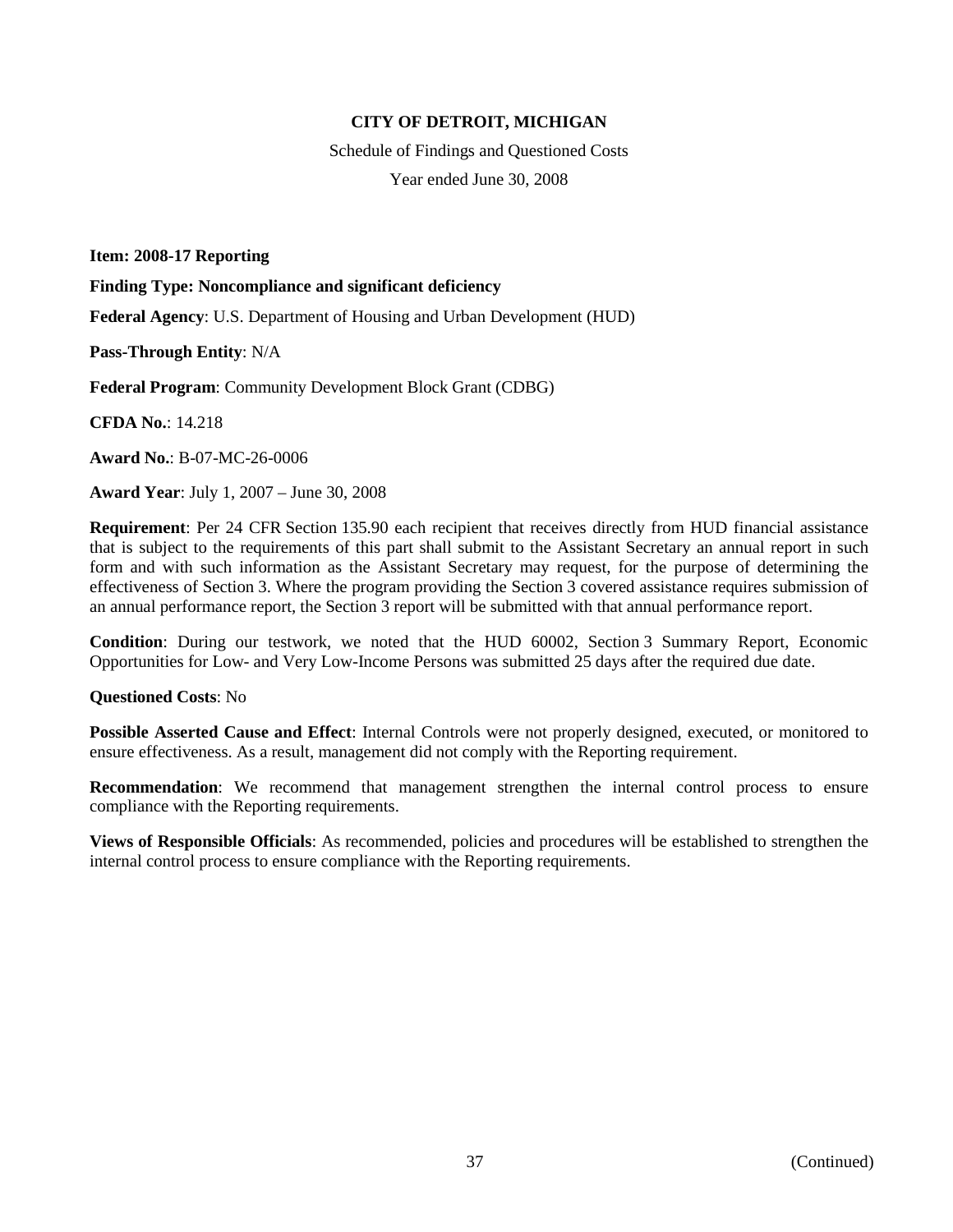Schedule of Findings and Questioned Costs Year ended June 30, 2008

**Item: 2008-18 Subrecipient Monitoring**

**Finding Type: Material noncompliance and material weakness**

**Federal Agency**: U.S. Department of Housing and Urban Development (HUD)

**Pass-Through Entity**: N/A

**Federal Program**: Community Development Block Grant (CDBG)

**CFDA No.**: 14.218

**Award No.**: B-07-MC-26-0006

**Award Year**: July 1, 2007 – June 30, 2008

**Requirement**: Subrecipient Monitoring: Per OMB Circular A-133 Subpart D(d) (1), (3), and (4), A pass-through entity shall perform the following for the federal awards it makes: (1) Identify federal awards made by informing each subrecipient of CFDA title and number, award name and number, award year, if the award is R&D, and name of federal agency. When some of this information is not available, the pass-through entity shall provide the best information available to describe the federal award. a pass-through entity shall perform the following for the federal awards it makes: (3) Monitor the activities of subrecipients as necessary to ensure that federal awards are used for authorized purposes in compliance with laws, regulations, and the provisions of contracts or grant agreements and that performance goals are achieved. (4) Ensure that subrecipients expending \$300,000 (\$500,000 for fiscal years ending after December 31, 2003) or more in federal awards during the subrecipient's fiscal year have met the audit requirements of this part for that fiscal year.

**Condition**: During our testwork, we selected 40 subrecipients and noted the following: 6 of 40 subrecipient files did not contain the subrecipient's OMB Circular A-133 report or the required desk review checklist used to document the review of the subrecipient's OMB Circular A-133 report; 6 of 40 subrecipient files did not contain the required evidence of an on-site review; 40 of 40 subrecipient grant agreements did not contain the required communication of the CFDA number; 4 of 40 subrecipients did not have evidence that the subrecipient organization and its principals are not suspended or debarred included in the grant agreement or monitoring file.

#### **Questioned Costs**: No

**Possible Asserted Cause and Effect**: Internal Controls were not properly designed, executed, or monitored to ensure effectiveness. Additionally, we recommend that the CFDA numbers are formally communicated to the subrecipients on a periodic basis. As a result, management did not comply with the Subrecipient Monitoring requirement.

**Recommendation**: We recommend that management strenthen the internal control process to ensure compliance with the Subrecipient Monitoring requirements.

**Views of Responsible Officials**: As recommended, policies and procedures will be established to strengthen the internal control process to ensure compliance with the Subrecipient Monitoring requirements.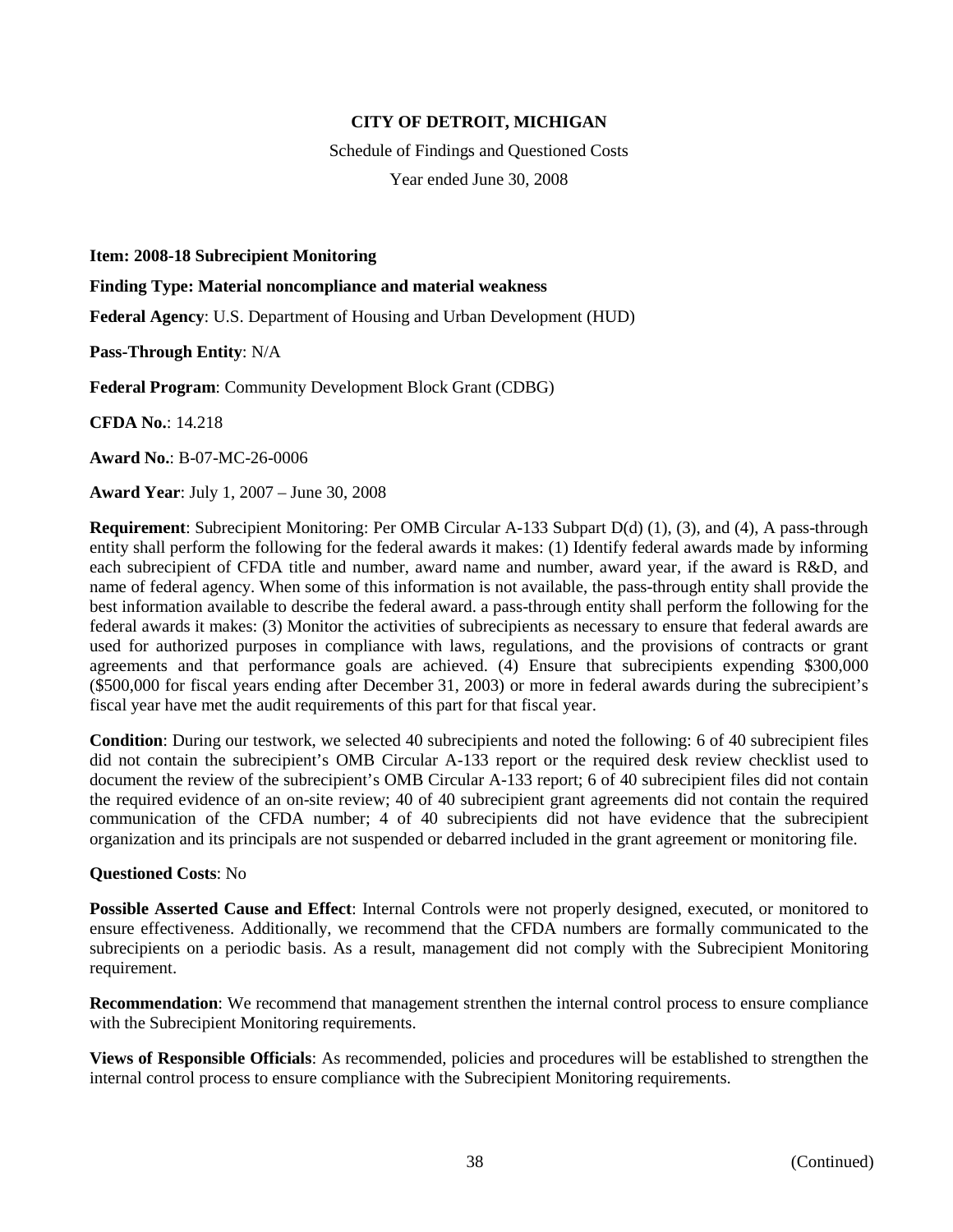Schedule of Findings and Questioned Costs Year ended June 30, 2008

**Item: 2008-19 Reporting**

**Finding Type: Noncompliance and significant deficiency**

**Federal Agency**: U.S. Department of Housing and Urban Development (HUD)

**Pass-Through Entity**: N/A

**Federal Program**: Section 108 Loans

**CFDA No.**: 14.248

**Award No.**: N/A

**Award Year**: N/A

**Requirement**: Reporting: Per 24 CFR Section 135.90 each recipient that receives directly from HUD financial assistance that is subject to the requirements of this part shall submit to the Assistant Secretary an annual report in such form and with such information as the Assistant Secretary may request, for the purpose of determining the effectiveness of Section 3. Where the program providing the Section 3 covered assistance requires submission of an annual performance report, the Section 3 report will be submitted with that annual performance report.

**Condition**: During our testwork, we noted that the HUD 60002, Section 3 Summary Report, Economic Opportunities for Low- and Very Low-Income Persons was submitted 25 days after the required due date.

#### **Questioned Costs**: No

**Possible Asserted Cause and Effect**: Internal Controls were not properly designed, executed, or monitored to ensure effectiveness. As a result, management did not comply with the Reporting requirement.

**Recommendation**: We recommend that management strenthen the internal control process to ensure compliance with the Reporting requirements.

**Views of Responsible Officials**: As recommended, policies and procedures will be established to strengthen the internal control process to ensure compliance with the Reporting requirements.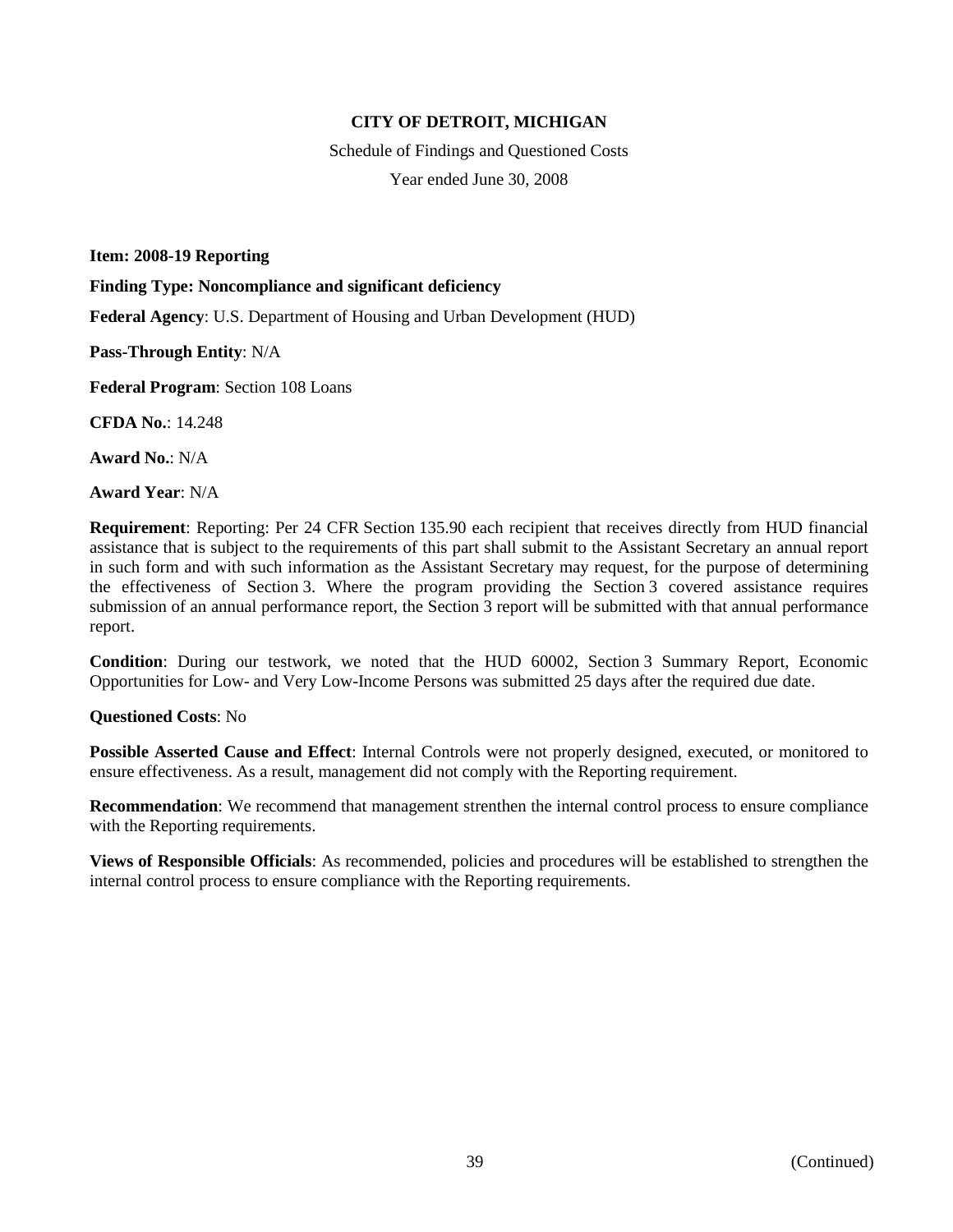Schedule of Findings and Questioned Costs

Year ended June 30, 2008

### **Item: 2008-20 Activities Allowed or Unallowed and Allowable Costs/Cost Principles**

### **Finding Type: Material noncompliance and material weakness**

**Federal Agency**: U.S. Department of Housing and Urban Development (HUD)

**Pass-Through Entity**: N/A

**Federal Program**: Special HSG Rehab Program (HOME Investment Partnership Program)

**CFDA No.**: 14.239

**Award No.**: M-07-MC-26-0202

**Award Year**: July 1, 2007 – June 30, 2008

**Requirement**: Allowable Costs/Cost Principles: Per 2 CFR Part 225 Appendix B, Paragraph 8 (h)(1), charges to federal awards for salaries and wages, whether treated as direct or indirect costs, will be based on payrolls documented in accordance with generally accepted practice of the governmental unit and approved by a responsible official(s) of the governmental unit. In addition, Appendix B, Paragraph 8(h)(3), Where employees are expected to work solely on a single federal award or cost objective, charges for their salaries and wages will be supported by periodic certifications that the employee worked solely on that program for the period covered by the certification. These certifications will be prepared at least semiannually and will be signed by the employee or supervisory official having first hand knowledge of the work performed by the employee. Per 2 CFR Part 225, Appendix A, Paragraph C.1(j), to be allowable under federal awards, costs must meet the following general criteria: (j) be adequately documented. Per A-102 Common Rule, nonfederal entities receiving federal awards must establish and maintain internal controls designed to reasonably ensure compliance with federal laws, regulations, and program compliance requirements.

**Condition**: During our testwork, we selected 40 direct payroll transactions totaling \$69,406 for review and noted the following: for 40 of 40 items tested, there was not a payroll certification performed for employees that worked solely on the program. As a result, the entire payroll expense of \$512,120 and fringe expense of \$215,043 is a questioned cost; additonally, for 2 of 40 items no documentary support was provided; for 1 of 40 items the time sheet was not provided.

# **Questioned Costs**: \$727,163

**Possible Asserted Cause and Effect**: Internal controls over payroll certifications, time data, and employee pay rates were not properly designed, executed, or monitored to ensure effectiveness. As a result, management did not comply with the Allowable Costs/Cost Principles requirements. The Accounting Manager stated that the City was going to implement a new computerized time reporting and payroll system that would correct the payroll certification problem. This implementation of the new system was delayed beyond the control of the Accounting Manager.

**Recommendation**: We recommend that management obtain, on a semiannual basis, a signed certification from employees who work solely on the federal program.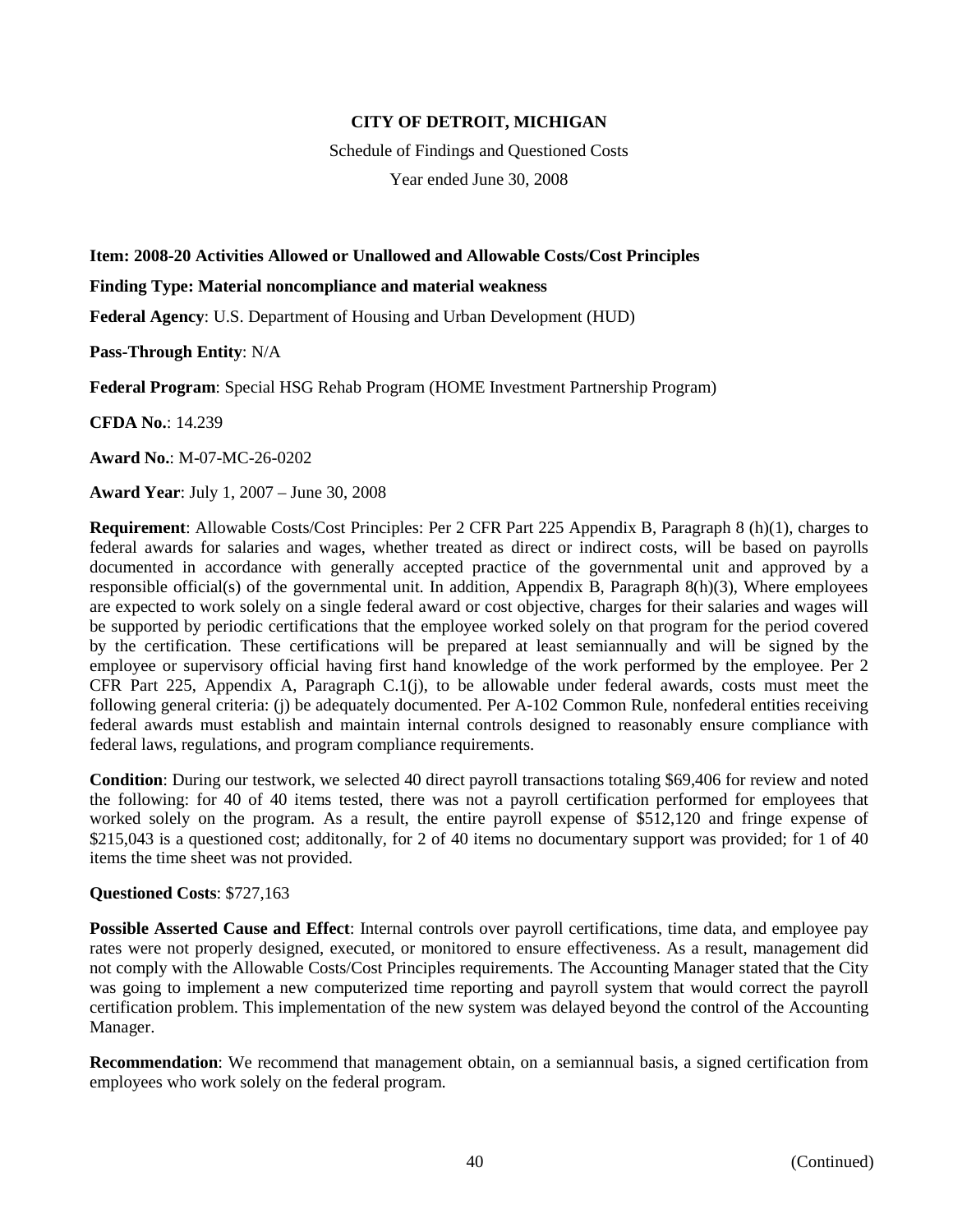Schedule of Findings and Questioned Costs

Year ended June 30, 2008

**Views of Responsible Officials**: Management developed a form to capture certifications semiannually for employees who work solely on an award. Personnel Activity Distribution Reports were also developed for persons that work on multiple grants. However, the form must be revised to capture more required information. The certification will be based on eligible cost objective.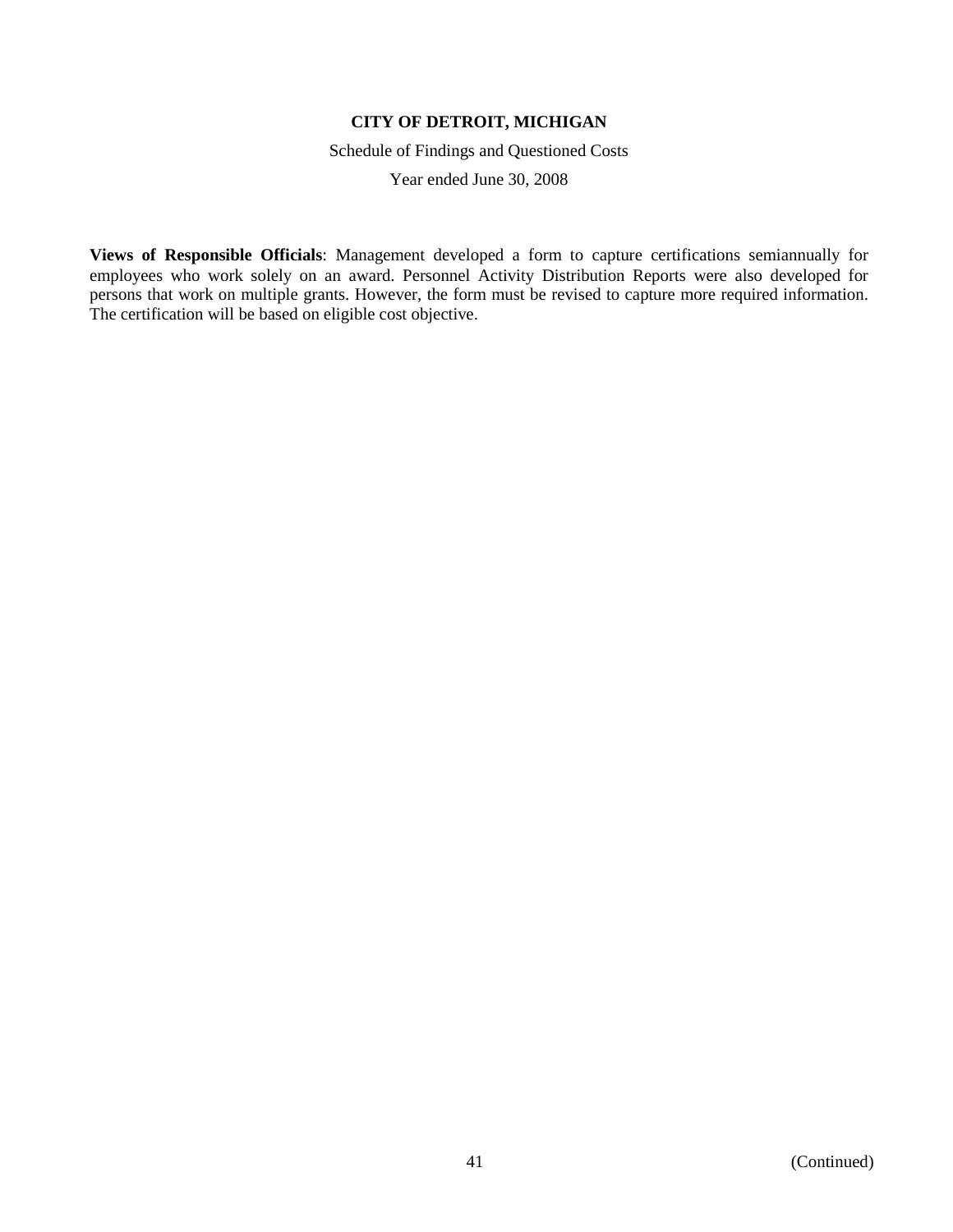Schedule of Findings and Questioned Costs Year ended June 30, 2008

**Item: 2008-21 Cash Management**

**Finding Type: Material noncompliance and material weakness**

**Federal Agency**: U.S. Department of Housing and Urban Development (HUD)

**Pass-Through Entity**: N/A

**Federal Program**: Special HSG Rehab Program (HOME Investment Partnership Program)

**CFDA No.**: 14.239

**Award No.**: M-07-MC-26-0202

**Award Year**: July 1, 2007 – June 30, 2008

**Requirement**: Cash Management: Per 24 CFR 92.502 (c)(2), HOME funds drawn from the United States Treasury account must be expended for eligible costs within 15 days. Any interest earned within the 15-day period may be retained by the participating jurisdiction as HOME funds. Any funds that are drawn down and not expended for eligible costs within 15 days of the disbursement must be returned to HUD for deposit in the participating jurisdiction's United States Treasury account of the HOME Investment Trust Fund. Per 2 CFR Part 225, Appendix A, Paragraph C.1(j), to be allowable under federal awards, costs must meet the following general criteria: (j) be adequately documented.

**Condition**: The City prepared a reconciliation between the IDIS and the DRMS General Ledger System with an unsupportable amount of \$149,634. Of this unsupported variance, \$146,490, is the result of an overestimation of monthly payroll expenditures. The overdraw occurred for several years before being detected around March of 2008. Upon detection of the error, the department offset future payroll related draws to repay the funds. The repayment of funds was completed in May of 2009. The remaining \$3,144 is an unreconciled difference.

**Questioned Costs**: \$3,144

**Possible Asserted Cause and Effect**: Internal controls over the reconciliation of the subsidiary ledger to the general ledger were not properly designed, executed, or monitored to ensure effectiveness. As a result, management did not comply with the Cash Management compliance requirement.

**Recommendation**: We recommend that management strengthen the internal control process to ensure compliance with the Cash Management requirements.

**Views of Responsible Officials**: All surplus administrative funds have been depleted and draws for adminstrative costs have been based on actual PPS and DRMS reports, rather than estimations.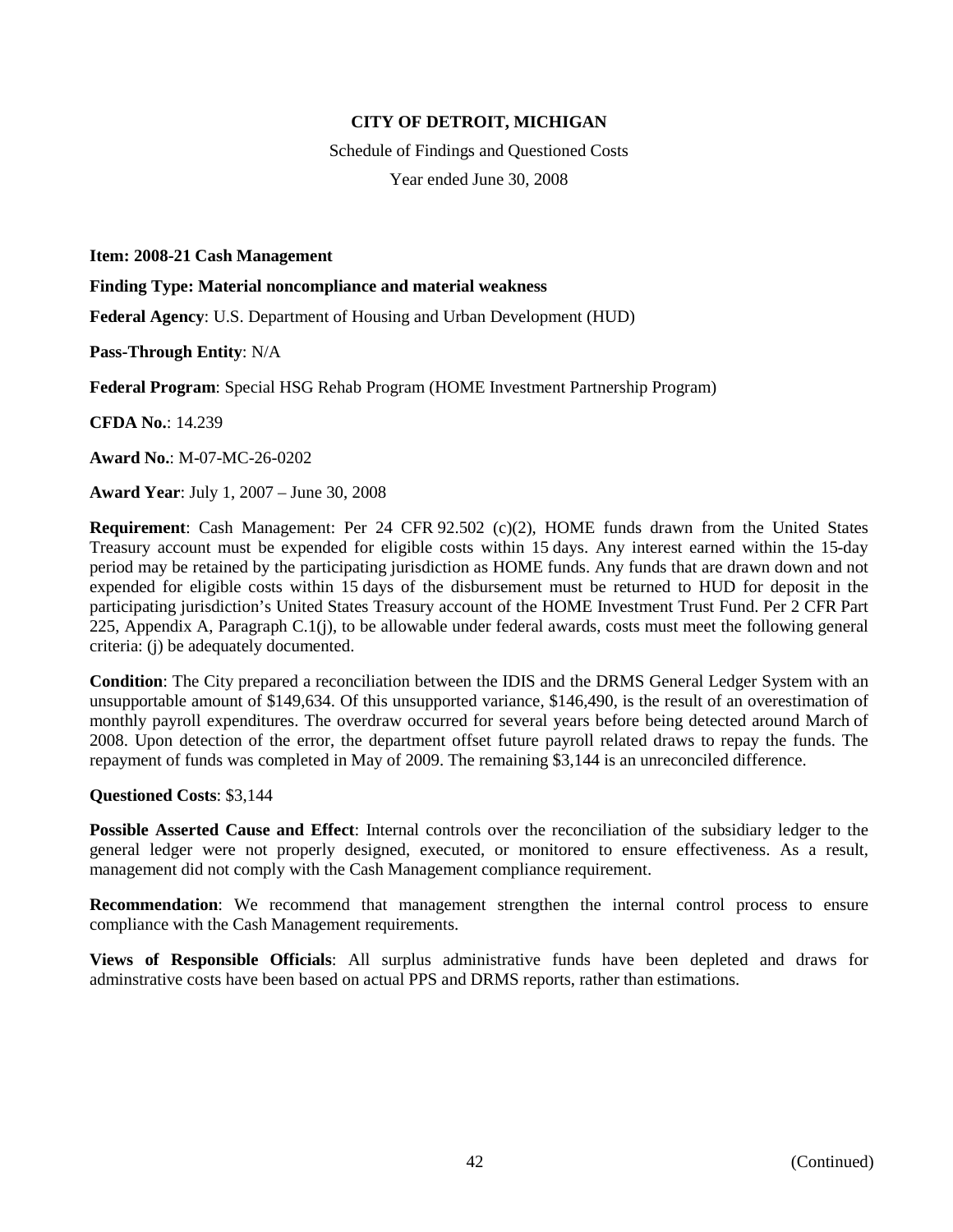Schedule of Findings and Questioned Costs Year ended June 30, 2008

**Item: 2008-22 Cash Management**

**Finding Type: Material noncompliance and material weakness**

**Federal Agency**: U.S. Department of Housing and Urban Development (HUD)

**Pass-Through Entity**: N/A

**Federal Program**: Special HSG Rehab Program (HOME Investment Partnership Program)

**CFDA No.**: 14.239

**Award No.**: M-07-MC-26-0202

**Award Year**: July 1, 2007 – June 30, 2008

**Requirement**: Cash Management: Per 24 CFR 92.502 (c)(2), HOME funds drawn from the United States Treasury account must be expended for eligible costs within 15 days. Any interest earned within the 15-day period may be retained by the participating jurisdiction as HOME funds. Any funds that are drawn down and not expended for eligible costs within 15 days of the disbursement must be returned to HUD for deposit in the participating jurisdiction's United States Treasury account of the HOME Investment Trust Fund.

**Condition**: During our testwork, we selected 40 expenditure transactions totaling \$158,490 for testing and noted the following: For 13 of 40 items totaling \$2,806 the City did not minimize the time lapse between draw down and the payment of funds as required. The 13 had a time lapse ranging from 16 to 43 days.

**Questioned Costs**: No

**Possible Asserted Cause and Effect**: Internal Controls were not properly designed, executed, or monitored to ensure effectiveness. As a result, management did not comply with the Cash Management requirement.

**Recommendation**: We recommend that management strengthen the internal control process to ensure compliance with the Cash Management requirements.

**Views of Responsible Officials**: Every effort will be made from the department level to minimize the time lapse from IDIS drawdown to the disbursement of funds. Also, the department will work closely with the Finance Department's Accounts Payable Section to ensure that checks are issued timely after funds are drawn down.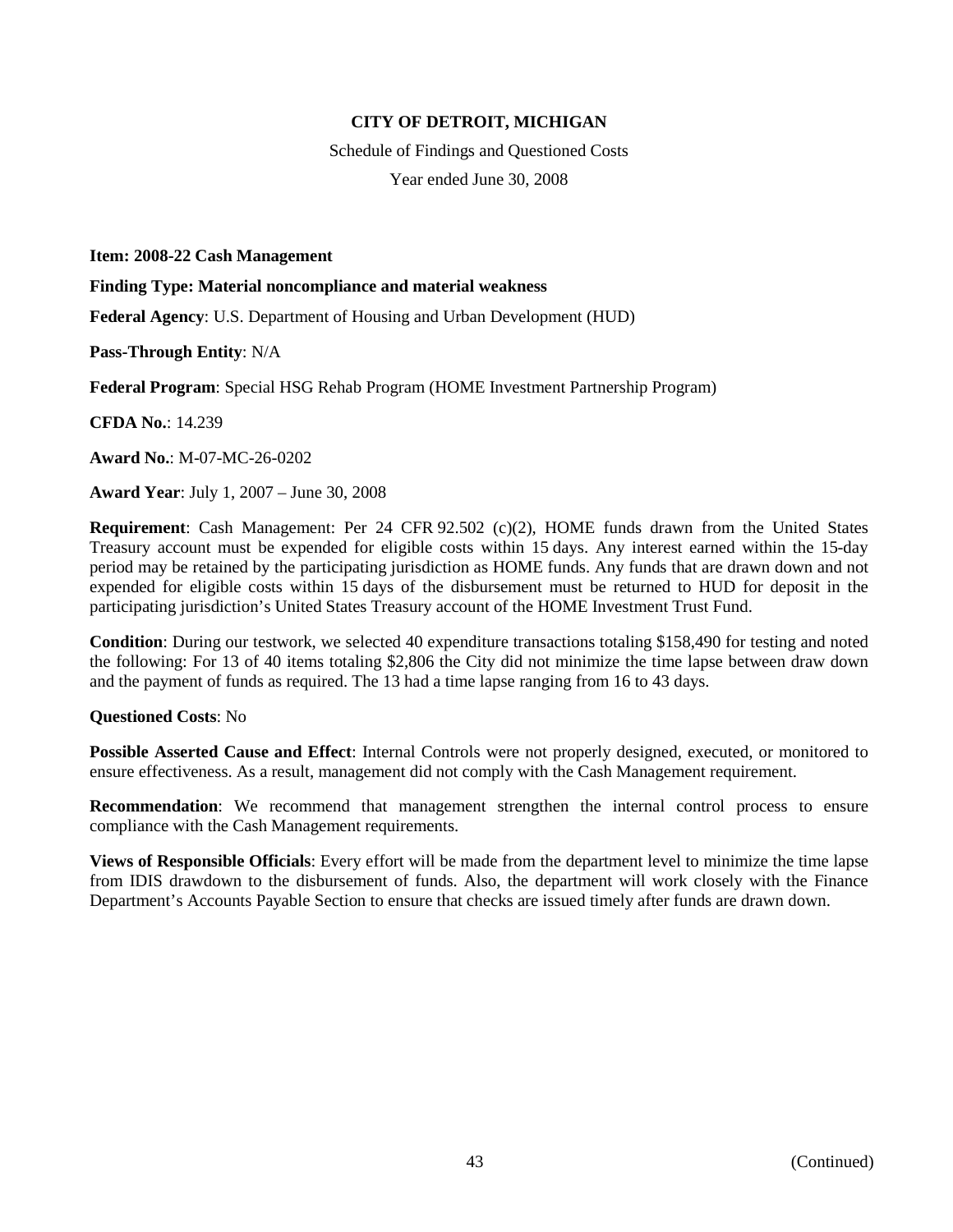Schedule of Findings and Questioned Costs Year ended June 30, 2008

**Item: 2008-23 Reporting**

**Finding Type: Noncompliance and significant deficiency**

**Federal Agency**: U.S. Department of Housing and Urban Development (HUD)

**Pass-Through Entity**: N/A

**Federal Program**: Special HSG Rehab Program (HOME Investment Partnership Program)

**CFDA No.**: 14.239

**Award No.**: M-07-MC-26-0202

**Award Year**: July 1, 2007 – June 30, 2008

**Requirement**: Reporting: Per 24 CFR Part 91.520 (a) General, each jurisdiction that has an approved consolidated plan shall annually review and report, in a form prescribed by HUD, on the progress it has made in carrying out its strategic plan and its action plan. The performance report must include a description of the resources made available, the investment of available resources, the geographic distribution and location of investments, the families and persons assisted (including the racial and ethnic status of persons assisted), actions taken to affirmatively further fair housing, and other actions indicated in the strategic plan and the action plan. This performance report shall be submitted to HUD within 90 days after the close of the jurisdiction's program year.

**Condition**: During our testwork, we noted that the Consolidated Annual Performance and Evaluation Report (CAPER) was submitted 80 days after the required due date.

#### **Questioned Costs**: No

**Possible Asserted Cause and Effect**: Internal controls over the completion and submission of the CAPER were not properly designed, executed, or monitored to ensure effectiveness. As a result, management did not comply with the Reporting requirement.

**Recommendation**: We recommend that management strengthen the internal control process to ensure compliance with the Reporting requirement.

**Views of Responsible Officials**: As recommended, policies and procedures will be established to strengthen the internal control process to ensure compliance with the Reporting requirements. The Planning and Development Department will submit its CAPER by the mandated due date (within 90 days after the close of the jurisdiction's program year – 24 CFR 91.520) or seek a waiver from HUD to delay report submission (HUD Waiver Authority – 24 CFR 91.600).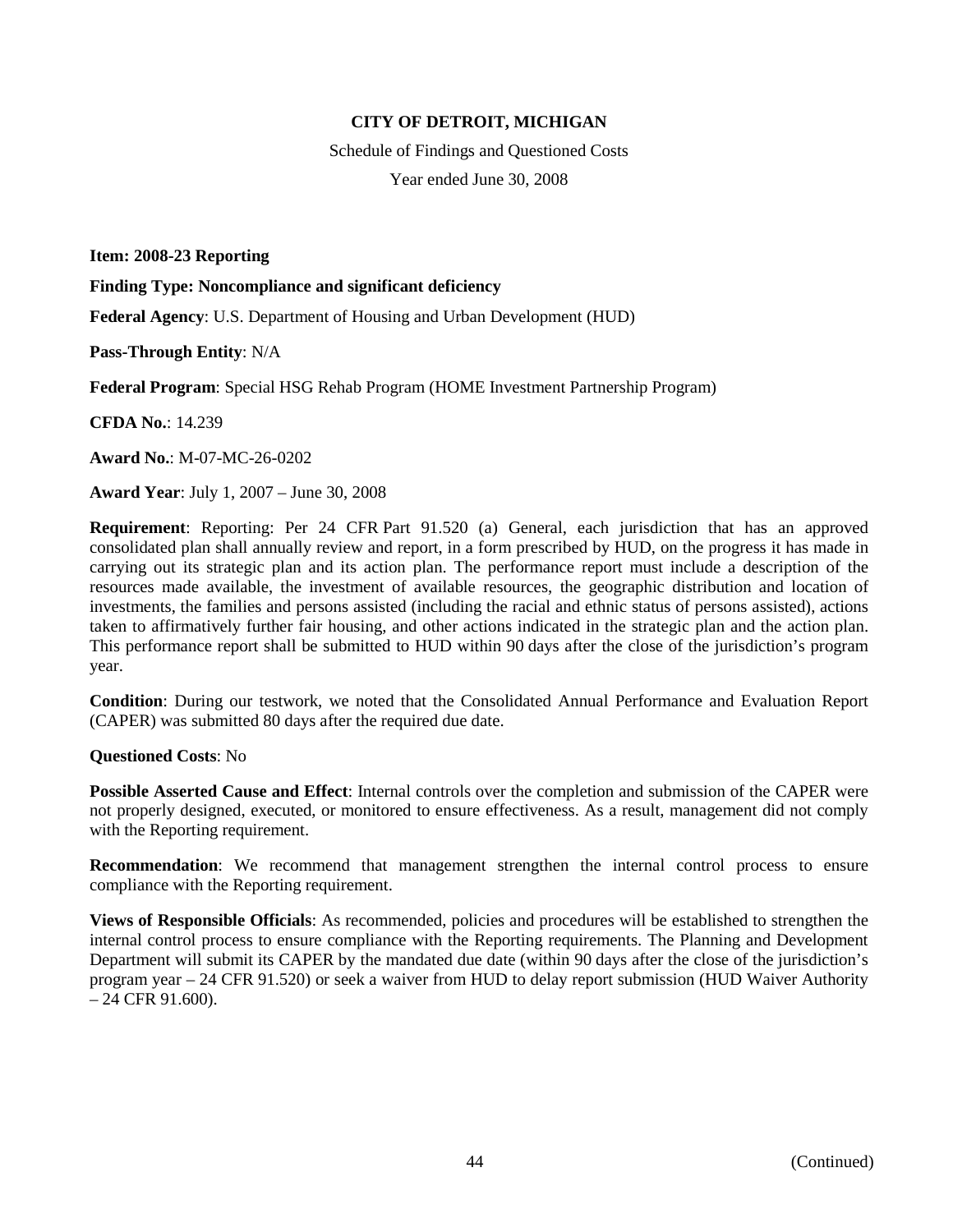Schedule of Findings and Questioned Costs Year ended June 30, 2008

**Item: 2008-24 Reporting**

**Finding Type: Noncompliance and significant deficiency**

**Federal Agency**: U.S. Department of Housing and Urban Development (HUD)

**Pass-Through Entity**: N/A

**Federal Program**: Special HSG Rehab Program (HOME Investment Partnership Program)

**CFDA No.**: 14.239

**Award No.**: M-07-MC-26-0202

**Award Year**: July 1, 2007 – June 30, 2008

**Requirement**: Reporting: Per 24 CFR Section 135.90 each recipient that receives directly from HUD financial assistance that is subject to the requirements of this part shall submit to the Assistant Secretary an annual report in such form and with such information as the Assistant Secretary may request, for the purpose of determining the effectiveness of Section 3. Where the program providing the Section 3 covered assistance requires submission of an annual performance report, the Section 3 report will be submitted with that annual performance report.

**Condition**: During our testwork, we noted that the HUD 60002, Section 3 Summary Report, Economic Opportunities for Low- and Very Low-Income Persons was submitted 25 days after the required due date.

**Questioned Costs**: No

**Possible Asserted Cause and Effect**: Internal Controls were not properly designed, executed, or monitored to ensure effectiveness. As a result, management did not comply with the Reporting requirement.

**Recommendation**: We recommend that management strenthen the internal control process to ensure compliance with the Reporting requirements.

**Views of Responsible Officials**: As recommended, policies and procedures will be established to strengthen the internal control process to ensure compliance with the Reporting requirements.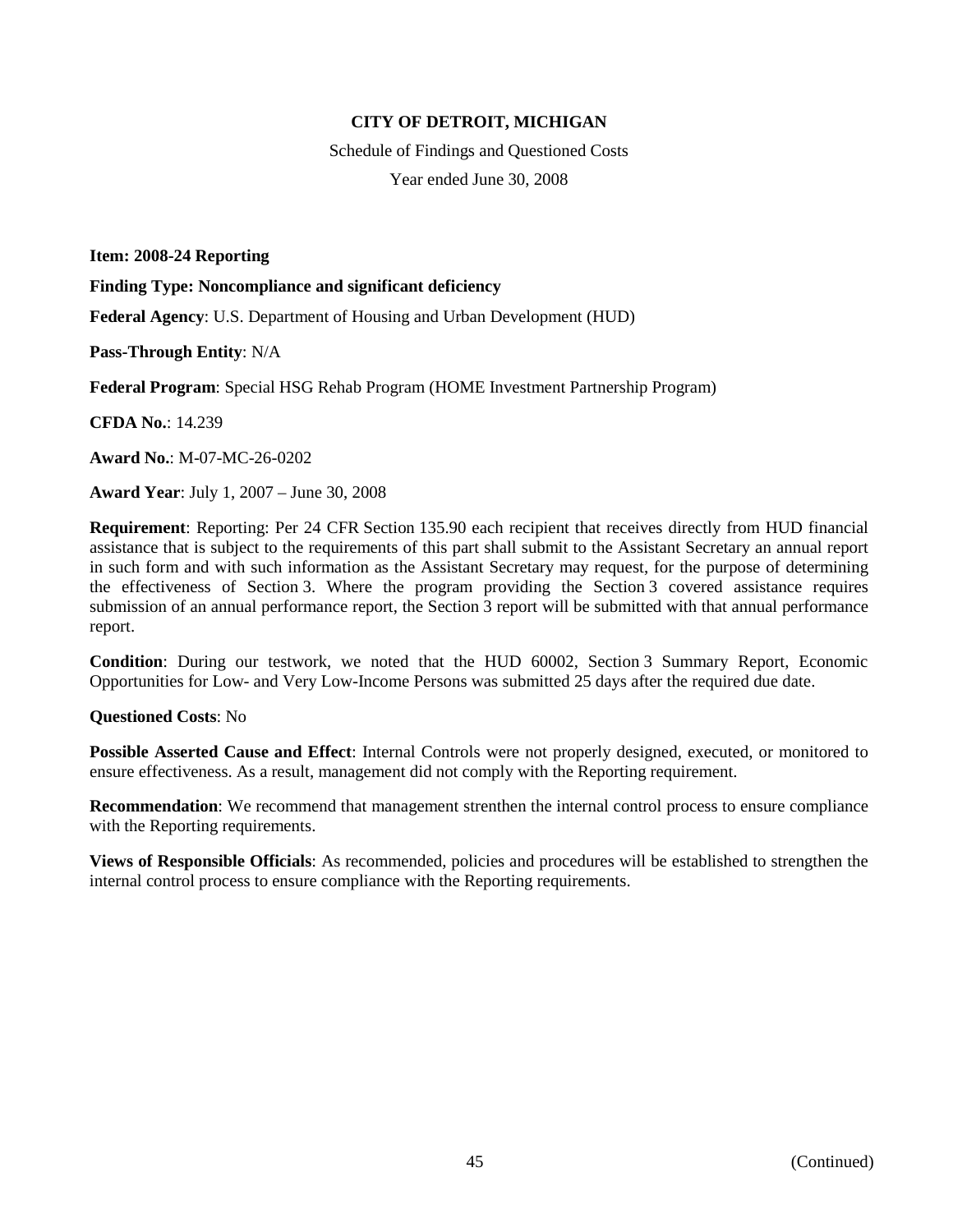Schedule of Findings and Questioned Costs

Year ended June 30, 2008

# **Item: 2008-25 Activities Allowed or Unallowed and Allowable Costs/Cost Principles**

**Finding Type: Material noncompliance and material weakness**

**Federal Agency**: U.S. Department of Labor

**Pass-Through Entity**: Michigan Department of Labor and Economic Growth

**Federal Program**: Workforce Investment Act

**CFDA No.**: 17.258, 17.259, 17.260

**Award No.**: N/A

**Award Year**: July 1, 2007 – June 30, 2008

**Requirement**: Allowable Costs/Cost Principles: Per 2 CFR Part 225 Appendix B, Paragraph 8(h)(1), charges to federal awards for salaries and wages, whether treated as direct or indirect costs, will be based on payrolls documented in accordance with generally accepted practice of the governmental unit and approved by a responsible official(s) of the governmental unit. Per 2 CFR Part 225, Appendix A, Paragraph C.1(j), to be allowable under federal awards, costs must meet the following general criteria: (j) be adequately documented. Per A-102 Common Rule, Nonfederal entities receiving federal awards must establish and maintain internal controls designed to reasonably ensure compliance with federal laws, regulations, and program compliance requirements.

**Condition**: During our testwork we selected 30 direct payroll transactions totaling \$60,975 for review and noted the following: for 1 of 30 items the City was unable to provide the time sheet; for 2 of 40 items the amount of overtime worked was not correctly documented.

**Questioned Costs**: \$1,778

**Possible Asserted Cause and Effect**: Internal Controls were not properly designed, executed, or monitored to ensure effectiveness. As a result, management did not comply with the Allowable Costs/Cost Principles requirement.

**Recommendation**: We recommend that management strenthen the internal control process to ensure retention of documents that support payroll costs.

**Views of Responsible Officials**: As recommended, policies and procedures will be established to strengthen the internal control process to ensure compliance with the Allowable Costs/Cost Principles requirements. The Human Resource Department has implemented a new online time capture system (i.e., Workbrain) to store approved time sheets.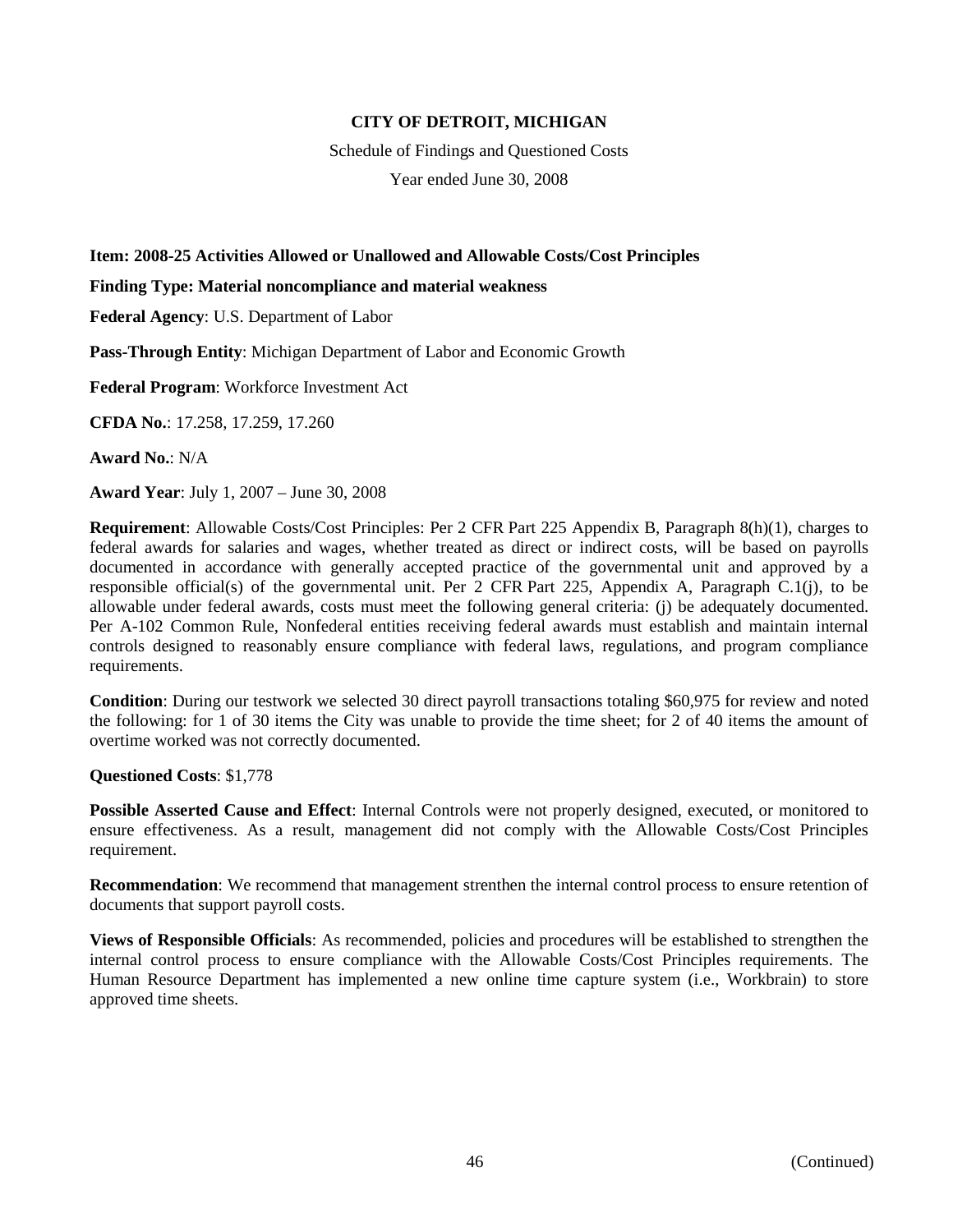Schedule of Findings and Questioned Costs Year ended June 30, 2008

### **Item: 2008-26 Activities Allowed or Unallowed and Allowable Costs/Cost Principles**

#### **Finding Type: Material noncompliance and material weakness**

**Federal Agency**: U.S. Department of Labor

**Pass-Through Entity**: Michigan Department of Labor and Economic Growth

**Federal Program**: Workforce Investment Act

**CFDA No.**: 17.258, 17.259, 17.260

**Award No.**: N/A

**Award Year**: July 1, 2007 – June 30, 2008

**Requirement**: Activities Allowed or Unallowed/Allowable Costs/Cost Principles: Per 2 CFR Part 225, Appendix A, Paragraph C.1(j), to be allowable under Federal awards, costs must meet the following general criteria: (j) be adequately documented.

**Condition**: During our testwork, we selected 40 items totaling \$1,360,892 and noted the following: For 3 of 40 items totaling \$413,567 the City was unable to provide adequate supporting documentation.

#### **Questioned Costs**: \$413,567

**Possible Asserted Cause and Effect**: Internal Controls were not properly designed, executed, or monitored to ensure effectiveness. As a result, management did not comply with the Allowable Costs/Cost Principles requirement.

**Recommendation**: We recommend that management strenthen the internal control process to ensure compliance with the Allowable Costs/Cost Principles requirements.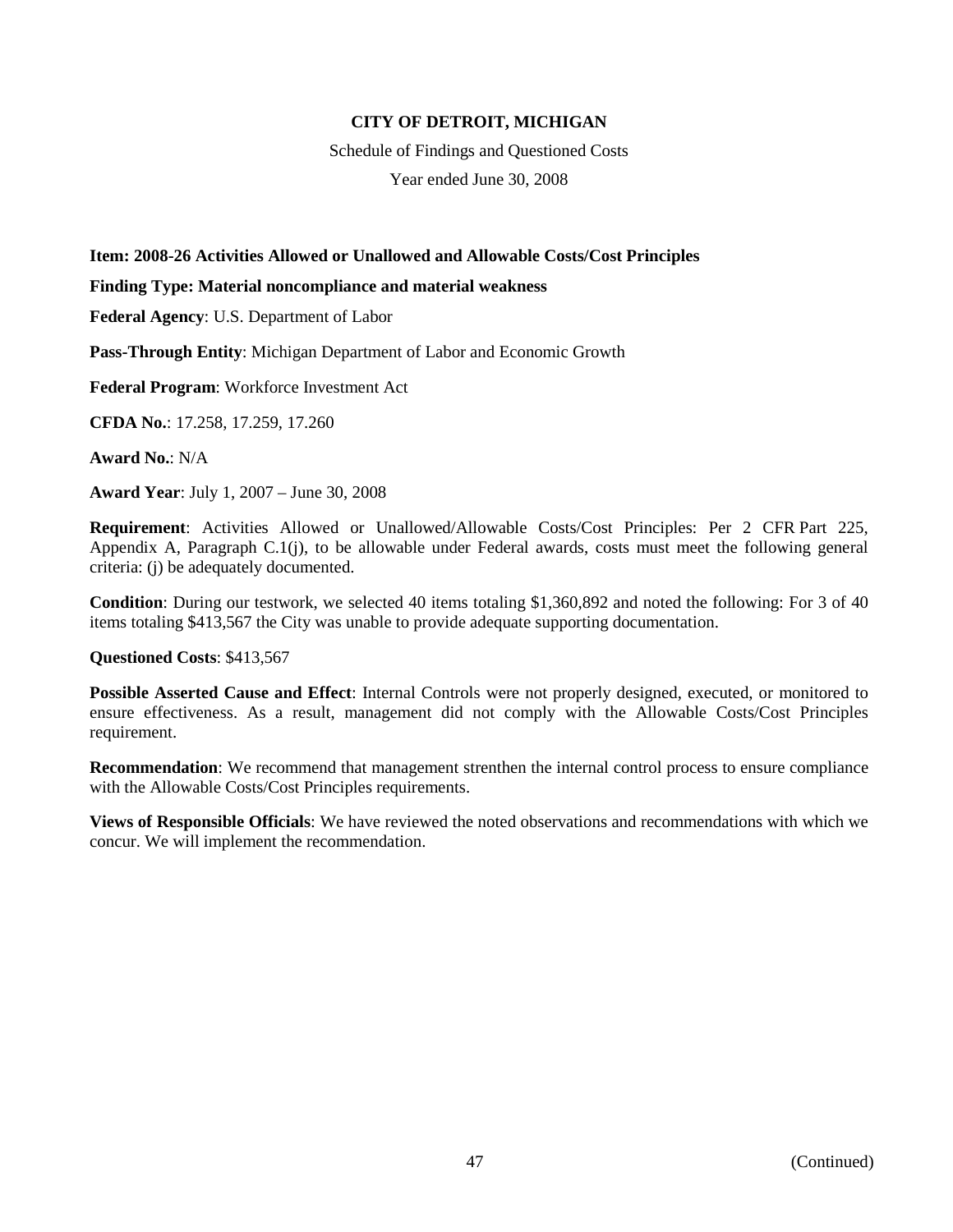Schedule of Findings and Questioned Costs Year ended June 30, 2008

**Item: 2008-27 Cash Management**

**Finding Type: Material noncompliance and material weakness**

**Federal Agency**: U.S. Department of Labor

**Pass-Through Entity**: Michigan Department of Labor and Economic Growth

**Federal Program**: Workforce Investment Act

**CFDA No.**: 17.258, 17.259, 17.260

**Award No.**: N/A

**Award Year**: July 1, 2007 – June 30, 2008

**Requirement**: Per OMB Circular A-102, Grants and Cooperative Agreements with State and Local Governments Attachment (1)(a), agency methods and procedures for transferring funds shall minimuze the time elapsing between transfer to recipients of grants and cooperative agreements and the recipient's need for the funds. Per A-102 Common Rule, nonfederal entities receiving federal awards must establish and maintain internal controls designed to reasonably ensure compliance with federal laws, regulations, and program compliance requirements.

**Condition**: During our testwork, we selected 40 cash reimbursement requests totaling \$1,320,260 and noted that for 10 of 40 cash drawdowns totaling \$76,479, the City did not minimize the time lapse between the drawdown and the payment of funds as required. Of the 10, 5 exceeded the minimum time lapse by 5 to 16 days, 3 exceeded the time lapse by 20 to 24 days, and 2 exceeded the minimum time lapse by 49 to 59 days. In addition, 1 of 40 Cash Analysis Forms was not properly reviewed and approved as evidenced by signature and 3 of 40 invoices were not available for testing.

### **Questioned Costs**: No

**Possible Asserted Cause and Effect**: Internal Controls were not properly designed, executed, or monitored to ensure effectiveness. As a result, management did not comply with the Cash Management requirement.

**Recommendation**: We recommend that management strenthen the internal control process to ensure compliance with the Cash Management requirements.

**Views of Responsible Official**s: DWDD has continued to monitor and update its cash management procedures in efforts to minimize the time between receipt of funds and disbursement of fund. Once it was recognized that the payments would not be processed as submitted, the invoices were removed from subsequent cash analysis and the overestimates were offset in future cash requests, in accordance with both Policy Issuances 03-29 and 08-01.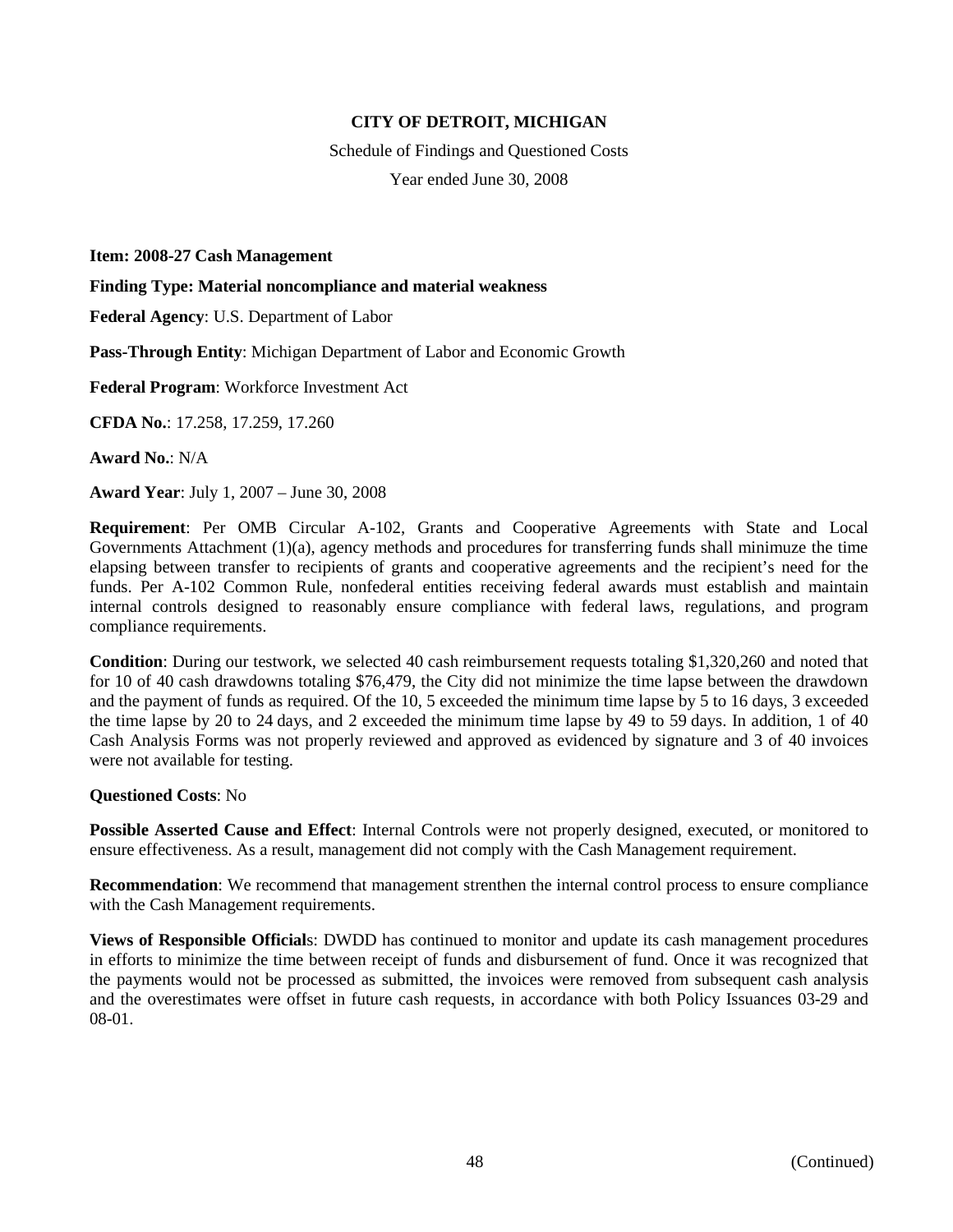Schedule of Findings and Questioned Costs Year ended June 30, 2008

**Item: 2008-28 Eligibility Finding Type: Significant deficiency Federal Agency**: U.S. Department of Labor **Pass-Through Entity**: Michigan Department of Labor and Economic Growth **Federal Program**: Workforce Investment Act **CFDA No.**: 17.258, 17.259, 17.260 **Award No.**: N/A

**Award Year**: July 1, 2007 – June 30, 2008

**Requirement**: Per A-102 Common Rule, nonfederal entities receiving federal awards must establish and maintain internal controls designed to reasonably ensure compliance with federal laws, regulations, and program compliance requirements.

**Condition**: During our testwork, we selected 30 individuals for testing and noted the following: for 1 of 30 items the Registration Form was not properly reviewed and approved by the intake worker as evidenced by signature.

#### **Questioned Costs**: No

**Possible Asserted Cause and Effect**: The established policy of signing the registration form was not followed by the intake worker.

**Recommendation**: We recommend that management strenthen the internal control process to ensure compliance with the Eligibility requirements.

**Views of Responsible Officials**: New staff have been trained in the policies and procedures set forth under WIA, making special note of the fact that all registration forms must be signed by both the participant and the case manager. In addition, another level of review has been put in place with the MIS staff reviewing the registration for required signatures prior to input into the Management Information System.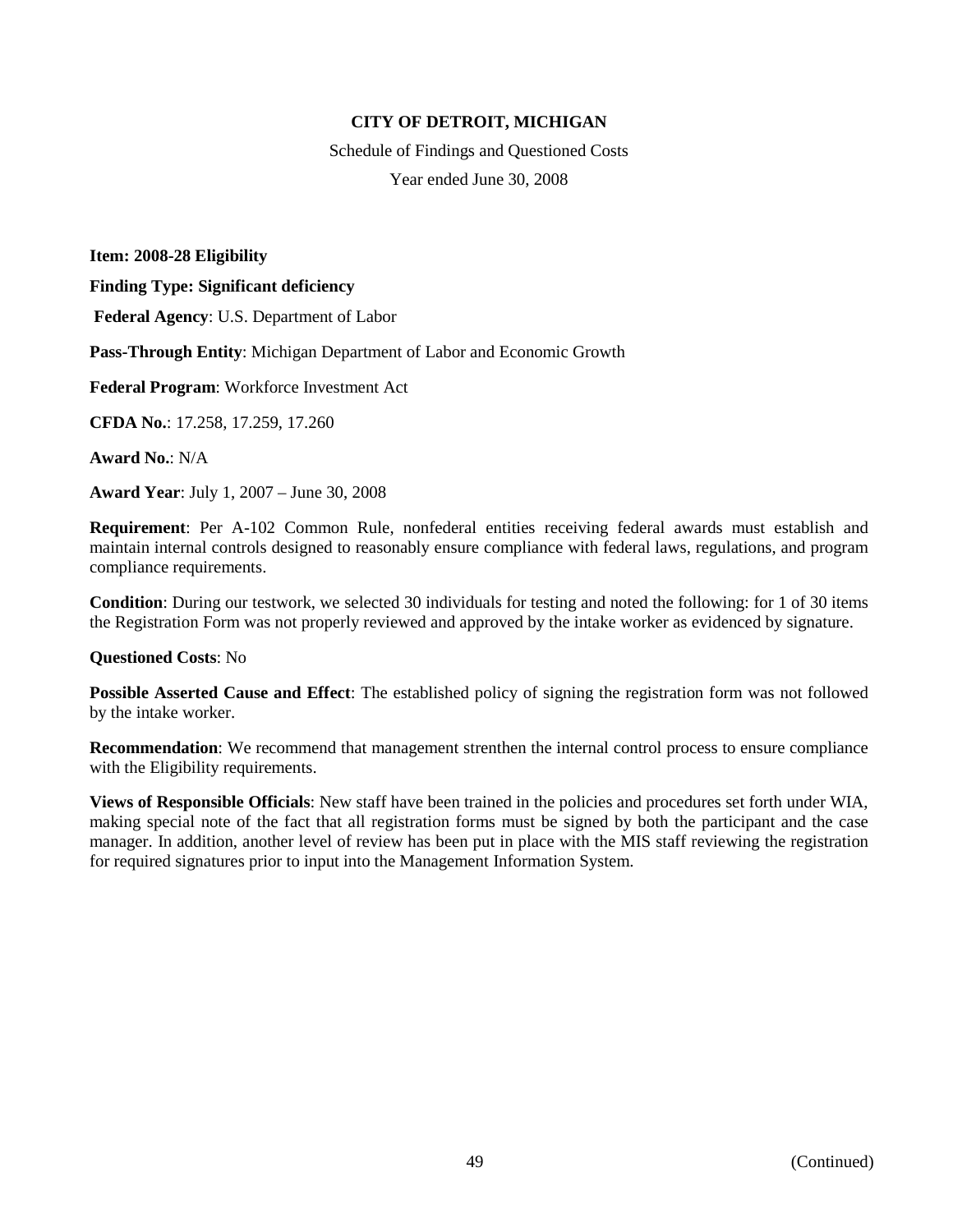Schedule of Findings and Questioned Costs Year ended June 30, 2008

**Item: 2008-29 Reporting**

**Finding Type: Noncompliance and significant deficiency**

**Federal Agency**: U.S. Department of Labor

**Pass-Through Entity**: Michigan Department of Labor and Economic Growth

**Federal Program**: Workforce Investment Act

**CFDA No.**: 17.258, 17.259, 17.260

**Award No.**: N/A

**Award Year**: July 1, 2007 – June 30, 2008

**Requirement**: Per the State of Michigan Department of Career Development, Office of Workforce Development Policy Issuance 03-38, for the quarters ending December 31, March 31, and June 30: quarterly expenditure reports are due no later than the 20th calendar day of the month following the end of the report quarter (January 20, April 20, and July 20). For the Quarter Ending September 30: the quarterly expenditure report is due no later than October 10. This earlier due date for the last quarter of the FY is required in order to meet the deadlines established in the State of Michigan's year-end closing process. These fiscal reports must be traceable to journals, ledgers, and work sheets. All costs reported must have adequate documentation on file.

**Condition**: During our testwork, we selected 46 Financial Status Reports (FSRs) for review and noted the following: 46 of 46 FSRs did not report program income as required; however, it was shown net of the expenditures of the FSR.

#### **Questioned Costs**: No

**Possible Asserted Cause and Effect**: Internal Controls were not properly designed, executed, or monitored to ensure effectiveness. As a result, management did not comply with the Reporting requirement.

**Recommendation**: We recommend that management strenthen the internal control process to ensure compliance with the Reporting requirements.

**Views of Responsible Officials**: This department addressed this issue during the January 2009 MDELEG Cycle visit. The department has implemented a monthly allocation schedule to account for program income. All program income was properly reflected in the FY 2009 FSRs.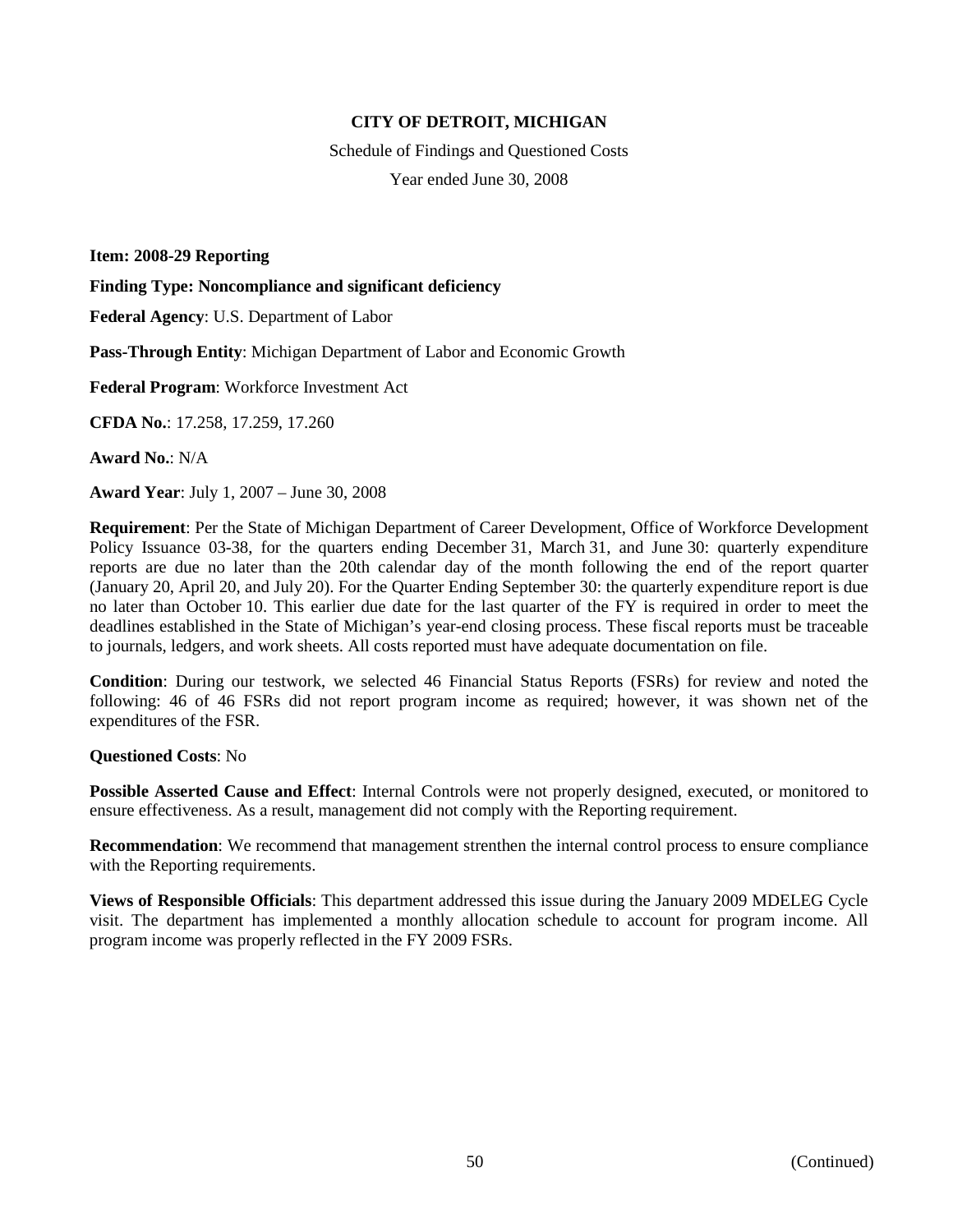Schedule of Findings and Questioned Costs Year ended June 30, 2008

**Item: 2008-30 Equipment and Real Property Management**

**Finding Type: Material noncompliance and material weakness**

**Federal Agency**: U.S. Department of Transportation

**Pass-Through Entity**: Federal Transit Administration

**Federal Program**: Federal Transit Cluster

**CFDA No.**: 20.500, 20.507

**Award No.**: Various

**Award Year**: July 1, 2007 – June 30, 2008

**Requirement**: Per the March 2008 OMB Circular A-133 Compliance Supplement, Part 3 Section F "Equipment records shall be maintained, a physical inventory of equipment shall be taken at least once every two years and reconciled to the equipment records, an appropriate control system shall be used to safeguard equipment, and equipment shall be adequately maintained."

**Condition**: During our testwork, we requested a copy of the most recent physical asset inventory records. According to these records there were items that were not found. The client was unable to provide a reconciliation from the physical count to accounting records to resolve these differences.

#### **Questioned Costs**: No

**Possible Asserted Cause and Effect**: Internal Controls were not properly designed, executed, or monitored to ensure effectiveness. As a result, management did not comply with the Equipment and Real Property Management requirement.

**Recommendation**: We recommend that management strenthen the internal control process to ensure compliance with the Equipment and Real Property Management requirements.

**Views of Responsible Officials**: DDOT did complete the FY2008 Fixed Asset Physical Inventory; however, the Reconiliation was not submitted on time to the auditors. The Department will change the Physical Inventory Process for FY 2010 to ensure accurate and timely submission.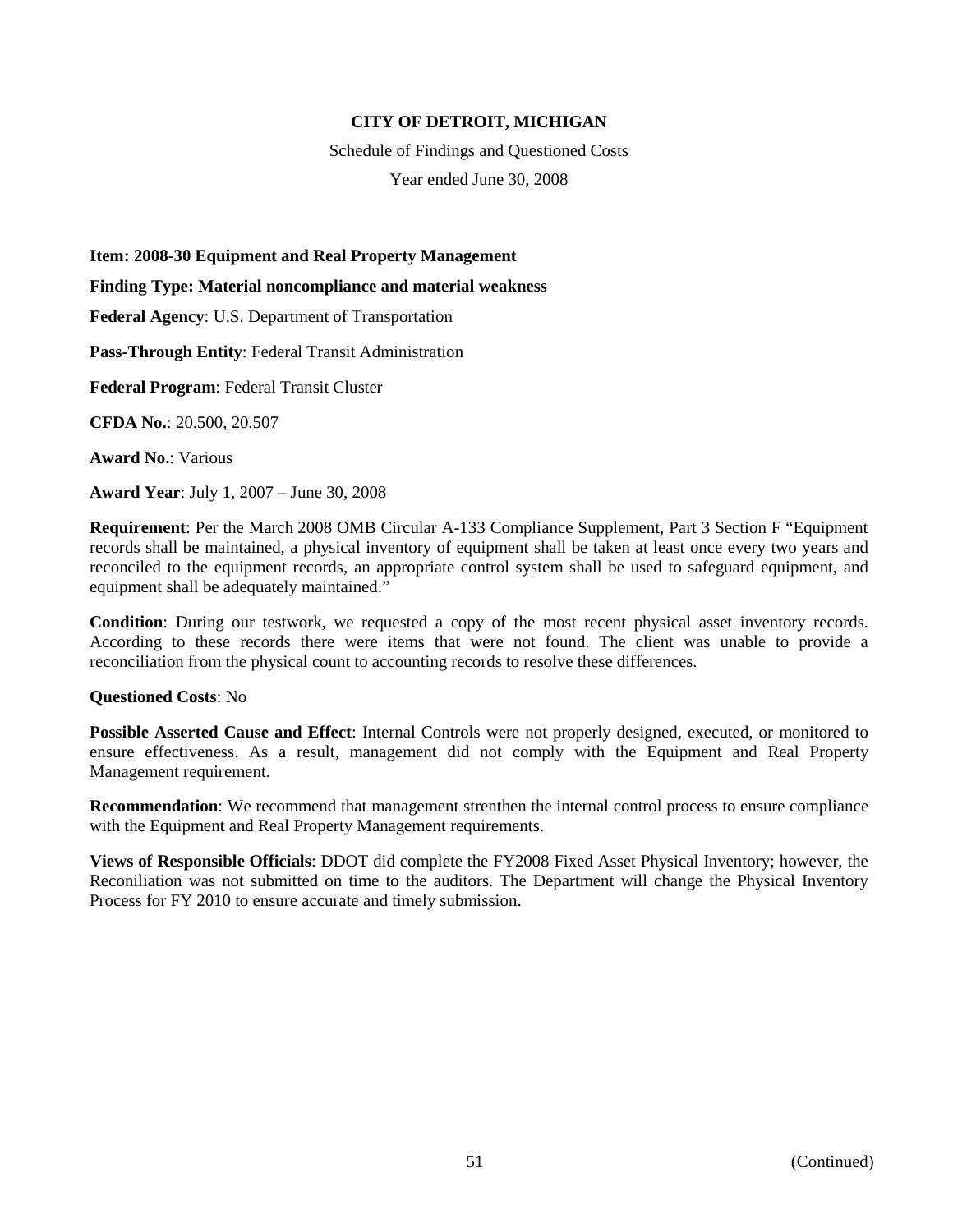Schedule of Findings and Questioned Costs Year ended June 30, 2008

**Item: 2008-31 Eligibility**

**Finding Type: Significant deficiency**

**Federal Agency**: U.S. Department of Health and Human Services

**Pass-Through Entity**: Michigan Department of Community Health

**Federal Program**: Immunization/Vaccine Provided

**CFDA No.**: 93.268

**Award No.**: N/A

**Award Year**: October 1, 2007 – September 30, 2008

**Requirement**: Eligibility: Per A‑102 Common Rule, nonfederal entities receiving federal awards must establish and maintain internal controls designed to reasonably ensure compliance with federal laws, regulations, and program compliance requirements. Per the grant agreement/contract with the Michigan Department of Community Health, eligibility will be determined for all recipients of vaccines.

**Condition**: During our testwork, we selected 40 patient immunization records noting the following: 1 of 40 immunization records was not properly authorized as it did not contain the required parental signature; 2 of 40 items did not contain evidence of eligibility on the determination form; 2 of 40 items did not include the birthdate of the individual receiving vaccines as required. There are no questioned costs related to this as the department was able to show where the eligibility information was entered into the MICRS system.

#### **Questioned Costs**: No

**Possible Asserted Cause and Effect**: Internal controls over the eligibility requirements were not properly designed, executed, or monitored to ensure effectiveness. As a result, citizens who are not eligible may be receiving vaccines.

**Recommendation**: We recommend that management strengthen the internal control process to ensure compliance with the Eligibility requirements.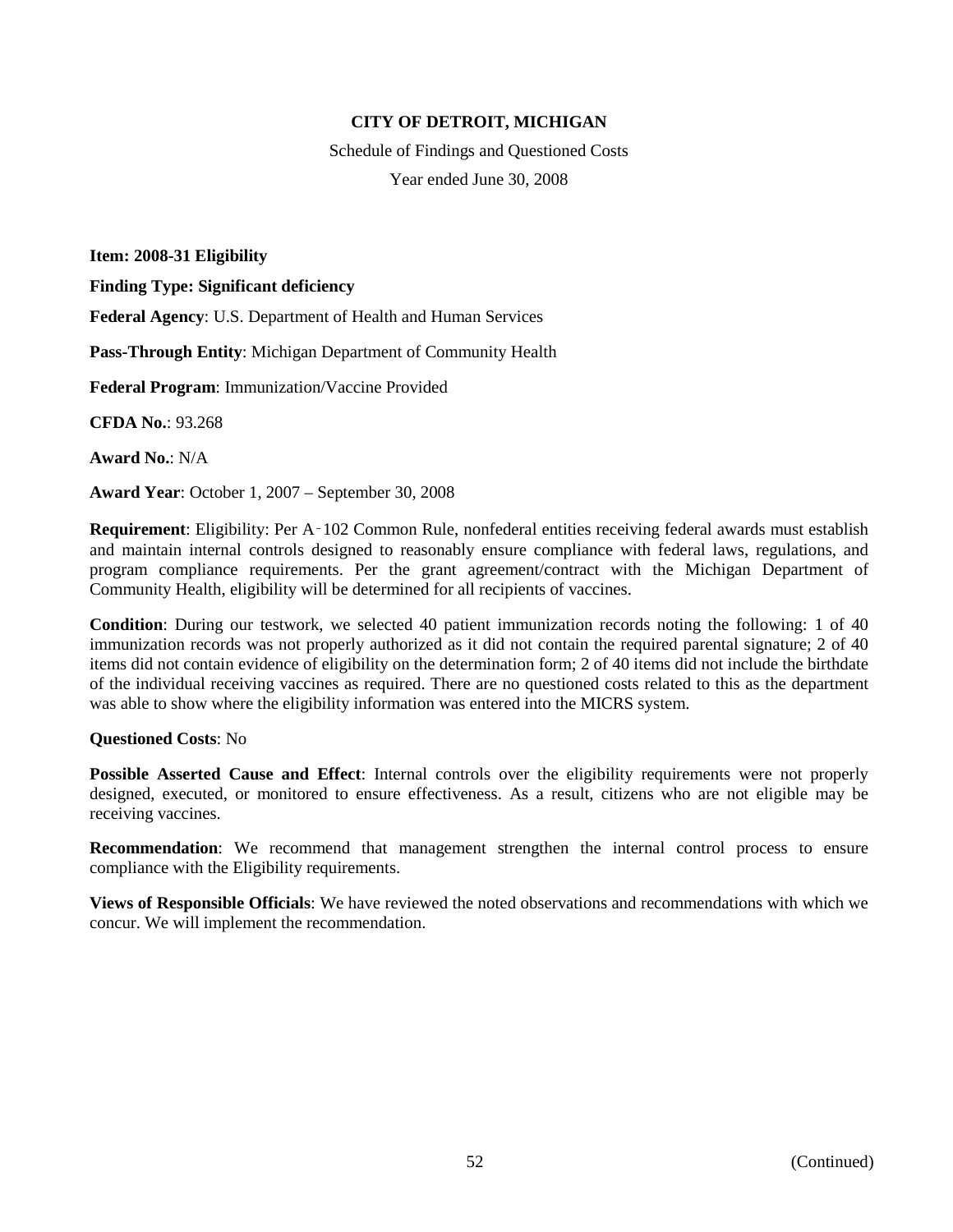Schedule of Findings and Questioned Costs Year ended June 30, 2008

**Item: 2008-32 Reporting**

**Finding Type: Material noncompliance and material weakness**

**Federal Agency**: U.S. Department of Health and Human Services

**Pass-Through Entity**: Michigan Department of Community Health

**Federal Program**: Immunization/Vaccine Provided

**CFDA No.**: 93.268

**Award No.**: N/A

**Award Year**: October 1, 2007 – September 30, 2008

**Requirement**: Reporting: Per the Comprehensive Planning, Budgeting and Contract grant agreement, all FSRs must be prepared in accordance with the Department's FSR instructions and submitted no later than 30 days after the close of the first three fiscal quarters. The reports are due 1/30/xx, 4/30/xx, and 7/30/xx. The final total contractor FSR and Output Measures report (HR‑977) is due January 31st after the agreement period-end date.

**Condition**: During our testwork, we selected 4 quarterly FSRs and noted that 3 of the FSRs were submitted after the required due date. The December 2007 FSR was submitted March 28, 2008, 58 days after the deadline; the March 2008 FSR was submitted May 21 2008, 21 days after the deadline and the June 2008 FSR was submitted September 10, 2008, 42 days after the deadline.

# **Questioned Costs**: No

**Possible Asserted Cause and Effect**: Internal controls over the timely submission of the quarterly Financial Status Reports were not properly designed, executed, or monitored to ensure effectiveness. As a result, management did not comply with the Reporting requirement.

**Recommendation**: We recommend that management strengthen the internal control process to ensure compliance with the Reporting requirements.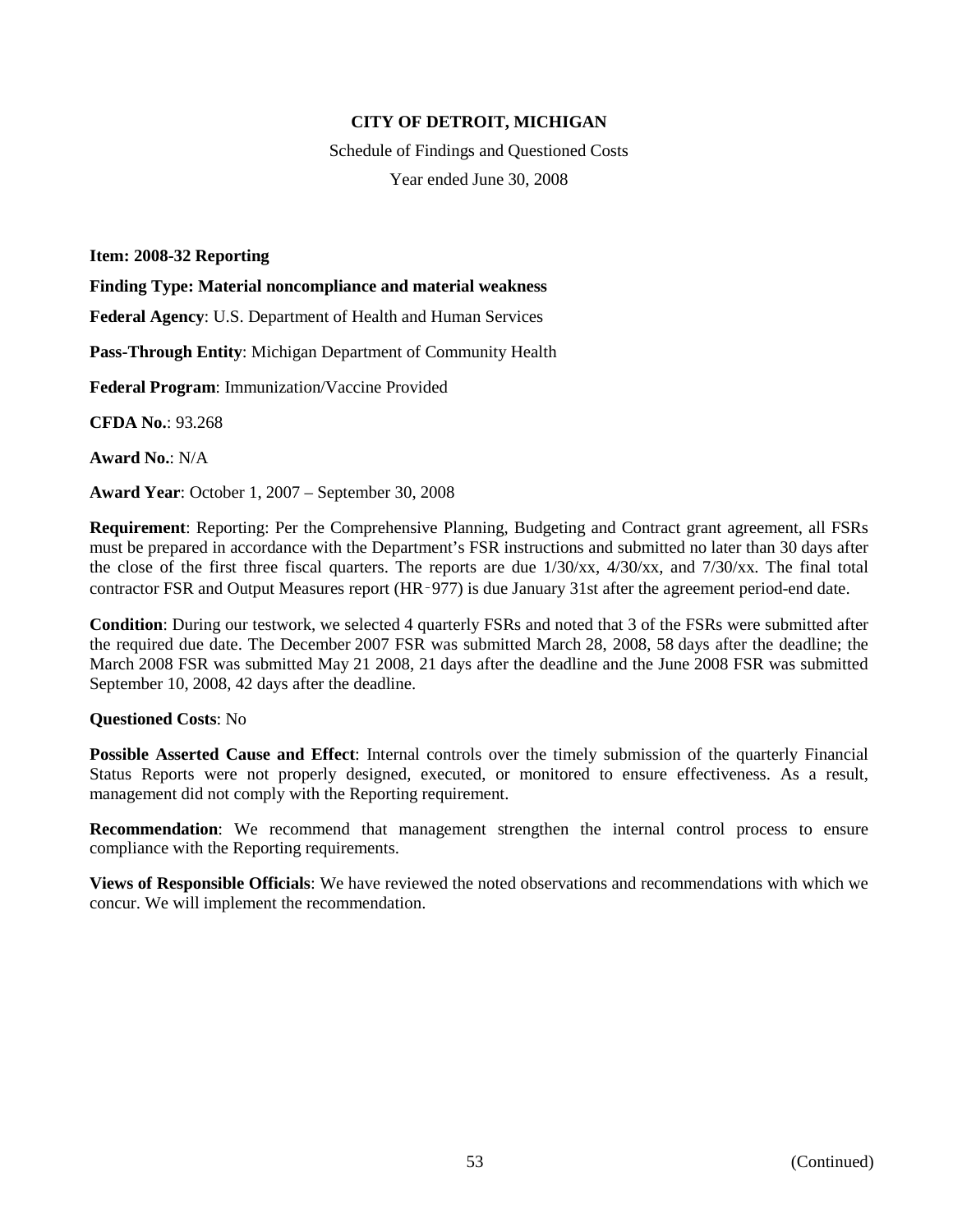Schedule of Findings and Questioned Costs Year ended June 30, 2008

### **Item: 2008-33 Special Tests and Provisions – Control, Accountability and Safeguarding of Vaccines**

#### **Finding Type: Material noncompliance and material weakness**

**Federal Agency**: U.S. Department of Health and Human Services

**Pass-Through Entity**: Michigan Department of Community Health

**Federal Program**: Immunization/Vaccine Provided

**CFDA No.**: 93.268

**Award No.**: N/A

**Award Year**: October 1, 2007 – September 30, 2008

**Requirement**: Special Tests and Provisions – Control, Accountability, and Safeguarding of Vaccines: Per A‑102 Common Rule, effective control and accountability must be maintained for all vaccines. Vaccines must be adequately safeguarded and used solely for authorized purposes.

**Condition**: During our testwork, we reviewed 40 vaccines lots and noted the following: for 3 of 40 items tested the required shipping document was not available for review; for 13 of 40 items tested, we were unable to agree the lot number to the monthly inventory report; for 1 of 40 items tested the lot number on the Vacman report did not agree to the lot number on the monthly inventory report or shipping document.

#### **Questioned Costs**: No

**Possible Asserted Cause and Effect**: Internal controls over the tracking vaccines received were not properly designed, executed, or monitored to ensure effectiveness. As a result, management did not did not maintain Accountability, and Safeguarding of Vaccines. Due to staff turnover in the Immunization Program, some vaccine shipping slips may have been misfiled and not included in the monthly inventory log.

**Recommendation**: We recommend that management strengthen the internal control process to ensure compliance with the Control, Accountability and Safeguarding of Vaccines by cross training personnel to handle documentation requirements so turnover does not break down the controls.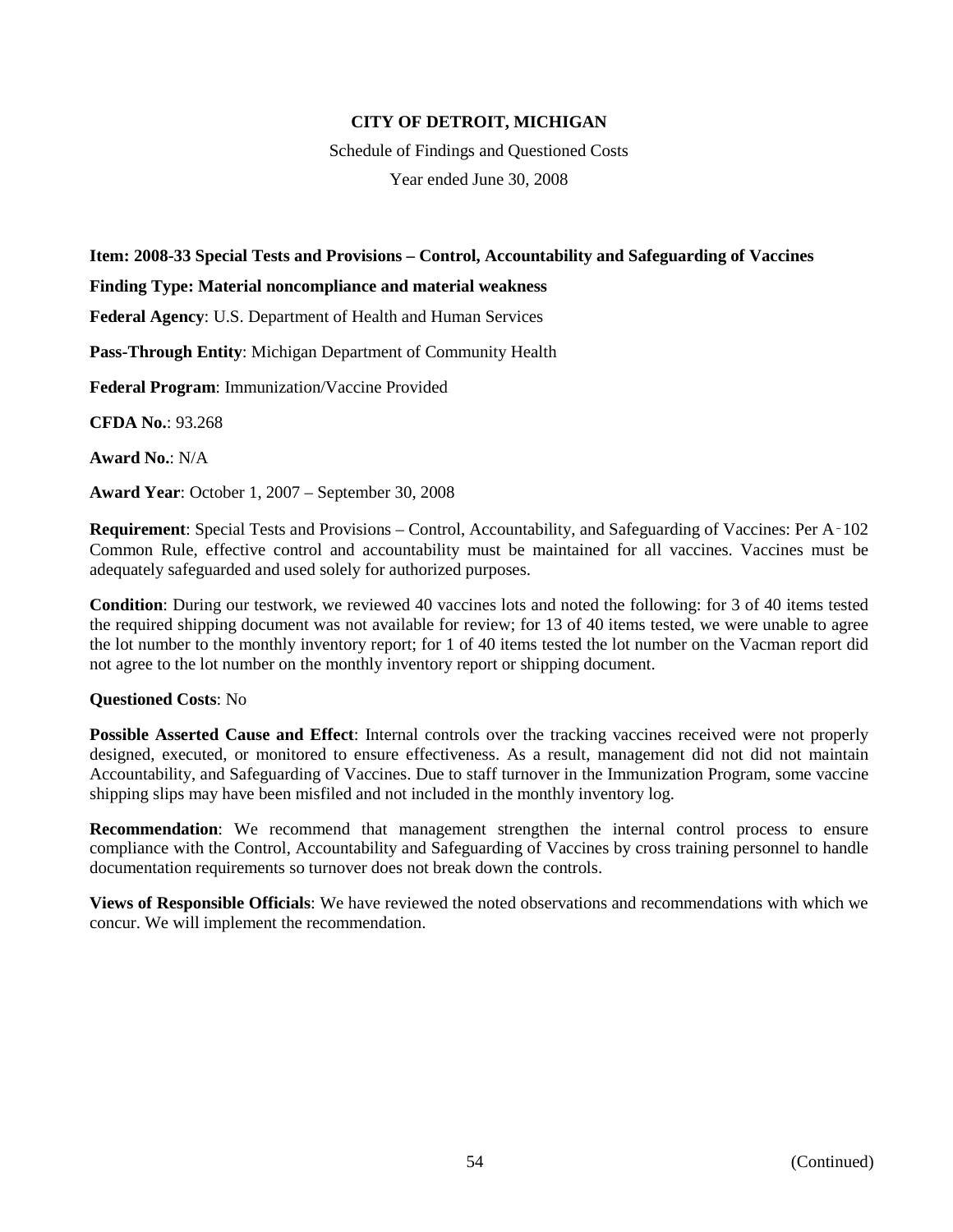Schedule of Findings and Questioned Costs

Year ended June 30, 2008

### **Item: 2008-34 Activities Allowed or Unallowed and Allowable Costs/Cost Principles**

**Finding Type: Material noncompliance and material weakness**

**Federal Agency**: U.S. Department of Health and Human Services

**Pass-Through Entity**: Michigan Department of Labor and Economic Growth

**Federal Program**: Temporary Assistance for Needy Families

**CFDA No.**: 93.558

**Award No.**: N/A

**Award Year**: October 1, 2007 – September 30, 2008

**Requirement**: Allowable Costs/Cost Principles: Per 2 CFR Part 225 Appendix B, Paragraph 8(h)(1), charges to federal awards for salaries and wages, whether treated as direct or indirect costs, will be based on payrolls documented in accordance with generally accepted practice of the governmental unit and approved by a responsible official(s) of the governmental unit. Per 2 CFR Part 225, Appendix A, Paragraph C.1(j), to be allowable under federal awards, costs must meet the following general criteria: (j) be adequately documented. Per A-102 Common Rule, nonfederal entities receiving federal awards must establish and maintain internal controls designed to reasonably ensure compliance with federal laws, regulations, and program compliance requirements.

**Condition**: During our testwork we selected 30 direct payroll transactions totaling \$60,975 for review and noted the following: for 1 of 30 items the City was unable to provide the time sheet; for 2 of 40 items the amount of overtime worked was not correctly documented.

**Questioned Costs**: \$1,778

**Possible Asserted Cause and Effect**: Internal Controls were not properly designed, executed, or monitored to ensure effectiveness. As a result, management did not comply with the Allowable Costs/Cost Principles requirement.

**Recommendation**: We recommend that management strenthen the internal control process to ensure compliance with the Allowable Costs/Cost Principles requirements.

**Views of Responsible Officials**: As recommended, policies and procedures will be established to strengthen the internal control process to ensure compliance with the Allowable Costs/Cost Principles requirements. The Human Resource Department has implemented a new online time capture system (i.e., Workbrain) to store approved time sheets.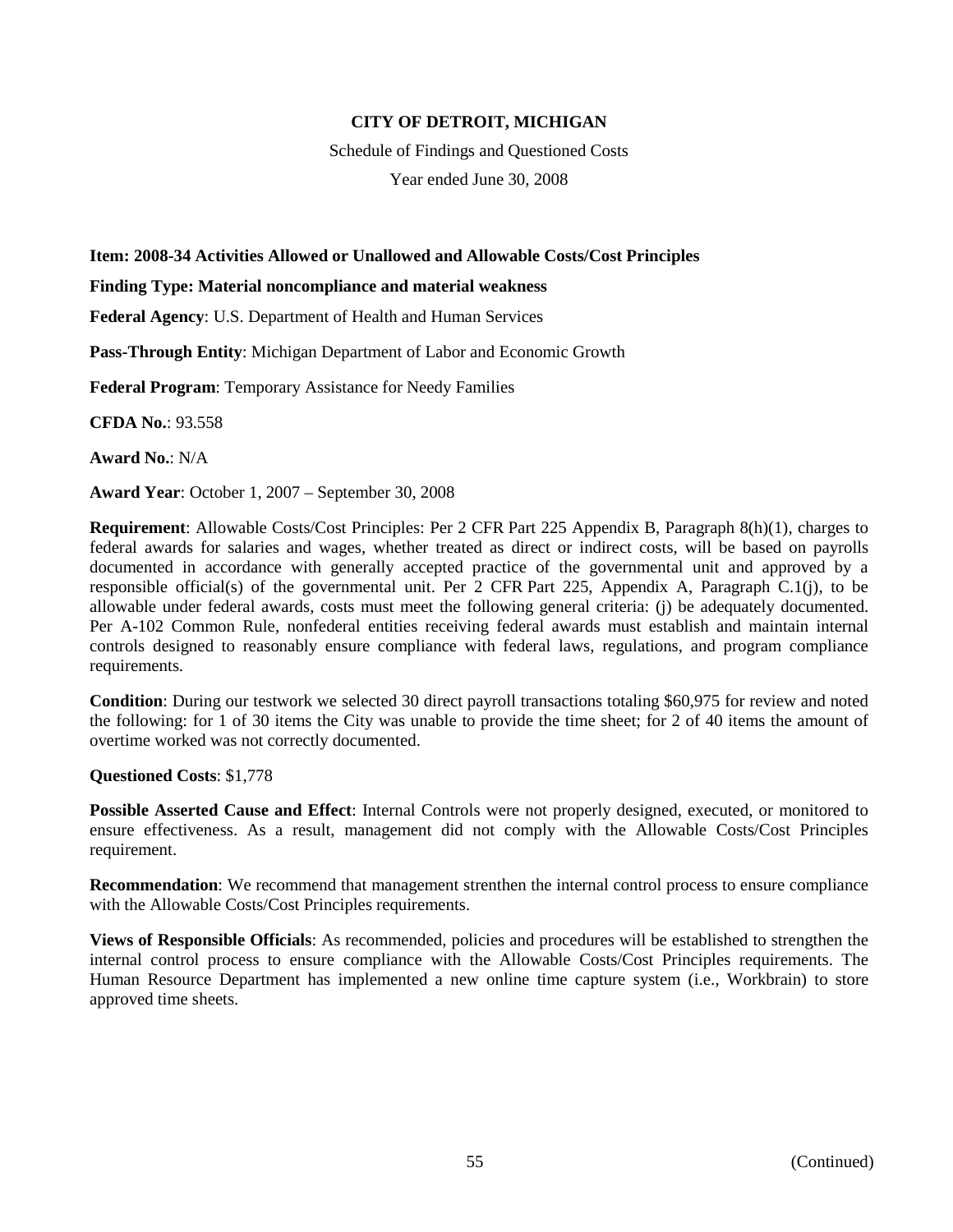Schedule of Findings and Questioned Costs Year ended June 30, 2008

**Item: 2008-35 Cash Management**

**Finding Type: Material noncompliance and material weakness**

**Federal Agency**: U.S. Department of Health and Human Services

**Pass-Through Entity**: Michigan Department of Labor and Economic Growth

**Federal Program**: Temporary Assistance for Needy Families

**CFDA No.**: 93.558

**Award No.**: N/A

**Award Year**: October 1, 2007 – September 30, 2008

**Requirement**: Per OMB Circular A-102, Grants and Cooperative Agreements with State and Local Governments Attachment (1)(a), agency methods and procedures for transferring funds shall minimize the time elapsing between transfer to recipients of grants and cooperative agreements and the recipient's need for the funds.

**Condition**: During our testwork, we selected 30 cash reimbursement requests totaling \$2,256,142 and noted that for 6 of 30 cash drawdowns, the required time lapse was not minimized between the request for reimbursement and the payment of funds totaling \$496,169. Of the 6, 2 exceeded the time lapse by 9 to 27 days, 3 exceeded the time lapse by 37 to 44 days, and 1 exceeded the time lapse by 166 days.

#### **Questioned Costs**: No

**Possible Asserted Cause and Effect**: Internal Controls were not properly designed, executed, or monitored to ensure effectiveness. As a result, management did not comply with the Cash Management requirement.

**Recommendation:** We recommend that management strengthen the internal control process to ensure compliance with the Cash Management requirement.

**Views of Responsible Officials**: DWDD has continued to monitor and update its cash management procedures in efforts to minimize the time between receipt of funds and disbursement of fund. Once it was recognized that the payments would not be processed as submitted, the invoices were removed from subsequent cash analysis and the overestimates were offset in future cash requests, in accordance with both Policy Issuances 03-29 and 08-01.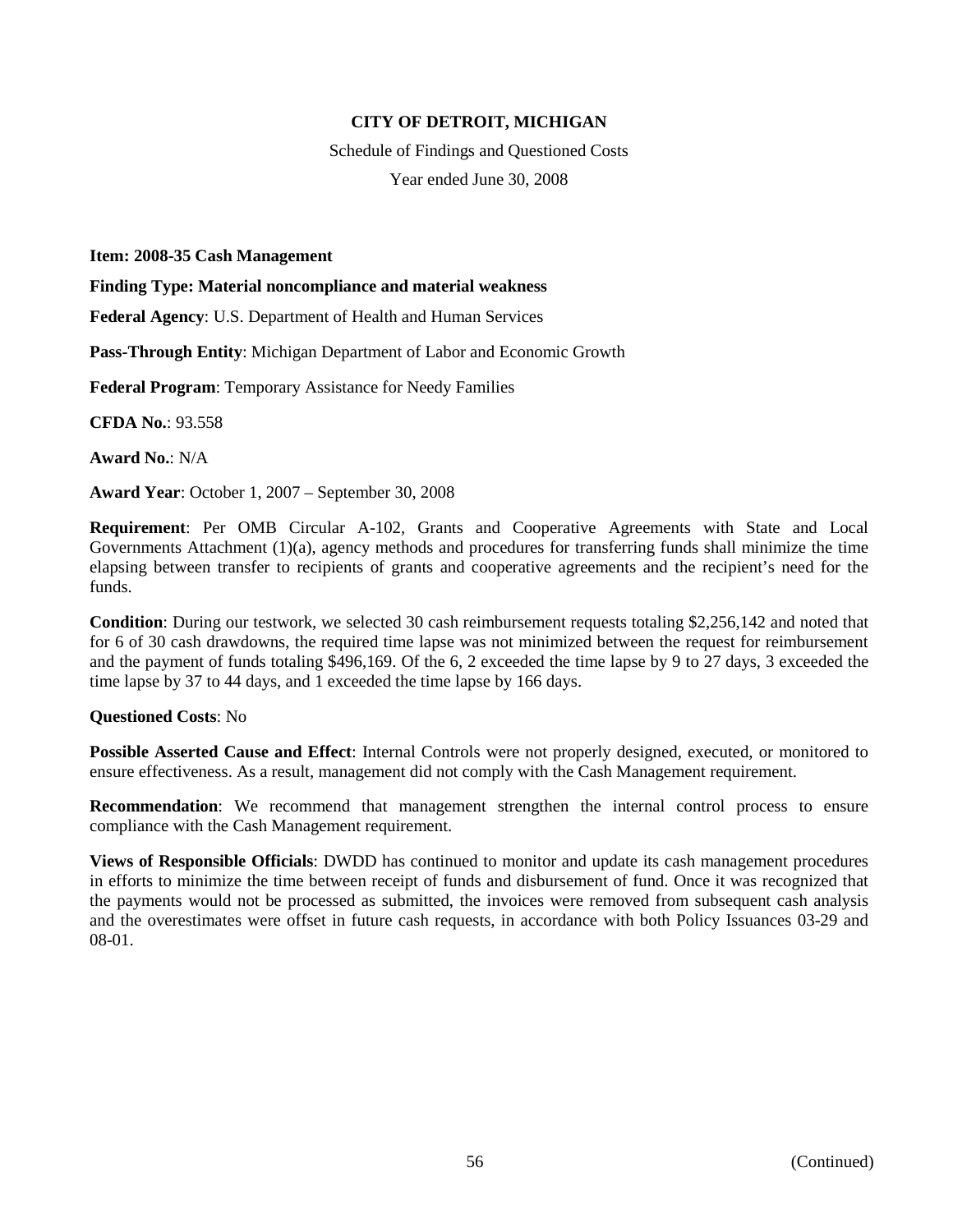Schedule of Findings and Questioned Costs Year ended June 30, 2008

**Item: 2008-36 Reporting**

**Finding Type: Noncompliance and significant deficiency**

**Federal Agency**: U.S. Department of Health and Human Services

**Pass-Through Entity**: Michigan Department of Labor and Economic Growth

**Federal Program**: Temporary Assistance for Needy Families

**CFDA No.**: 93.558

**Award No.**: N/A

**Award Year**: October 1, 2007 – September 30, 2008

**Requirement**: Per the State of Michigan Department of Career Development, Office of Workforce Development Policy Issuance 03-38, for the quarters ending December 31, March 31, and June 30: quarterly expenditure reports are due no later than the 20th calendar day of the month following the end of the report quarter (January 20, April 20, and July 20). For the quarter ending September 30: the quarterly expenditure report is due no later than October 10. This earlier due date for the last quarter of the FY is required in order to meet the deadlines established in the State of Michigan's year-end closing process. These fiscal reports must be traceable to journals, ledgers, and work sheets. All costs reported must have adequate documentation on file.

**Condition**: During our testwork, we selected 13 quarterly Financial Status Reports (FSRs) for review and noted that 1 of 13 FSRs was not submitted by the required due date. The August 2007 FSR was submitted on September 21, 2007, one day after the deadline. In addition, 13 of 13 FSRs did not report program income as required.

**Questioned Costs**: No

**Possible Asserted Cause and Effect**: Internal Controls were not properly designed, executed, or monitored to ensure effectiveness. As a result, management did not comply with the Reporting requirement.

**Recommendation**: We recommend that management strengthen the internal control process to ensure compliance with the Reporting requirement.

**Views of Responsible Officials**: This department addressed this issue during a MDELEG Cycle visit. The department has implemented a monthly allocation schedule to account for program income. All program income was properly reflected in the FY 2009 FSRs.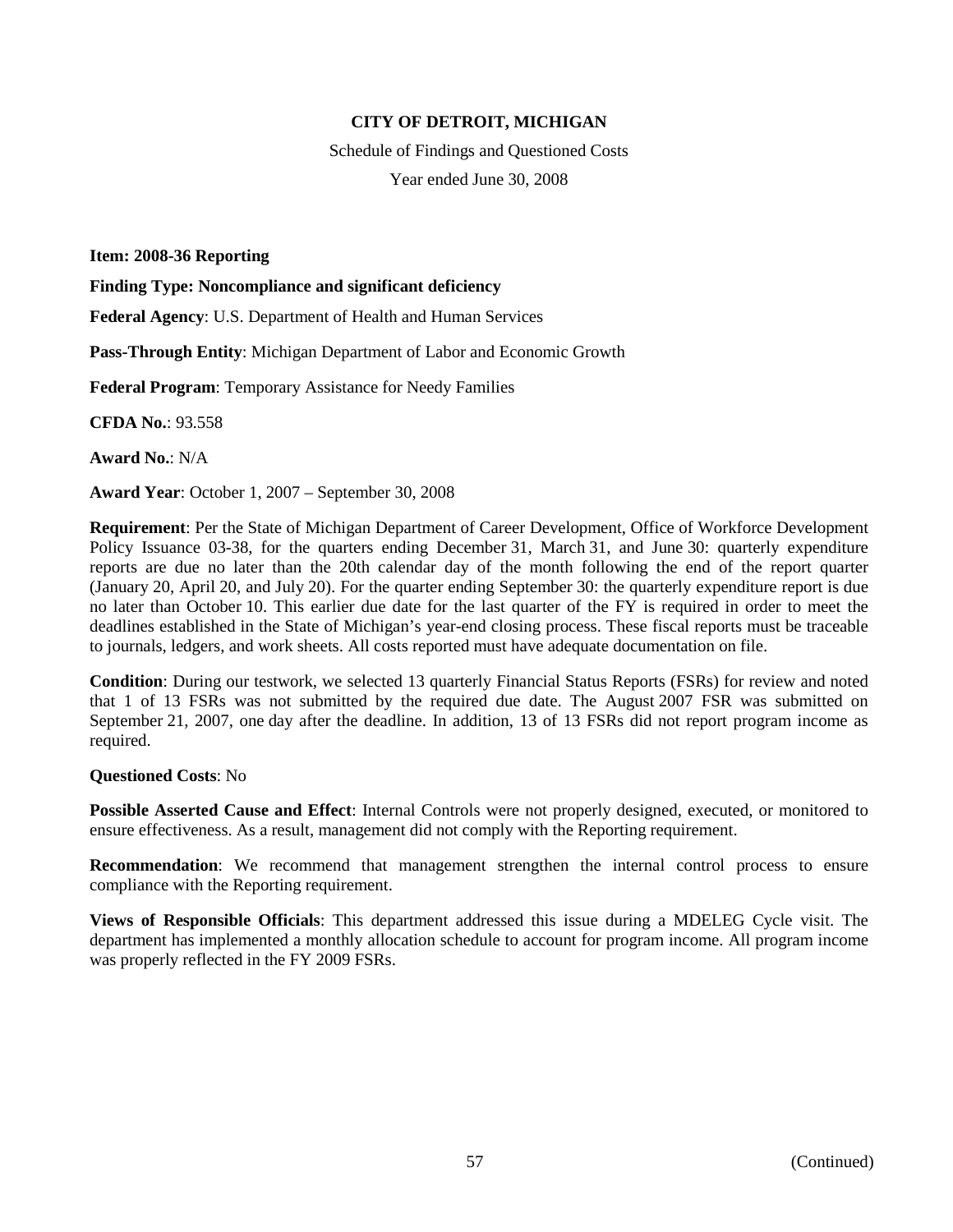Schedule of Findings and Questioned Costs Year ended June 30, 2008

### **Item: 2008-37 Activities Allowed or Unallowed and Allowable Costs/Cost Principles**

**Finding Type: Noncompliance and significant deficiency**

**Federal Agency**: U.S. Department of Health and Human Services

**Pass-Through Entity**: Michigan Department of Health and Human Services

**Federal Program**: Community Services Block Grant

**CFDA No.**: 93.569

**Award No.**: 07-82007, 08-82007

**Award Year**: October 1, 2007 – September 30, 2008

**Requirement**: Activities Allowed or Unallowed and Allowable Costs/Cost Principles: Per 2 CFR 225 Appendix A, Part C, 1(j), to be allowable under federal awards, costs must meet the following general criteria: (j) be adequately documented. A-102 requires nonfederal entities receiving federal awards establish and maintain internal control designed to reasonably ensure compliance with laws, regulations, and program compliance requirements.

**Condition**: During our testwork we selected 60 invoices for testing, totaling \$432,293, and noted the following: 1 of 60 invoices, totaling \$1,682 was not available for review.

**Questioned Costs**: \$1,682

**Possible Asserted Cause and Effect**: Internal Controls were not properly designed, executed, or monitored to ensure effectiveness. As a result, management did not comply with the Allowable Costs/Cost Principles requirement.

**Recommendation**: We recommend that management strengthen the internal control process to ensure compliance with the Allowable Costs/Cost Principles requirement.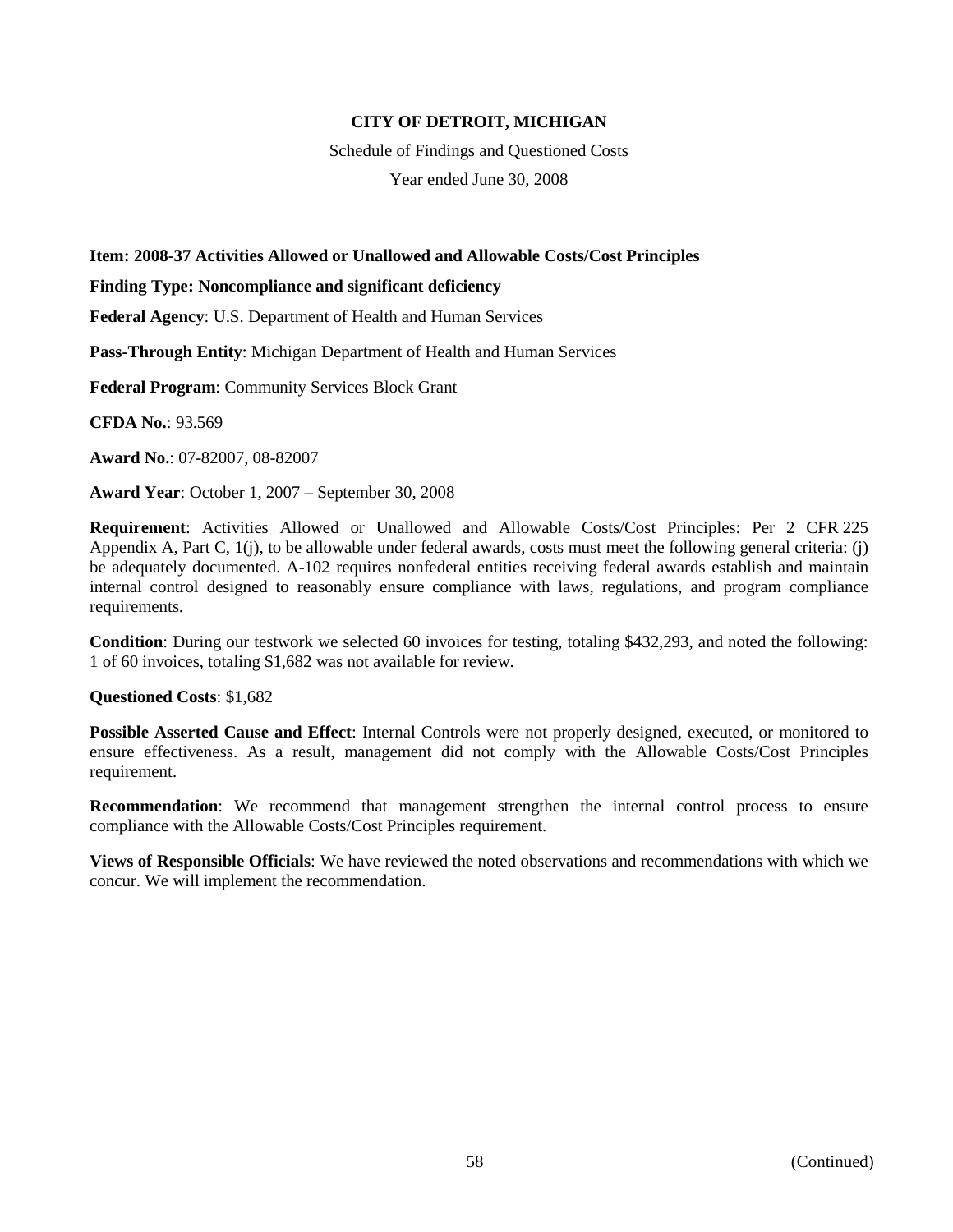Schedule of Findings and Questioned Costs

Year ended June 30, 2008

### **Item: 2008-38 Activities Allowed or Unallowed and Allowable Costs/Cost Principles**

**Finding Type: Noncompliance and significant deficiency**

**Federal Agency**: U.S. Department of Health and Human Services

**Pass-Through Entity**: Michigan Department of Health and Human Services

**Federal Program**: Community Services Block Grant

**CFDA No.**: 93.569

**Award No.**: 07-82007, 08-82007

**Award Year**: October 1, 2007 – September 30, 2008

**Requirement**: Allowable Costs/Cost Principles: Per 2 CFR Part 225 Appendix B, Paragraph 8 (h)(1), charges to federal awards, for salaries and wages, whether treated as direct or indirect costs, will be based on payrolls documented in accordance with generally accepted practice of the governmental unit and approved by a responsible official(s) of the governmental unit. In addition, Appendix B, Paragraph 8(h)(3), where employees are expected to work solely on a single federal award or cost objective, charges for their salaries and wages will be supported by periodic certifications that the employee worked solely on that program for the period covered by the certification. These certifications will be prepared at least semiannually and will be signed by the employee or supervisory official having first hand knowledge of the work performed by the employee. Per 2 CFR Part 225, Appendix A, Paragraph C.1(j), to be allowable under federal awards, costs must meet the following general criteria: (j) be adequately documented. Per A-102 Common Rule, nonfederal entities receiving federal awards must establish and maintain internal controls designed to reasonably ensure compliance with federal laws, regulations, and program compliance requirements.

**Condition**: During our testwork we selected 40 direct payroll transactions, totaling \$105,386, for review and noted the following: for 1 of 40 items, totaling \$154, the employee history files were not available for review.

#### **Questioned Costs**: No

**Possible Asserted Cause and Effect**: Internal Controls were not properly designed, executed, or monitored to ensure effectiveness. As a result, management did not comply with the Allowable Costs/Cost Principles requirement.

**Recommendation**: We recommend that management strengthen the internal control process to ensure compliance with the Allowable Costs/Cost Principles requirement.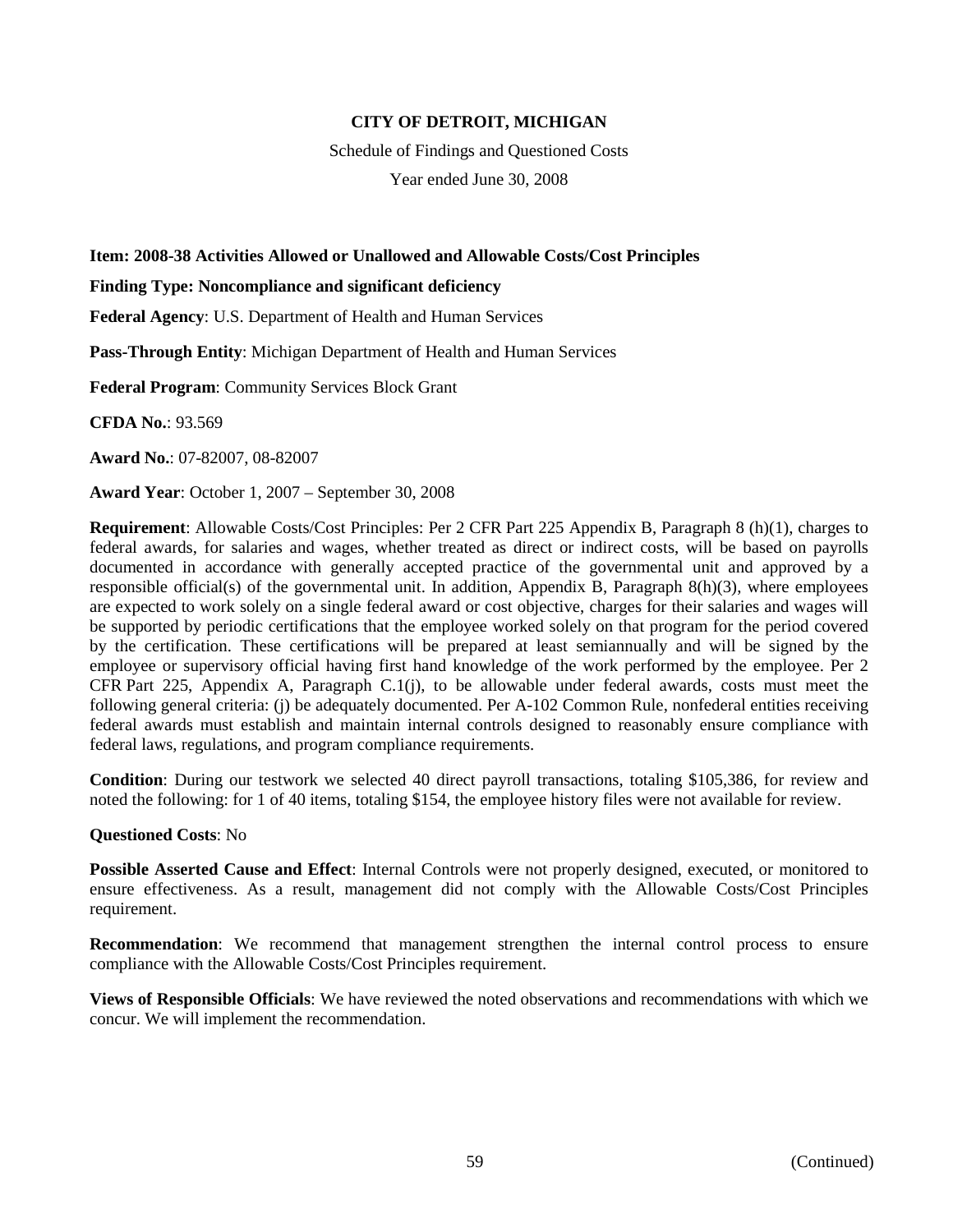Schedule of Findings and Questioned Costs Year ended June 30, 2008

**Item: 2008-39 Eligibility**

**Finding Type: Material noncompliance and material weakness**

**Federal Agency**: U.S. Department of Health and Human Services

**Pass-Through Entity**: Michigan Department of Health and Human Services

**Federal Program**: Community Services Block Grant

**CFDA No.**: 93.569

**Award No.**: 07-82007, 08-82007

**Award Year**: October 1, 2007 – September 30, 2008

**Requirement**: Eligibility: A-102 Common Rule requires nonfederal entities receiving federal awards establish and maintain internal control designed to reasonably ensure compliance with federal laws, regulations, and program compliance requirements.

**Condition**: During our testwork we selected 40 recipients that received services during the fiscal year and noted the following: 5 of 40 eligibility files were not available for review; 4 of 40 items did not contain proper documentation.

#### **Questioned Costs**: No

**Possible Asserted Cause and Effect**: Internal Controls were not properly designed, executed, or monitored to ensure effectiveness. As a result, management did not comply with the Eligibility requirement.

**Recommendation**: We recommend that management strenthen the internal control process to ensure compliance with the Eligibility requirements.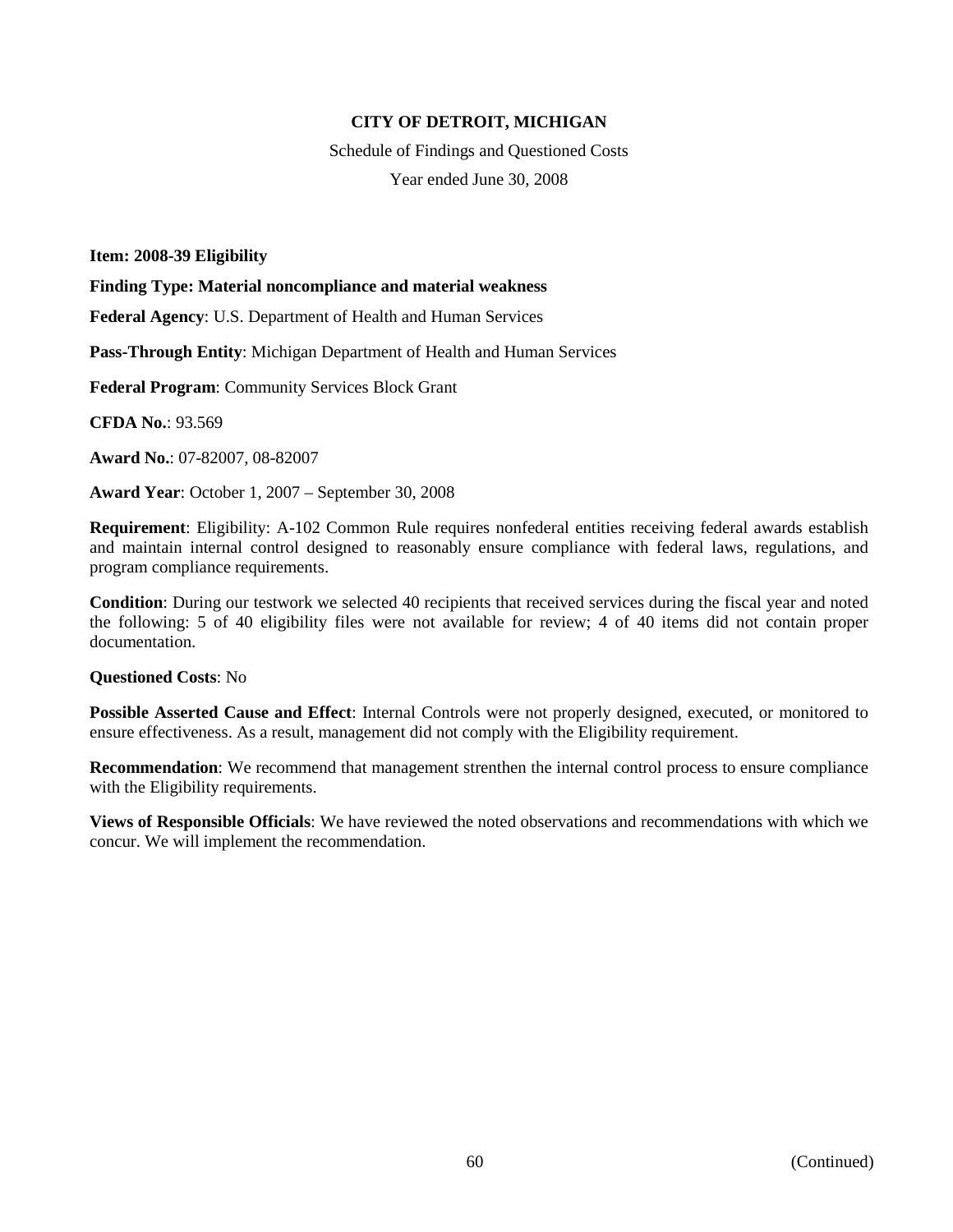Schedule of Findings and Questioned Costs Year ended June 30, 2008

**Item: 2008-40 Subrecipient Monitoring**

**Finding Type: Material noncompliance and material weakness**

**Federal Agency**: U.S. Department of Health and Human Services

**Pass-Through Entity**: Michigan Department of Health and Human Services

**Federal Program**: Community Services Block Grant

**CFDA No.**: 93.569

**Award No.**: 07-82007, 08-82007

**Award Year**: October 1, 2007 – September 30, 2008

**Requirement**: Subrecipient Monitoring: Per OMB Circular A-133 Subpart D(d) (3) and (4), pass-through entity responsibilities: a pass-through entity shall perform the following for federal awards it makes: (3) Monitor the activities of subrecipients as necessary to ensure that federal awards are used for authorized purposes in compliance with laws, regulations, and the provisions of contracts or grant agreements and that performance goals are achieved. (4) Ensure that subreipients expending \$500,000 or more in federal awards during the subrecipient's fiscal year have met the audit requirements of this part for that fiscal year.

**Condition**: During our testwork we selected 29 subrecipient on-site visits for 13 subrecipients and noted the following: 5 of 13 subrecipients subrecipients were not monitored through an on-site visit in accordance with the department's policies; 1 of 29 the subrecipient files did not contain all of the required documentation such as significant correspondence and results of audits; 29 of 29 subrecipient's files did not contain the required desk review checklist used to document the review of the subreipient's OMB Circular A-133 Report; 13 of 13 subrecipient grant agreements did not contain the required communication of the CFDA number.

### **Questioned Costs**: No

**Possible Asserted Cause and Effect**: Internal Controls were not properly designed, executed, or monitored to ensure effectiveness. As a result, management did not comply with the Subrecipient Monitoring requirement.

**Recommendation**: We recommend that management strengthen the internal control process to ensure compliance with the Subrecipient Monitoring requirement.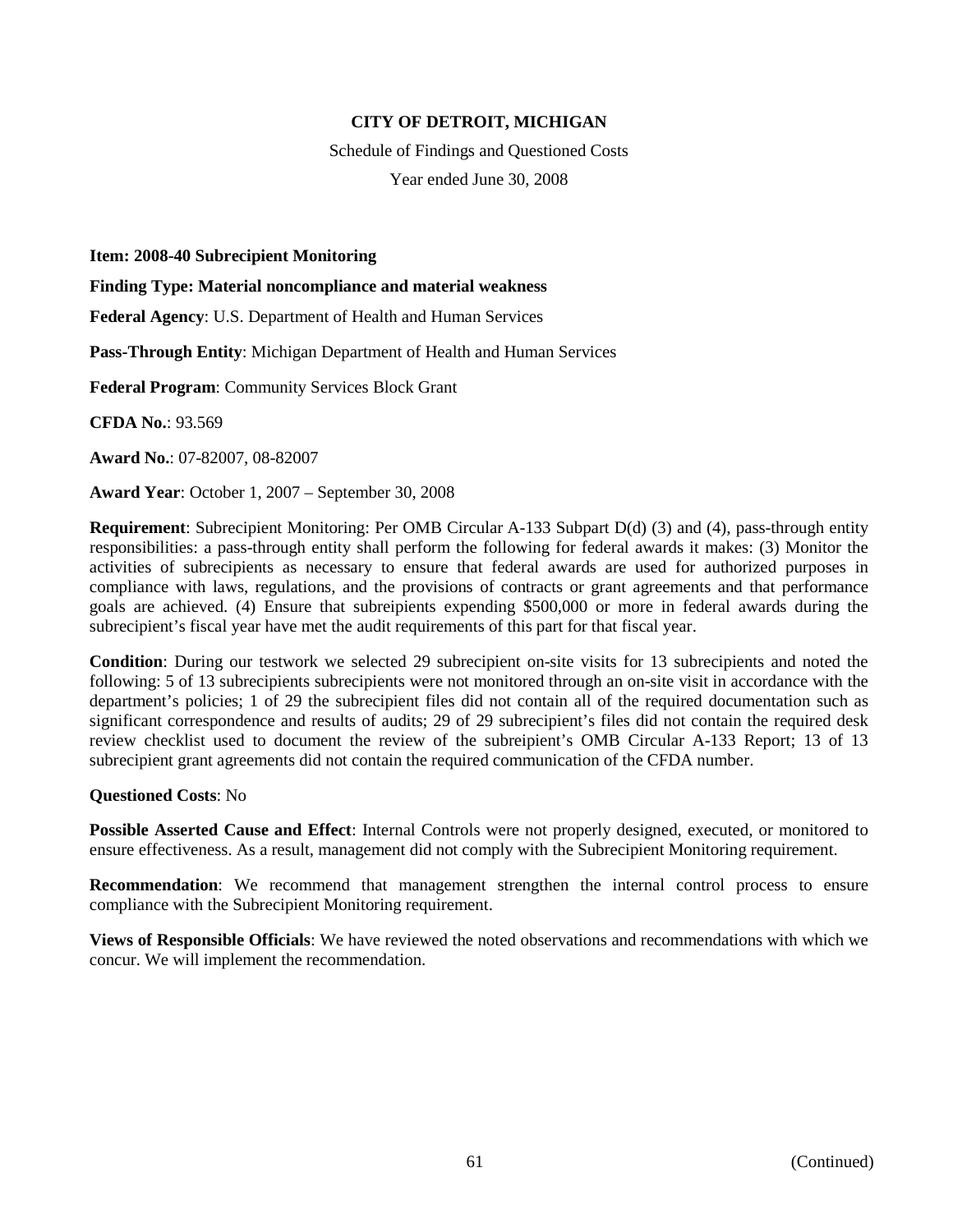Schedule of Findings and Questioned Costs Year ended June 30, 2008

**Item: 2008-41 Cash Management**

**Finding Type: Material noncompliance and material weakness**

**Federal Agency**: U.S. Department of Health and Human Services

**Pass-Through Entity**: N/A

**Federal Program**: Head Start, Early Head Start

**CFDA No.**: 93.600

**Award No.**: 05CH0113/40, 05CH0113/42, 05CH8266/01, 05CH0113/43

**Award Year**: November 1, 2007 – October 31, 2008

**Requirement**: Cash Management: Per OMB Circular A‑102, Grants and Cooperative Agreements with State and Local Governments Attachment (1)(a), agency methods and procedures for transferring funds shall minimize the time elapsing betweens transfer to recipients of grants and cooperative agreements and the recipient's need for the funds.

**Condition**: During our testwork, we selected 40 cash advance requests and noted the following: 24 of 40 requests did not minimize the time lapse between the advance and the disbursement of funds. 19 of the items were paid in 10 days or less of receipt of funds, 3 were paid between 11 and 15 days after receipt of funds and 2 were paid 25 days after receipt of funds.

#### **Questioned Costs**: No

**Possible Asserted Cause and Effect**: Internal controls over the Cash Management process are not properly designed, executed, or monitored to ensure effectiveness. As a result, management did not comply with the Cash Management requirement.

**Recommendation**: We recommend that management strengthen the internal control process to ensure compliance with the Cash Management requirement.

**Views of Responsible Officials**: Every effort will be made from the department level to minimize the time lapse from drawing down to the disbursement of funds. Also, the department will work closely with the Finance Department's Accounts Payable Section to ensure that checks are issued timely after funds are drawn down.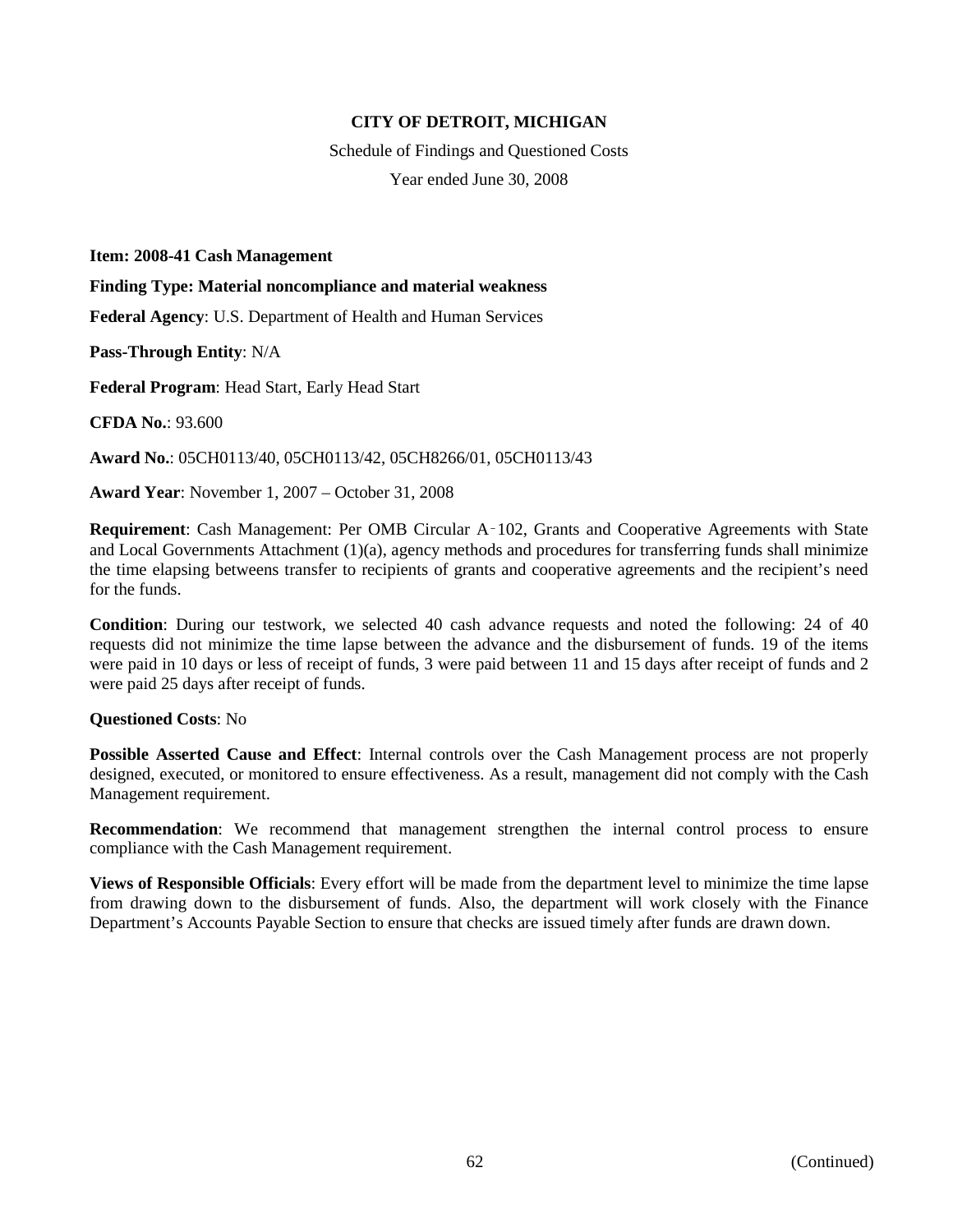Schedule of Findings and Questioned Costs Year ended June 30, 2008

**Item: 2008-42 Procurement, Suspension, and Debarment**

**Finding Type: Material noncompliance and material weakness**

**Federal Agency**: U.S. Department of Health and Human Services

**Pass-Through Entity**: N/A

**Federal Program**: Head Start, Early Head Start

**CFDA No.**: 93.600

**Award No.**: 05CH0113/40, 05CH0113/42, 05CH8266/01, 05CH0113/43

**Award Year**: November 1, 2007 – October 31, 2008

**Requirement**: Procurement, Suspension, and Debarment: Per A 102 Common Rule, nonfederal entities receiving federal awards must establish and maintain internal controls designed to reasonably ensure compliance with federal laws, regulations, and program compliance requirements. Per 45 CFR 74.43, all procurement transactions shall be conducted in a manner to provide, to the maximum extent practical, open and free competition. The recipient shall be alert to organizational conflicts of interest as well as noncompetitive practices among contractors that may restrict or eliminate competition or otherwise restrain trade. In order to ensure objective contractor performance and eliminate unfair competitive advantage, contractors that develop or draft grant applications, or contract specifications, requirements, statements of work, invitations for bids and/or requests for proposals shall be excluded from competing for such procurements. Awards shall be made to the bidder or offeror whose bid or offer is responsive to the solicitation and is most advantageous to the recipient, price, quality and other factors considered. Solicitations shall clearly set forth all requirements that the bidder or offeror shall fulfill in order for the bid or offer to be evaluated by the recipient. Any and all bids or offers may be rejected when it is in the recipient's interest to do so. Per OMB Circular A-133 Subpart B Section .200: (a) Audit required. nonfederal entities that expend \$300,000 (\$500,000 for fiscal years ending after December 31, 2003) or more in a year in federal awards shall have a single or program-specific audit conducted for that year in accordance with the provisions of this part. Guidance on determining federal awards expended is provided in §\_\_\_.205.

**Condition**: During our review of contracts, we noted the following: one contract renewal had not been competitvely bid in several years, the contract was to provide mental health services to Head Start enrollees; one two-year contractor replied to the RFP with a bid of \$353,805; however, the final contract was transposed and approved at \$535,805. Each contract had outdated contract language as follows, "If the Contractor expends \$300,000 or more in federal awards during the Contractor's fiscal year, the Contractor shall have a single or program-specific audit conducted for that fiscal year in accordance with the provision of OMB Circular A-133, 'Audits of States, Local Governments, and Non-Proft Organziations'."

#### **Questioned Costs**: No

**Possible Asserted Cause and Effect**: Internal Controls were not properly designed, executed, or monitored to ensure effectiveness. As a result, management did not comply with the Procurement, Suspension, and Debarment requirement.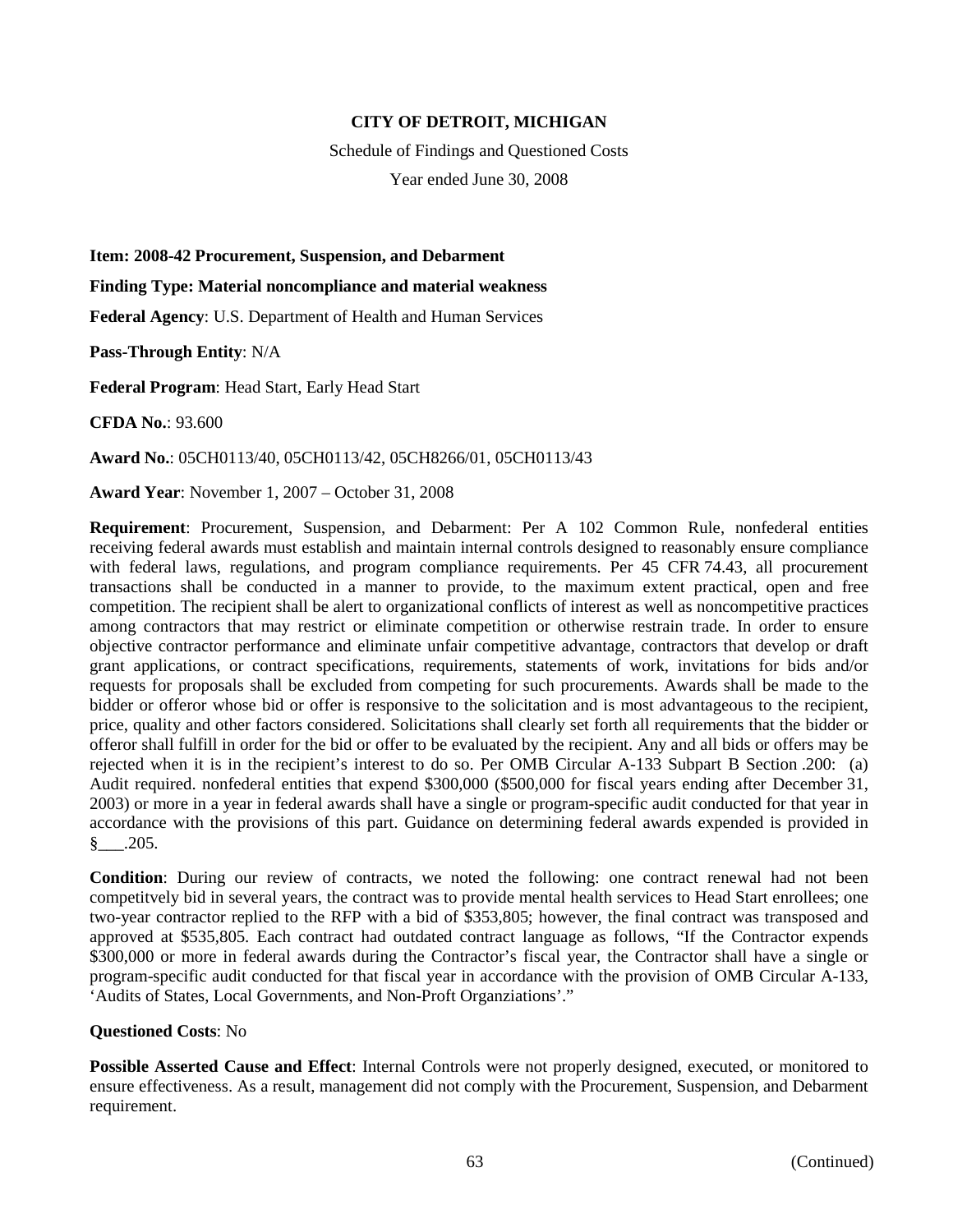Schedule of Findings and Questioned Costs

Year ended June 30, 2008

**Recommendation**: We recommend that management strengthen the internal control process to ensure compliance with the Procurement, Suspension, and Debarment requirement.

**Views of Responsible Officials**: DHS management agrees with the Noncompetitive bid use of one contractor to provide mental health services to Head Start enrollees. Procedures will be modified during the 2010 – 11 program year to ensure contracts are issued using a competitive bid process. DHS management agrees that a transposition was made in entering the CPO contract amount and has implemented a review process/procedure effective March 16, 2010 to minimize reoccurrence. The contract in question was for \$353,805 over a three (3) year period and therefore does not fall within the parameters of OMB Circular A-133 Subpart B Section 200, which requires a single or program audit.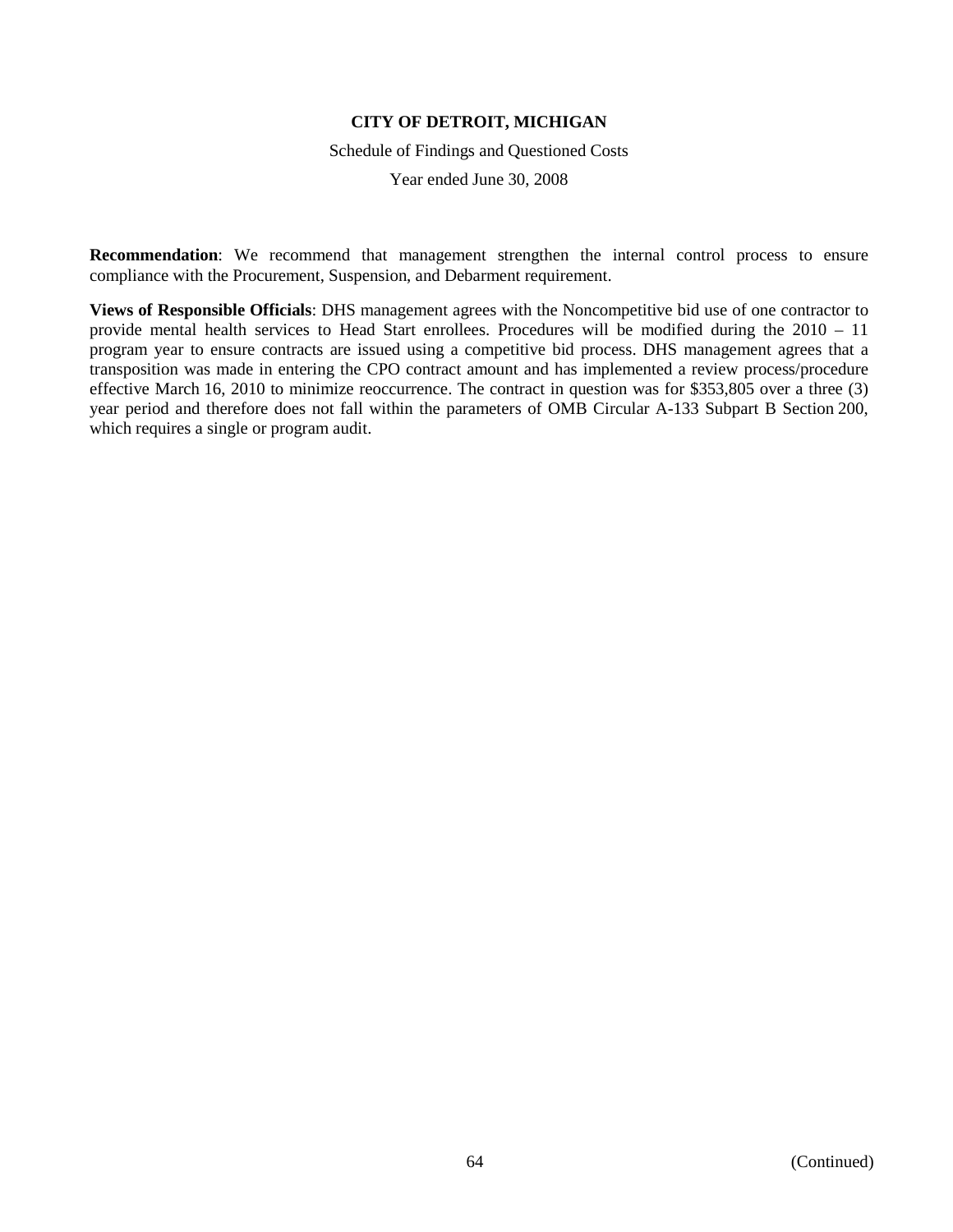Schedule of Findings and Questioned Costs Year ended June 30, 2008

**Item: 2008-43 Subrecipient Monitoring**

**Finding Type: Material noncompliance and material weakness**

**Federal Agency**: U.S. Department of Health and Human Services

**Pass-Through Entity**: N/A

**Federal Program**: Head Start, Early Head Start

**CFDA No.**: 93.600

**Award No.**: 05CH0113/40, 05CH0113/42, 05CH8266/01, 05CH0113/43

**Award Year**: November 1, 2007 – October 31, 2008

**Requirement**: Subrecipient Monitoring: Per A‑102 Common Rule, nonfederal entities receiving federal awards must establish and maintain internal controls designed to reasonably ensure compliance with federal laws, regulations, and program compliance requirements.

**Condition**: During our testwork, we selected all 7 subrecipients to test Subrecipient Monitoring and noted the following: the City does not use a desk review checklist to review the OMB Circular A-133 reports of subrecipients; for 1 of 7 items selected, the City did not obtain, review or follow up on OMB Circular A-133 report findings as required, when the report was obtained during our audit, it was noted that there were findings directly related to the Head Start program.

#### **Questioned Costs**: No

**Possible Asserted Cause and Effect**: Internal controls over the Reporting process are not properly designed, executed, or monitored to ensure effectiveness. As a result, management did not comply with the Subrecipient Monitoring requirement.

**Recommendation**: We recommend that management strengthen the internal control process to ensure compliance with the Subrecipient Monitoring requirement.

**Views of Responsible Officials**: DHS management is in agreement with finding. This was brought to management's attention during the 2006/2007 audit in May 2009. Procedure changes were made during the 2009/2010 fiscal year to implement a desk review process.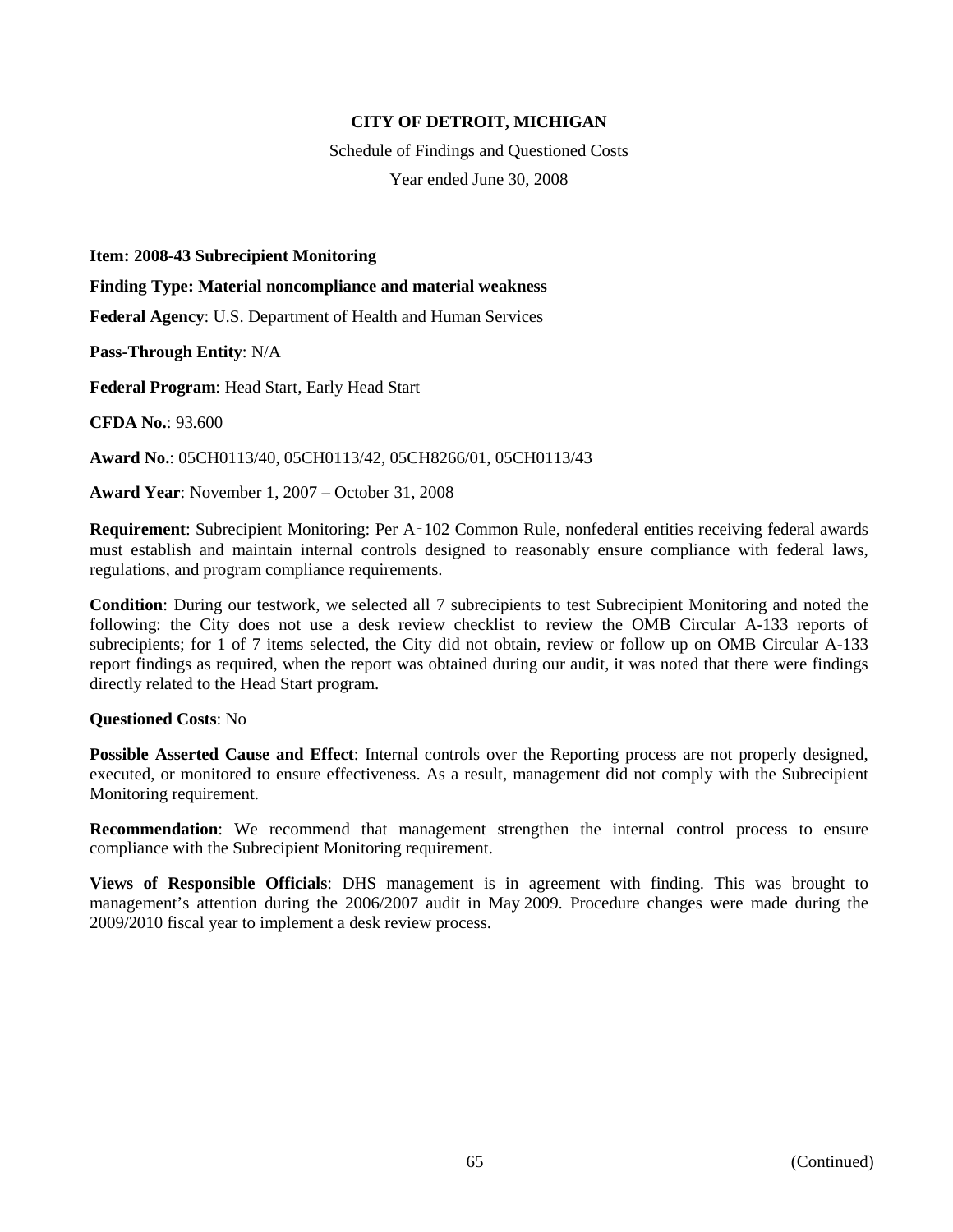Schedule of Findings and Questioned Costs Year ended June 30, 2008

**Item: 2008-44 Procurement, Suspension, and Debarment**

**Finding Type: Significant deficiency**

**Federal Agency**: U.S. Department of Health and Human Services

**Pass-Through Entity**: N/A

**Federal Program**: HIV Emergency Relief

**CFDA No.**: 93.914

**Award No.**: H89HA00021, H3MHA08480

**Award Year**: March 1, 2007 – February 28, 2008

**Requirement**: Procurement, Suspension, and Debarment: Per A‑102 Common Rule, nonfederal entities receiving federal awards must establish and maintain internal controls designed to reasonably ensure compliance with federal laws, regulations, and program compliance requirements. Per 45 CFR 74.43, all procurement transactions shall be conducted in a manner to provide, to the maximum extent practical, open and free competition. The recipient shall be alert to organizational conflicts of interest as well as noncompetitive practices among contractors that may restrict or eliminate competition or otherwise restrain trade. In order to ensure objective contractor performance and eliminate unfair competitive advantage, contractors that develop or draft grant applications, or contract specifications, requirements, statements of work, invitations for bids and/or requests for proposals shall be excluded from competing for such procurements. Awards shall be made to the bidder or offeror whose bid or offer is responsive to the solicitation and is most advantageous to the recipient, price, quality and other factors considered. Solicitations shall clearly set forth all requirements that the bidder or offeror shall fulfill in order for the bid or offer to be evaluated by the recipient. Any and all bids or offers may be rejected when it is in the recipient's interest to do so.

**Condition**: During our testwork, we selected 2 of 2 contracts for review and noted the following: 2 contracts selected were approved 3 months after the effective date of the contract.

#### **Questioned Costs**: No

**Possible Asserted Cause and Effect**: Internal controls were not properly designed, executed, or monitored to ensure effectiveness.

**Recommendation**: We recommend that management strengthen the internal control process to ensure compliance with the Procurement, Suspension, and Debarment requirements.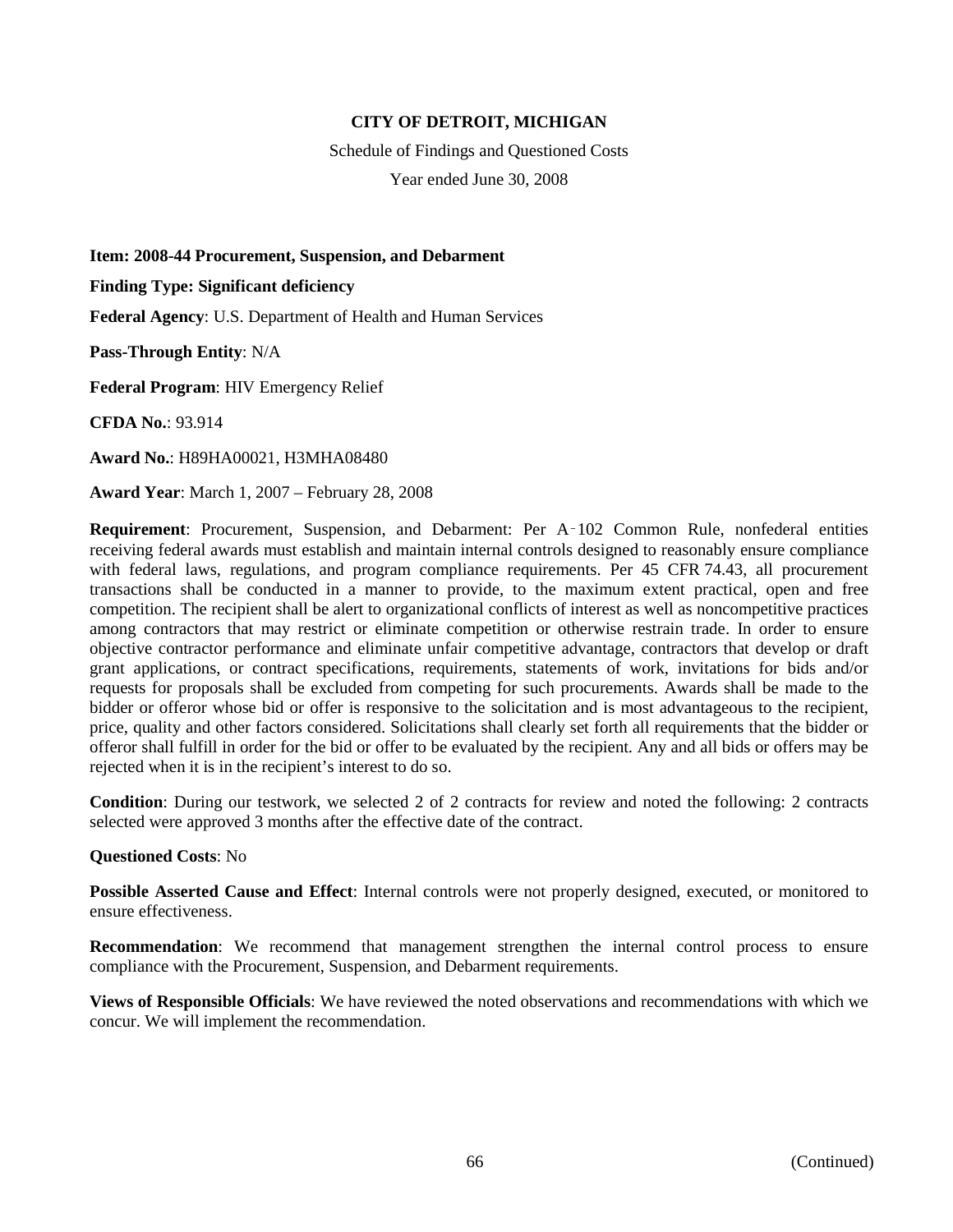Schedule of Findings and Questioned Costs Year ended June 30, 2008

**Item: 2008-45 Reporting**

**Finding Type: Noncompliance and significant deficiency**

**Federal Agency**: U.S. Department of Health and Human Services

**Pass-Through Entity**: N/A

**Federal Program**: HIV Emergency Relief

**CFDA No.**: 93.914

**Award No.**: H89HA00021, H3MHA08480

**Award Year**: March 1, 2007 – February 28, 2008

**Requirement**: Reporting: Per A‑102 Common Rule, nonfederal entities receiving federal awards must establish and maintain internal controls designed to reasonably ensure compliance with federal laws, regulations, and program compliance requirements. Per the grant agreement the City has 45 days after the quarter to submit the PSC-272.

**Condition**: During our testwork, we obtained 4 of 4 Federal Cash Transaction Reports (PSC-272) for the fiscal year and noted the following: the September 30, 2007 report was submitted on November 16, 2007, 47 days after the quarter-end.

#### **Questioned Costs**: No

**Possible Asserted Cause and Effect**: Internal controls were not properly designed, executed, or monitored to ensure effectiveness. As a result, management did not comply with the Reporting requirement.

**Recommendation**: We recommend that management strengthen the internal control process to ensure compliance with the Reporting requirements.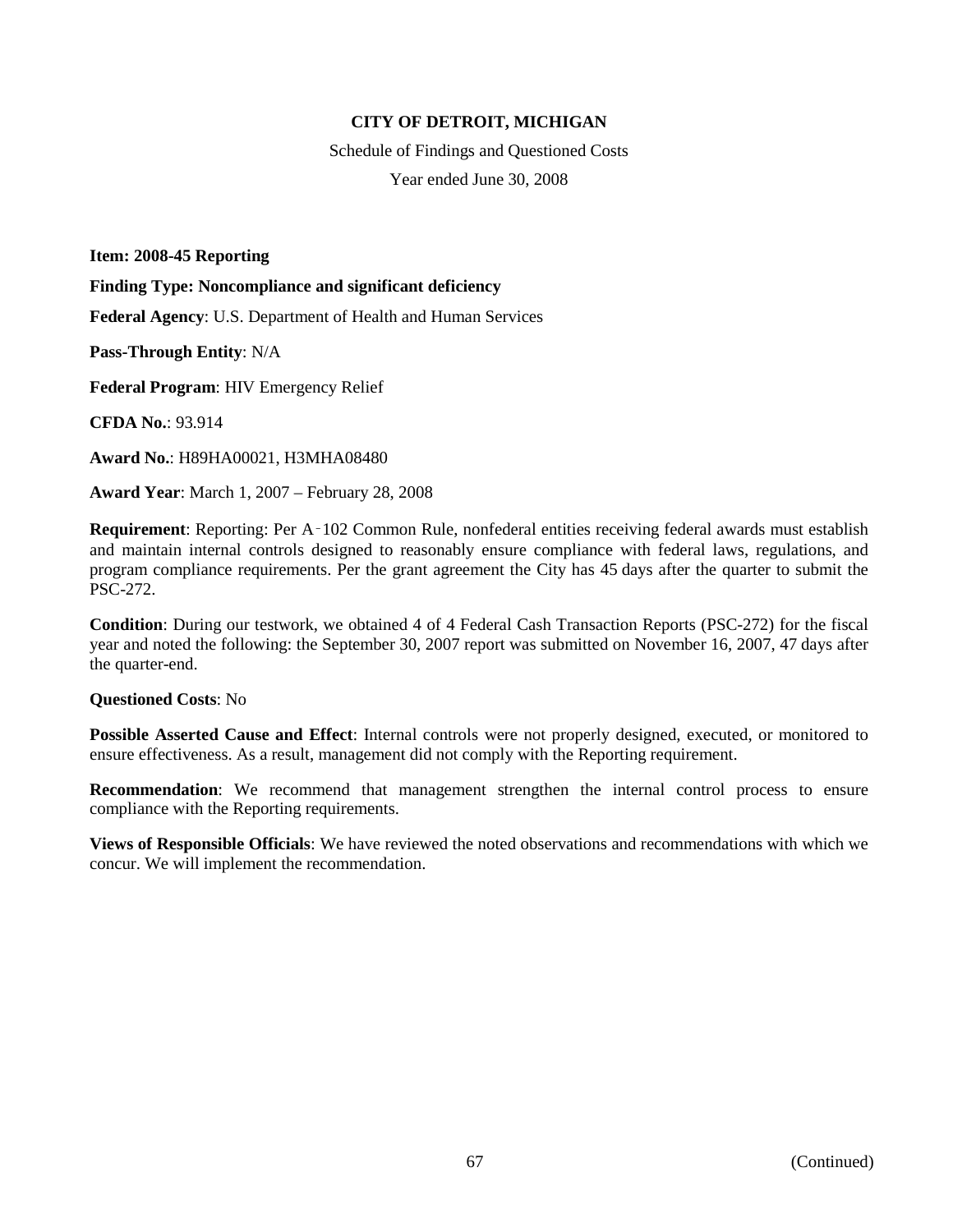Schedule of Findings and Questioned Costs Year ended June 30, 2008

**Item: 2008-46 Subrecipient Monitoring**

**Finding Type: Material noncompliance and material weakness**

**Federal Agency**: U.S. Department of Health and Human Services

**Pass-Through Entity**: N/A

**Federal Program**: HIV Emergency Relief

**CFDA No.**: 93.914

**Award No.**: H89HA00021, H3MHA08480

**Award Year**: March 1, 2007 – February 28, 2008

**Requirement**: Subrecipient Monitoring: A-102 requires nonfederal entities receiving federal awards establish and maintain internal control designed to reasonably ensure compliance with laws, regulations, and program compliance requirements. Per 31 USC  $7502(f)(2)(B)(2)$ , Each pass-through entity shall: A) Provide each subrecipient the program names (and identifying numbers) from which each assistance is derived, and the federal requirements that govern the use of such awards and the requirements of (this) chapter; B) Monitors the subrecipients use of federal awards through site visits, limited scope audits, or other means; C) Review the audit of a subrecipient as necessary to determine whether prompt and appropriate corrective action has been taken with respect to audit findings, as defined by the Director, pertaining to federal awards provided to the subrecipient by the pass‑through entity.

**Condition**: During our testwork, we noted the following: the City does not perform on-site monitoring of the subrecipient; we obtained and reviewed 2 of 2 subrecipient A–133 reports required to be monitored by the department and noted that there was no evidence of management review and that the wrong CFDA number was used on both reports, both reports should refer to the HIV Grants using CFDA number 93.914; currently they refer to 93.915. Additionally the department did not obtain the entire subrecipient reporting package including the corrective action plan and status of prior year findings. During our audit, we also noted that the contract with the subrecipient did not contain the required contract language with regards to the CFDA title or number, award name, or the name of the federal agency.

#### **Questioned Costs**: No

**Possible Asserted Cause and Effect**: Internal controls were not properly designed, executed, or monitored to ensure effectiveness. As a result, management did not comply with the Subrecipient Monitoring requirements.

**Recommendation**: We recommend that management strengthen the internal control process to ensure compliance with the Subrecipient Monitoring requirements.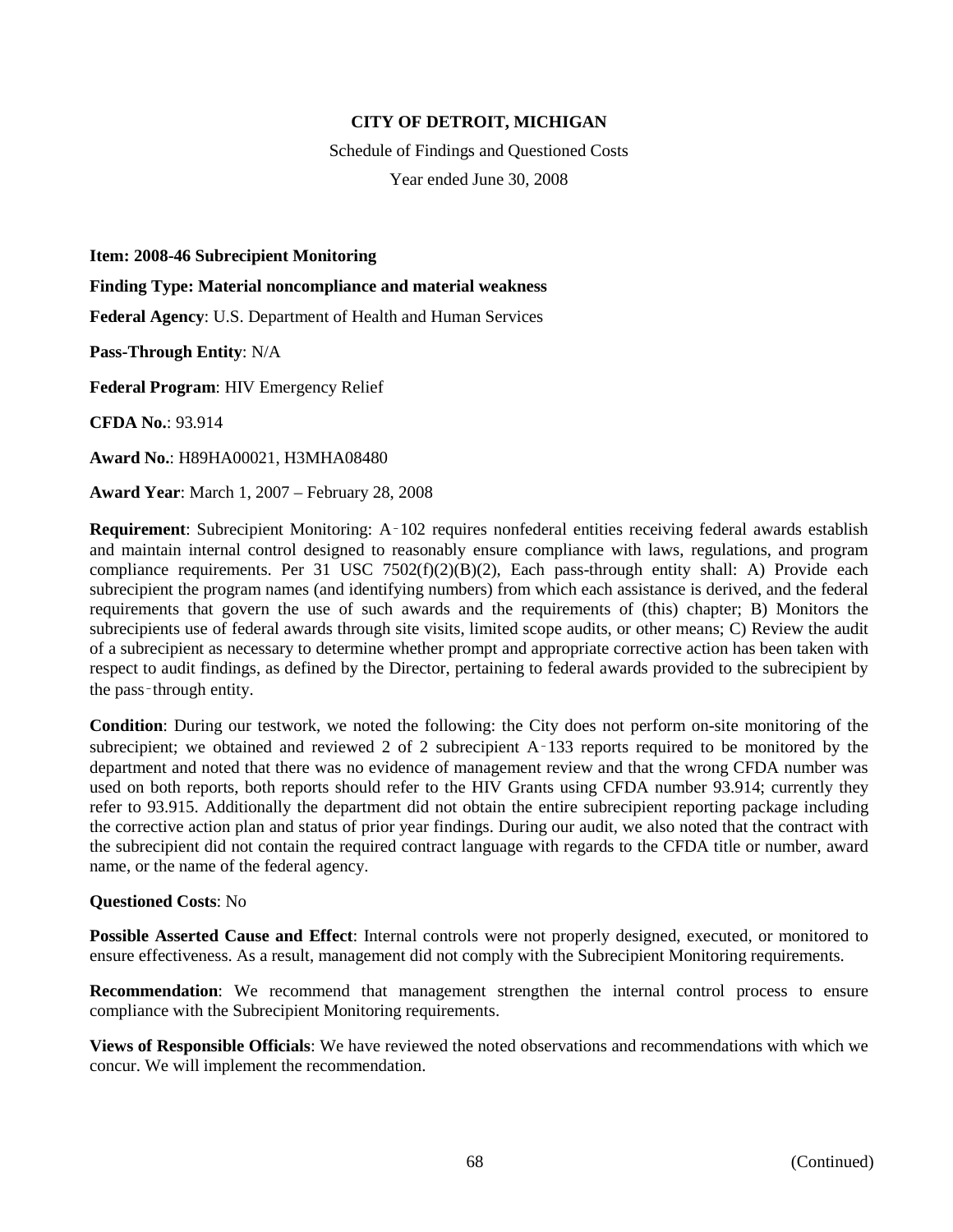Schedule of Findings and Questioned Costs Year ended June 30, 2008

# **Item: 2008-47 Activities Allowed or Unallowed and Allowable Costs/Cost Principles**

**Finding Type: Material Weakness**

**Federal Agency**: U.S. Department of Health and Human Services

**Pass-Through Entity**: Michigan Department of Community Health

**Federal Program**: Prevention and Treatment of Substance Abuse

**CFDA No.**: 93.959

**Award No.**: 07 B1 MI SAPT, 08 B1 MI SAPT

**Award Year**: March 1, 2007 – February 28, 2008

**Requirement**: Activities Allowed or Unallowed and Allowable Costs/Cost Principles: Per A–102 Common Rule, nonfederal entities receiving federal awards must establish and maintain internal controls designed to reasonably ensure compliance with federal laws, regulations, and program compliance requirements.

**Condition**: During our testwork, we selected 24 Check Request disbursement forms, totaling \$22,699,306, and noted the following: 14 of 24, totaling \$14,882,016, did not contain the required signature of the preparer on the document; 1 of 24 totaling \$1,280,758, did not contain the preparer's signature as evidence of segregation of duties between the preparer and reviewer.

# **Questioned Costs**: No

**Possible Asserted Cause and Effect**: Internal controls were not properly designed, executed, or monitored to ensure effectiveness.

**Recommendation**: We recommend that management strengthen the internal control process to ensure compliance with the Activities Allowed or Unallowed and Allowable Costs/Cost Principles requirements.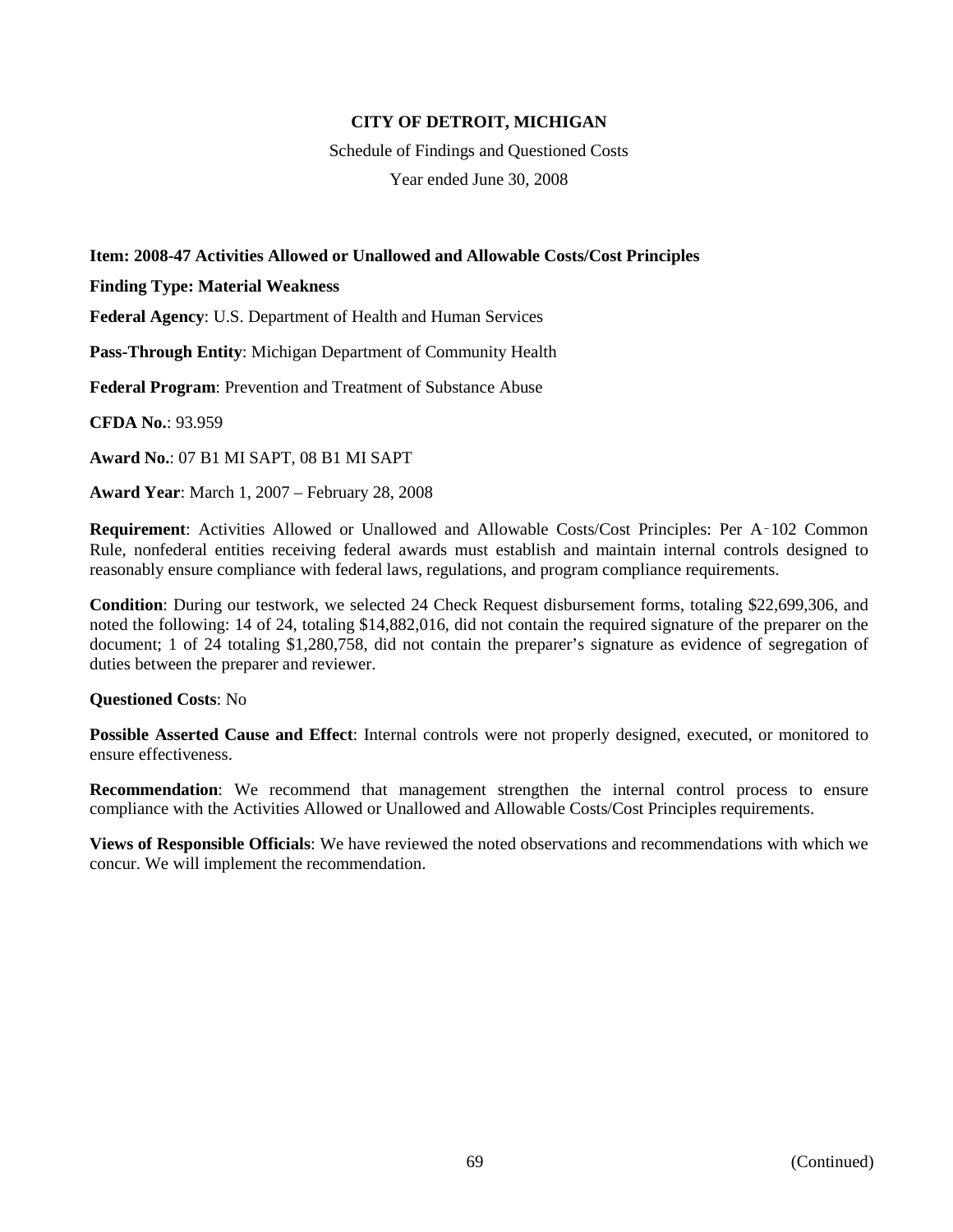Schedule of Findings and Questioned Costs Year ended June 30, 2008

**Item: 2008-48 Reporting**

**Finding Type: Material noncompliance and material weakness**

**Federal Agency**: U.S. Department of Health and Human Services

**Pass-Through Entity**: Michigan Department of Community Health

**Federal Program**: Prevention and Treatment of Substance Abuse

**CFDA No.**: 93.959

**Award No.**: 07 B1 MI SAPT, 08 B1 MI SAPT

**Award Year**: March 1, 2007 – February 28, 2008

**Requirement**: Reporting: According to the OMB Circular A-133 compliance supplement, the amounts reported in the financial reports should be prepared from, and agree to, the accounting records.

**Condition**: During our testwork over the Revenue and Expenditures Report (RER), we noted that the RER's did not agree to the Schedule of Expenditures for Federal Awards nor was there a reconciliation prepared to the General Ledger.

#### **Questioned Costs**: No

**Possible Asserted Cause and Effect**: Internal controls were not properly designed, executed, or monitored to ensure effectiveness. As a result, management did not comply with the Reporting requirement.

**Recommendation**: We recommend that management strengthen the internal control process to ensure compliance with the Reporting requirement.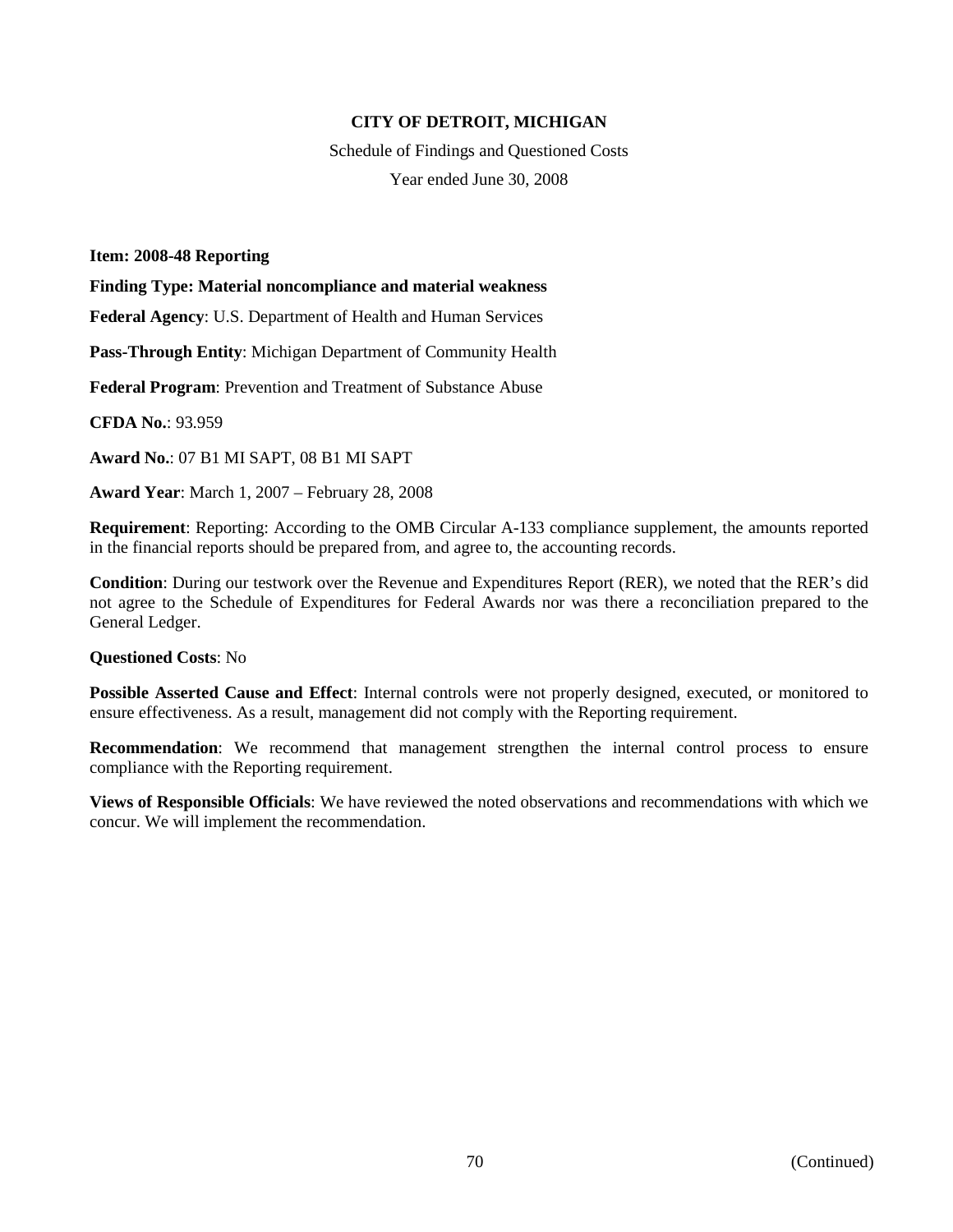Schedule of Findings and Questioned Costs Year ended June 30, 2008

**Item: 2008-49 Subrecipient Monitoring**

**Finding Type: Material Weakness**

**Federal Agency**: U.S. Department of Health and Human Services

**Pass-Through Entity**: Michigan Department of Community Health

**Federal Program**: Prevention and Treatment of Substance Abuse

**CFDA No.**: 93.959

**Award No.**: 07 B1 MI SAPT, 08 B1 MI SAPT

**Award Year**: March 1, 2007 – February 28, 2008

**Requirement**: Subreceipient Monitoring: Per A‑102 Common Rule, nonfederal entities receiving federal awards must establish and maintain internal controls designed to reasonably ensure compliance with federal laws, regulations, and program compliance requirements.

**Condition**: During our testwork over Subrecipient Monitoring, we noted 2 of 3 financial on-site reviews were not reviewed and approved as evidenced by a signature.

#### **Questioned Costs**: No

**Possible Asserted Cause and Effect**: Internal controls were not properly designed, executed, or monitored to ensure effectiveness.

**Recommendation**: We recommend that management strengthen the internal control process to ensure compliance with the Subrecipient Monitoring requirement.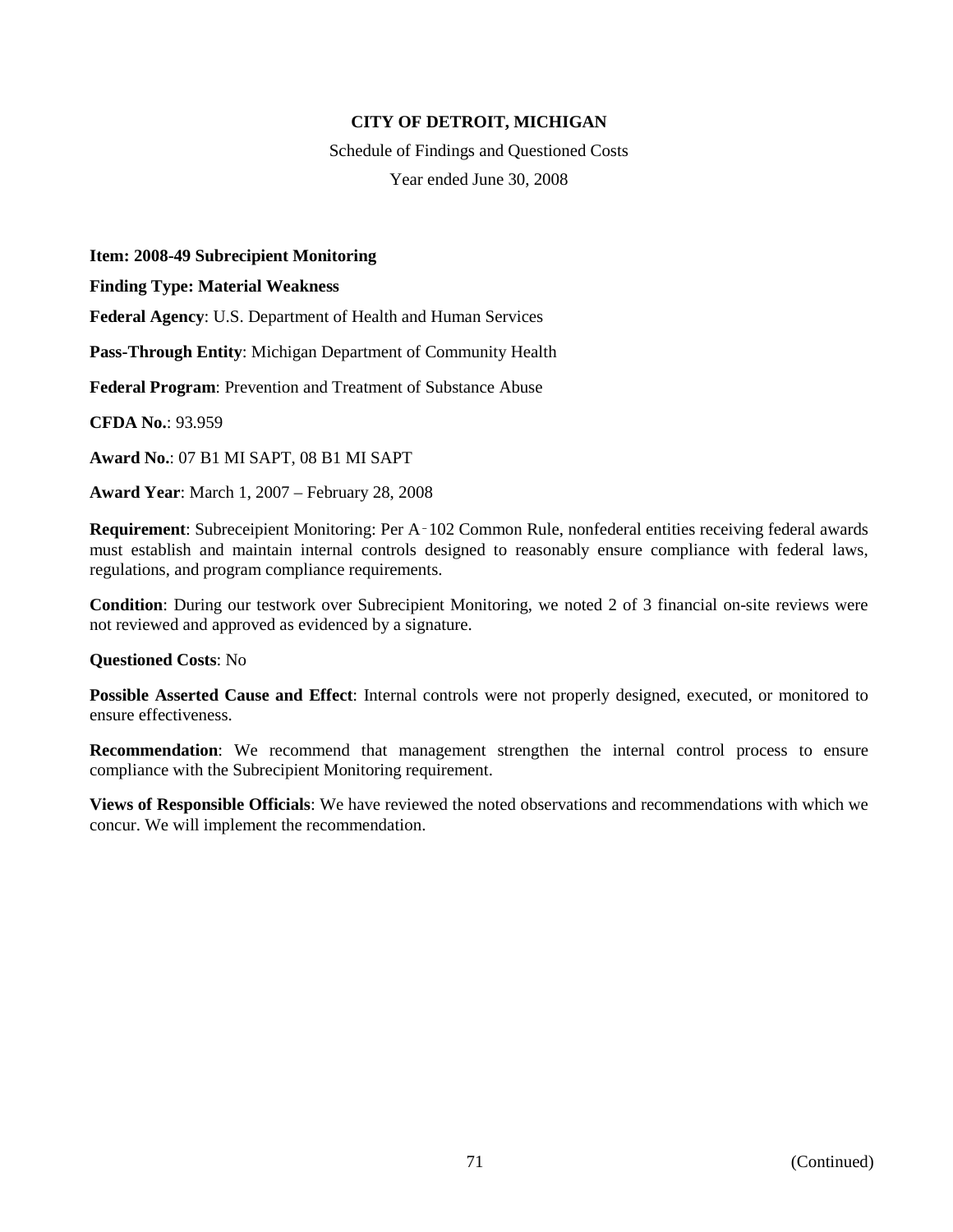Schedule of Findings and Questioned Costs Year ended June 30, 2008

**Item: 2008-50 Subrecipient Monitoring**

**Finding Type: Material noncompliance and material weakness**

**Federal Agency**: U.S. Department of Health and Human Services

**Pass-Through Entity**: Michigan Department of Community Health

**Federal Program**: Prevention and Treatment of Substance Abuse

**CFDA No.**: 93.959

**Award No.**: 07 B1 MI SAPT, 08 B1 MI SAPT

**Award Year**: March 1, 2007 – February 28, 2008

**Requirement**: Subrecipient Monitoring: Per Circular A-133 Subpart D(d) (1), (3), and (4), A pass-through entity shall perform the following for the federal awards it makes: (1) Identify federal awards made by informing each subrecipient of CFDA title and number, award name and number, award year, if the award is R&D, and name of Federal agency. When some of this information is not available, the pass-through entity shall provide the best information available to describe the federal award. A pass-through entity shall perform the following for the federal awards it makes: (3) Monitor the activities of subrecipients as necessary to ensure that federal awards are used for authorized purposes in compliance with laws, regulations, and the provisions of contracts or grant agreements and that performance goals are achieved. (4) Ensure that subrecipients expending \$300,000 (\$500,000 for fiscal years ending after December 31, 2003) or more in federal awards during the subrecipient's fiscal year have met the audit requirements of this part for that fiscal year.

**Condition**: During our review of the Professional Service Contract between the City and Clark and Associates, we noted that the contract did not clearly disclose all of the relevant terms and conditions of the grant agreement with the State of Michigan.

#### **Questioned Costs**: No

**Possible Asserted Cause and Effect**: Internal controls were not properly designed, executed, or monitored to ensure effectiveness. As a result, management did not comply with the Subrecipient Monitoring requirement.

**Recommendation**: We recommend that the contract specifies all relevant terms and conditions of the grant agreement with the State of Michigan.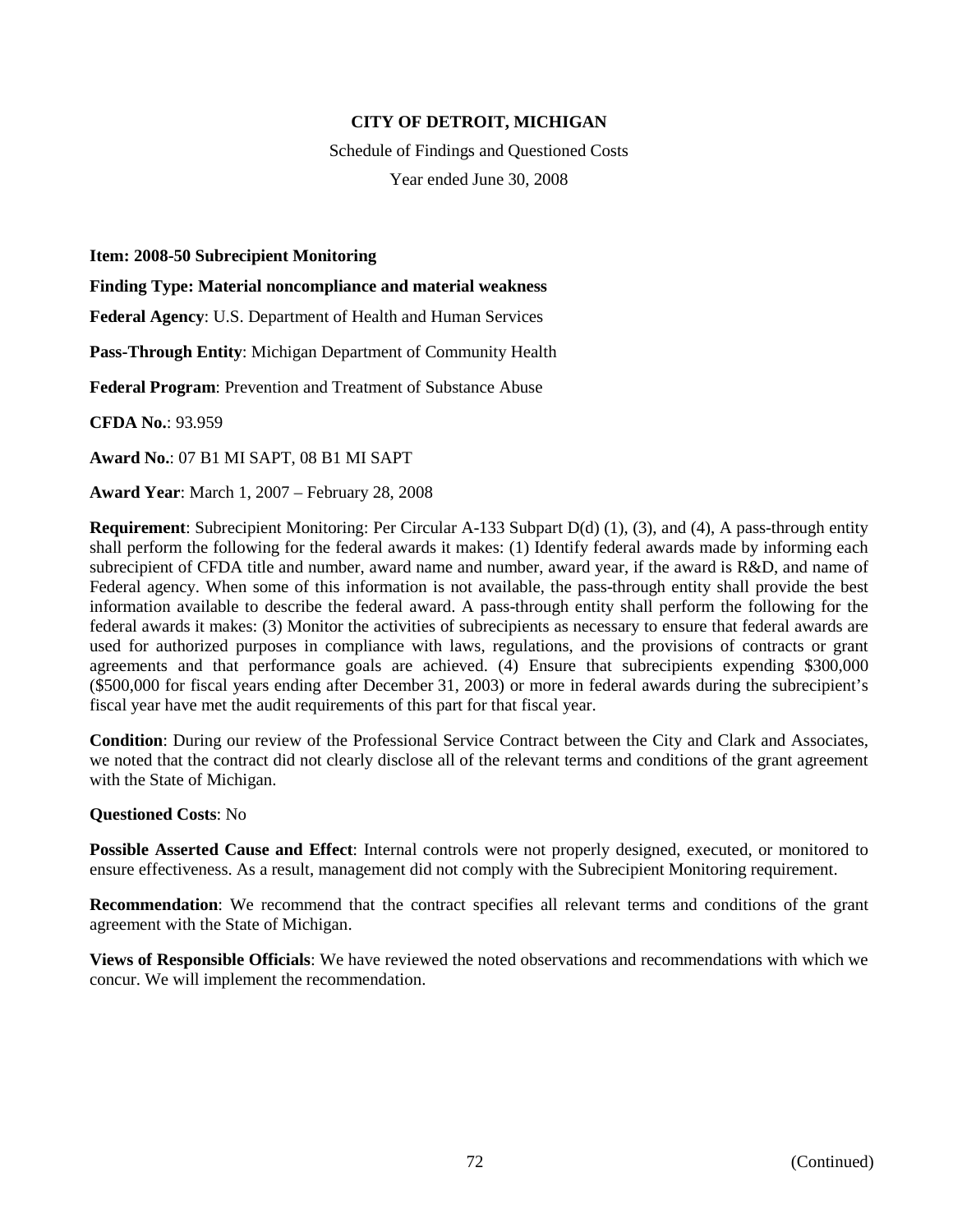Schedule of Findings and Questioned Costs Year ended June 30, 2008

### **Item: 2008-51 Activities Allowed or Unallowed and Allowable Costs/Cost Principles**

#### **Finding Type: Material noncompliance and material weakness**

**Federal Agency**: U.S. Department of Health and Human Services

**Pass-Through Entity**: Michigan Department of Community Health

**Federal Program**: Maternal and Child Health Services Block Grant

**CFDA No.**: 93.994

**Award No.**: Various

**Award Year**: October 1, 2007 – September 30, 2008

**Requirement**: Activities Allowed or Unallowed and Allowable Costs/Cost Principles: Per 2 CFR Part 225 Appendix B, Paragraph 8 (h)(1), charges to federal awards for salaries and wages, whether treated as direct or indirect costs, will be based on payrolls documented in accordance with generally accepted practice of the governmental unit and approved by a responsible official(s) of the governmental unit. In addition, Appendix B, Paragraph 8(h)(s), Where employees are expected to work solely on a single federal award or cost objective, charges for their salaries and wages will be supported by periodic certifications that the employee worked solely on that program for the period covered by the certification. These certifications will be prepared at least semiannually and will be signed by the employee or supervisory official having first hand knowledge of the work performed by the employee. Per 2 CFR Part 225, Appendix A, Paragraph C.1(j), to be allowable under federal awards, costs must meet the following general criteria: (j) be adequately documented. Per A-102 Common Rule, nonfederal entities receiving federal awards must establish and maintain internal controls designed to reasonably ensure compliance with federal laws, regulations, and program compliance requirements.

**Condition**: We selected a sample of 30 payroll items for testing, and noted the following: for 4 of 30 items the time sheet was not available for testing; for 1 of 30 items the Time and Attendance (Greenbar) report does not identify the employee pay rate or general ledger account number; for 2 of 30 items the Greenbar was missing an approval signature.

#### **Questioned Costs**: \$10,318

**Possible Asserted Cause and Effect**: Internal controls were not properly designed, executed, or monitored to ensure effectiveness. As a result, management did not comply with the Activities Allowed or Unallowed and Allowable Costs/Cost requirements.

**Recommendation**: We recommend that management strengthen the internal control process to ensure compliance with the Activities Allowed or Unallowed and Allowable Costs/Cost Principles requirements.

**Views of Responsible Officials**: As recommended, policies and procedures will be established to strengthen the internal control process to ensure compliance with the Allowable Costs/Cost Principles requirements. The Human Resource Department has implemented a new online time capture system (i.e., Workbrain) to store approved time sheets.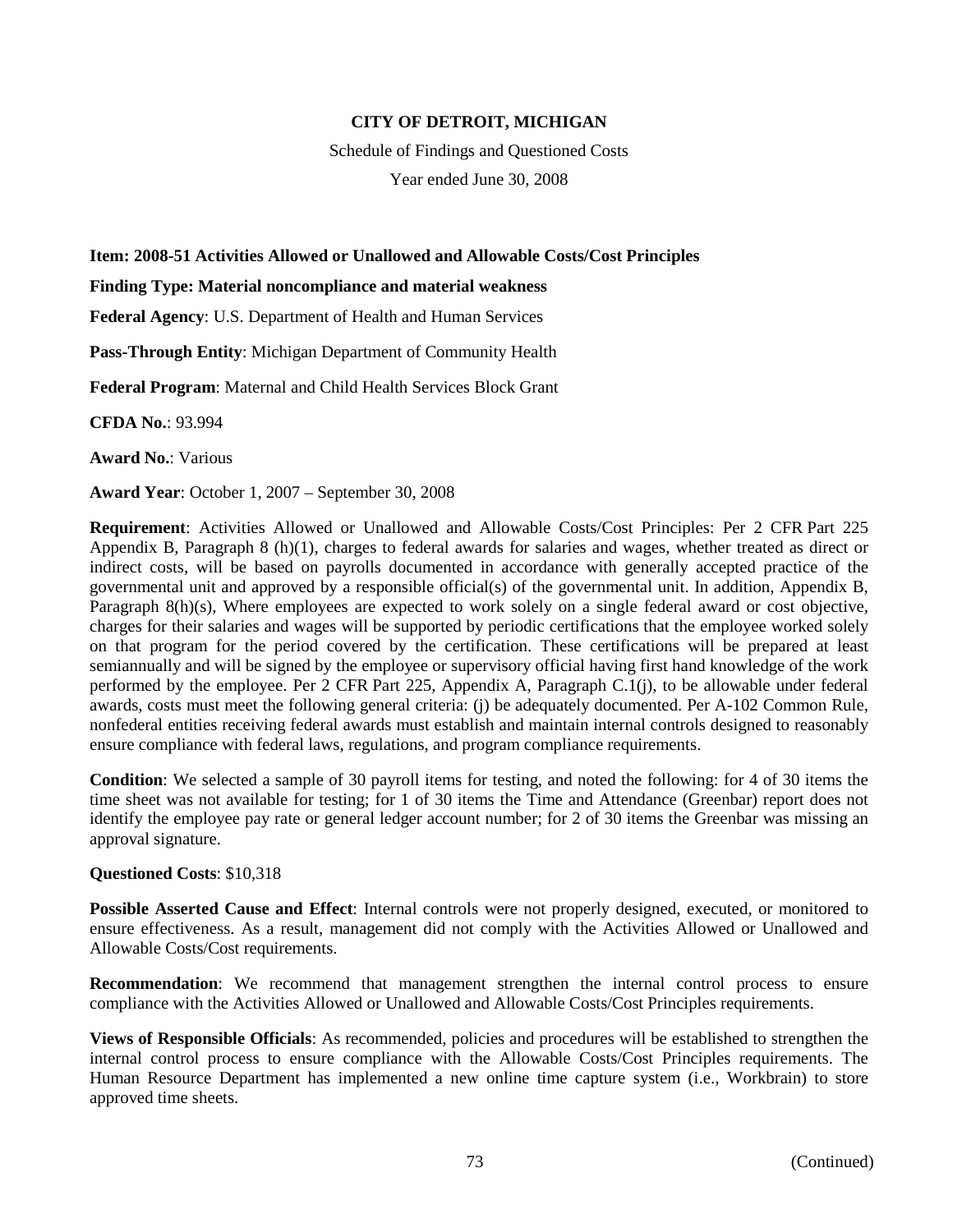Schedule of Findings and Questioned Costs Year ended June 30, 2008

# **Item: 2008-52 Activities Allowed or Unallowed and Allowable Costs/Cost Principles**

### **Finding Type: Significant deficiency**

**Federal Agency**: U.S. Department of Health and Human Services

**Pass-Through Entity**: Michigan Department of Community Health

**Federal Program**: Maternal and Child Health Services Block Grant

**CFDA No.**: 93.994

**Award No.**: Various

**Award Year**: October 1, 2007 – September 30, 2008

**Requirement**: Activities Allowed or Unallowed and Allowable Costs/Cost Principles: Per A-102 Common Rule, nonfederal entities receiving federal awards must establish and maintain internal controls designed to reasonable ensure compliance with federal laws, regulations, and program compliance requirements.

**Condition**: We selected 30 subrecipient payments for testing, noting that for 1 of 30 items tested the department was unable to provide a check request form.

## **Questioned Costs**: No

**Possible Asserted Cause and Effect**: Internal controls were not properly designed, executed, or monitored to ensure effectiveness.

**Recommendation**: We recommend that management strengthen the internal control process to ensure compliance with the Activities Allowed or Unallowed and Allowable Costs/Cost Principles requirements.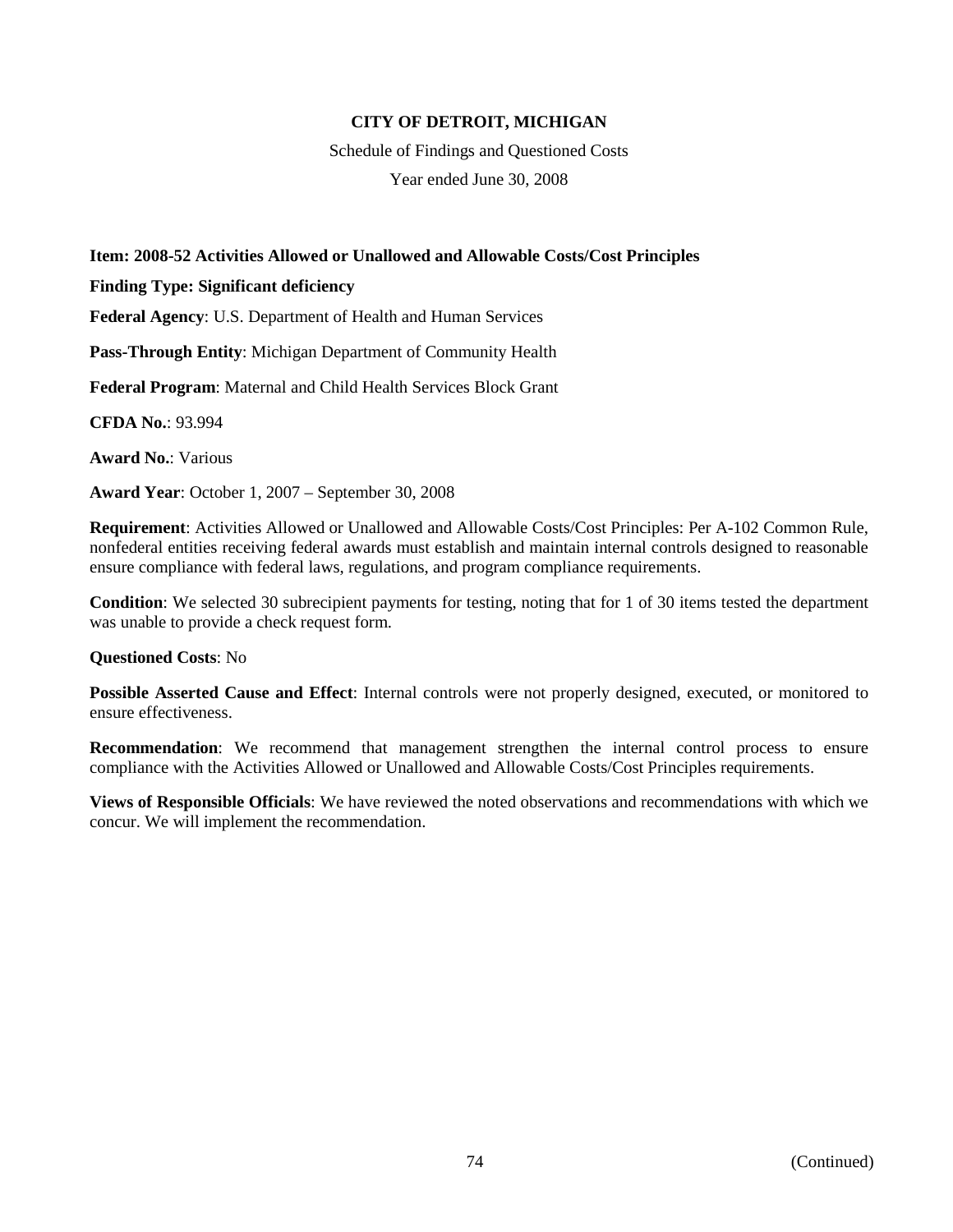Schedule of Findings and Questioned Costs Year ended June 30, 2008

## **Item: 2008-53 Activities Allowed or Unallowed and Allowable Costs/Cost Principles**

### **Finding Type: Material noncompliance and material weakness**

**Federal Agency**: U.S. Department of Health and Human Services

**Pass-Through Entity**: Michigan Department of Community Health

**Federal Program**: Maternal and Child Health Services Block Grant

**CFDA No.**: 93.994

**Award No.**: Various

**Award Year**: October 1, 2007 – September 30, 2008

**Requirement**: OMB Circular A-87 Attachment E specifies that a governmental unit for which a cognizant agency has been specifically designated must submit its indirect cost rate proposal to its cognizant agency.

**Condition**: The cost allocation plan used by the department to allocate indirect costs was not submitted to the federal government. Additionally, we selected 40 items to sample to test the base costs of the indirect cost rate plan and noted the following: for 1 of 40 items tested the invoice was missing the approval signature; for 1 of 40 items, the check request form is missing the general ledger cost center number; for 1 of 40 items tested, the payroll time sheet is missing; for 1 of 40 items tested the square footage calculation is not supportable; and for 8 of 40 items, no supporting documentation was provided.

## **Questioned Costs**: No

**Possible Asserted Cause and Effect**: Internal controls were not properly designed, executed, or monitored to ensure effectiveness. As a result, management did not comply with the Activities Allowed or Unallowed and Allowable Costs/Cost requirements.

**Recommendation:** We recommend that the City submits its indirect cost rate proposal to its cognizant agency.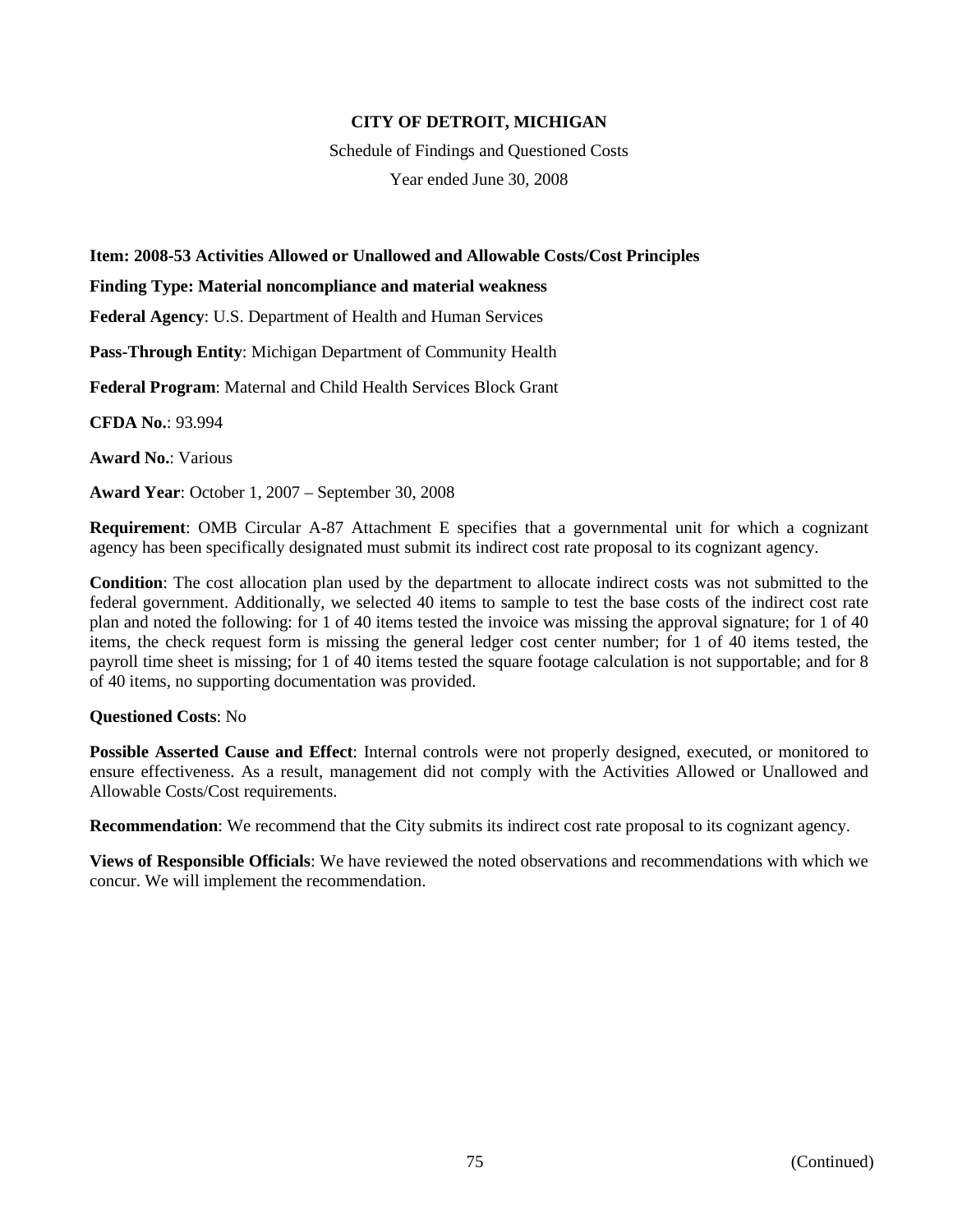Schedule of Findings and Questioned Costs Year ended June 30, 2008

#### **Item: 2008-54 Procurement, Suspension, and Debarment**

### **Finding Type: Material noncompliance and material weakness**

**Federal Agency**: U.S. Department of Health and Human Services

**Pass-Through Entity**: Michigan Department of Community Health

**Federal Program**: Maternal and Child Health Services Block Grant

**CFDA No.**: 93.994

**Award No.**: Various

**Award Year**: October 1, 2007 – September 30, 2008

**Requirement**: Procurement, Suspension, and Debarment: Per A-102 Common Rule, nonfederal entities receiving federal awards must establish and maintain internal controls designed to reasonably ensure compliance with federal laws, regulations and program compliance requirements.

**Condition**: During our testwork, we selected 2 of 2 contracts for review and noted 1 contract was signed 30 days after the contract effective date, and 1 contract was signed 40 days after the contract effective date. Additionally, 2 of 2 contracts reviewed did not contain documented rationale to limit competition, and no evidence of a competitive bid process was noted.

#### **Questioned Costs**: No

**Possible Asserted Cause and Effect**: Internal controls were not properly designed, executed, or monitored to ensure effectiveness. As a result, management did not comply with the Procurement, Suspension, and Debarment requirement.

**Recommendation**: We recommend that contracts are fully executed and signed prior the contract effective date and that rationale for limiting competition is properly documented.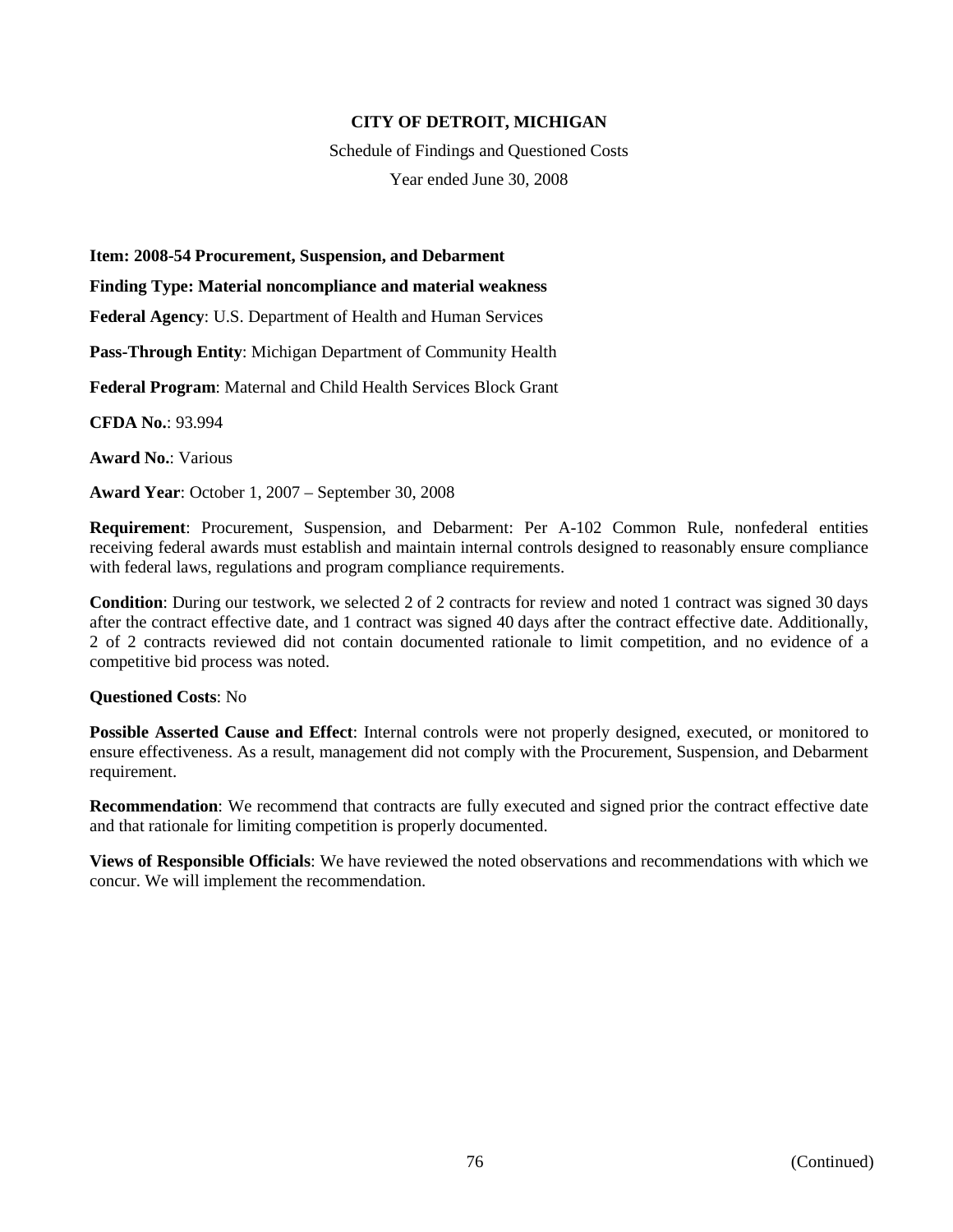Schedule of Findings and Questioned Costs Year ended June 30, 2008

**Item: 2008-55 Reporting**

**Finding Type: Noncompliance and significant deficiency**

**Federal Agency**: U.S. Department of Health and Human Services

**Pass-Through Entity**: Michigan Department of Community Health

**Federal Program**: Maternal and Child Health Services Block Grant

**CFDA No.**: 93.994

**Award No.**: Various

**Award Year**: October 1, 2007 – September 30, 2008

**Requirement**: Reporting: Per A-102 Common Rule, nonfederal entities receiving federal awards must establish and maintain internal controls designed to reasonably ensure compliance with federal laws, regulations and program compliance requirements. Per 45 CFR  $(a)(1)(IV)$ : Recipient shall submit the SF-269 no later than 30 days after the end of each specified reporting period for quarterly and semiannual FSRs and no later than 90 calendar days for annual and final reports.

**Condition**: During our testwork, we selected 4 quarterly FSRs and noted that 3 of the 4 FSRs were submitted after the due date. The December 2007 FSR was submitted on March 28, 2008, 58 days after the deadline; The March 2008 FSR was submitted on May 21, 2008, 21 days after the deadline; The June 2008 FSR was submitted on September 10, 2008, 72 days after the deadline.

#### **Questioned Costs**: No

**Possible Asserted Cause and Effect**: Internal controls were not properly designed, executed, or monitored to ensure timely reporting. As a result, management did not comply with the Reporting requirement.

**Recommendation**: We recommend that management strengthen the internal control process to ensure compliance with the Reporting requirements.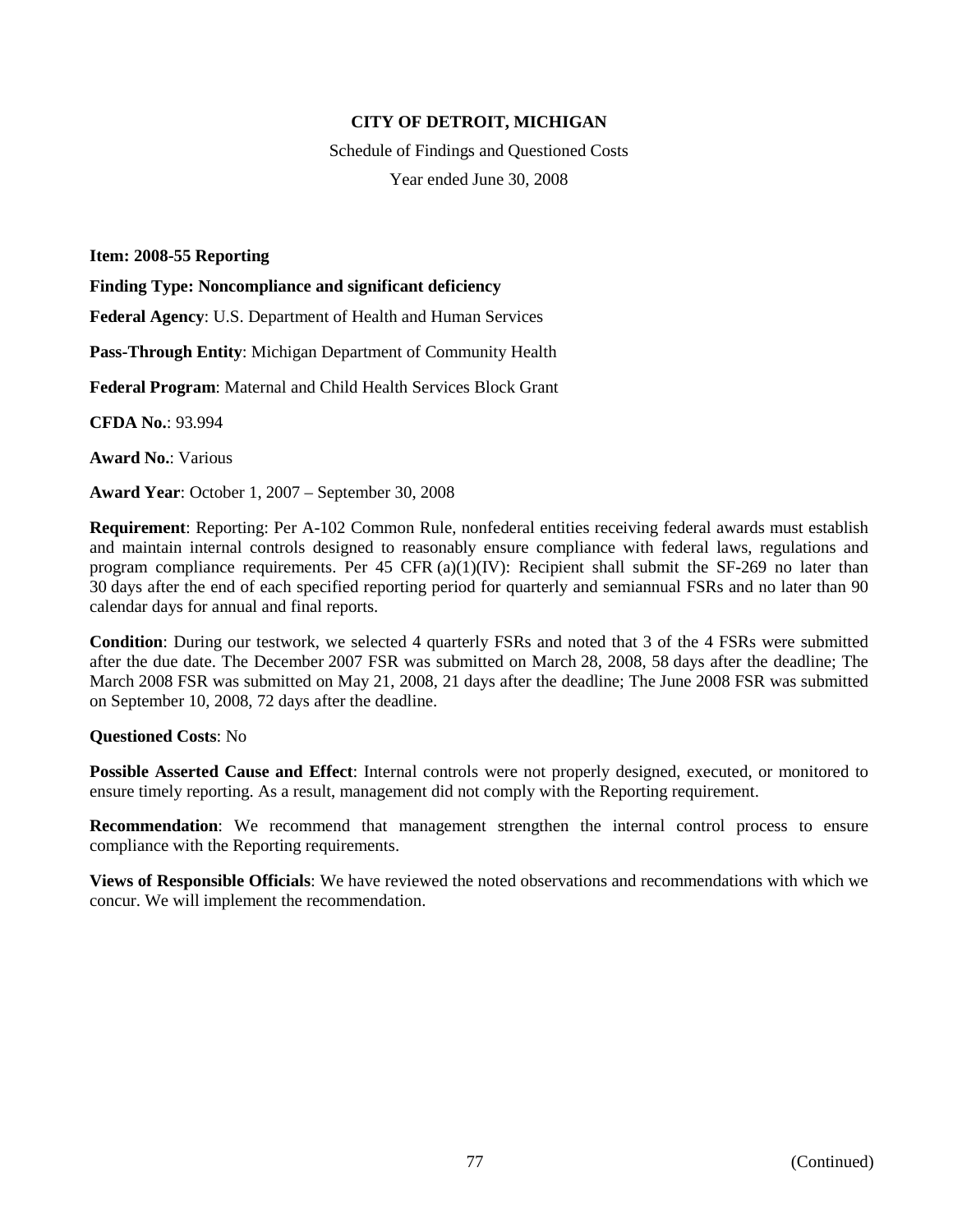Schedule of Findings and Questioned Costs Year ended June 30, 2008

**Item: 2008-56 Subrecipient Monitoring**

**Finding Type: Material noncompliance and material weakness**

**Federal Agency**: U.S. Department of Health and Human Services

**Pass-Through Entity**: Michigan Department of Community Health

**Federal Program**: Maternal and Child Health Services Block Grant

**CFDA No.**: 93.994

**Award No.**: Various

**Award Year**: October 1, 2007 – September 30, 2008

**Requirement**: Subrecipient Monitoring: Per Circular A-133 Subpart D(d) (1), (3), and (4), A pass-through entity shall perform the following for the federal awards it makes: (1) Identify federal awards made by informing each subrecipient of CFDA title and number, award name and number, award year, if the award is R&D, and name of federal agency. When some of this information is not available, the pass-through entity shall provide the best information available to describe the federal award. a pass-through entity shall perform the following for the federal awards it makes: (3) Monitor the activities of subrecipients as necessary to ensure that federal awards are used for authorized purposes in compliance with laws, regulations, and the provisions of contracts or grant agreements and that performance goals are achieved. (4) Ensure that subrecipients expending \$300,000 (\$500,000 for fiscal years ending after December 31, 2003) or more in federal awards during the subrecipient's fiscal year have met the audit requirements of this part for that fiscal year.

**Condition**: During our test work, we noted that the department does not formally monitor subrecipients or perform on-site visits. Additionally we tested 2 of 2 subrecipient contracts noting that the CFDA number for the grant did not appear on the subrecipient contract.

#### **Questioned Costs**: No

**Possible Asserted Cause and Effect**: Internal controls were not properly designed, executed, or monitored to ensure that an appropriate monitoring of subrecipients occurred. As a result, management did not comply with the Subrecipient Monitoring requirement.

**Recommendation**: We recommend that management monitor subrecipients and include CFDA numbers in subrecipient contracts.